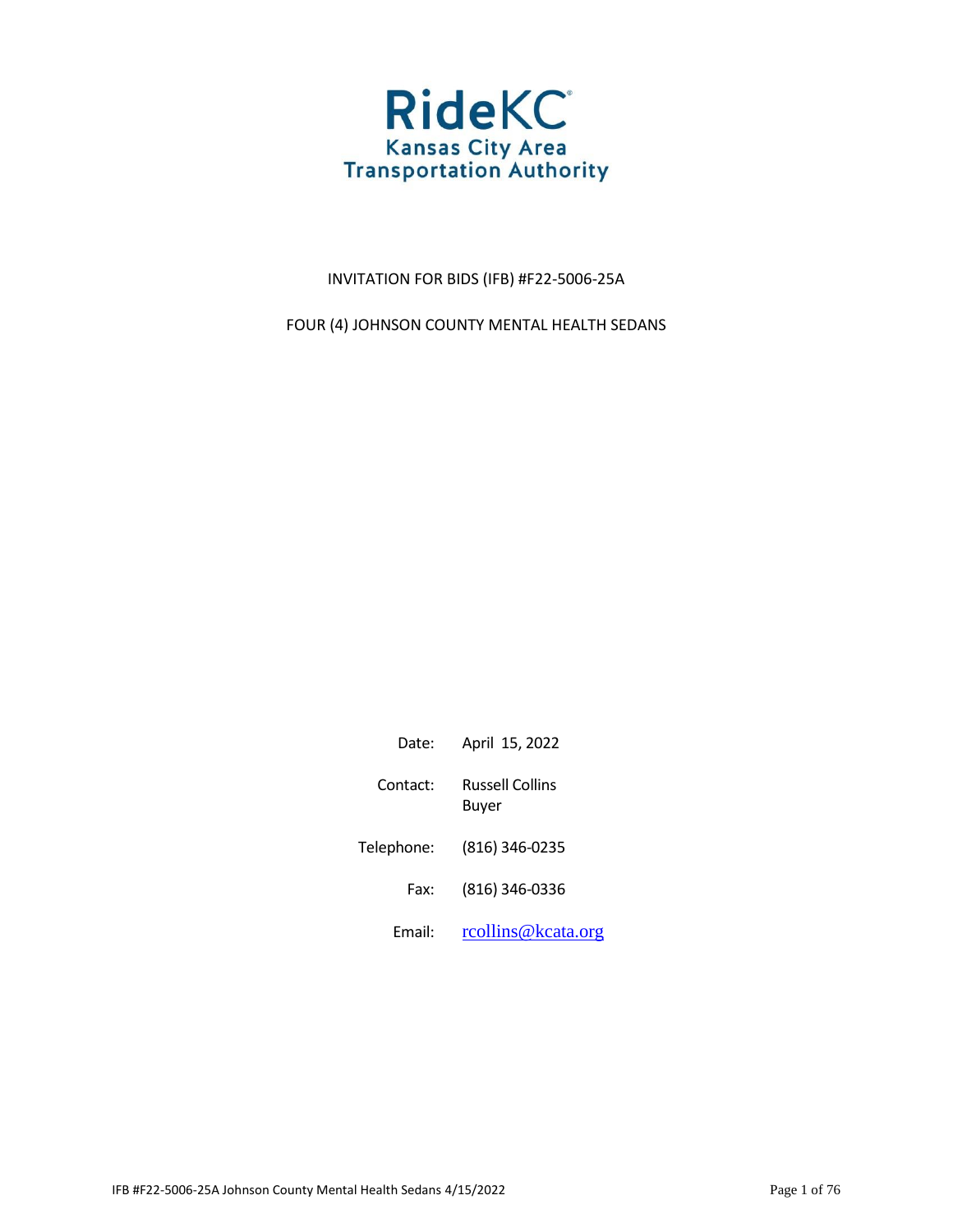## **KANSAS CITY AREA TRANSPORTATION AUTHORITY INVITATION FOR BIDS (IFB) #F22-5006-25A FOUR (4) JOHNSON COUNTY MENTAL HEALTH SEDANS**

The Kansas City Area Transportation Authority (KCATA) is a bi-state agency offering mass transit service within the greater Kansas City metropolitan area. Kansas City Area Transportation Authority (KCATA) requests quotes from qualified vendors to provide four (4) white Chevy Malibu or approved equals as specified in the Specifications/Scope of Work. Release of this IFB solicitation does not compel the KCATA to purchase.

This solicitation is funded by Federal Transportation Administration (FTA) grants. There is no goal for participation by certified Disadvantaged Business Enterprise (DBE) firm(s) for this project. Certified DBE firms are encouraged to submit bids as Primes or Subcontractors. Firms must be certified as a DBE by a member of the Missouri Regional Certification Committee, which includes KCMO, MoDOT, City of St. Louis, Metro in St. Louis, or KCATA. A list of certified firms may be found at www.modot.gov/mrcc-directory. *MBE and WBE certifications from other agencies will not be counted toward DBE participation*. For further information on this subject contact Mr. Whitney Morgan, KCATA's DBE/Grants Specialist, at (816) 346-0277 or wmorgan@kcata.org.

Questions (technical, contractual, or administrative) must be directed in writing via email to Russell Collins at [rcollins@kcata.org.](mailto:rcollins@kcata.org) Questions and requests for clarifications will be received until **2:00 p.m. on April 29, 2022.** If required, KCATA's response to these submissions will be in the form of an Addendum.

Submission of a bid shall constitute a firm offer to the KCATA for one hundred twenty (120) days from the date of closing. This IFB does not commit the KCATA to award a contract or to pay any cost incurred in preparation of a submittal. Bidders shall read and understand the requirements of this Invitation for Bids covered in the sections listed under the Table of Contents of this document.

The KCATA reserves the right to accept or reject any or all bids received, to modify this request, or cancel in part or in its entirety the IFB if it is in the best interest of the KCATA.

All contractual agreements are subject to final approval by the Kansas City Area Transportation Authority's Board of Commissioners. A one-time contract term is anticipated for award to the selected and approved Contractor.

## **Submittal Instructions:**

Bid submittals must be received with all required documents/attachments as stated in the IFB **no later than 2:00 p.m. on May 20, 2022 and may be dropped off in person at KCATA's shipping and receiving department to the person/point of contact identified within this IFB. KCATA is not responsible for late submissions or misdirected packets.** 

> Kansas City Area Transportation Authority – Procurement Department Attention: Russell Collins 1350 East 17<sup>th</sup> Street Kansas City, Missouri 64108 (816) 346-0841

## **The outside of each package shall be clearly marked, "IFB # F22-5006-25A Four (4) JOHNSON COUNTY MENTAL HEALTH SEDANS."**

Bids may be hand-delivered, sent via overnight carrier, or mailed via USPS. All hand deliveries must be made through KCATA's Shipping/Receiving Department. Please allow ample time to navigate through KCATA's secured entrance and parking areas. *ALL PERSONS ENTERING THE COMPLEX MUST WEAR A FACE MASK COVERING MOUTH AND NOSE AND MAINTAIN 6 FEET SOCIAL DISTANCE FROM OTHERS ON SITE.* 

*No person or entity submitting a proposal in response to this IFB nor any officer, employee, agent, representative,*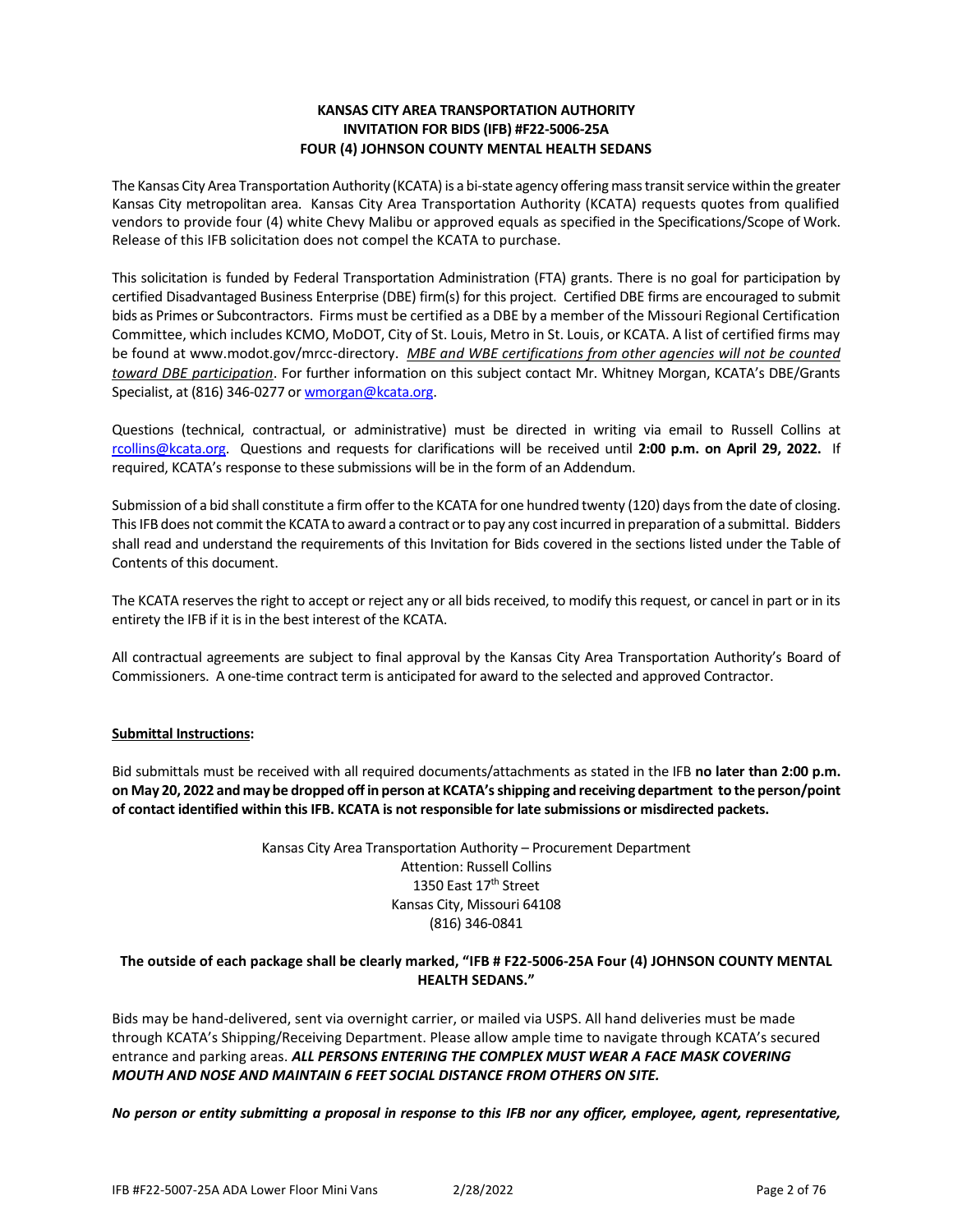*relative or Contractor representing such a person (or entity) may contact through any mans, or engage in any discussion concerning the award of this contract with any member of KCATA's Board of Commissioners or any employee of KCATA (excluding Procurement staff) during the period beginning on the date of bid issue and ending on the date of the selection of a Contractor. Any such contact would be grounds for disqualification of the Bidder.* 

> Kristen Emmendorfer Director of Procurement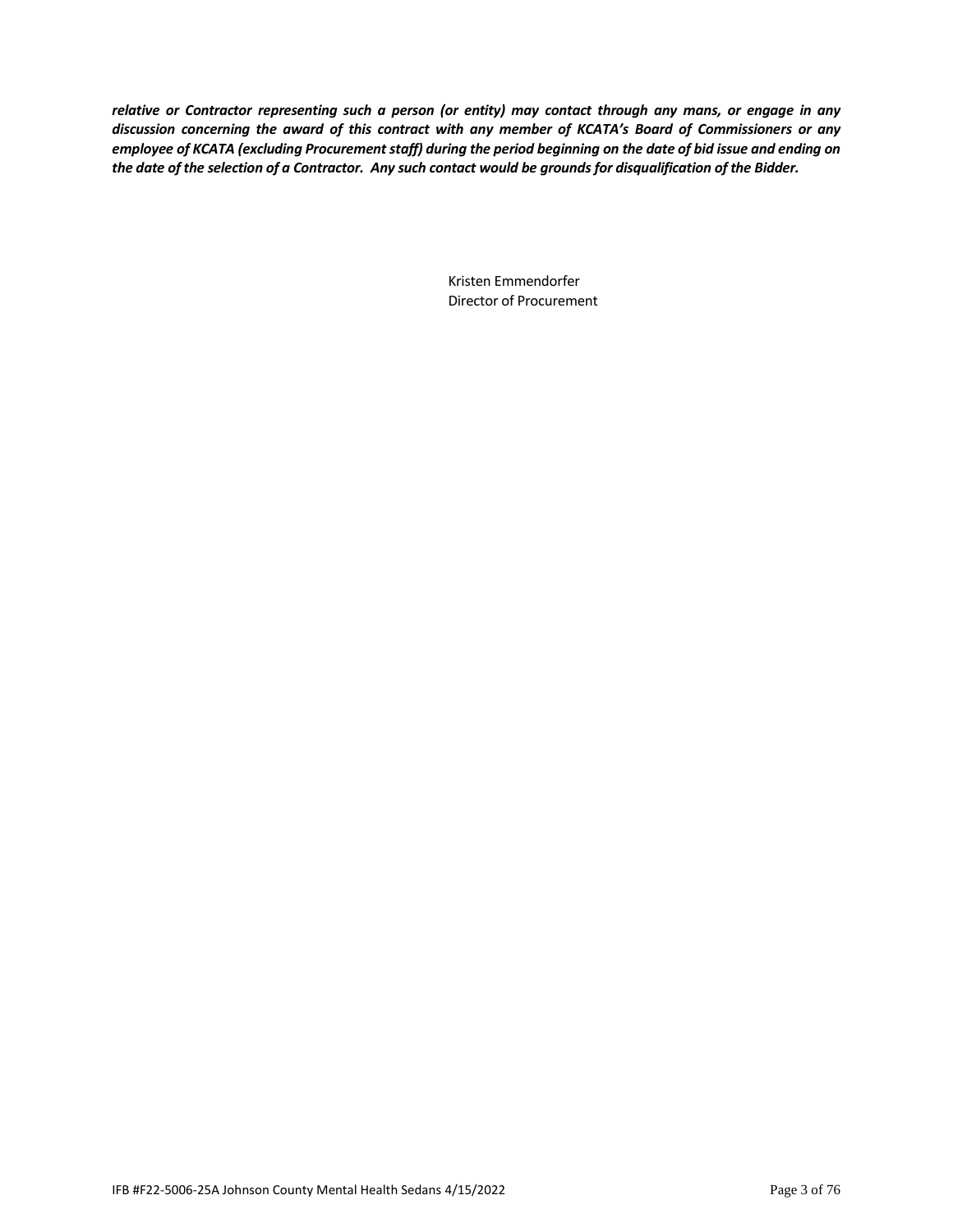## **TABLE OF CONTENTS**

## Page

| А.             |                    |                                                                                      |  |
|----------------|--------------------|--------------------------------------------------------------------------------------|--|
| В.             |                    |                                                                                      |  |
| C.             |                    |                                                                                      |  |
| D.<br>Ε.       |                    |                                                                                      |  |
| F.             |                    |                                                                                      |  |
| G.             |                    |                                                                                      |  |
| Η.             |                    |                                                                                      |  |
|                |                    |                                                                                      |  |
|                |                    |                                                                                      |  |
| А.             |                    |                                                                                      |  |
| В.             |                    |                                                                                      |  |
| C.             |                    |                                                                                      |  |
| D.             |                    |                                                                                      |  |
| E.             |                    |                                                                                      |  |
| F <sub>r</sub> |                    |                                                                                      |  |
| G.             |                    |                                                                                      |  |
| Η.             |                    |                                                                                      |  |
| $\mathbf{L}$   |                    |                                                                                      |  |
| J.             |                    |                                                                                      |  |
| К.             |                    |                                                                                      |  |
| L.             |                    |                                                                                      |  |
| М.             |                    |                                                                                      |  |
| N.             |                    |                                                                                      |  |
|                |                    |                                                                                      |  |
| А.             |                    |                                                                                      |  |
| В.             |                    |                                                                                      |  |
| C.             |                    |                                                                                      |  |
| D.             |                    |                                                                                      |  |
| Ε.             |                    |                                                                                      |  |
| F.             |                    |                                                                                      |  |
|                |                    |                                                                                      |  |
|                | <b>ATTACHMENTS</b> |                                                                                      |  |
| Attachment A   |                    |                                                                                      |  |
| Attachment B   |                    |                                                                                      |  |
| Attachment C   |                    |                                                                                      |  |
| Attachment D   |                    |                                                                                      |  |
| Attachment E   |                    |                                                                                      |  |
| Attachment F   |                    |                                                                                      |  |
| Attachment G   |                    |                                                                                      |  |
| Attachment H   |                    |                                                                                      |  |
| Attachment I-1 |                    |                                                                                      |  |
| Attachment I-2 |                    |                                                                                      |  |
| Attachment J-1 |                    |                                                                                      |  |
| Attachment J-2 |                    | Affidavit of Lower-Tier Participants Regarding Employee Eligibility Verification  67 |  |
|                | Attachment K-1     |                                                                                      |  |
| Attachment K-2 |                    |                                                                                      |  |
|                | Attachment L-1     |                                                                                      |  |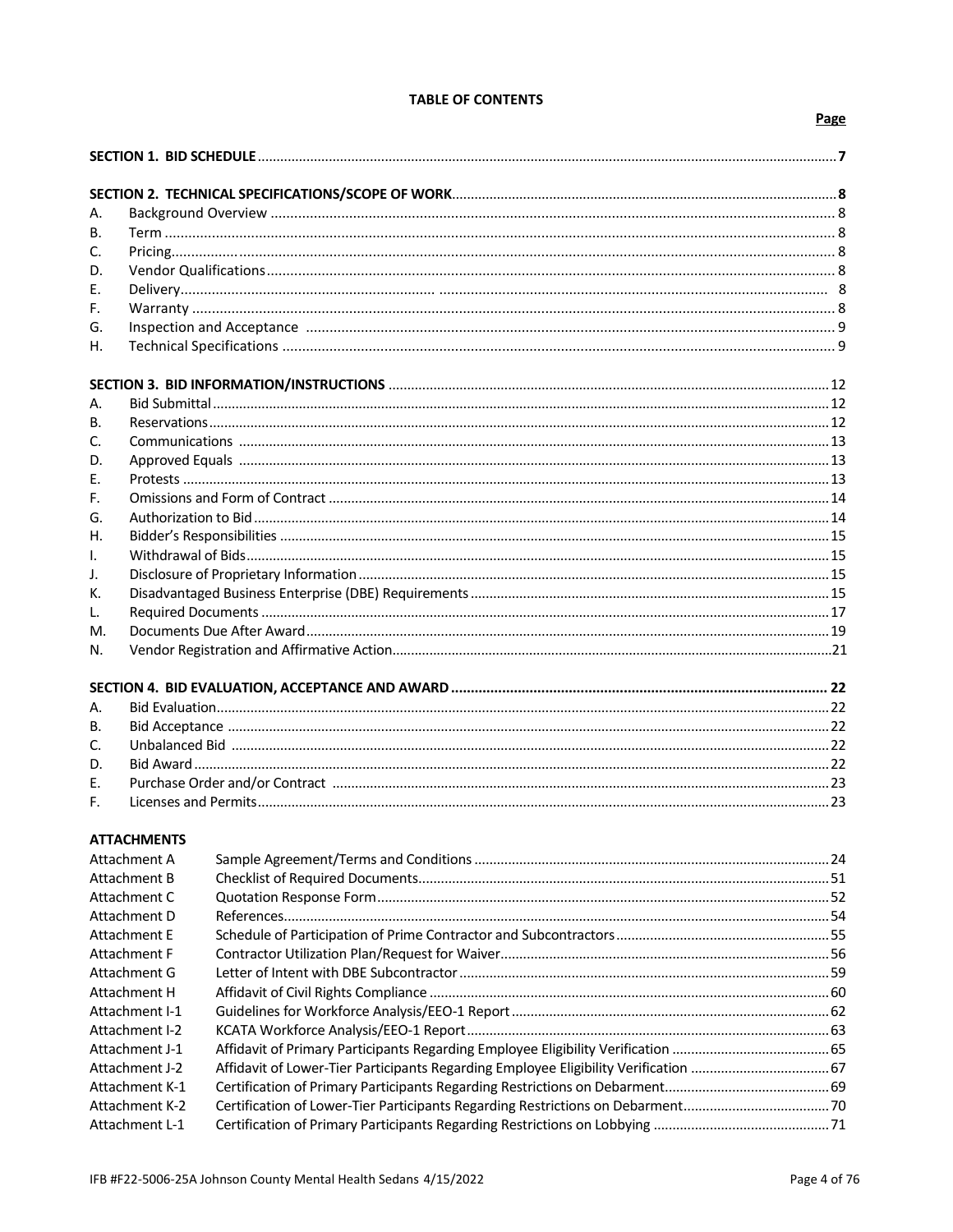| Attachment L-2 |  |
|----------------|--|
| Attachment M-1 |  |
| Attachment M-2 |  |
| Attachment N   |  |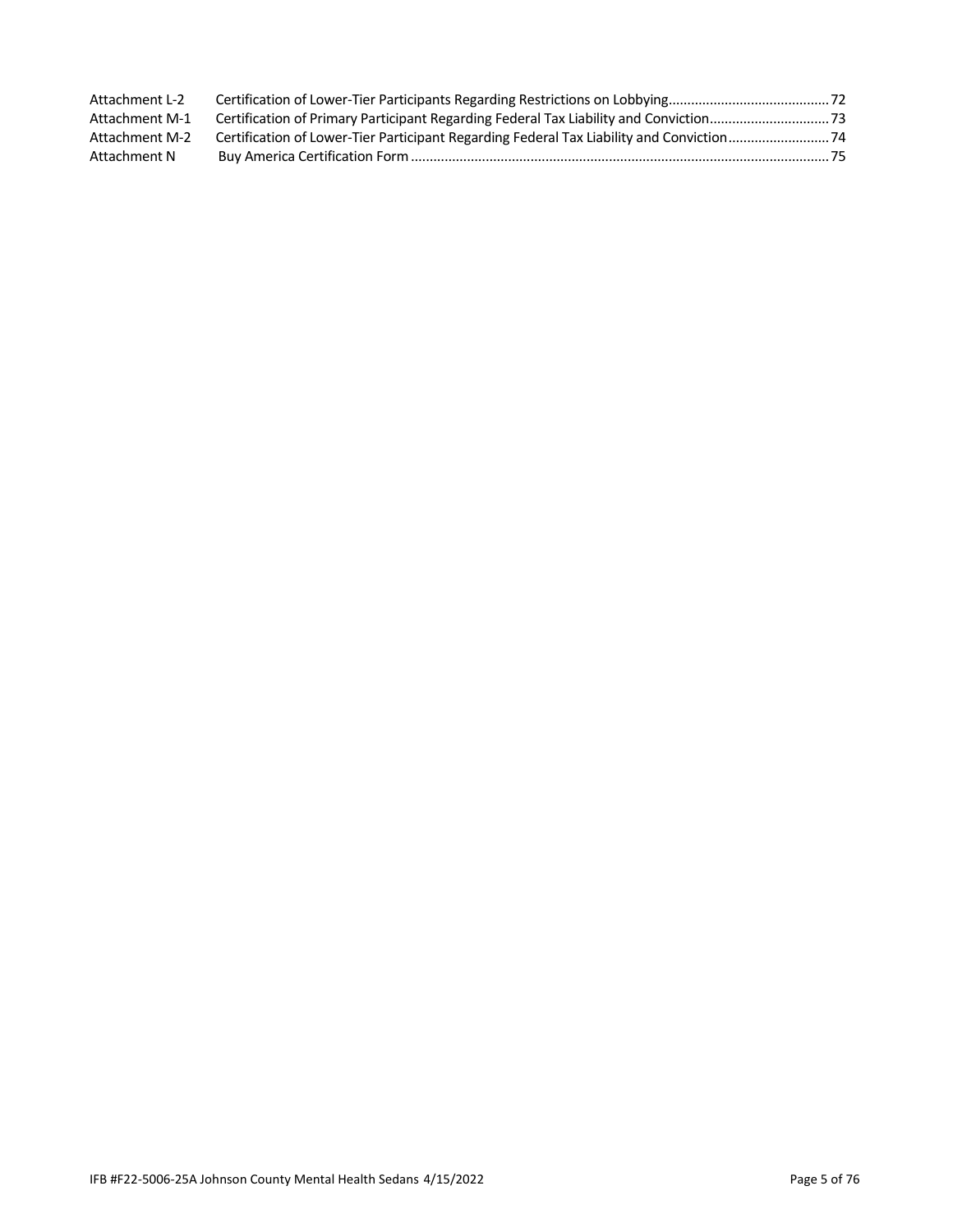#### **NO BID REPLY FORM**

## **KANSAS CITY AREA TRANSPORTATION AUTHORITY (KCATA) INVITATION FOR BIDS (IFB) # F22-5006-25A FOUR (4) JOHNSON COUNTY MENTAL HEALTH SEDANS**

To assist us in obtaining good competition on our Invitation for Bids (IFB), we ask that each firm that has received an invitation, but does not wish to propose, state their reason(s) below and return to the Procurement department via fax or email with the subject line "Bid #F22-5006-25A."

This information will not preclude receipt of future invitations unless you request removal from the Bidders' List by indicating below.

#### *Unfortunately, we must offer a "No Bid" at this time because:*

- 1. We do not wish to participate in the bid process.
- 2. We do not wish to propose under the terms and conditions of the Invitation for Bid document. Our objections are:

\_\_\_\_\_\_\_\_\_\_\_\_\_\_\_\_\_\_\_\_\_\_\_\_\_\_\_\_\_\_\_\_\_\_\_\_\_\_\_\_\_\_\_\_\_\_\_\_\_\_\_\_\_\_\_\_\_\_\_\_\_\_\_\_\_\_\_\_\_

\_\_\_\_\_\_\_\_\_\_\_\_\_\_\_\_\_\_\_\_\_\_\_\_\_\_\_\_\_\_\_\_\_\_\_\_\_\_\_\_\_\_\_\_\_\_\_\_\_\_\_\_\_\_\_\_\_\_\_\_\_\_\_\_\_\_\_\_\_

\_\_\_\_\_\_\_\_\_\_\_\_\_\_\_\_\_\_\_\_\_\_\_\_\_\_\_\_\_\_\_\_\_\_\_\_\_\_\_\_\_\_\_\_\_\_\_\_\_\_\_\_\_\_\_\_\_\_\_\_\_\_\_\_\_\_\_\_\_

\_\_\_\_\_\_\_\_\_\_\_\_\_\_\_\_\_\_\_\_\_\_\_\_\_\_\_\_\_\_\_\_\_\_\_\_\_\_\_\_\_\_\_\_\_\_\_\_\_\_\_\_\_\_\_\_\_\_\_\_\_\_\_\_\_\_\_\_\_

\_\_\_\_\_\_\_\_\_\_\_\_\_\_\_\_\_\_\_\_\_\_\_\_\_\_\_\_\_\_\_\_\_\_\_\_\_\_ \_\_\_\_\_\_\_\_\_\_\_\_\_\_\_\_\_\_\_\_\_\_\_\_\_\_\_\_\_\_\_\_\_\_

- 3. We do not feel we can be competitive.
- \_\_\_\_ 4. We do not provide the services on which Bids are requested.
- $\overline{\phantom{a}}$  5. Other:

\_\_\_\_ We wish to remain on the Bidders' list for these services**.**

\_\_\_\_ We wish to be removed from the Bidders' list for these services**.**

FIRM NAME SIGNATURE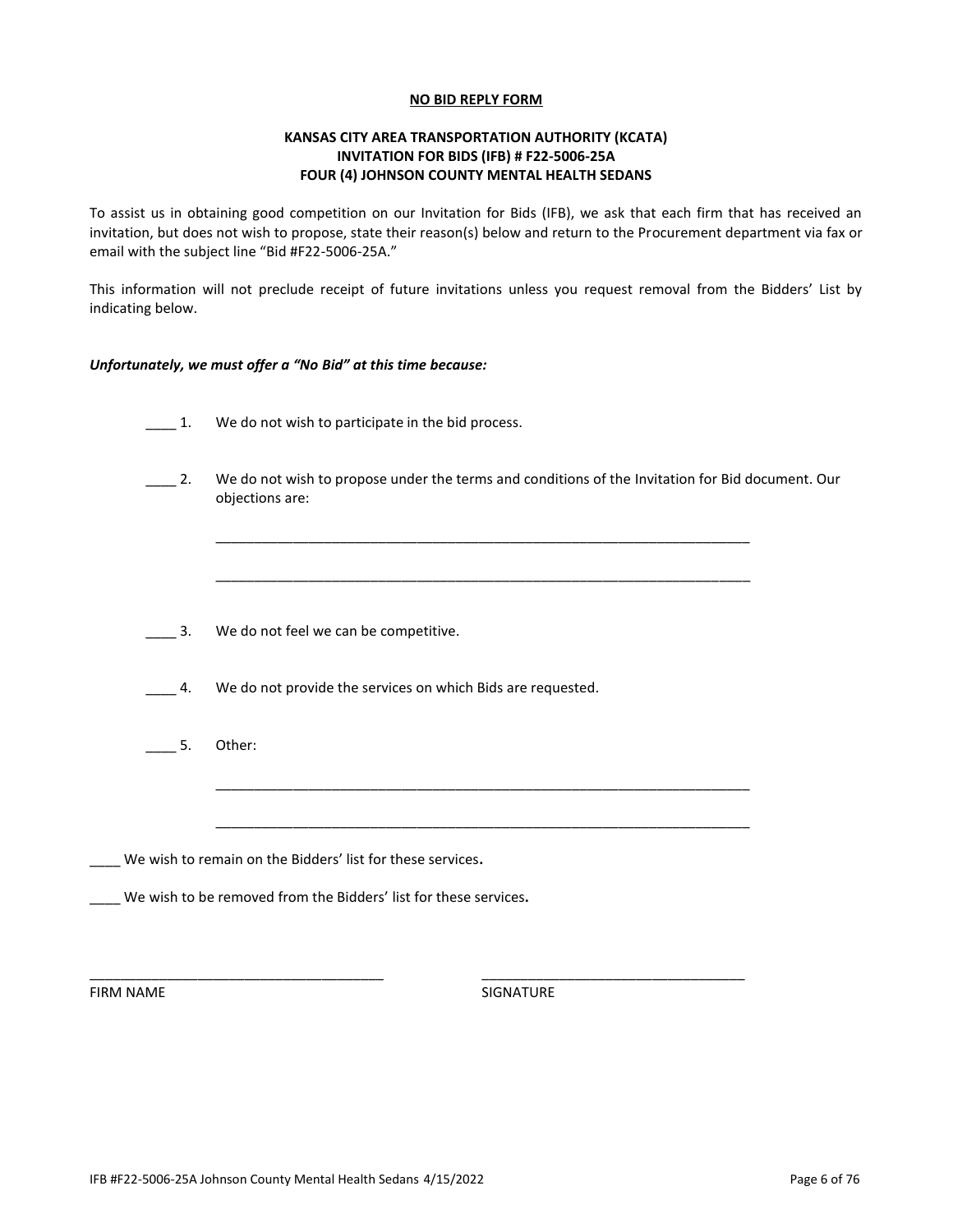## **SECTION 1 BID SCHEDULE**

| 2:00 p.m. |
|-----------|
|           |
| 2:00 p.m. |
|           |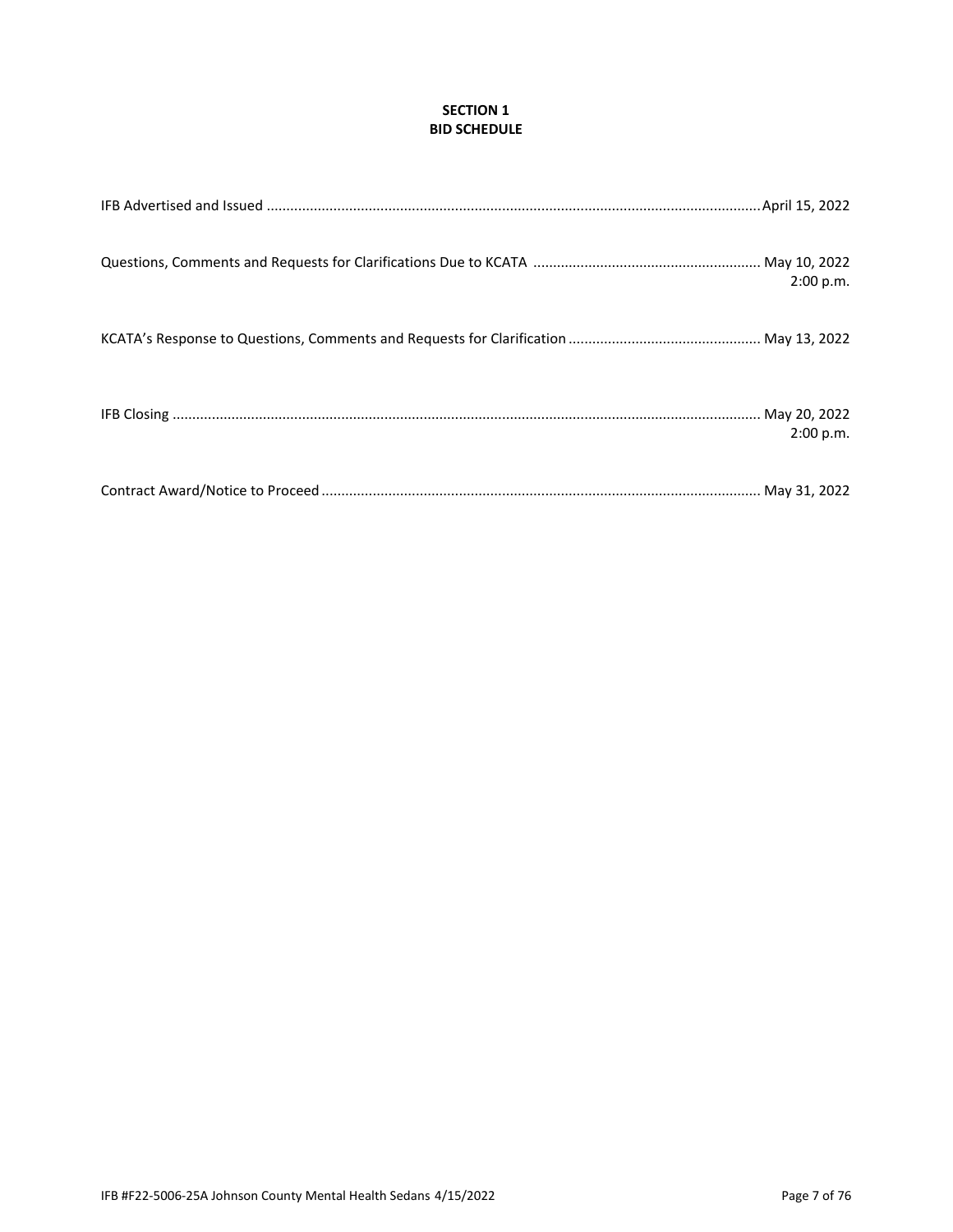## **SECTION 2 TECHNICAL SPECIFICATIONS/SCOPE OF WORK**

#### **FOUR (4) JOHNSON COUNTY MENTAL HEALTH SEDANS**

#### **A. Background, Overview.**

 The Kansas City Area Transportation Authority (KCATA) provides public transportation services throughout the metropolitan Kansas City area. The KCATA is requesting four (4), white sedans or approved equal specified herein for the use by a 5310 Grant Subrecipient, Johnson County Mental Health.

#### **B. Term.**

The term of this agreement shall be for a period of one (1) year from date of contract award. Work in process prior to expiration of the Agreement shall be completed and as construed by the KCATA to be within the "contract term".

#### **C. Pricing.**

 All Offerors shall provide a firm, fixed price. Pricing must include FOB Destination to KCATA. Failure to do so may deem your response to be non-responsive.

#### **D. Vendor Qualifications.**

- 1. The successful contractor shall have at a minimum the following qualifications:
- 2. Licensed to do business in the state of Kansas and in the state of Missouri.
- 3. Registered as a vendor with KCATA.
- 4. Financially responsible. KCATA will award this contract to a firm that has been determined to be financially sound and has necessary resources to perform the contract in a satisfactory manner. KCATA may require the vendor to provide the firm's recent three years financial statements consisting of Statement of Financial Position (Balance Sheet), Results of Operations (Income Statement), Statement of Cash Flow, and Statement of Retained Earnings including any footnotes.
- 5. Fully insured and capable of providing valid certificate of insurance for term of contract in accordance with KCATA's terms and conditions. See KCATA's Sample Contract/Terms and Conditions

#### **E. Delivery.**

- 1. The awardee will deliver the vehicle to Kansas City Area Transportation Authority, 1350 East 17<sup>th</sup> Street, Kansas City, MO 64108.
- 2. Delivery requirement 4-8 weeks after award. It is preferred that the lead time be reduced as much as possible while still meeting all of the requirements of the Scope of Work.

#### **F. Warranty.**

 KCATA requires a minimum manufactures warranty for the pump and engine, frame, and accessories. They should be free of defects.

 All items which do not comply with the specifications and/or requirements or which are otherwise unacceptable quality or defective may be rejected.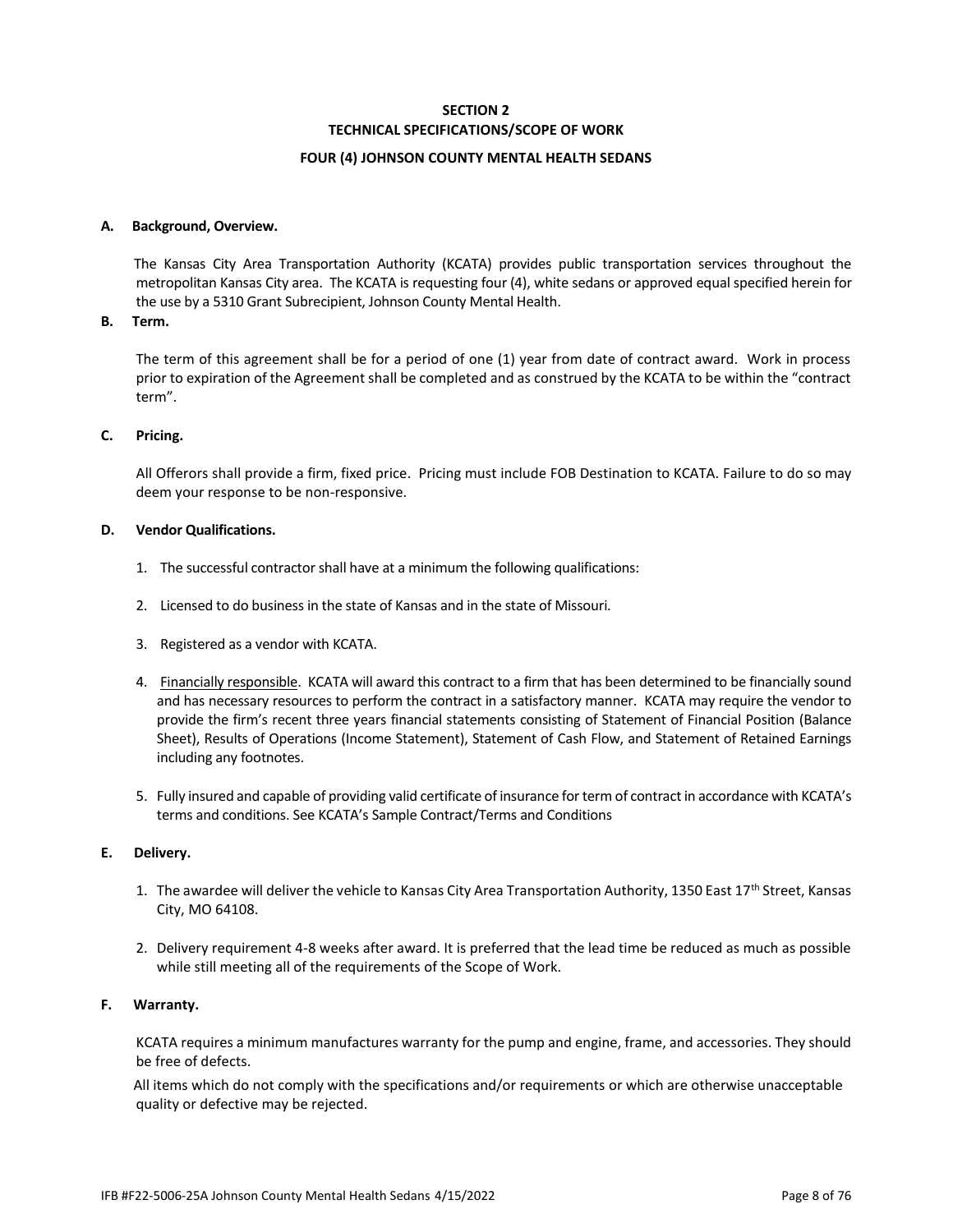- a. The KCATA reserves the right to return any such rejected shipment at the contractor's expense for full credit or replacement and to specify a reasonable date by which replacements must be received. The KCATA's right to reject any unacceptable equipment, supplies, and/or services shall not exclude any other legal, equitable or contractual remedies the KCATA may have.
- b. Pass-Through of Warranties: The contractor shall identify in writing all third-party warranties that the bidder receives in connection with any Product provided to KCATA. The contractor hereby passes through the benefits of all such warranties, provided that nothing in this section shall reduce or limit the bidder's obligations under this contract.
- c. The Contractor shall allow authorized KCATA staff to perform quality control inspections of the product.

## **G. Inspection And Acceptance.**

 Within ten (10) calendar days of receipt of each order, the contractor shall understand and agree that all vehicles which do not comply with the specifications and/or requirements or which are otherwise unacceptable or defective may be rejected. KCATA shall have the right to return any such rejected shipment at the contractor's expense for full credit or replacement and to specify a reasonable date (i.e., within five calendar days) by which replacements must be received. The contractor shall be provided with KCATA internal inspection sheets and confirm all standard items needed are submitted, such as any agreed upon features and certifications, along with meeting all cleanliness and delivery expectations.

## **H. Technical Specifications for a Base Model Vehicle.**

- 1. Vehicle must be **new**, in current production, and meet or exceed the specifications described herein and include all standard features and equipment unless otherwise noted in the tables below before the KCATA will accept delivery.
- 2. The Contractor shall inspect the vehicle to ensure compliance with the contract specifications and
- 3. The mini-vans can be rear loading and must have flip/fold seats to adapt for those ambulatory and/or those needing wheelchair accessibility. The ADA mini- vans would transport (not counting the driver) the following: Either 5 ambulatory riders (not counting the driver), or the seats could fold/flip and transport two wheelchair riders and one ambulatory rider. The floors need to be lowered if possible and the fold-down ramp needs to be heavy duty. The fold/flip seating really does support our various rider needs.
- 4. Request for approved equals and /or deviations to the specifications must be requested **in writing** prior to the deadline for Questions and Request for Clarifications (See page 13). Any accepted approved equals and /or deviations will be issued in an Addendum.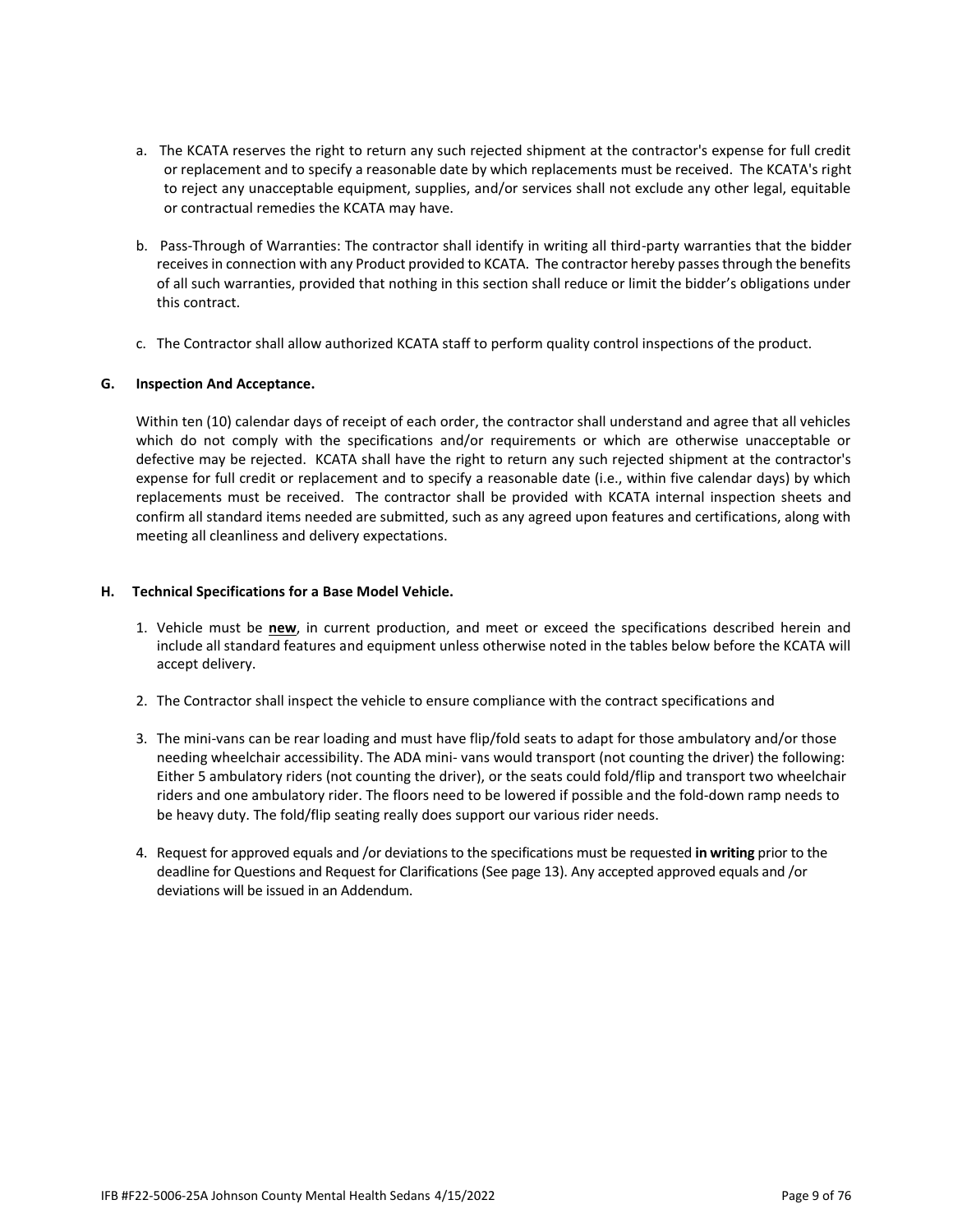| <b>TABLE 1.1</b>                    | <b>SPECIFICATIONS FOR SEDANS (4) EACH, WHITE SEDANS OR APPROVED EQUAL</b>                                                                                                                      |
|-------------------------------------|------------------------------------------------------------------------------------------------------------------------------------------------------------------------------------------------|
| $\mathbf{l}$ .                      | <b>EXTERIOR REQUIREMENTS</b>                                                                                                                                                                   |
| <b>Bumpers</b>                      | Standard Brand Name or Equal/Original Equipment Manufacturer (OEM) front and rear bumpers.                                                                                                     |
| Horn                                | Standard Original Equipment Manufacturer (OEM) Horn.                                                                                                                                           |
| Windows                             | OEM Windows on all sides, per the standard four-door window arrangement.                                                                                                                       |
| Wheels                              | <b>OEM Aluminum Wheels.</b>                                                                                                                                                                    |
| <b>Tires</b>                        | Four All-Season tires with Traction Control capability.                                                                                                                                        |
| <b>Paint Colors</b>                 | Exterior: Summit White (or equivalent color match)                                                                                                                                             |
| <b>External Mirrors</b>             | <b>Standard front OEM Mirrors.</b>                                                                                                                                                             |
| Fuel System                         | No-Cap, Push Open Door. Standard OEM.                                                                                                                                                          |
| Headlights                          | Standard OEM headlights featuring Automatic Headlights and Daytime running lights.                                                                                                             |
| Doors                               | Four Doors.                                                                                                                                                                                    |
| Windshield Wipers                   | Standard OEM windshield wipers.                                                                                                                                                                |
| II.                                 | <b>INTERIOR REQUIREMENTS</b>                                                                                                                                                                   |
| HVAC / Defrost                      | Standard OEM Air Conditioning and Heating units.<br>Rear and Front Defrost Systems.                                                                                                            |
| Audio System                        | AM/FM Stereo.                                                                                                                                                                                  |
| Internal Display: Audio<br>Features | Bluetooth capability; cellular phone connection compatibility for both iOS and Android cellular phone<br>operating systems; Voice Command capabilities; with standard auxiliary audio outputs. |
| Internal Display:<br>Camera         | Equipped with Backup Camera (Standard OEM)                                                                                                                                                     |
| Internal Display:                   | Cruise Control.                                                                                                                                                                                |
| <b>Additional Features</b>          | Tire Pressure Monitor.<br>Telematic Monitoring capabilities (including speed and internal system monitoring).                                                                                  |
|                                     | Steering Wheel Audio Controls (standard).                                                                                                                                                      |
|                                     | Smart Device Integration.                                                                                                                                                                      |
| <b>Steering Wheel</b>               | Adjustable.                                                                                                                                                                                    |
| Seating: Type                       | Bucket seats (Standard OEM) with a rear bench seat.                                                                                                                                            |
| Seating: Material                   | Cloth, Jet Black in color (approved equals will be considered for material and color type).                                                                                                    |
| <b>Safety Features</b>              | Standard OEM seatbelts are required.                                                                                                                                                           |
|                                     | Front and Passenger Standard Air Bags, including air bag sensor are required.                                                                                                                  |
|                                     | Also required: Knee Air Bags; Front Seat Air Bags and Front Head Air Bags, (Standard OEM).                                                                                                     |
| Door trim panels                    | Standard OEM design.                                                                                                                                                                           |
| Gauges                              | Standard OEM gauges, including: tachometer; temperature gauge; RPM; MPH; fuel level sensor;<br>engine oil sensor; tire pressure; etc.                                                          |
| Floor covering                      | Four floor mats.                                                                                                                                                                               |
| <b>Power Requirements</b>           | Vehicle requires Power Windows; Power Doors; and Power Locks                                                                                                                                   |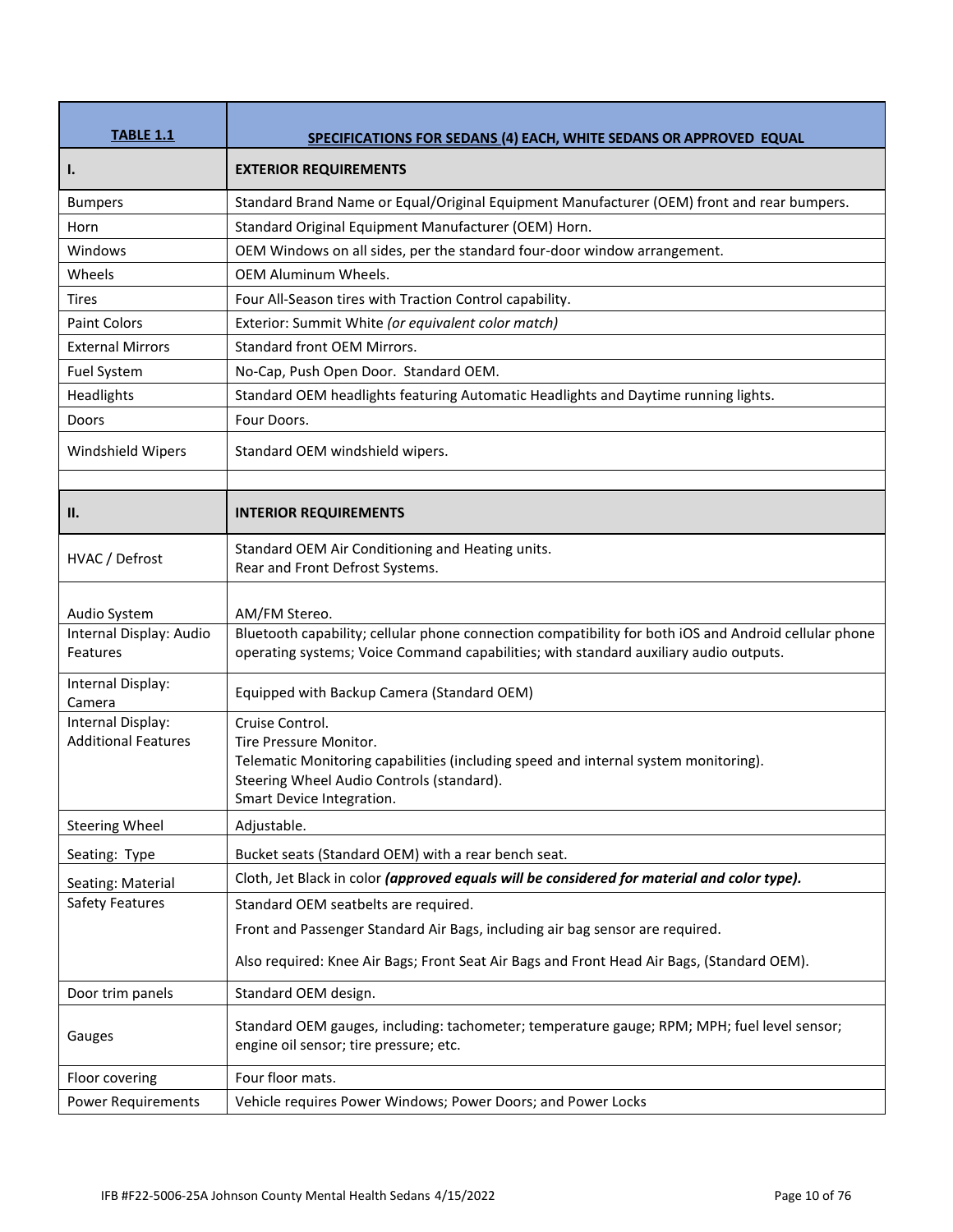| <b>Additional Features</b>      | Driver and Passenger Vanity Mirrors; Power Outlet; and a pass-through rear seat (to trunk).                           |
|---------------------------------|-----------------------------------------------------------------------------------------------------------------------|
|                                 |                                                                                                                       |
| III.                            | <b>MECHANICAL REQUIREMENTS</b>                                                                                        |
| <b>Axel Requirements</b>        | Axel must have a 5.10 Final Drive Ratio.                                                                              |
| <b>Engine Requirements</b>      | Vehicle must have a 1.5 Liter, DOHC, Four-Cylinder DI Engine.                                                         |
|                                 | 160 Horsepower (119.3 Kilowatts); 5,700 Rotations Per Minute (RPM)                                                    |
|                                 | Variable Valve Timing (VVT)                                                                                           |
|                                 | 184 LB-FT Torque (248.4 N-m) at 2500-3000 RPMs.                                                                       |
|                                 | Engine Control, Stop-Start System                                                                                     |
| Transmission<br>Requirements    | OEM Continuously Variable Transmission (CVT); Automatic.                                                              |
| Suspension                      |                                                                                                                       |
| Requirements                    | Front: MacPherson Strut Suspension.<br>Rear: Four-Link, Independent Suspension.                                       |
| <b>Brake Requirements</b>       |                                                                                                                       |
|                                 | Four-wheel antilock brakes with High Performance brake lining and four-wheel discs.<br>Antilock Braking System (ABS). |
|                                 | Standard OEM Brake Assist Feature.                                                                                    |
|                                 | Duralite brake rotors (subject for approved equals, however, deviations must be approved prior to                     |
|                                 | bid submittal)                                                                                                        |
|                                 | Brakes must feature resistance to noise and dust, and be High Performance.                                            |
|                                 | Equipped with Parking and Manual Brakes.                                                                              |
| Exhaust system                  | Standard OEM.                                                                                                         |
| <b>Emission Requirements</b>    | Must meet Federal requirements for emissions.                                                                         |
| <b>Battery</b>                  | Maintenance free, heavy-duty.                                                                                         |
| <b>Power Steering</b>           | Standard OEM.                                                                                                         |
| <b>Drive</b>                    | Front-Wheel Drive.                                                                                                    |
| <b>Additional Features</b>      | Stability and Traction Control systems.                                                                               |
|                                 |                                                                                                                       |
| IV.                             | OTHER REQUIREMENTS, DELIVERY                                                                                          |
| Accessories, Kits               | Road Emergency Tool Kit; and a Temporary Spare Tire.                                                                  |
| Security System                 | Standard OEM Security System required.                                                                                |
| LS Preferred Equipment<br>Group | Standard in (ex. Chevrolet Malibu sedans), this equipment group and related design features are<br>required.          |
| Keys                            | Two sets of keys are required.<br>Key set with wireless capabilities are required.                                    |
| Keys: Related Options.          | Remote Vehicle Starter System                                                                                         |
| <b>Service Manuals</b>          | <b>Standard OEM Manual</b>                                                                                            |
| Award to Delivery time          | An expedited delivery time not to exceed 4-8 weeks after receipt of order.                                            |
|                                 |                                                                                                                       |
|                                 |                                                                                                                       |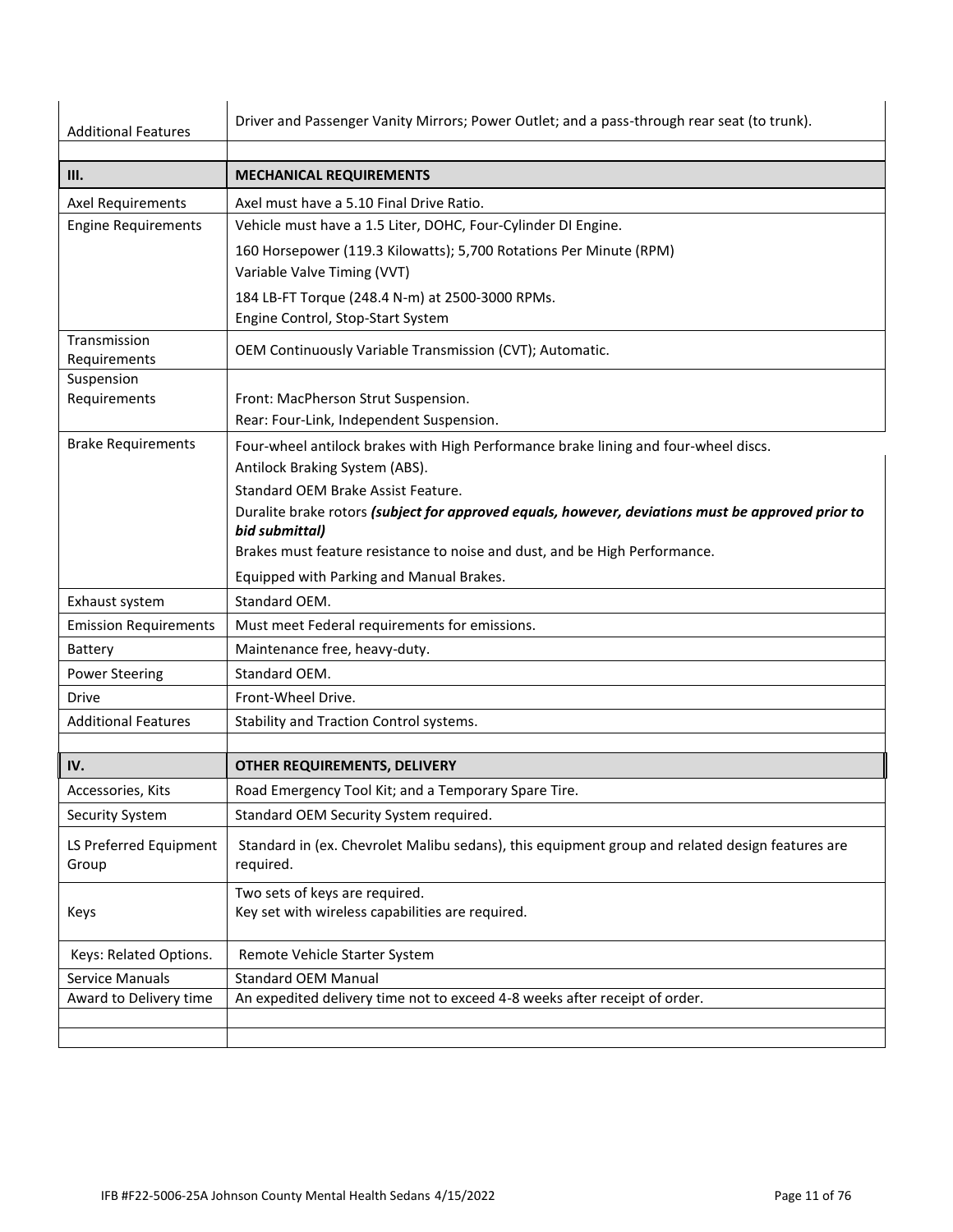#### **SECTION 3 BID INFORMATION/INSTRUCTIONS**

#### **A. Bid Submittal.**

- 1. The bid, along with all other accompanying documents and materials submitted by the bidder, will be deemed to constitute the entire bid. The bidder shall promptly furnish any additional information requested relative to its bid.
- 2. Bids may be hand delivered, sent via overnight carrier, mailed via USPS, to person/point of contact identified within this IFB. **Bids must be delivered to KCATA's Procurement Department no later than 2:00 p.m. on May 20, 2022.** Bids received after the time specified may not be considered for award.
- 3. The bid documents must be submitted in a sealed envelope and clearly marked with the Bid Number and Buyer's Name and sent to:

KCATA's Procurement Department Attention: Russell Collins 1350 East 17<sup>th</sup> Street Kansas City, MO 64108

- 4. Bidders that choose to hand deliver their bids should consider the additional time needed to navigate KCATA's security and parking.
- 5. Bids may be accepted electronically (email or facsimile) as long as the transmission is dated.
- 6. Bidders who decide to hand deliver are asked to include a complete copy of their bid submittal in .pdf format on a compact disc or flash drive, which will be retained by KCATA. The flash drive shall not be password protected.
- 7. Bids received before the bid closing time will be kept securely sealed.

#### **B. Reservations.**

- 1. KCATA reserves the right to waive informalities or irregularities in bids, to accept or reject any or all bids, to cancel this IFB in part or in its entirety, and to re-advertise for bids if it is in the best interest of the Authority. KCATA shall be the sole judge of what is in its best interest with respect to this IFB.
- 2. KCATA reserves the right to make multiple awards if it is in the best interest of the Authority.
- 3. The Authority reserves the right to reject bids that alter the Bid Response Form or otherwise take exception to the bid requirements. Bidders may submit alternative bids along with a complete description of the proposed alternative; however, the decision to accept or reject such alternative is entirely at the sole discretion of the Authority.
- 4. This IFB does not commit KCATA to award a contract, to pay any cost incurred in preparation of a bid, or to procure a contract for services.

#### **C. Communications.**

In cases where communication is required between bidders and the KCATA, such as requests for information, instruction, clarification of specifications, etc. shall be forwarded directly to at [rcollins@kcata.org](mailto:rcollins@kcata.org) or via facsimile to 816.346.0336.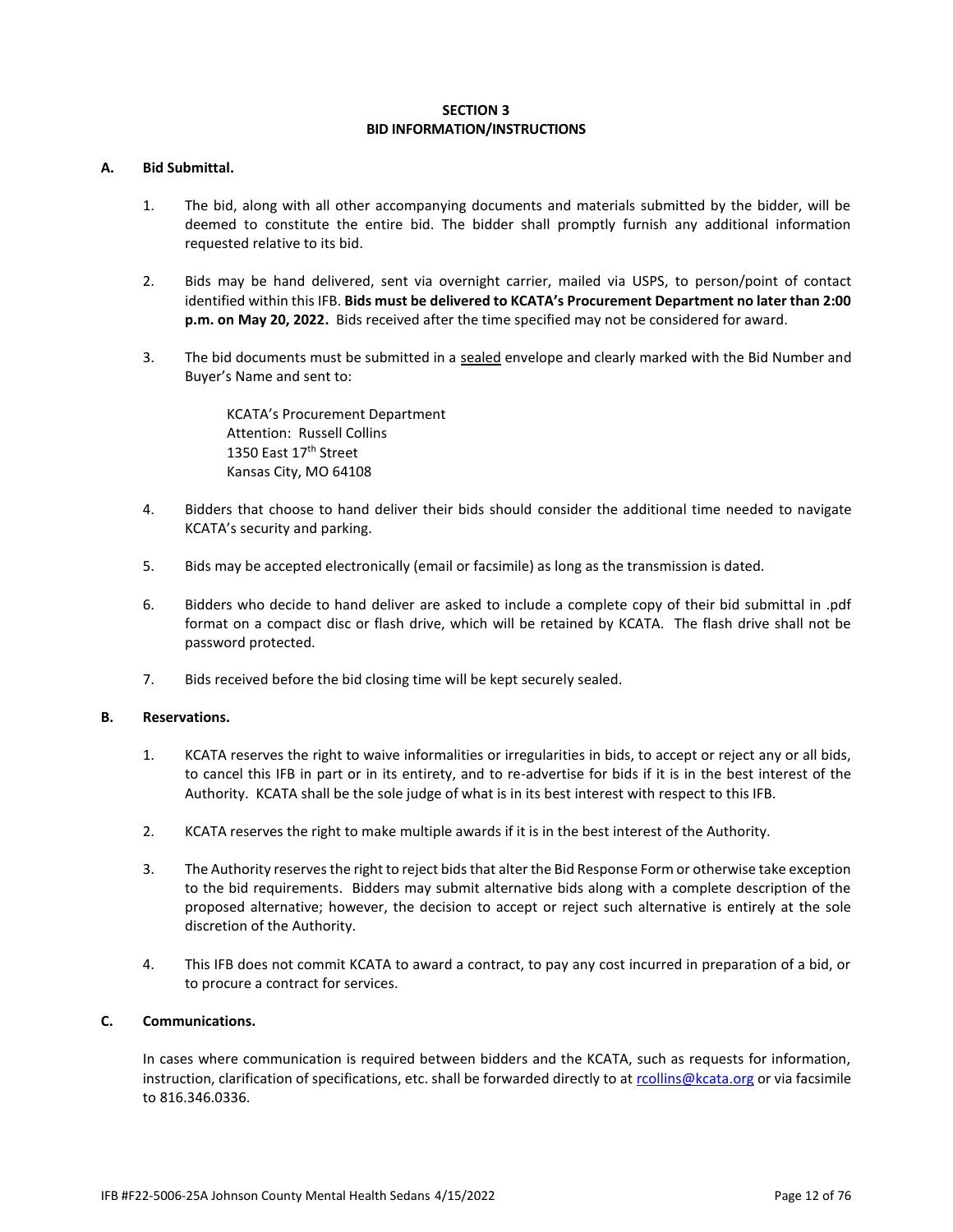## **D. Approved Equals.**

- 1. Wherever brand, manufacturer, or product names are used, they are included only for the purposes of establishing a description of minimum quality of the requested item unless otherwise specified. This inclusion is not to be considered as advocating or prescribing the use of any particular brand or item or product. However, approved equals or better must be pre-approved by the Buyer. *All requests for approved equals shall be received in writing by no later than May 6, 2022.*
- 2. All requests for approved equals shall be received in writing. Any changes to the specifications will be made by addendum. Bidders may discuss the specification with the KCATA Procurement Department; however, requests for changes shall be written and documented.
- 3. When an approved equal is requested, the Bidder shall demonstrate the quality of its product to the KCATA, and shall furnish sufficient technical data, test results, etc. to enable the KCATA to determine whether the Bidder's product is or is not equal to specifications.

#### **E. Protests.**

- 1. The following protest procedures will be employed for this procurement. For the purposes of these procedures, "days" shall mean business days of KCATA administrative personnel which are days other than a Saturday, Sunday or legal holidays observed by KCATA for such administrative personnel. Protests may be accepted electronically (email or facsimile) as long as the transmission is dated.
	- a. **Pre-Submittal.** A pre-submittal protest is received prior to the bid due date. Pre-submittal protests must be received by the Authority, in writing and addressed to KCATA's Director of Procurement, no later than five (5) days before the bid closing date.
	- b. **Post-Submittal/Pre-Award**. A post-submittal/pre-award protest is a protest against making an award and is received after receipt of bids but before award of a contract. Post-submittal protests must be received by the Authority, in writing and addressed to KCATA's Director of Procurement, no later than five (5) days after the bid closing date.
	- c. **Post-Award**. Post-Award protests must be received by the Authority, in writing and addressed to KCATA's Director of Procurement, no later than five (5) days after the date of the Notice of Intent to Award.
- 2. Protests shall include, at a minimum:
	- The name and address of the protesting party and its relationship to the procurement sufficient to establish that the protest is being filed by an interested party;
	- Identity of the contact person for the protester, including name, title, address, telephone, fax, and an email address. If the contact point is a third-party representing the protester, the same information must be provided, plus a statement defining the relationship between the protester and the third party;
	- Identification of the procurement and whether it is identified as Pre-Submittal, Post-Submittal/Pre-Award or Post-Award for the purpose of protest;
	- A description of the nature of the protest, referencing the portion(s) of the solicitation or contract (if awarded) involved;
	- Identification of the provision(s) of any law, regulation, or other governance upon which the protest is based;
	- A complete discussion of the basis for the protest, including all supporting facts, documents, or data;
	- A statement of the specific relief requested; and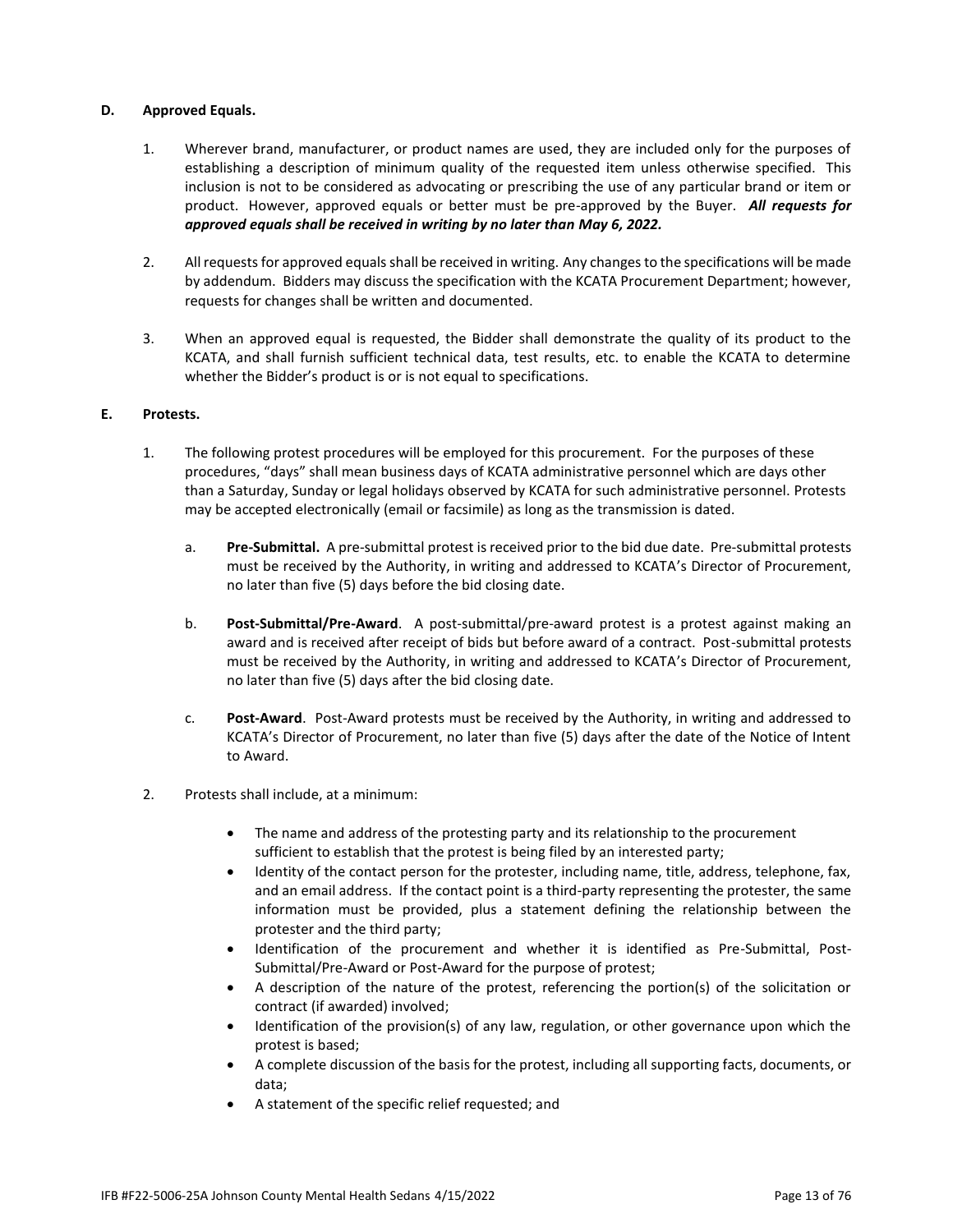- A notarized affirmation by the protester (if an individual) or by an owner or officer of the protester (if not an individual) as to the truth and accuracy of the statements made in the protest submittal.
- 3. The Director of Procurement shall respond in writing within five (5) days from the date of the written request. If the protester is not satisfied with the response of Director of Procurement, the protester may appeal in writing to KCATA's Chief Financial Officer within five (5) days from the date of the Director of Procurement's response.
- 4. The Chief Financial Officer will decide if the protest and the appeal (if any) have been given fair and reasonable consideration, or if additional consideration is warranted. The Chief Financial Officer's response will be provided within ten (10) days after receipt of the request. The Chief Financial Officer's decision is final and no further action on the protest shall be taken by the KCATA.
- 5. By written notice to all parties, KCATA's Director of Procurement may extend the time provided for each step of the protest procedures, extend the date of notice of award, or postpone the award of a contract if deemed appropriate for protest resolution.
- 6. Protesters shall be aware of the Federal Transit Administration's (FTA) protest procedures with the FTA Regional Office (ref: FTA Circular 4220.1F) If federal funding is involved, FTA will review protests from a third party only when: 1) a grantee does not have a written protest procedure or fails to follow its procedure, or fails to review a complaint or protest; or 2) violations of specific federal laws or regulations have occurred.
- 7. An appeal to FTA must be received by FTA's regional office within five (5) working days of the date the protester learned or should have learned of KCATA's decision. Protests shall be addressed to: Regional Administrator, FTA Region 7, 901 Locust, Room 404, Kansas City, Missouri, 64106.

## **F. Omissions and Form of Contract.**

- 1. Omissions. The Contractor will be responsible for providing all services, equipment, facilities, and functions which are necessary for the safe, reliable, efficient, and well-managed operation of the program, within the general parameters described in this IFB, and consistent with established industry practices, regardless of whether those services, equipment, facilities, and functions are specifically mentioned in this IFB or not. The bidder should clearly identify any omissions to the requirements set forth in the IFB.
- 2. Form of Contract. A **sample** copy of the standard KCATA contract is attached to this IFB as **Attachment A.** The standard contract terms and conditions outline various legal and administrative duties and responsibilities assumed by persons or organizations contracting with KCATA. It contains terms and conditions affecting the successful performance of the procurement. **Bids shall not stipulate any conditions or exceptions to the bid package or addenda.** The successful bidder will be expected to execute this contract.

## **G. Authorization to Bid.**

- 1. Sealed bids shall be signed by an official authorized to commit the company into entering into a contract with KCATA.
- 2. If an individual doing business under a fictitious name makes the bid, the bid shall so state. If the bid is made by a partnership, the full names and addresses of all members of the partnership shall be given and one principal member shall sign the bid. If a corporation, Limited Liability Company, or other legal entity makes the bid, an authorized officer shall sign it in the corporate name. If the bid is made by a joint venture, the full names and addresses of all members of the joint venture shall be given and one member shall sign the bid authorized thereof.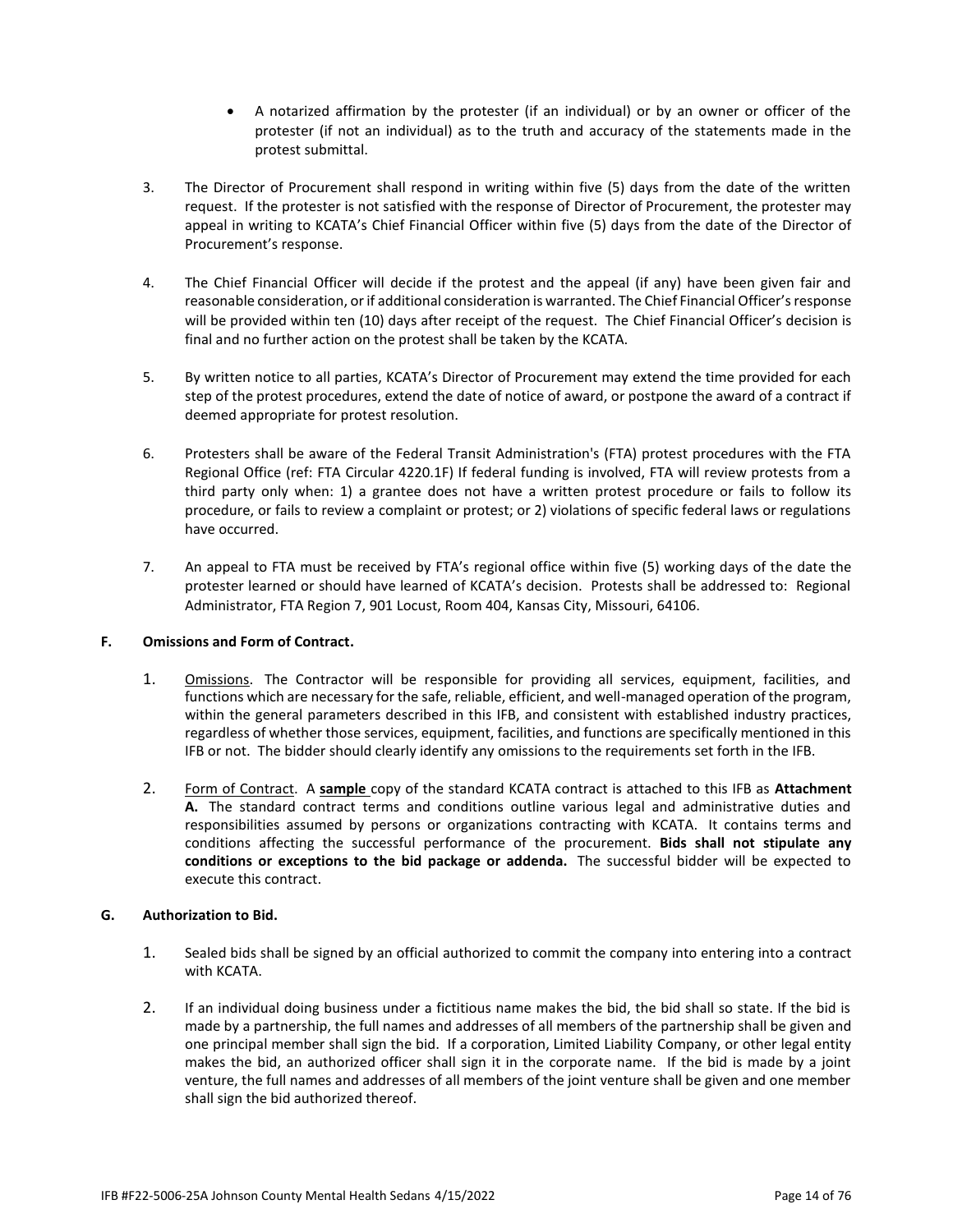#### **H. Bidder's Responsibilities**.

- 1. By submitting a bid, the bidder represents that bidder has read and understands the IFB and the bid is made in accordance with the IFB; and
- 2. By submitting a bid, the bidder represents that bidder possesses the capabilities, resources, and personnel necessary to provide efficient and successful service to KCATA.

#### **I. Withdrawal of Bids.**

- 1. Bids may be withdrawn upon written request received by the KCATA before the time fixed for closing. Withdrawal of a bid shall not prejudice the right of the bidder to submit a new bid, provided it is received in a timely manner as provided above. The bond or certified check of any bidder withdrawing its bid, in accordance with the foregoing condition, will be returned promptly.
- 2. No bids may be withdrawn for a period of ninety (120) days after the time set herein for the opening of bids.

#### **J. Disclosure of Proprietary Information.**

- 1. A bidder may restrict the disclosure of scientific and technological innovations in which it has a proprietary interest, or other information that is protected from public disclosure by law, which is contained I the bids:
	- a. Marking each page of each such document prominently in 16-point font with the words "Proprietary Information;"
	- b. printing each page of each such document in a different color paper other than the paper which the remainder of the bid is printed; and
	- c. segregating each page of each such document in a sealed envelope, which shall prominently display, on the outside, the words "Proprietary Information" in at least 16-point font, along with the name and address of the Bidder.
- 2. After either a contract is executed pursuant to the IFB, or all bids are rejected, the bids will be considered public records open for inspection. If access to documents marked "Proprietary Information," as provided above, is requested under the Missouri Open Records Law, the KCATA will notify the Bidder of the request and the Bidder shall have the burden to establish that such documents are exempt from disclosure under the Law. Notwithstanding the foregoing, in response to a formal request for information, the KCATA reserves the right to release any documents if the KCATA determines that such information is a public record pursuant to the Missouri Sunshine Law.

#### **K. Disadvantaged Business Enterprise (DBE) Requirements**

- 1. It is the policy of the KCATA and the United States Department of Transportation (USDOT) that Disadvantaged Business Enterprises (DBE's), as defined herein and in the Federal regulations published in 49 CFR Part 26, shall have an equal opportunity to participate in DOT-assisted contracts. It is also the policy of the KCATA to:
	- a. Ensure nondiscrimination in the award and administration of DOT-assisted contracts;
	- b. Create a level playing field on which DBE's can compete fairly for DOT-assisted contracts;
	- c. Ensure that the DBE program is narrowly tailored in accordance with applicable law;
	- d. Ensure that only firms that fully meet 49 CFR Part 26 eligibility standards are permitted to participate as DBE's;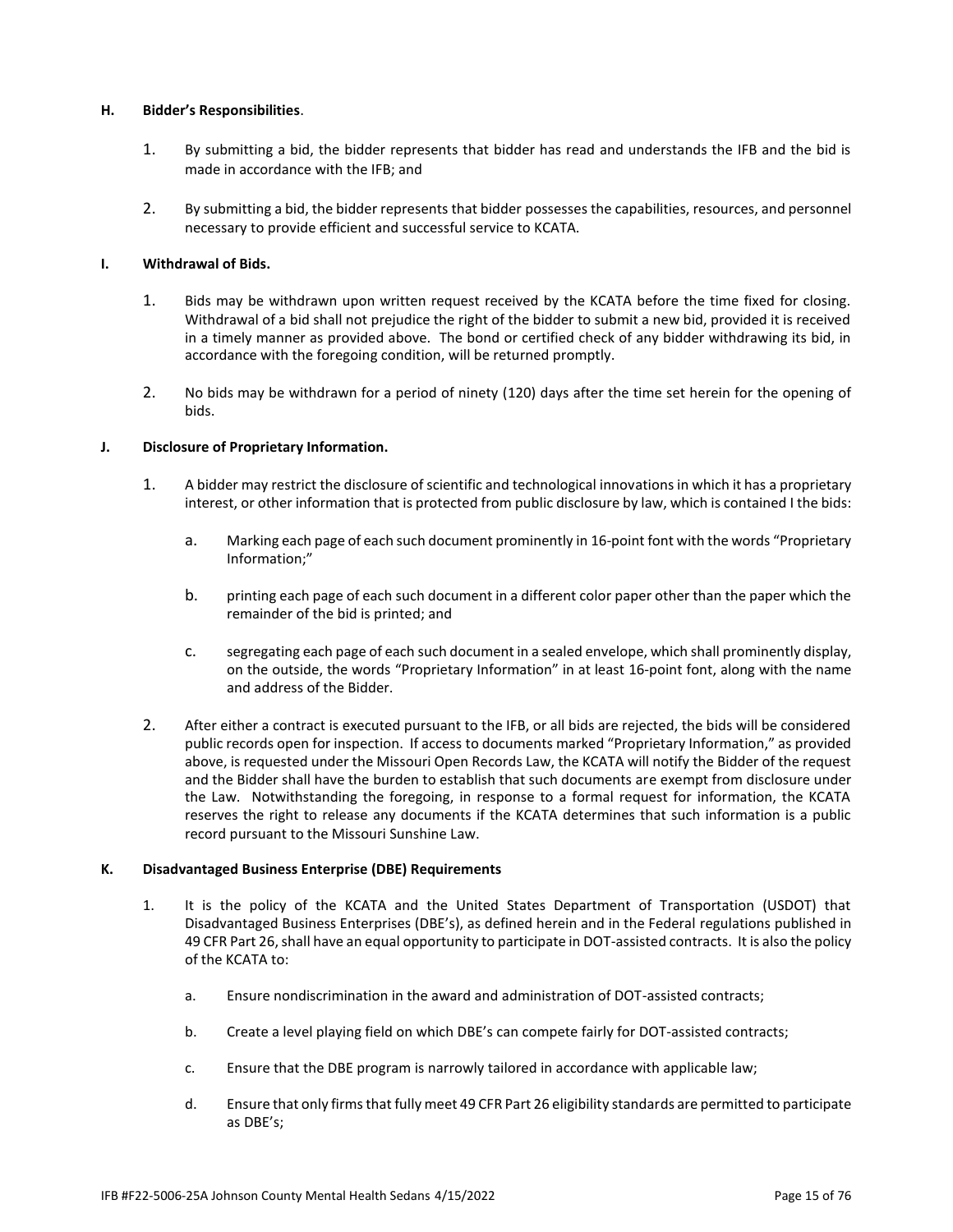- e. Help remove barriers to the participation of DBE's in DOT-assisted contracts;
- f. To promote the use of DBE's in all types of federally assisted contracts and procurement activities; and
- g. Assist in the development of firms that can compete successfully in the marketplace outside the DBE program.
- 2. This project is subject to the requirements of Title 49, Code of Federal Regulations (CRF) Part 26, *Participation by Disadvantaged Business Enterprises in Department of Transportation Financial Assistance Programs.* Therefore, the Contractor must satisfy the requirements for DBE participation as set forth herein. These requirements are in addition to all other equal opportunity employment requirements of this Contract.
- 3. The KCATA shall make all determinations with regard to whether or not a Bidder/Offeror is in compliance with the requirements stated herein. In determining compliance, KCATA may consider the Bidder/Offer's bid submission package and the Bidder/Offeror's documented history of non-compliance with DBE requirements on previous contracts with the KCATA.
- 4. Failure by the Contractor to carry out these requirements is a material breach of the resulting contract, which may result in the termination of the contract or such other remedy as KCATA deems appropriate.
- 5. **For this project there has been 0% goal established for DBE participation.** DBE firms are encouraged to submit bids as Prime Contractors or Subcontractors.

However, certified DBE, MBE, WBE and SBE firms are encouraged to submit bids as Prime Contractors or Subcontractors.

- 6. **DBE Certification** KCATA will only recognize firms that are certified as DBEs under the DOT guidelines found in 49 CFR, Part 26. DBE subcontractors must be certified as a DBE by a member of the Missouri Regional Certification Committee, which includes KCMO, MoDOT, City of St. Louis, Metro in St. Louis or KCATA. A list of certified firms may be found at www.modot.org/mrcc-directory.
- 7. **Non-Discrimination.** Bidders shall not discriminate on the basis of race, color, creed, sex, sexual orientation, gender identity, national origin, disability, or age in the performance of this project. The Bidder shall carry out applicable requirements of 49 CFR Part 26 in the award and administration of DOTassisted contracts. Failure by the Contractor to carry out these requirements is a material breach of the Contract, which may result in the termination of the Contract or such other remedy as KCATA deems appropriate. Each subcontract the Contractor signs with a subcontractor must include the assurance in this paragraph. See 49 CFR 26.13(b).

#### 8. **DBE Participation Credit.**

- a. DBE firms may participate as Prime Contractors, Subcontractors or Suppliers.
- b. The following shall be credited towards achieving DBE participation, except as provided herein:
	- 1) The total contract dollar amount that a qualified DBE Prime Contractor earns for its portion of work done on the contract that is done by its own workforce is performed in a category in which the DBE is currently certified and is a commercially useful function as defined by the Program.
	- 2) The total contract dollar amount that a Prime Contractor has paid or is obligated to pay to a subcontractor that is a qualified DBE; and
	- 3) Subcontractor participation with a lower tier DBE subcontractor; and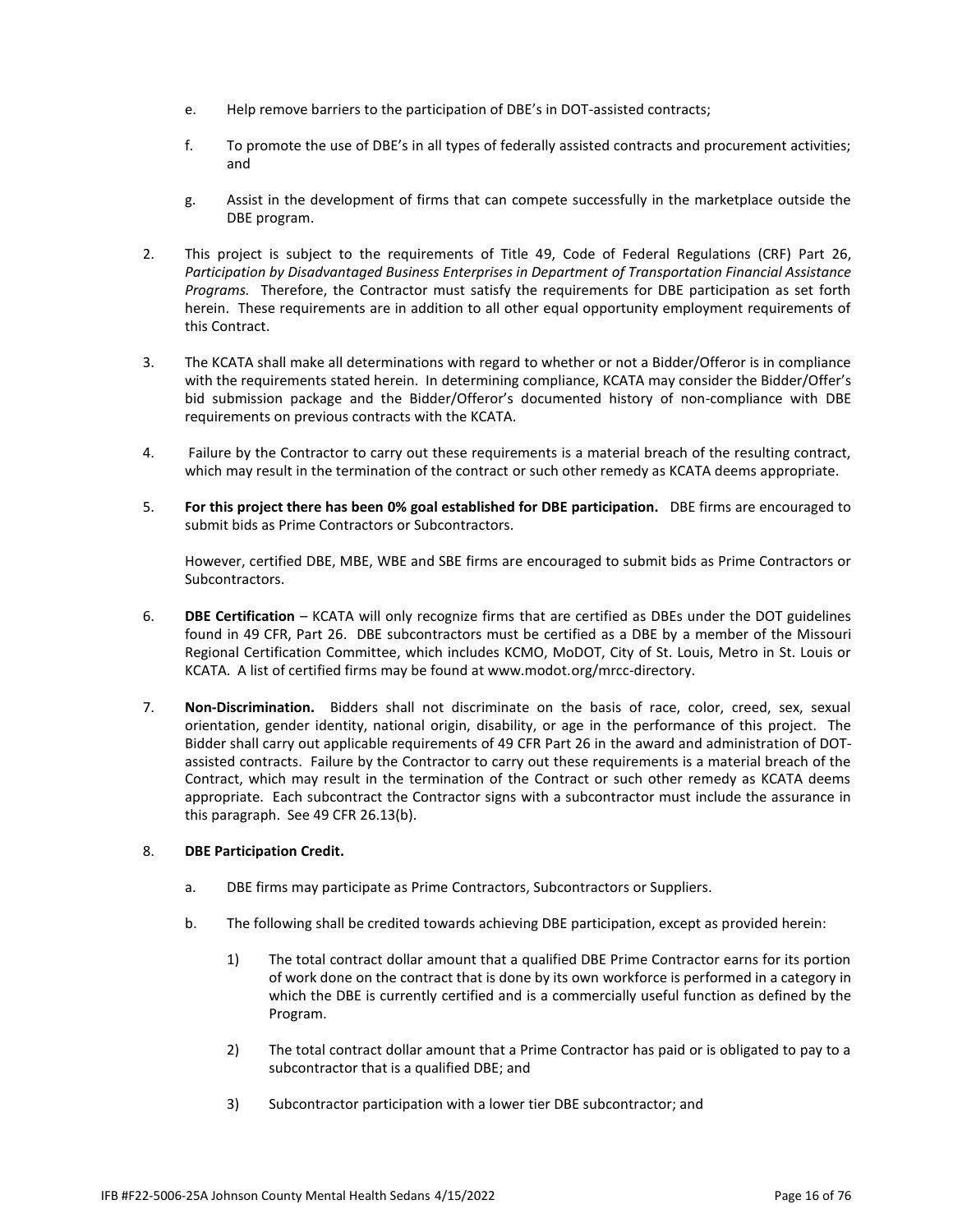- 4) Sixty percent (60%) of the total dollar amount paid or to be paid by a Prime Contractor to obtain supplies or goods from a supplier who is not a manufacturer and who is a qualified DBE. If the DBE is a manufacturer of the supplies, then one hundred percent (100%) may be credited, to be determined on a case-by-case basis.
- c. No credit, however, will be given for the following:
	- 1) Participation in a contract by a DBE that does not perform a commercially useful function as defined by the Program; and
	- 2) Any portion of the value of the contract that a DBE Subcontractor subcontracts back to the prime contractor or any other contractor who is not a qualified DBE; and
	- 3) Materials and supplies used on the contract unless the DBE is responsible for negotiating the price, determining quality and quantity, ordering the materials, and installing (where applicable) and paying for material itself; and
	- 4) Work performed by a DBE in a scope of work other than that in which the DBE is currently certified.

#### **L. Required Documents.**

- 1. Incomplete Bids. All documents that are required to be submitted with this Bid are listed below. The bidder shall read all forms carefully before signing. Incomplete bid documents may render the bid nonresponsive.
- 2. Bid Response/Pricing Pages.
	- a. Bids shall be firm and final.
	- b. Bidders shall be responsible for furnishing and delivering new and complete materials and/or services to include the installation, assembly, accessories, personnel, training, warranty, and guarantee as specified to make this procurement complete.
	- c. Bidders shall complete the Bid Response Form (Attachment C). The bid price shall include, as applicable, all items of labor, materials, tools, equipment, transportation, and other costs necessary to complete the manufacture, delivery, assembly, installation, and drawings, if required, of the materials or services required in this procurement.
	- d. The quantities specified for purchase by KCATA are based upon the best available estimates, taking into consideration the consumption during the past periods, and do not determine the actual amount the Authority may order during the contract period. The quantities are subject to change. Payment will be based on actual order quantities based on the unit rates quoted.
	- e. It is the intention of the specifications to provide complete and accurate descriptions for materials and/or services required by the KCATA. Any materials or services omitted from the specifications that are clearly necessary for the completion of this bid, although not directly specified or called for in the specifications, shall be considered a portion of the bid. Bidder shall indicate the additional material and services it has determined to be required for this procurement.
	- f. Bids shall indicate the unit price, extended to reflect the total bid. Any difference between the unit price correctly extended and the total price shall be resolved in favor of the unit price, except where the bidder clearly indicates that the total price is based on consideration of being awarded all items of the bid.
	- g. Bid shall be net and shall reflect any available discount. Separate discount for timely payment shall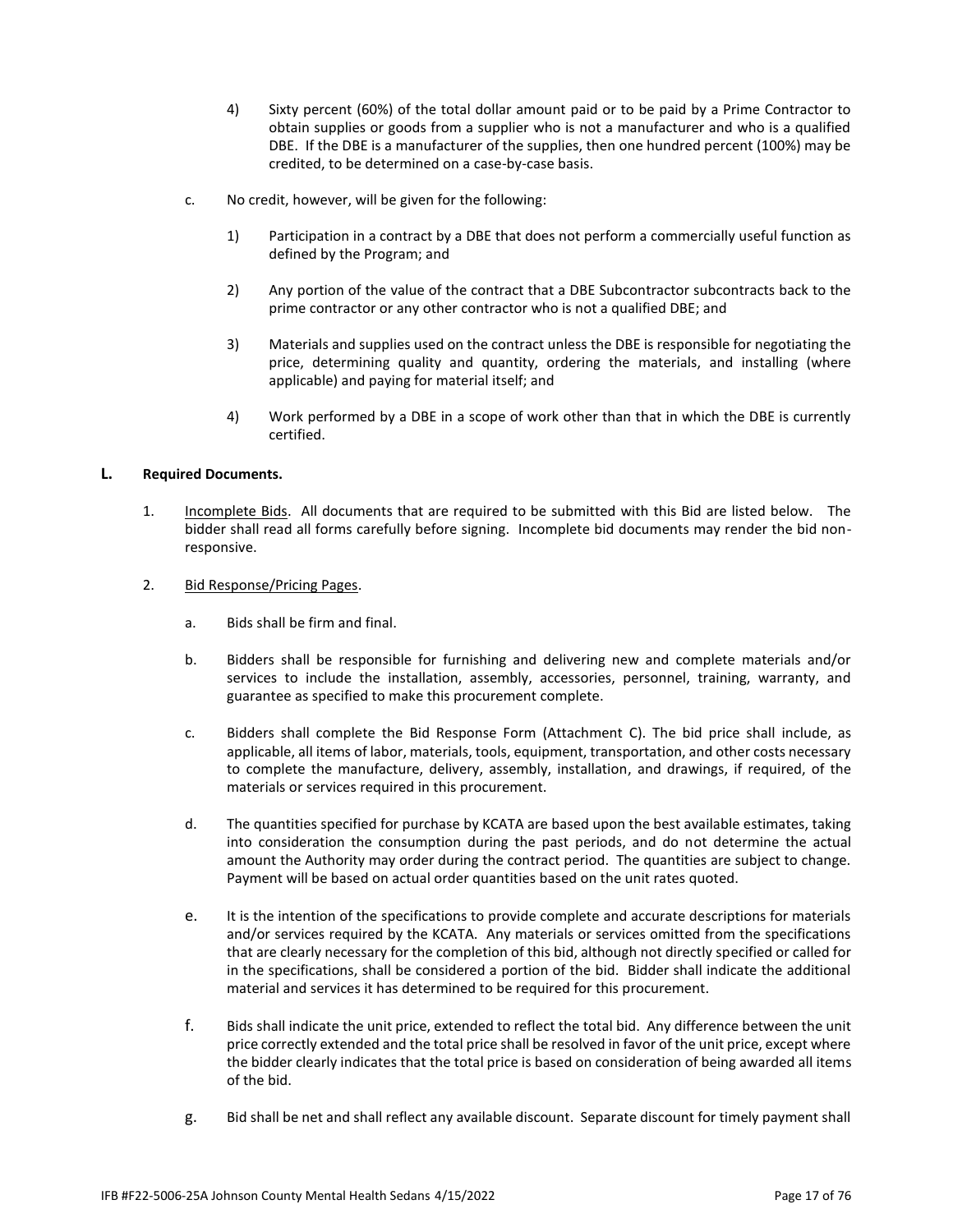not be given consideration in evaluating bids, except in the case of bids that end in a tie.

- h. Tax Exempt Status. The KCATA is exempt from payment of federal, state, and local sales taxes, and such taxes shall not be included in the bid price. Nevertheless, the bidder is not exempt from these taxes when purchasing materials directly from its supplier.
- 3. Schedule of Participation by Contractor and Subcontractors (If utilizing Subcontractors). Bidders should list all subcontractors and major suppliers (including DBEs) and the value of work committed to them. It is important to include the North American Industry Classification System (NAICS) code appropriate for the type of work to be performed for each company listed.
- 4. Contractor Utilization Plan/Request for Waiver. This form outlines Bidder's commitment to meeting the DBE goal. If the Bidder is unable to fulfill the DBE goal, the Request for Waiver must be completed, and Bidder must detail the good faith efforts used to achieve that commitment.
- 5. Letter of Intent to Subcontract. If utilizing DBE firms, this form must be completed and signed by both the Bidder and its DBE subcontractors/major suppliers.
- 6. References. Bidders shall complete the References Form (Attachment D) indicating up to four (4) firms that represent work similar to this procurement. Include the company name, address, contact person, contact information, contract amount and length of contract.
- 7. KCATA Affidavit of Civil Rights Compliance. Contractors and subcontractors agree to comply with Federal Transit Law, specifically 49 U.S.C. 5332 which prohibits discrimination, including discrimination in employment and discrimination in business opportunity. This form is included as Attachment H. In lieu of this form, firms may submit a current certificate from another government agency verifying compliance with their Affirmative Action program.
- 8. KCATA Workforce Analysis/EEO-1 Report. Firms have the option of submitting KCATA's form (Attachment I-2) or a current EEO-1 Report that has been filed with another government agency.
- 9. Employee Eligibility Verification.
	- a. In accordance with Section 285.500 RSMo, firms are required by sworn affidavit and provision of documentation, to affirm its enrollment and participation in a Federal work authorization program with respect to employees working in connection with the contracted services. The bidder is required to obtain the same affirmation from all subcontractors at all tiers.
	- b. The bidder shall also affirm (Attachment J-1) that it does not knowingly employ any person in connection with the contracted services who does not have the legal right or authorization under Federal law to work in the United States as defined in 8 U.S.C. §1324a(h)(3). This form will need to be updated annually.
	- c. Acceptable proof of enrollment includes the E-Verify Memorandum of Understanding (MOU) a valid, completed copy of the first page identifying the business entity and a valid copy of the signature page completed and signed by the business entity, the Social Security Administration, and the Department of Homeland Security (DHS).
	- d. The Bidder shall obtain this affidavit from its subcontractors at all tiers (Attachment J-2). The subcontractors' forms shall be submitted as part of the bid documents.
	- e. This form is renewable annually.
- 10. Certification of Debarment.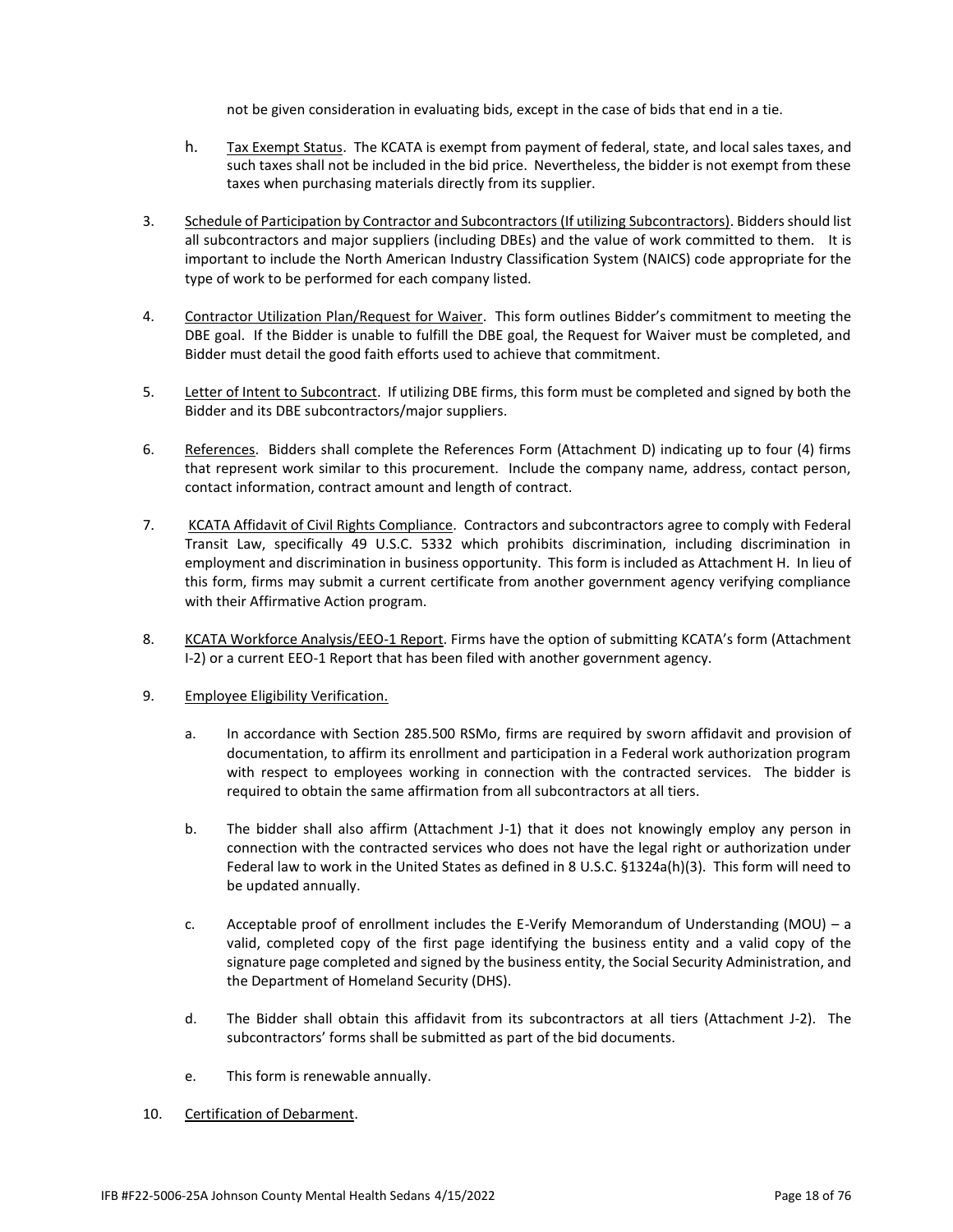- a. The bidder shall certify that it is not included in the "U.S. General Services Administration's List of Parties Excluded from Federal Procurement or Non-procurement Programs" (See Attachment K-1).
- b. The bidder agrees to refrain from awarding any subcontract of any amount (at any tier) to a debarred or suspended subcontractor, and to obtain a similar certification from any subcontractor (at any tier) seeking a contract exceeding \$25,000.
- c. The bidder agrees to provide the KCATA a copy of each conditioned debarment or suspension certification provided by a prospective subcontractor at any tier, and to refrain from awarding a subcontract with any party that has submitted a conditioned debarment or suspension certification until FTA approval is obtained.
- 11. Lobbying Certification. For purchases exceeding \$100,000, awarded vendors will be required to provide a certification (Attachment L-1) that no Federal funds were used to influence or attempt to influence an officer or employee of any Federal department or agency, a member of Congress or State legislature, or an employee of a member of Congress or State legislature regarding the project. This certification is required from all subcontractors (at any tier) if the subcontract is valued at \$100,000 or more.
- 12. Buy America Certification. All bidders as applicable shall complete the appropriate part of the Buy America Certificate Form (Attachment N) to certify that steel, iron, and manufactured products used in this project are produced in the United States, or if rolling stock, that the cost of the components is more than 70 percent of the total cost with final assembly taking place in the United States.

## 13. Federal Tax Liability and Recent Felony Convictions

- 1. Pursuant to 48 CFR Parts 1, 4, 9, 12 and 52 the Contractor affirmatively represents and certifies (Attachment M-1) that it, nor any of its directors, officers, principals, or agents:
	- a. are delinquent in paying any federal tax liability;
	- b. have not been convicted of any felony criminal violation under any Federal law within the preceding 24 months; or
	- c. have not more than 90 days prior to certification been notified of any unpaid federal tax assessment for which the liability remains unsatisfied.
- 2. The Contractor agrees to include these requirements (Section XX.1.) in all subcontracts at all tiers, regardless of value, and to obtain the same certification and disclosure from all subcontractors (at all tiers).
- 14. Receipt of Addenda. In the event that Addenda are issued against this Invitation to Bid, bidders will be issued a Receipt of Addenda Form to complete and return with the Invitation to Bid, acknowledging receipt of all addenda issued. This is to safeguard KCATA and the bidder against failure to communicate any important information and changes to the scope of the procurement.
- 15. Other Documents. Bidders shall submit any other documents necessary to complete this bid. This may include a copy of the warranty offered, technical information, or product brochures.

#### **M. Documents Due After Award.**

- 1. KCATA reserves the right to review the Contractor's written agreement with its subcontractors (DBE and non-DBE) to confirm that required federal contract clauses are included. KCATA may perform random audits and contact minority subcontractors to confirm the reported participation.
- 2. Subcontractor Monthly Utilization Report. Contractors will be required to submit this report with each request for payment to KCATA. This report will include payments to ALL subcontractors – DBE and non-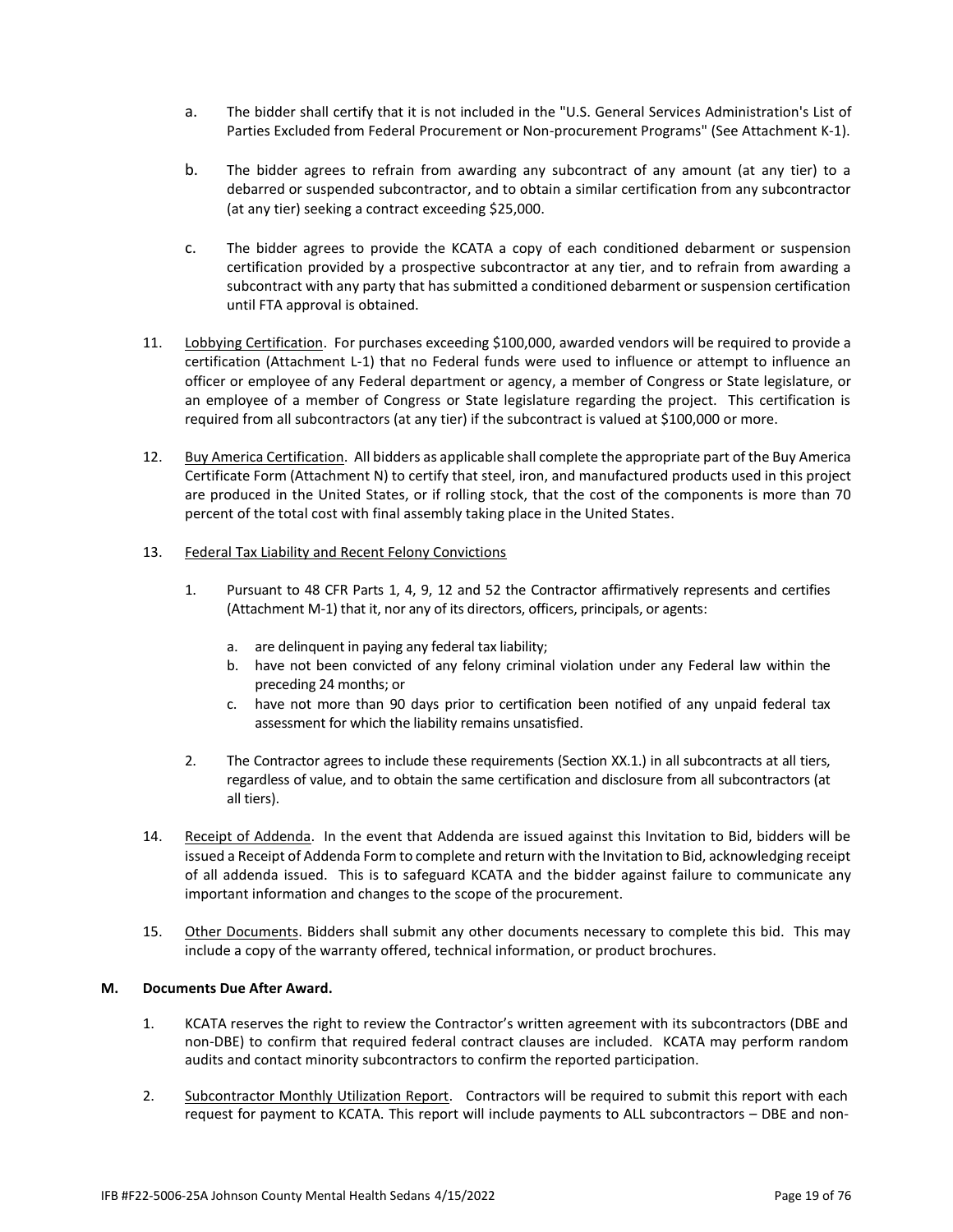DBE. KCATA may require lien waivers from all subcontractors before reimbursement is made to the Contractor. KCATA may perform random audits and contact minority subcontractors to confirm the reported participation. Failure to meet the contracted goal without documented evidence of good faith effort may result in the termination of the contract.

- 3. Request for Modification, Replacement or Termination of Disadvantaged Business Enterprise (DBE) Project Participation. Contractor is responsible for meeting or exceeding the DBE commitment amounts listed on the *Schedule of Participation by Contractor and Subcontractors form* submitted as part of Contractor's Bid Documents and as amended by any previously approved Request for Modification/Substitution.
	- a. Any Change Orders or amendment modifying the amount Contractor is to be compensated will impact the amount of compensation due to DBEs for purposes of meeting or exceeding the Bidder/Proposer commitment.
	- b. Contractor shall consider the effect of a Change Order or amendment and submit a Request for Modification/Substitution if the DBE commitment changes.
	- c. **Termination Only for Cause** Prior to an award of a negotiated procurement and once a contract has been awarded; Contractor may not substitute or terminate a DBE subcontractor without KCATA's prior written consent. This includes, but is not limited to, instances in which a Contractor seeks to perform work originally designated for a DBE subcontractor with its own forces or those of an affiliate, a non-DBE firm, or with another DBE firm.
	- d. Written consent of termination may be given if the Contractor has demonstrated good cause. Good cause includes the following circumstances.
		- 1) The listed DBE subcontractor fails or refuses to execute a written contract; or
		- 2) The listed DBE subcontractor fails or refuses to perform the work of its subcontract in a way consistent with normal industry standards. Provided, however, that the good cause does not exist if the failure or refusal of the DBE subcontractor to perform its work on the subcontract results from the bad faith or discriminatory action of the Prime Contractor; or
		- 3) The listed DBE subcontractor fails or refuses to meet the Prime Contractor's reasonable, nondiscriminatory bond requirements; or
		- 4) The listed DBE subcontractor becomes bankrupt, insolvent, or exhibits credit unworthiness; or
		- 5) The listed DBE subcontractor is ineligible to work on public works projects because of suspension and debarment proceedings pursuant to 2 CFR Parts 180, 215 and 1200 or applicable state law; or
		- 6) The DBE subcontractor is not a responsible contractor; or
		- 7) The listed DBE subcontractor voluntarily withdraws from the project and provides the Prime Contractor written notice of its withdrawal.
		- 8) The listed DBE is ineligible to receive DBE credit for the type of work required.
		- 9) A DBE owner dies or becomes disabled with the result that the listed DBE contractor is unable to complete its work on the contract.
		- 10) Other documented good cause that compels KCATA to terminate the DBE subcontractor. Provided the good cause does not exist if the Prime contractor seeks to terminate a DBE it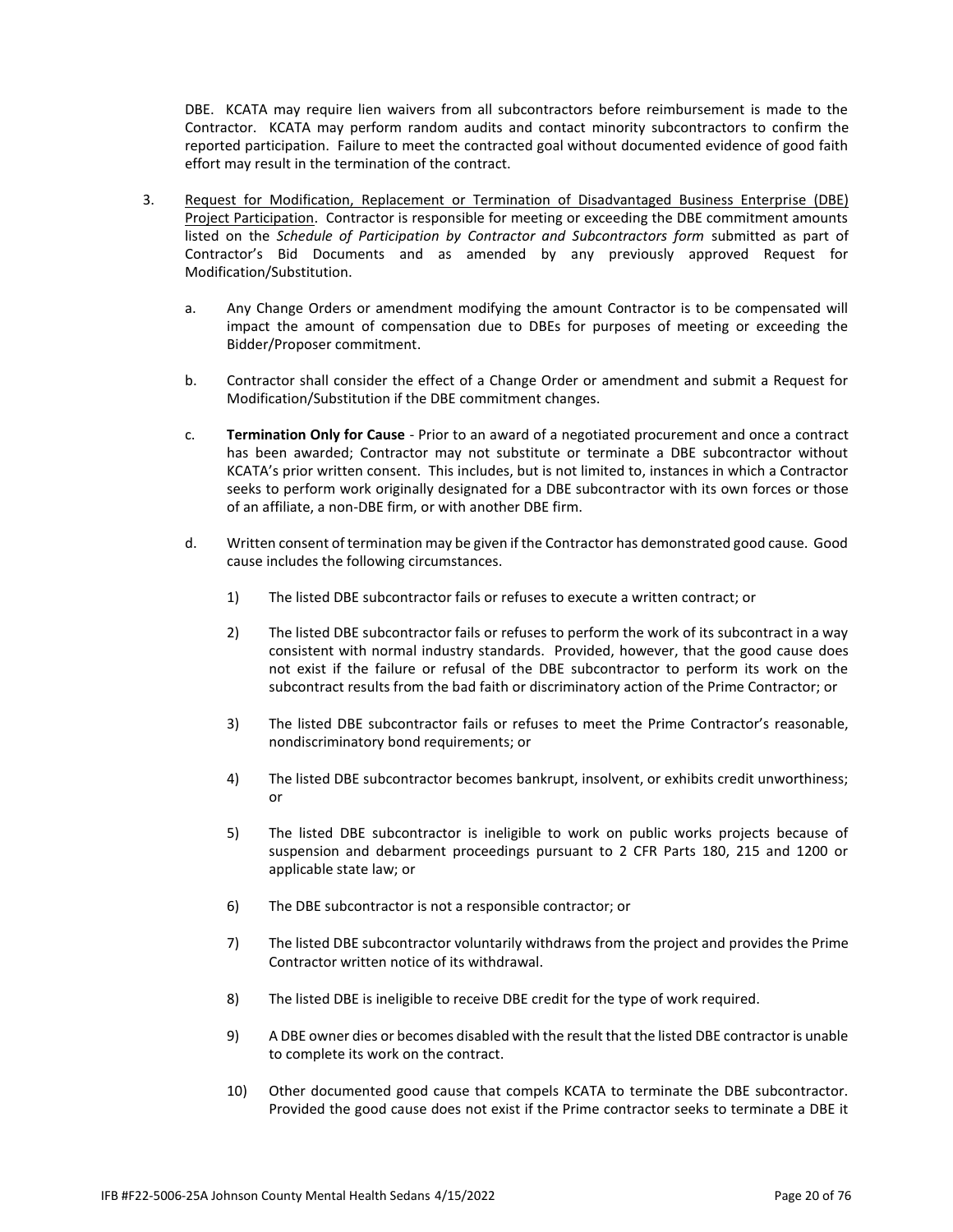relied upon to obtain the contract so that the Prime Contractor can self-perform the work for which the DBE contractor was engaged or so that the Prime Contractor can substitute another DBE or non-DBE contractor.

- e. Before submitting its request to terminate or substitute a DBE subcontractor, the Prime Contractor must give notice in writing to the DBE subcontractor, with a copy to KCATA, of its intent to request to terminate and/or substitute, and the reason for the request.
- f. The Prime Contractor must give the DBE five days to respond to the Prime Contractor's notice and advise KCATA and the Contractor of the reasons, if any, why it objects to the proposed termination of its subcontract and why KCATA should not approve the Prime Contractor's action. If required in a particular case as a matter of public necessity (e.g., safety), the response period may be shortened.
- g. For questions concerning KCATA's DBE Program requirements, please contact Mr. Whitney Morgan, KCATA's DBE Liaison Officer, at (816) 346-0277 or via email a[t wmorgan@kcata.org.](mailto:wmorgan@kcata.org)
- 13. Receipt of Addenda. In the event that Addenda are issued against this Invitation to Bid, bidders will be issued a Receipt of Addenda Form to complete and return with the Invitation to Bid, acknowledging receipt of all addenda issued. This is to safeguard KCATA and the bidder against failure to communicate any important information and changes to the scope of the procurement.
- 14. Other Documents. Bidders shall submit any other documents necessary to complete this bid. This may include a copy of the warranty offered, technical information, or product brochures.

#### **N. Vendor Registration and Affirmative Action.**

- 1. All firms (prime contractors, subcontractors, and suppliers) doing business with KCATA must complete a vendor registration process. KCATA uses a secure, online vendor management system (B2GNow). Confidential information (Tax ID number, etc.) will not be publicized. *Vendors that have previously*  registered with KCATA must now also complete the online process with updated information. Vendors only have to go through this process once but will be required to update their certifications/affidavits on a regular basis.
- 2. To begin, you must set up an account at [https://kcata.diversitycompliance.com](https://kcata.diversitycompliance.com/) where you will be given a temporary password. You will receive a confirmation email and be directed to change your password. You may follow the instruction guide to complete the process. B2GNow also conducts webinars that provide guided training on navigating the system and its available features.
- 3. Vendors must complete the online Vendor Registration Questionnaire.
- 4. **Optional Documents**. Firms have the option to attach additional documents to the Questionnaire, including brochures, insurance certificates and bonds.
- 5. For questions on these requirements, or for assistance in completing the forms, please contact Maurice Gay, KCATA's Contract Vendor Specialist Coordinator at (816) 346-0366 or via email at [mgay@kcata.org.](mailto:mgay@kcata.org)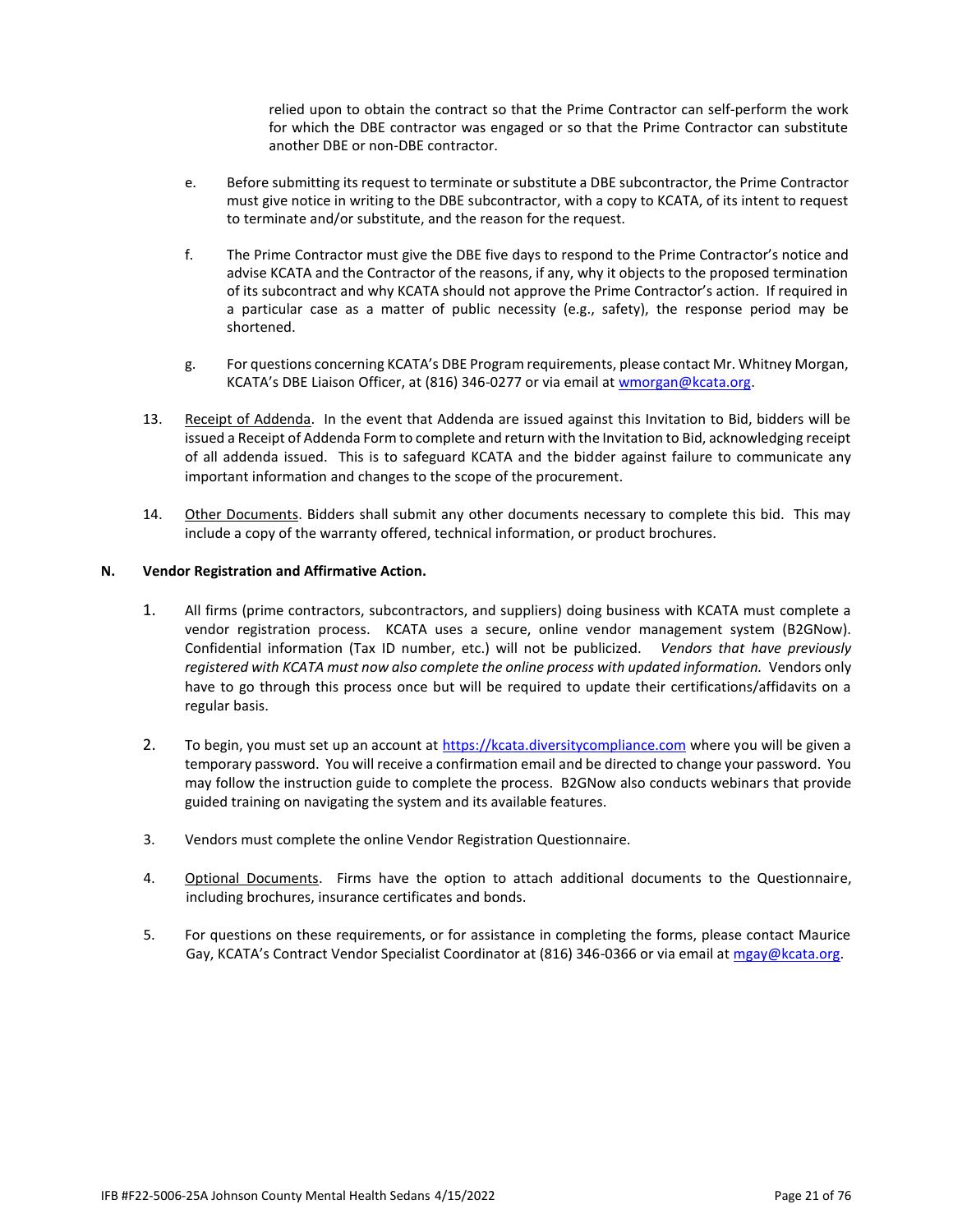## **SECTION 4 BID EVALUATION, ACCEPTANCE AND AWARD**

#### **A. Bid Evaluation**

- 1. It is the intent of the KCATA to award a contract to the responsive and responsible bidder whose bid conforming to this IFB, is the lowest in price and, in KCATA's sole discretion, the most advantageous to the KCATA. Factors such as discounts, transportation costs and life cycle costs will be considered in determining which bid is lowest in price.
- 2. A responsible bidder possesses the ability to perform successfully under the terms and conditions of the proposed contract considering matters including Contractor integrity, record of past performance, and financial and technical resources.
- 3. The low bidder will be required to demonstrate its ability to provide the times and/or perform services contained in the solicitation, in a timely manner, to the complete satisfaction of the Authority. Doubt as to technical ability, productive capability, and financial strength which cannot be resolved affirmatively may result in a determination of non-responsibility by KCATA.
- 4. If the low bidder is eliminated, then the second lowest bidder will be required to demonstrate its ability to perform services as described herein. This process will continue to the next lowest bidder until a bidder successfully meets the specification requirements.
- 5. KCATA reserves the right to investigate the qualifications of all bidders under consideration, to confirm any part of the information furnished by a bidder, or to require other evidence of managerial, financial, or other capabilities which are considered necessary for the successful performance of the contract.
- **B. Bid Acceptance.** Each bid is to be submitted with the understanding that the acceptance in writing by the KCATA of the bid to furnish the materials and services, or any part thereof, described therein shall constitute a contract between the bidder and the KCATA which shall bind the bidder on its part to furnish and deliver at the price given and in accordance with the terms and conditions of said accepted bid and KCATA's contract included as Attachment A.
- **C. Unbalanced Bid**. The Authority may determine that a bid is non-responsive if the prices proposed are materially unbalanced. A bid is materially unbalanced when it is based on prices significantly less than cost or prices significantly overstated relative to cost.

#### **D. Bid Award**.

- 1. The procurement shall be awarded on the basis of the lowest responsive bidder complying with all the conditions of the bids, specifications, and instruction. The KCATA reserves the right to award any or all items of the bid or not to award at all.
- 2. In the case of multiple line items, the KCATA reserves the right to award the entire bid to one bidder, or to split the award of the items to multiple bidders.
- 3. If awarded at all, the bid may be awarded to the bidder whose total price is lowest, whose bid is responsive to the invitation thereof, and who is determined to be technically and financially responsible to perform as required. **Conditional bids and any bid taking exception to these instructions or conditions, to the contract terms/conditions or specifications, or to other contract requirements shall be considered nonresponsive and shall be rejected**.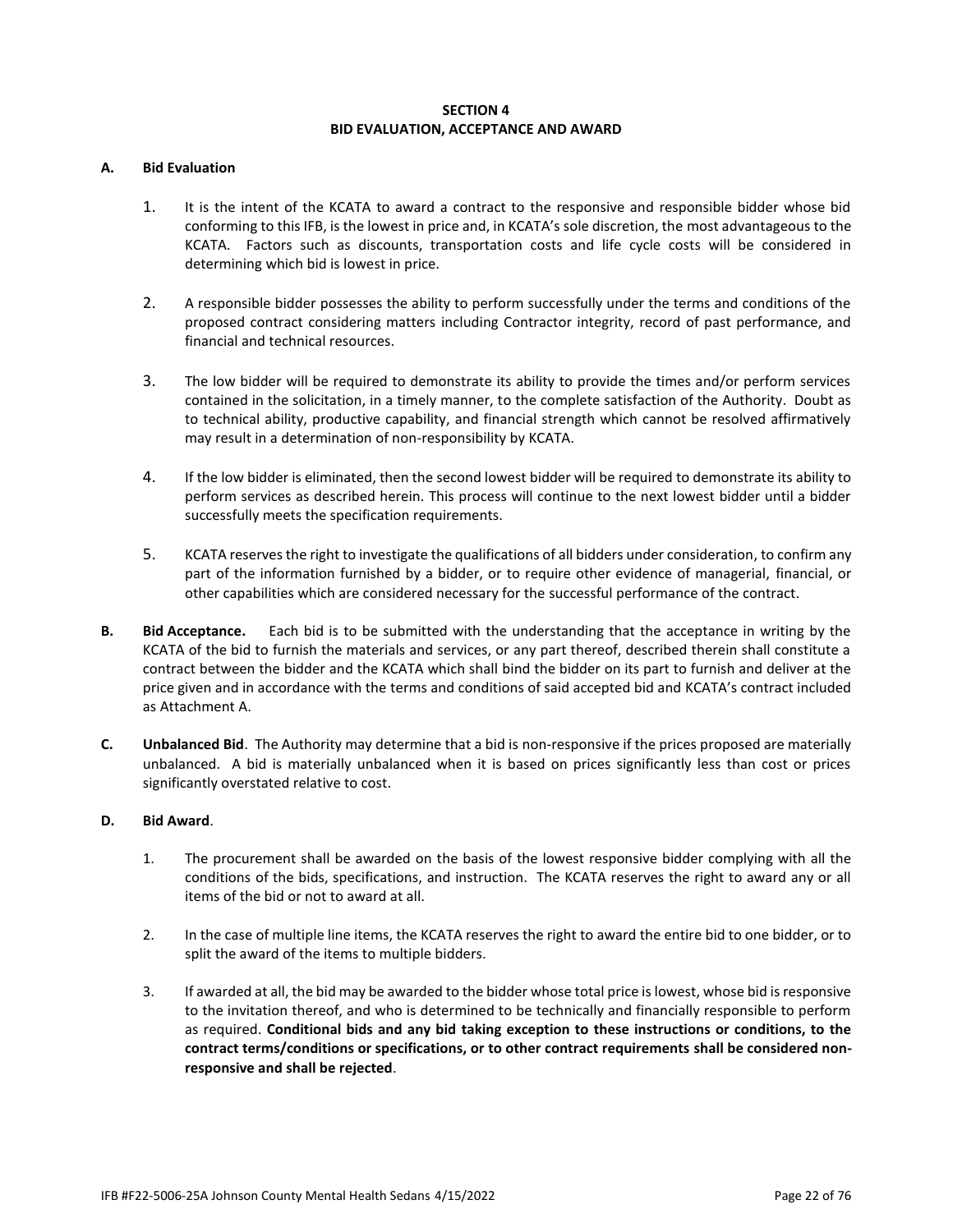## **E. Purchase Order and/or Contract**.

- 1. Upon acceptance and award of a bid by KCATA, a purchase order or contract shall be issued thereon and shall constitute a contract for furnishing the items described in the bid in strict conformity with the specifications and bid conditions.
- 2. The purchase order or contract shall be considered as made in Kansas City, Missouri, and the construction and enforcement of it shall be in accordance with the laws of the State of Missouri except those pertaining to conflicts of law.

## **F. Licenses and Permits.**

- 1. The bidder shall, without additional expense to KCATA, be responsible for obtaining any necessary licenses and permits, and for complying with all federal, state, and municipal laws, codes, and regulations applicable to the providing of products, equipment or materials, or the performance of the work in this procurement.
- 2. The Contractor shall comply with all applicable and current rules, regulations, and ordinances of any applicable federal, state, county or municipal governmental body or authority, including those as set forth by the Environmental Protection Agency (EPA), the Missouri Department of Natural Resources (MDNR), the Kansas Department of Health and Environment (KDHE), the FTA, the Department of Transportation (DOT), and the City of Kansas City, Missouri.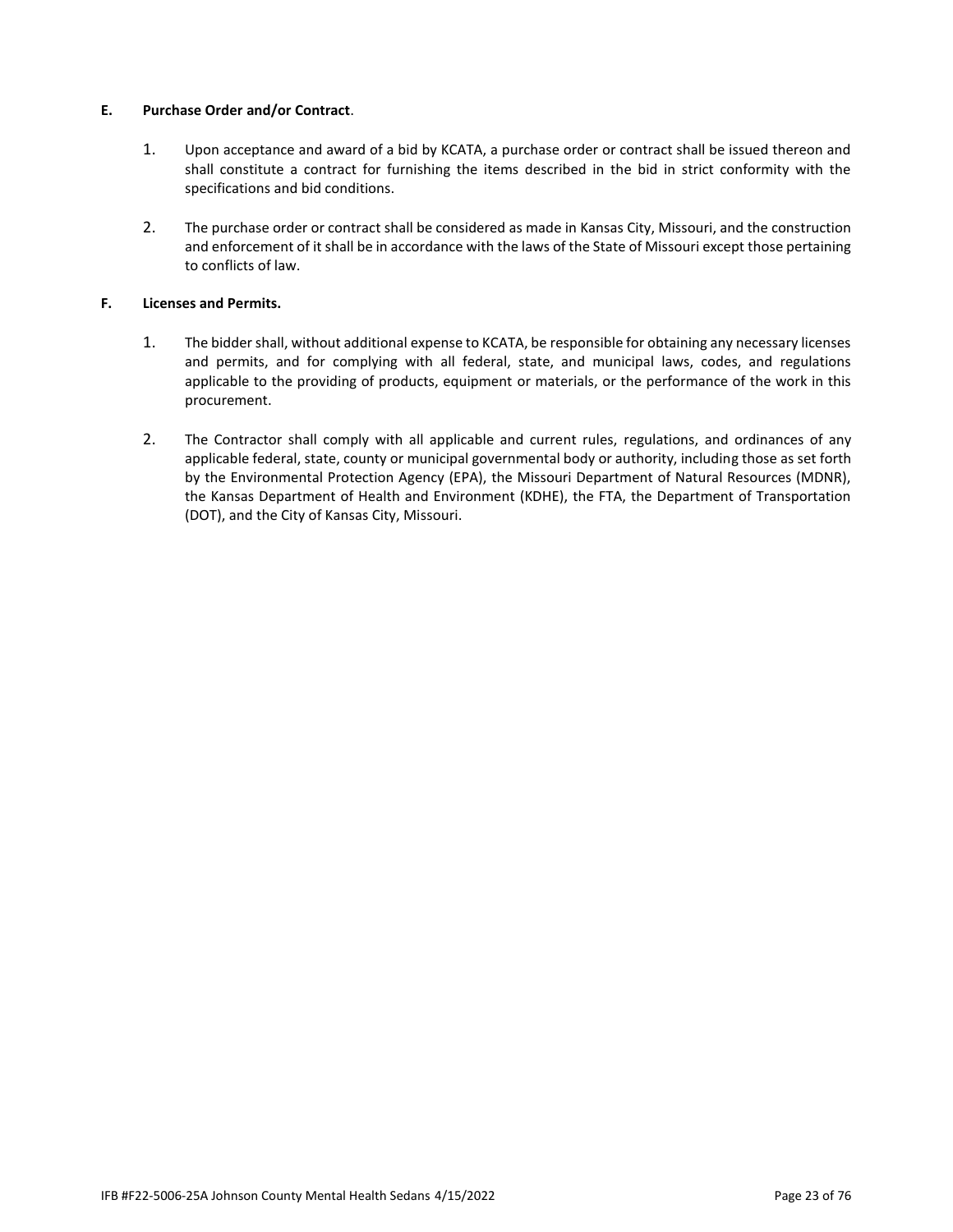## **ATTACHMENT A SAMPLE CONTRACT AGREEMENT AND CONTRACT TERMS & CONDITIONS CONTRACT # F22-5006-25A FOUR (4) JOHNSON COUNTY MENTAL HEALTH SEDANS**

**THIS CONTRACT** (the "Contract"), made and entered into as of the day of the case of 2022, by and between the **Kansas City Area Transportation Authority ("KCATA")**, a body corporate and politic, and a political subdivision of the States of Missouri and Kansas, with offices at 1350 East 17th Street, Kansas City, Missouri, and **\_\_("Contractor")**, with offices at \_\_

**NOW, THEREFORE,** in consideration of the covenants and conditions to be performed by the respective parties hereto and of the compensation to be paid as hereinafter specified, the KCATA and the Contractor agree as follows:

#### **1. EMPLOYMENT OF CONTRACTOR.**

This Contract is entered into for the purpose of engaging the Contractor as an independent contractor by KCATA in accordance with that certain bid submitted by the Contractor dated \_\_\_\_\_\_\_\_\_\_\_\_, a copy of which is attached hereto as Appendix D and incorporated herein by reference ("Bid").

#### **2. SCOPE OF CONTRACT**.

The Contractor shall provide the products, equipment, materials and/or work services consistent with the Invitation for Bid (IFB) solicited by the KCATA, dated \_\_\_\_\_\_\_\_\_\_\_ entitled "\_\_\_\_\_\_\_\_\_\_\_\_\_\_\_\_" (sometimes referred to as the "Project" or the "Work"), which is incorporated herein by reference. The Contractor hereby agrees to provide the (insert description of products and/or services) as needed at the firm, fixed prices stated in the Appendix C attached hereto for the KCATA in accordance with the specifications of the scope of contract provided in the Contract Documents herein.

#### **3. TERM.**

The term of this contract agreement shall be for a period of \_\_\_\_ (\_) year(s) beginning \_\_\_\_\_\_\_\_\_\_, 2021 and expiring on \_\_\_\_\_\_\_\_\_\_\_\_\_\_ with \_\_\_\_(
\_\_) one-year extension options. The materials to be provided and/or services to be performed shall commence upon receipt of a notice to proceed from the KCATA. Work in process prior to expiration of the contact agreement shall be completed and as construed by KCATA to be within the "contract term."

#### **4. CONTRACT SUM.**

The KCATA shall pay the Contractor in current funds for the provision of products and the performance of the services (Appendix B to this Contract), subject to (a) the terms and conditions of the Contract and (b) any KCATA authorized additions or deductions by "Change Order," if applicable, as provided in this Contract. The contractor shall be paid for the work performed at the rates set out in the Contractor's Cost Proposal / Bid Response (Appendix C). It is anticipated that the funds to be paid the Contractor under this contract shall not exceed the sum of \_\_\_\_\_\_\_\_\_\_\_\_\_\_\_\_\_\_\_\_\_\_ Dollars (\$\_\_\_\_\_\_\_\_\_\_).

## **5. ORDER OF PRECEDENCE**

In the event of any inconsistency between the articles, attachments, specifications, or provisions which constitute this Contract, the following order of precedence shall apply:

- A. Specific written amendments or modifications/change orders to the executed Contract;
- B. KCATA's Standard Terms and Conditions;
- C. Executed Contract and any attachments incorporated by reference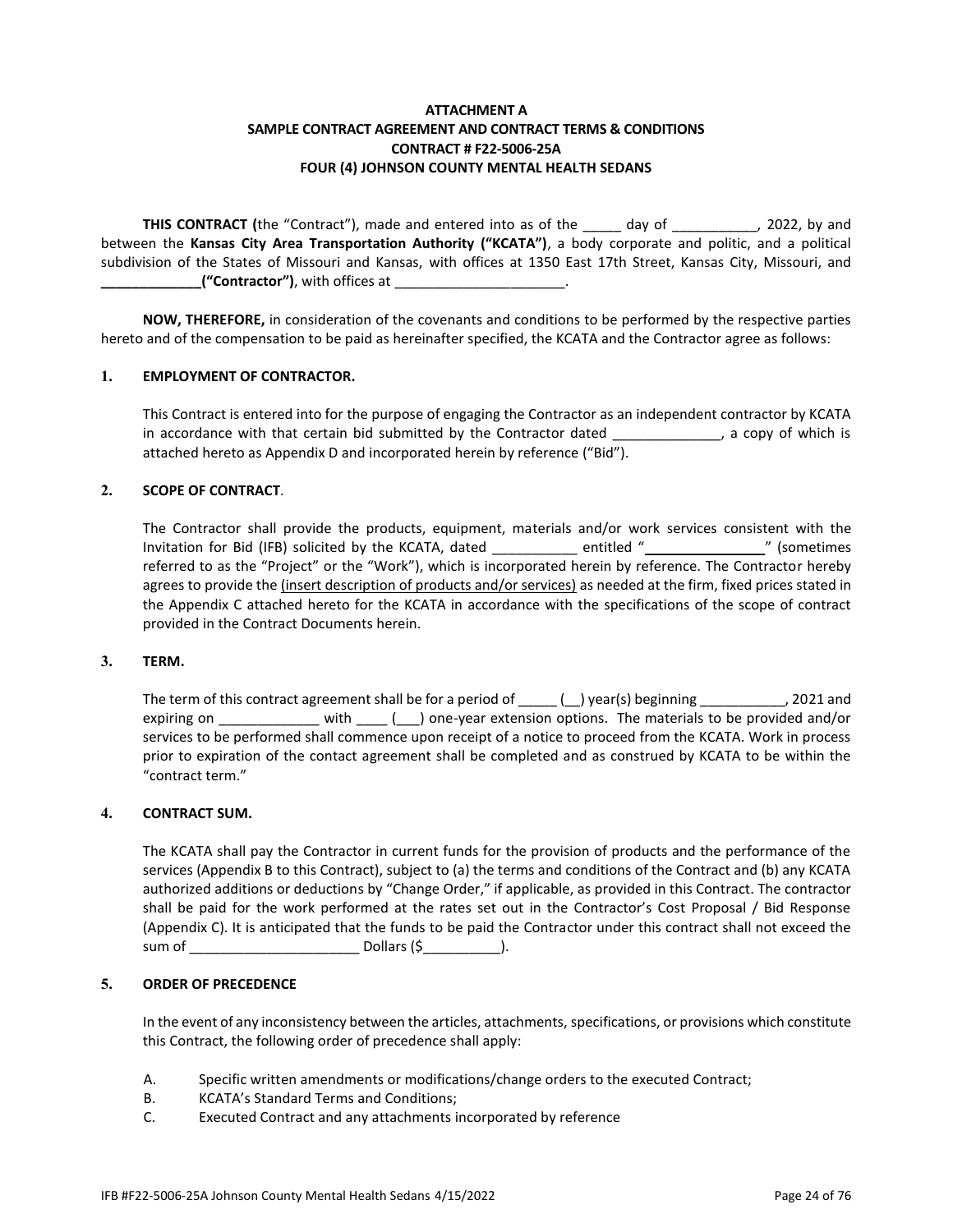- D. Contractor's Bid Response; and<br>E. KCATA's IFB and Scope of Work.
- KCATA's IFB and Scope of Work/Specifications, including any attachments incorporated by reference.

#### **6. MISCELLANEOUS PROVISIONS.**

The following Appendices are attached hereto by reference as part of this Contract. This Contract and any amendments issued hereafter, constitute the entire Contract between the KCATA and the Contractor.

Appendix A. Contract Terms and Conditions; and

Appendix B. Scope of Work; and

Appendix C. Cost Page Submitted by Contractor.

**IN WITNESS WHEREOF**, the parties hereto for themselves, their successors and permitted assigns, executed this Contract Agreement as of the day and year first above written.

**(CONTRACTOR) AUTHORITY (KCATA)**

# **CONTRACTOR'S NAME KANSAS CITY AREA TRANSPORTATION**

Title of Authorized Signer

By \_\_\_\_\_\_\_\_\_\_\_\_\_\_\_\_\_\_\_\_\_\_\_\_\_\_\_\_\_\_\_\_\_\_\_\_\_\_ By \_\_\_\_\_\_\_\_\_\_\_\_\_\_\_\_\_\_\_\_\_\_\_\_\_\_\_\_\_\_\_\_\_\_\_\_\_\_

Name of Authorized Signer Melissa Bynum, Chairman of the Board

By \_\_\_\_\_\_\_\_\_\_\_\_\_\_\_\_\_\_\_\_\_\_\_\_\_\_\_\_\_\_\_\_\_\_\_\_\_\_

Samantha Overman, Secretary of the Board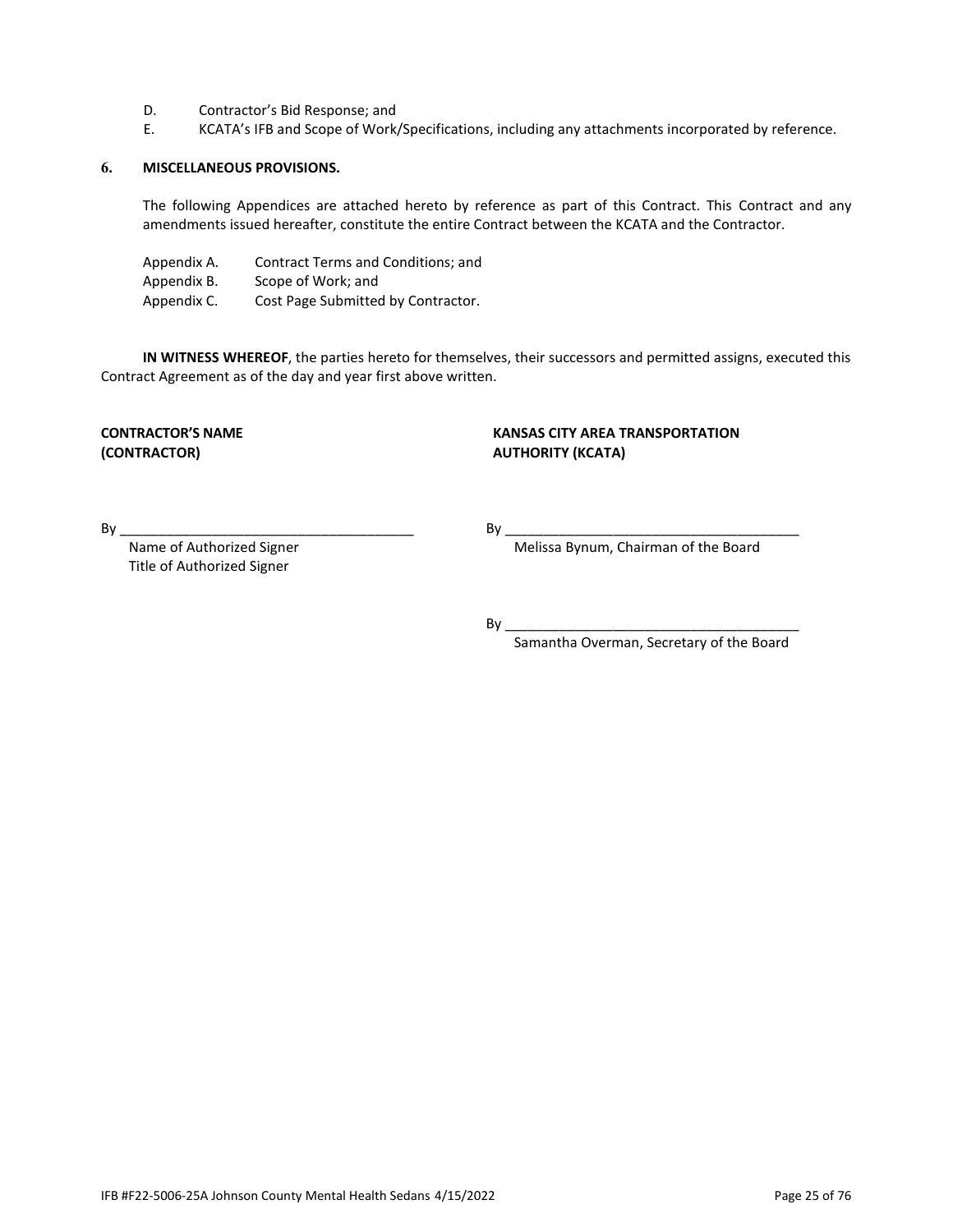#### **KCATA CONTRACT TERMS AND CONDITIONS**

## **1. ACCEPTANCE OF SERVICES/DELIVERABLES – NO RELEASE**

Acceptance of any portion of the services and/or deliverables prior to final acceptance shall not release the Contractor from liability for faulty workmanship, or for failure to fully comply with all of the terms of this Contract. KCATA reserves the right and shall be at liberty to inspect all work products at any time during the Contract term, and shall have the right to reject all services or deliverables which do not conform with the conditions, Contract requirements or specifications; provided, however, that KCATA is under no duty to make such inspection, and Contractor shall (notwithstanding any such inspection) have a continuing obligation to furnish all services and deliverables in accordance with the instructions, Contract requirements and specifications. Until delivery and acceptance, and after any rejections, risk of loss will be on the Contractor, unless loss results from negligence of KCATA.

## **2. AGREEMENT IN ENTIRETY**

This Contract represents the entire and integrated agreement between the parties and supersedes all prior negotiations, representations, or agreements, either written or oral. This Contract may be amended only by written instrument signed by all parties.

#### **3. ASSIGNMENT**

The Contractor shall not assign any interest in this Contract and shall not transfer any interest in the same (whether by assignment or novation), without the prior written consent of KCATA. In the event of KCATA's consent to assignment of this Contract, all of the terms, provisions and conditions of the Contract shall be binding upon and inure to the benefit of the parties and their respective successors, assigns and legal representative.

#### **4. BANKRUPTCY**

In the event the Contractor enters into proceedings relating to bankruptcy, whether voluntary or involuntary, the Contractor agrees to furnish, by certified mail, written notification of the bankruptcy to the KCATA official identified in the "Notification and Communication" section. This notification shall be furnished within five (5) days of the initiation of the proceedings relating to bankruptcy filing. This notification shall include the date on which the bankruptcy petition was filed, the identity of the court in which the bankruptcy petition was filed, and a listing of KCATA Contract numbers against which final payment has not been made. This obligation remains in effect until final payment under this Contract.

#### **5. BREACH OF CONTRACT; REMEDIES**

- A. If the Contractor shall fail, refuse or neglect to comply with any terms of this Contract, such failure shall be deemed a total breach of contract and the Contractor shall be subject to legal recourse by KCATA, plus costs resulting from failure to comply including the KCATA's reasonable attorney fees, whether or not suit be commenced.
- B. The duties and obligations imposed by this Contract and the rights and remedies available hereunder shall be in addition to and not a limitation of any duties, obligations, rights, and remedies otherwise imposed or available by law or equity. No action or failure to act by KCATA shall constitute a waiver of any right or duty afforded under this Contract, nor shall any such action or failure to act constitute an approval of or acquiescence in any breach hereunder, except as may be specifically agreed in writing.

#### **6. CHANGES**

KCATA may at any time, by a written order, and without notice to the Contractor, make changes within the general scope of this Contract. No such changes shall be made by the Contractor without prior written approval by KCATA. If any such change causes an increase or decrease in the Contract sum, or the time required for performance of this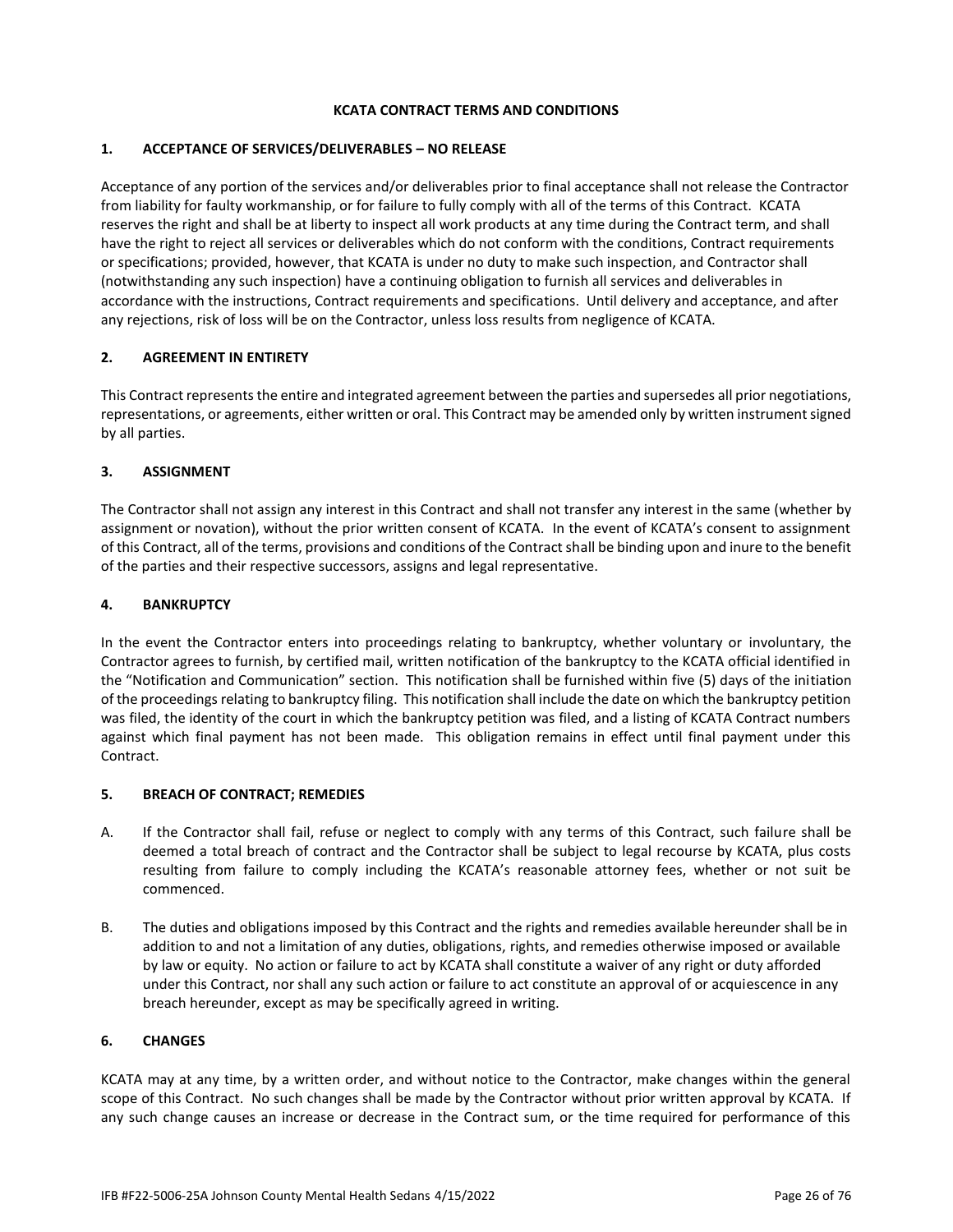Contract, whether changed or not changed by such order, an equitable adjustment shall be made by written modification. Any Contractor's claim for adjustment under this clause must be asserted within 30 days from the date of receipt by the Contractor of the notification of change. Nothing in this clause shall excuse the Contractor from proceeding with this Contract as changed.

## **7. CIVIL RIGHTS**

- A. **Nondiscrimination**. In accordance with Title VI of the Civil Rights Act, as amended, 42 U.S.C. § 2000e, section 303 of the Age Discrimination Act of 1975, as amended, 42 U.S.C. § 6102, section 202 of the Americans with Disabilities Act of 1990, 42 U.S. C. § 12132, and Federal transit law at 49 U.S.C. § 5332, the Contractor agrees that it will not discriminate against any employee or applicant for employment because of race, color, creed, age, sex, sexual orientation, gender identity, national origin or disability. In addition, the Contractor agrees to comply with applicable Federal implementing regulations and other implementing regulations that the Federal Transit Administration (FTA) may issue.
- B. **Equal Employment Opportunity.** The following equal employment opportunity requirements apply to this Contract:
	- 1. Race, Color, Creed, National Origin or Sex. In accordance with Title VII of the Civil Rights Act, as amended, 42. U.S.C. §2000d, *et seq*.; 49 C.F.R. part 21; and Federal transit laws at 49 U.S.C. §5332, the Contractor agrees to comply with all applicable equal opportunity requirements of the U.S. Department of Labor (U.S. DOL) regulations, "Office of Federal Contract Compliance Programs, Equal Employment Opportunity, Department of Labor" 41 C.F.R. Parts 60 et seq., (which implement Executive Order No. 11246, "Equal Employment Opportunity," as amended by Executive Order No. 11375, "Amending Executive Order 11246 Relating to Equal Employment Opportunity," 42 U.S.C. 2000e note), U.S. Department of Justice (DOJ) 28 C.F.R. §; and with any applicable Federal statutes, executive orders, regulations, and Federal policies that may in the future affect construction activities undertaken in the course of the Contract. The Contractor agrees to take affirmative action to ensure that applicants are employed, and that employees are treated during employment without regard to their race, color, creed, age, sex, sexual orientation, gender identity or national origin. Such action shall include, but not be limited to, the following: employment, upgrading, demotion or transfer, recruitment, or recruitment advertising, layoff, or termination; rates of pay or other forms of compensation; and selection for training, including apprenticeship.In addition, the Contractor agrees to comply with any implementing requirements FTA may issue.
	- 2. Age. In accordance with the Age Discrimination in Employment Act, 29 U.S.C. §§ 621-634, U.S. Equal Employment Opportunity Commission (U.S.EEOC) regulations, "Age Discrimination in Employment Act," 29 C.F.R. part 1625, the Age Discrimination Act of 1975, as amended, 42 U.S.C. § 6101 *et seq*., and U. S. Department of Health and Human Services regulations, "Nondiscrimination on the Basis of Age in Programs or Activities Receiving Federal Financial Assistance," 45 C.F. R. part 90, and Federal transit law at 49 U.S.C. §5332, the Contractor agrees to refrain from discrimination against present and prospective employees for reason of age. In addition, the Contractor agrees to comply with any implementing requirements FTA may issue.
	- 3. Disabilities. In accordance with section 504 of the Rehabilitation Act of 1973, as amended, 29 U.S.C. § 794, the Americans with Disabilities Act of 1990, as amended, 42 U.S.C. §12101 *et seq.,* the Architectural Barriers Act of 1968, as amended, 42 U.S.C. § 4151 *et eq.,* and the Federal transit law at 49 U.S.C. § 5332, the Contractor agrees that it will not discriminate against individuals on the basis of disability. In addition, the Contractor agrees to comply with any implementing requirements FTA may issue.
- C. **ADA Access Requirements.** In accordance with section 102 of the Americans with Disabilities Act, as amended; 49 C.F.R. part 27; 42 U.S.C. § 12112 and section 504 of the Rehabilitation Act of 1973, as amended, 29 U.S.C. § 794, the Contractor agrees that it will comply with the requirements of U.S. Department of Transportation regulations, "Transportation Services for Individuals with Disabilities (ADA)," 49 CFR Part 37; and U.S. Department of Transportation regulations, "Americans with Disabilities Accessibility Specifications for Transportation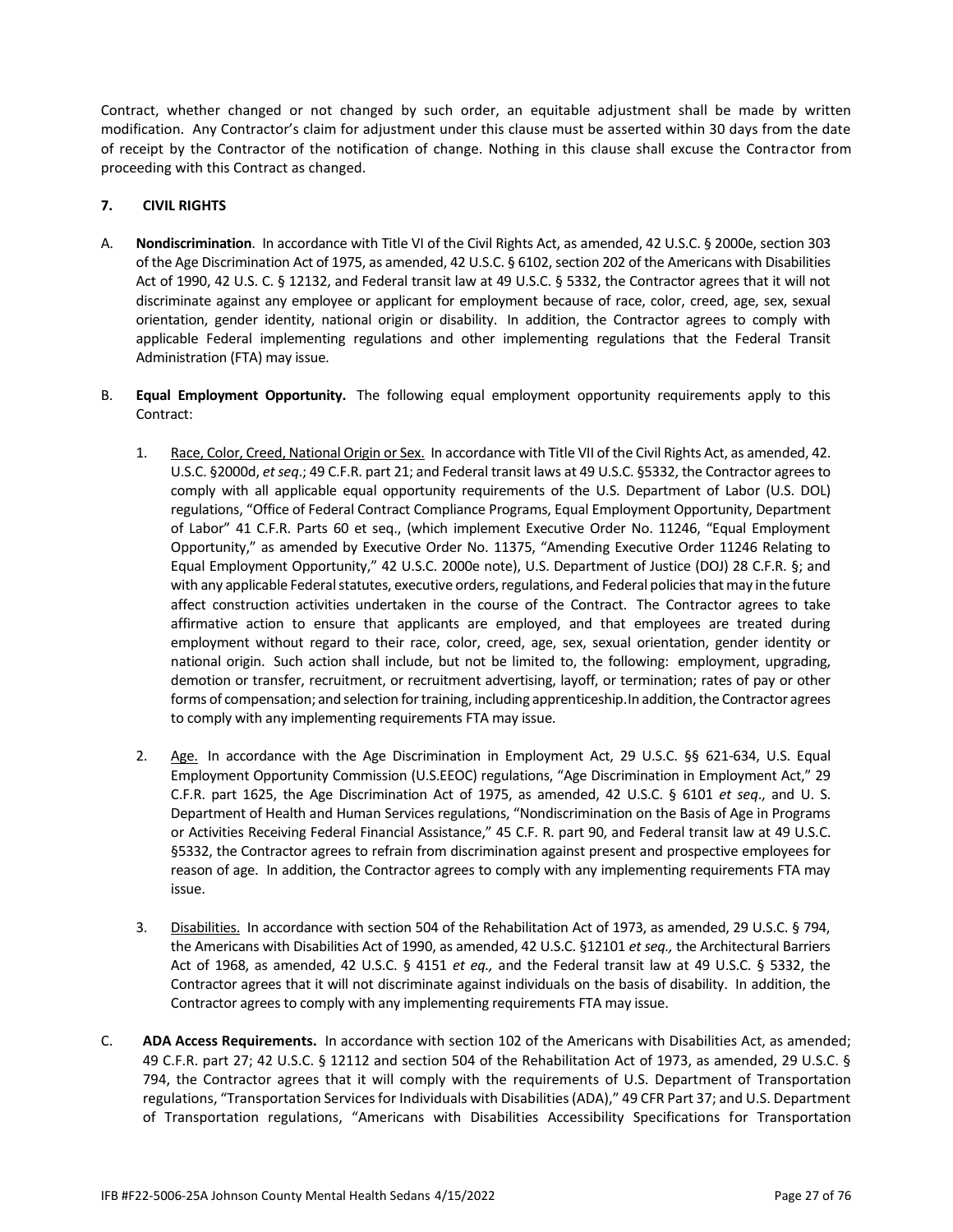Vehicles," 36 CFR Part 1192 and 49 CFR Part 38, pertaining to facilities and equipment to be used in public transportation. In addition, the Contractor agrees to comply with the requirements of 49 U.S.C. § 5301 (d) which expresses the Federal policy that the elderly and persons with disabilities have the same right as other persons to use mass transportation services and facilities, and that special efforts shall be made in planning and designing those services and facilities to implement transportation accessibility rights for elderly persons and persons with disabilities. Contractor also agrees to comply with any implementing requirements FTA may issue.

D. Contractor understands that it is required to include this Article in all subcontracts. Failure by the Contractor to carry out these requirements or to include these requirements in any subcontract is a material breach of this Contract, which may result in the termination of this Contract or such other remedy as the KCATA deems appropriate, including but not limited to withholding monthly progress payments and/or disqualifying the Contractor from future bidding as non-responsible.

## **8. CONFLICTS OF INTEREST (ORGANIZATIONAL)**

In accordance with 2 C.F.R. § 200.112, the Contractor certifies that it has no other activities or relationships that would make the Contractor unable, or potentially unable, to render impartial assistance or advice to KCATA, or that would impair the Contractor's objectivity in performing work under this Contract, or that would result in an unfair competitive advantage to Contractor or to another third party performing the Project work.

## **9. CONTRACTOR'S PERSONNEL**

All of the services required hereunder shall be performed by the Contractor or under its supervision and all personnel engaged in the services shall be fully qualified and authorized under state and local law to perform such services. Any change in the key personnel, as described in the contractor's proposal, shall be subject to the written approval of KCATA; such approval shall not be unreasonably withheld. The parties agree that at all times during the entire term of this Contract that the persons listed in Contractor's proposal shall serve as the primary staff person(s) of Contractor to undertake, render and oversee all of the services of this Contract subject to KCATA's right to remove personnel. KCATA reserves the right to require the Contractor to remove any personnel and or subcontractors for any cause provided such request for removal shall be documented in writing to Consultant.

## **10. CONTRACTOR'S RESPONSIBILITY**

No advantage shall be taken by the Contractor or its subcontractor of the omission of any part or detail which goes to make the equipment complete and operable for use by KCATA. In case of any variance, this specification shall take precedence over Contractor's or subcontractor's own specifications. The Contractor shall assume responsibility for all materials and services used whether the same is manufactured by the Contractor or purchased ready made from a source outside the Contractor's company.

## **11. DELIVERY**

Materials and/or equipment shall be delivered to Kansas City Area Transportation Authority, Central Receiving Facility, Building #1, 1350 East  $17<sup>th</sup>$  Street, Kansas City, Missouri, 64108. KCATA will assume custody of property at other locations, if so, directed in writing by KCATA. Packing slips shall be furnished with the delivery of each shipment. KCATA reserves the right to inspect all deliveries or services before acceptance. All external components shall be wrapped for protection against damage during shipping and handling. Each specified unit shall be delivered to KCATA in first class condition and the Contractor shall assume all responsibility and liability for said delivery. KCATA reserves the right to extend delivery or installation, postpone delivery or installation, or reschedule delivery or installation in case the delivery or installation of service equipment under this Agreement shall be necessarily delayed because of strike, injunction, civil disturbance, government controls, or by reason of any cause of circumstance beyond the control of the Contractor, as detailed in writing by the Contractor. The time of completion of a delivery or installation shall be extended by a number of days to be determined in each instance by KCATA.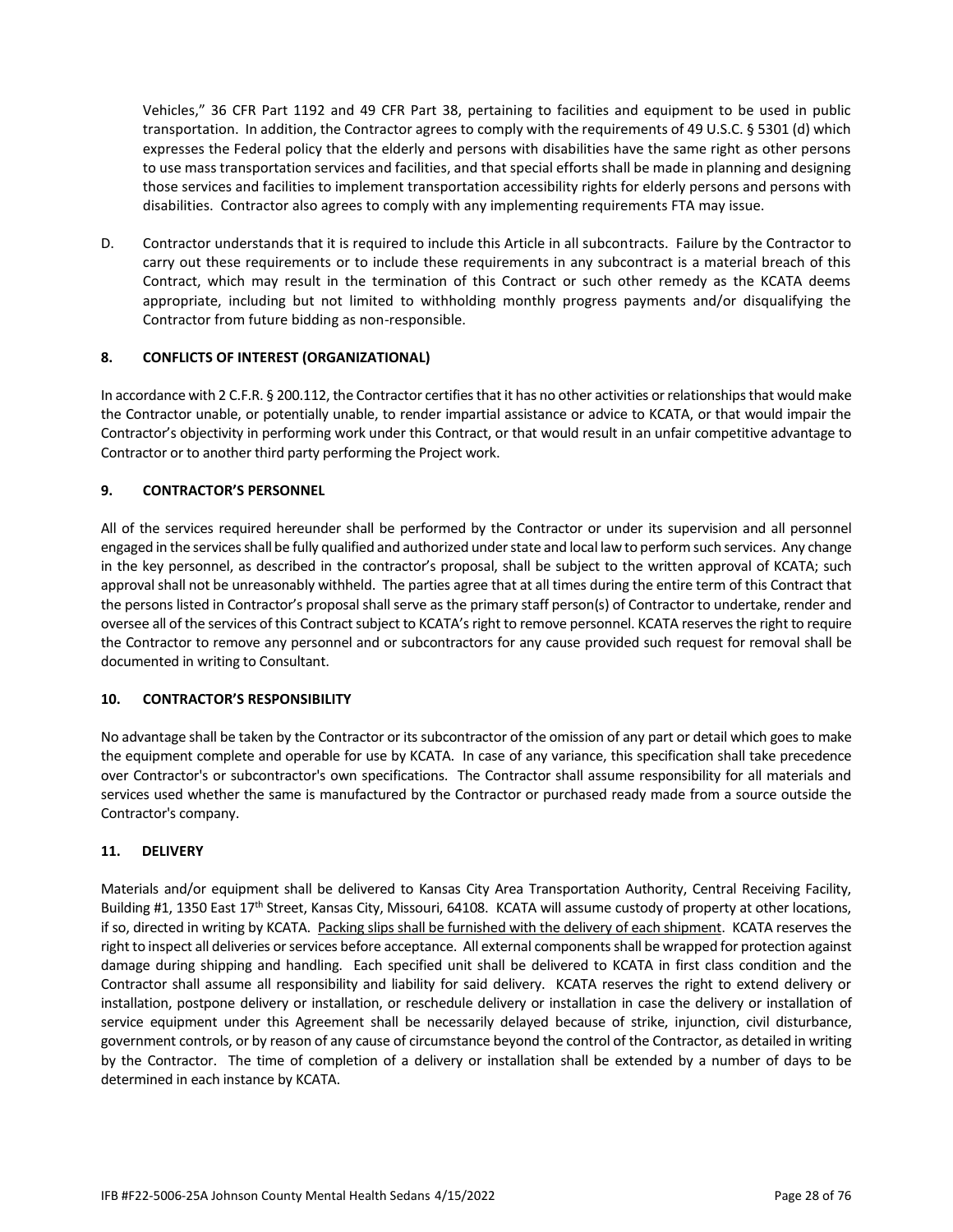#### **12. DISPUTE RESOLUTION**

- A. Except as otherwise provided in this Contract, any dispute concerning a question of fact arising under this Contract which is not disposed of by agreement shall be decided by KCATA's Director of Procurement, who shall reduce the decision to writing and mail or otherwise furnish a copy to the Contractor. The decision of the Director of Procurement shall be final and conclusive unless within ten (10) days from the date of receipt of such copy the Contractor mails or otherwise furnishes a written appeal addressed to the Chief Financial Officer, with a copy to the Director of Procurement. The determination of such appeal by the Chief Financial Officer shall be final and conclusive unless determined by a court of competent jurisdiction to have been fraudulent or capricious, arbitrary, or not supported by substantial evidence. In connection with any appeal proceeding under this clause the Contractor shall be afforded an opportunity to be heard and to offer evidence in support of its appeal. Pending final decision of a dispute hereunder, and unless otherwise directed in writing by KCATA, the Contractor shall proceed diligently with performance in accordance with the Director of Procurement's decision.
- B. The duties and obligations imposed by the Contract and the rights and remedies available hereunder shall be in addition to and not a limitation of any duties, obligations, rights, and remedies otherwise imposed or available by law. No action or failure to act by the KCATA or Contractor shall constitute a waiver of any right or duty afforded any of them under the Contract, nor shall any such action or failure to act constitute an approval of or acquiescence in any breach thereunder, except as may be specifically agreed in writing.

#### **13. EMPLOYEE ELIGIBILITY VERIFICATION**

- A. To comply with Section 285.500 RSMo, *et seq*., the Contractor is required by sworn affidavit and provision of documentation, to affirm its enrollment and participation in a federal work authorization program with respect to the employees working in connection with the contracted services. The Contractor shall also affirm that it does not knowingly employ any person in connection with the contracted services who does not have the legal right or authorization under federal law to work in the United States as defined in 8 U.S.C. §1324a(h)(3). The Contractor is required to obtain the same affirmation from all subcontractors at all tiers with contracts exceeding \$5,000.
- B. A federal work authorization program is any of the electronic verification of work authorization programs operated by the United States Department of Homeland Security (E-Verify) or an equivalent federal work authorization program operated by the United States Department of Homeland Security to verify information of newly hired employees, under the Immigration Reform and control Act of 1986 (IRCA), P.L.99-603.

## **14. FORCE MAJEURE**

- A. Both Parties shall be excused from performing its obligations under this Contract during the time and to the extent that it is prevented from performing by an unforeseeable cause beyond its control (**"Excusable Delays"**) including, but not limited to: any incidence of fire, flood; acts of God or the public enemy; commandeering of material, products, plants or facilities by the federal, state or local government; national fuel shortage; pandemic; acts of war; terrorism; strikes; any acts, restrictions, regulations, by-laws; prohibitions or measures of any kind on the part of any KCATA; freight embargoes; delays of Contractor's suppliers for like causes; contractual acts of either Party or a material act of omission by either Party; when satisfactory evidence of such cause is presented to the other Party, and provided further that such nonperformance is unforeseeable, beyond the control and is not due to the fault or negligence of the Contractor or KCATA. Contractor and KCATA shall use its best efforts to remove the cause of delay and resume work as soon as possible.
- B. If at any time, Contractor concludes that any of the Work hereunder will become subject to a delay beyond Contractor's control, including but not limited to any of the aforementioned causes, Contractor shall notify KCATA of the nature and detailed reasons and foreseeable extent of such delay and shall, once every seven (7) calendar days thereafter, notify KCATA whenever, to the best of Contractor's knowledge and belief, the nature or foreseeable extent of such delay shall change. Contractor shall provide this written notice within five (5) business days of Contractor's becoming aware of the facts or matters giving rise to such Excusable Delay. Both Parties shall keep in contact with each other as to the status of such Excusable Delay and shall agree in writing to a restart date when the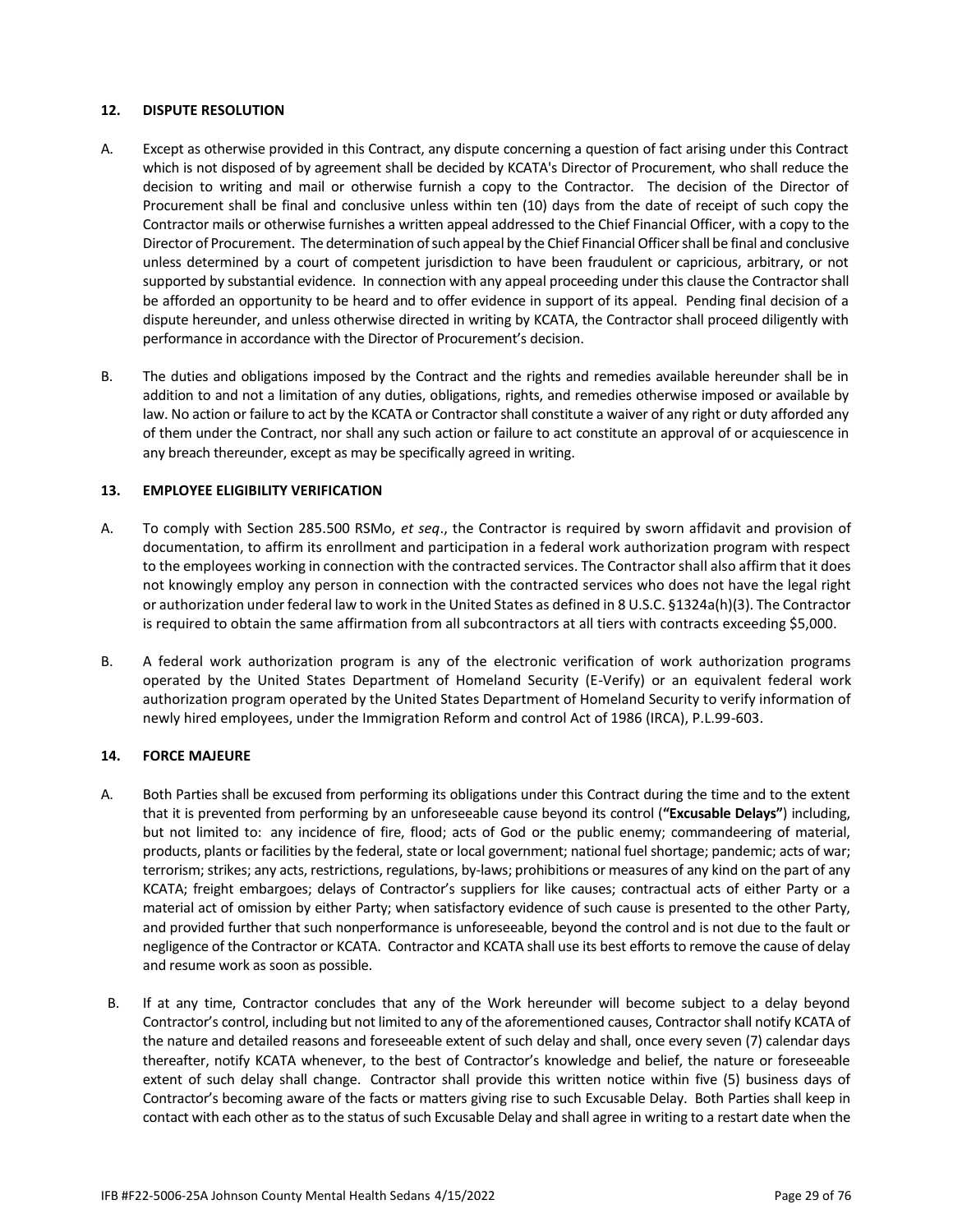facts or matters giving rise to such Excusable Delay have concluded and further delays are not foreseen. Upon reengagement of work, Contractor and KCATA will formulate and agree upon an update project schedule, taking into account the timeframe that has passed since the work stoppage, necessary time to resume or re-create any previously completed tasks due to damaged or missing equipment and any associated time periods for shipment and/or manufacture of equipment.

#### **15. GENERAL PROVISIONS**

- A. **No Third-Party Beneficiaries**. The parties do not intend to confer any benefit hereunder on any person, firm, or entity other than the parties hereto.
- B. **Extensions of Time**. No extension of time for performance of any Contractor obligations or acts shall be deemed an extension of time for performance of any other obligations or acts.
- C. **Time of Essence.** Time is of the essence in Contractor's performance of this Agreement.
- D. **Time Periods**. A "business day" is a business working day of KCATA administrative personnel which are days other than a Saturday, Sunday or legal holidays observed by the KCATA for administrative personnel. If the time period by which any right or election provided under this Contract must be exercised, or by which any act required hereunder must be performed, expires on a day which is not a business day, then such time period shall be automatically extended through the close of business on the next regularly scheduled business day.
- E. **Binding Effect**. This Contract shall bind and inure to the benefit of the legal representatives, successors and permitted assigns of the parties.
- F. **Counterparts**. This Contract may be executed at different times and in two or more counterparts and all counterparts so executed shall for all purposes constitute one contract, binding on all the parties hereto, notwithstanding that all parties shall not have executed the same counterpart. And, in proving this Contract, it shall not be necessary to produce or account for more than one such counterpart executed by the party against whom enforcement is sought.
- G. **Interpretation; Update of Citations**. Unless otherwise specified herein, (a) the singular includes the plural and the plural the singular; (b) words importing any gender include the other genders; and (c) references to persons or parties include their permitted successors and assigns. The parties recognize and agree that many of the laws, regulations, policies, procedures, and directives stated as governing the Contractor's performance of its work or services, or the supplying of products, equipment, or materials, pursuant to this Contract are subject to updating, amendment or replacement. Therefore, all such references in this Contract are agreed by the parties to be deemed to refer to the then current updated, amended or replacement form of such laws, regulations, policies, procedures, and directives in effect at the applicable time during the term of this Contract and the same are hereby incorporated into this Contract by this reference.
- H. **When Effective**. Notwithstanding any provision contained in this Contract to the contrary, this Contract shall become effective only after the execution and delivery of this Contract by each of the parties hereto and no course of conduct, oral contract or written memoranda shall bind the parties hereto with respect to the subject matter hereof except this Contract.
- I. **Further Actions; Reasonableness and Cooperation by Parties; Time for Certain Actions**. Each party agrees to take such further actions and to execute such additional documents or instruments as may be reasonably requested by the other party to carry out the purpose and intent of this Contract. Except where expressly stated to be in a party's sole discretion, or where it is stated that a party has the ability to act in its sole judgment or for its own uses or purposes, wherever it is provided or contemplated in this Contract that a party must give its consent or approval to actions or inactions by the other party or a third party in connection with the transactions contemplated hereby, such consent or approval will not be unreasonably withheld or delayed. If no time period is set hereunder for a party to approve or consent to an action or inaction by the other party or a third party such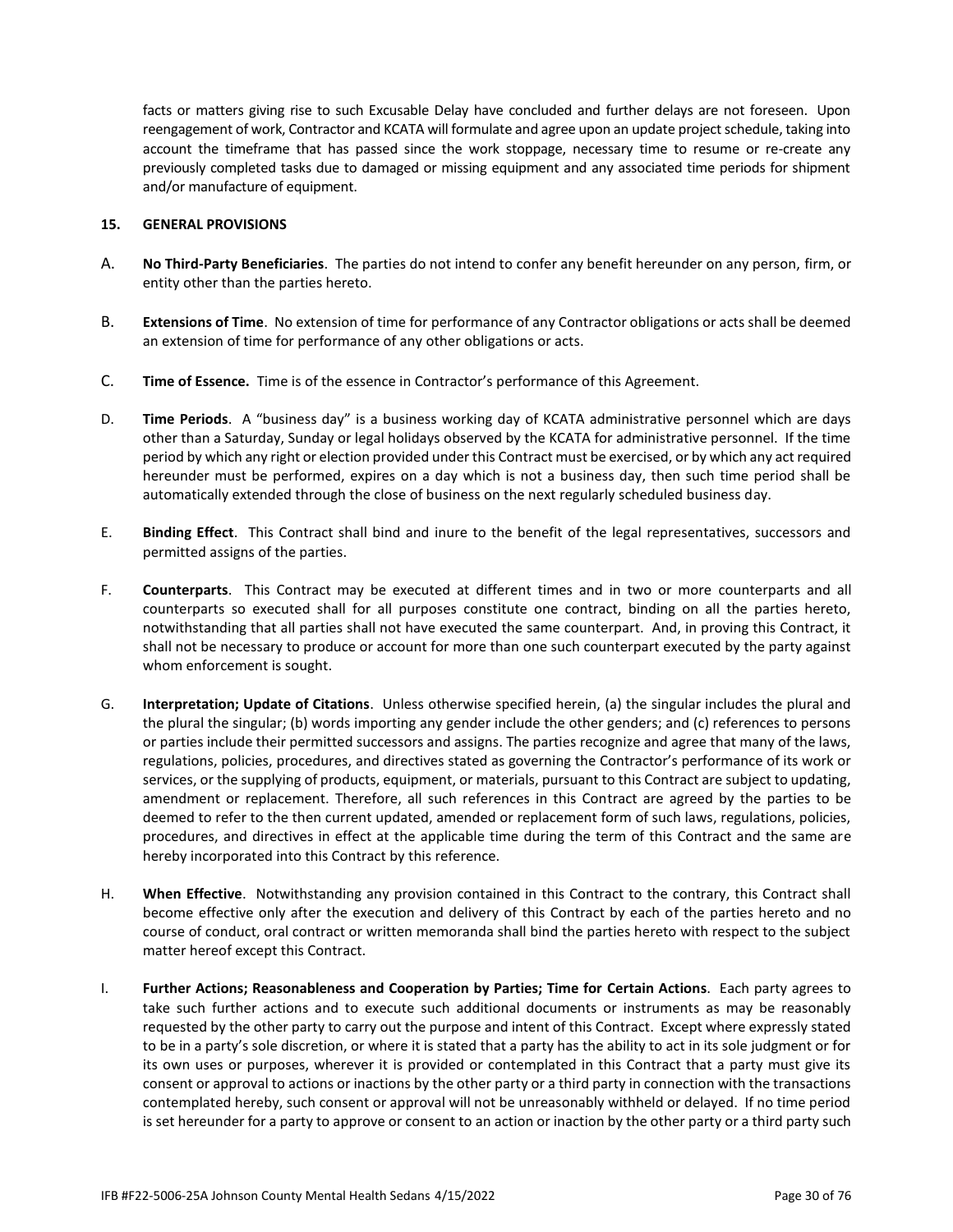approval shall be given or affirmatively withheld in writing within ten (10) business days after it is requested in writing or it shall be deemed given.

- J. **Survival.** In addition to any provisions expressly stated to survive termination of this Contract, all provisions which by their terms provide for or contemplate obligations or duties of a party which are to extend beyond such termination (and the corresponding rights of the other party to enforce or receive the benefit thereof) shall survive such termination.
- K. **Authority of Signatories.** Any person executing this Contract in a representative capacity represents and warrants that such person has the authority to do so and, upon request, will furnish proof of such authority in customary form.
- L. **Notice of Legal Matters.** If this project is federally funded and is expected to equal or exceed \$25,000, KCATA agrees to notify the FTA Chief Counsel or FTA Regional VII legal counsel of a current or prospective legal matter that may affect the Federal government. Contractor agrees this affirmative notification provision will apply to subcontractors and suppliers and is to be included in all agreements at all tiers. Failure to include this notice may be deemed a material breach of contract.

#### **16. GOVERNING LAW; CHOICE OF JUDICIAL FORUM**

This Contract shall be deemed to have been made in, and be construed in accordance with, the laws of the State of Missouri. Any action of law, suit in equity, or other judicial proceeding to enforce or construe this Contract, respecting its alleged breach, shall be instituted only in the Circuit Court of Jackson County, Missouri.

#### **17. HEADINGS**

The headings included in this Contract are inserted only as a matter of convenience and for reference, and in no way define, limit, or describe the scope of intent of any provision, and shall not be construed to affect, in any manner, the terms and provisions hereof of the interpretation or construction thereof.

#### **18. INDEPENDENT CONTRACTOR**

- A. The parties agree that the Contractor is an independent contractor under this Contract. Under no circumstance shall the Contractor be considered an agent, employee, or representative of KCATA and KCATA shall not be liable for any claims, losses, damages, or liabilities of any kind resulting from any action taken or failed to be taken by the Contractor.
- B. The Contractor shall furnish adequate supervision, labor, materials, supplies, security, financial resources, and equipment necessary to perform all the services contemplated under this Contract in an orderly, timely, and efficient manner.

#### **19. INSPECTION OF SERVICES**

- A. The Contractor shall provide and maintain an inspection system acceptable to the Authority covering the services provided in the performance of the Contract. "Services" as used in this clause, includes services performed, quality of the work, and materials furnished or used in the performance of services.
- B. The Contractor shall provide and maintain an inspection system acceptable to the Authority covering the project. Complete records of all inspection work performed by the Contractor shall be maintained and made available to the Authority during contract performance and for as long afterwards as the Contract requires.
- C. The Authority has the right to inspect and test all services called for by this Contract to the extent practicable at all times and places during the term of the Contract. The Authority shall perform inspection and tests in a manner that will not unduly delay the work.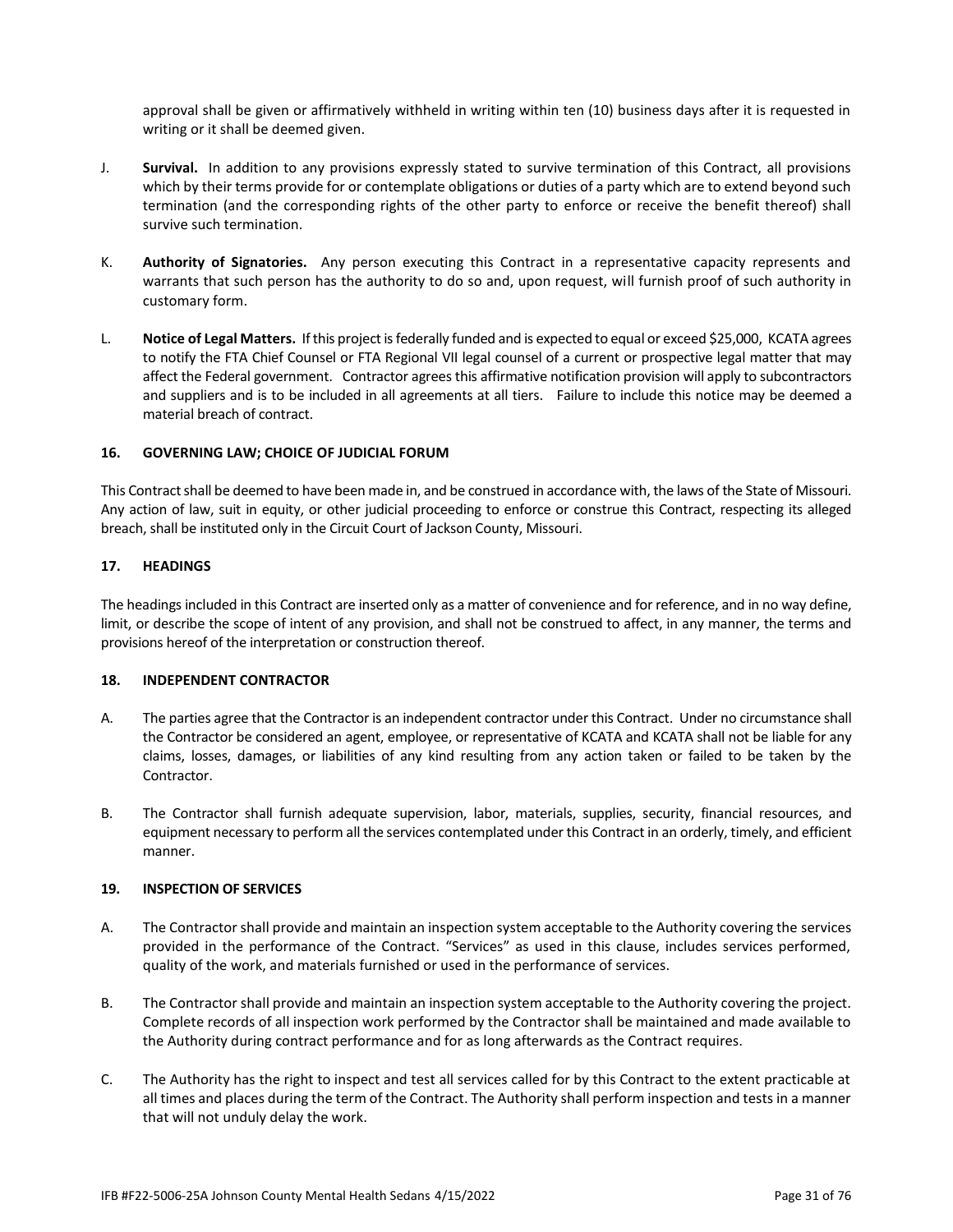- D. If any of the services performed do not conform to Contract requirements, the Authority may require the contractor to perform the services again in conformity with Contract requirements for no additional fee. When the defects in performance cannot be corrected by re-performance, the Authority may:
	- 1. Require the Contractor to take necessary action to ensure that future performance conforms to Contract requirements; or
	- 2. Reduce the Contract Sum accordingly.
- E. If the Contractor fails to promptly perform the services again or to take the necessary action to ensure future performance in conformity with contract requirements, the Authority may:
	- 1. By contract or otherwise, perform the services and charge to the Contractor any cost incurred by the Authority that is directly related to the performance of the work; or
	- 2. Terminate the Contract for default.

## **20. INSURANCE**

- A. The insurance required in this Contract shall be written for not less than any limits of liability required by law or by those set forth below, whichever is greater, and shall include blanket contractual liability insurance as applicable to the Contractor's obligations under the Liability and Indemnification section below. All policies, except Professional Liability and Workers' Compensation policies, shall name KCATA, its commissioners, officers, and employees as additional insureds. The insurance should be written with companies acceptable to KCATA and the companies should have a minimum A.M. Best's insurance rating of A-(VIII). An exception to the minimum A.M. Best rating is granted for Workers Compensation exposures insured through the Builders' Association of Self Insurance Fund (BASIF).
- B. The Contractor shall be required to furnish to KCATA certificates verifying the required insurance and relevant additional insured endorsements prior to execution of the Contract, and thereafter furnish the certificates on an annual basis. The certificates (with the exception of Professional Liability and Workers Compensation coverage) shall specifically state that:
	- 1. Contractual liability coverage is applicable; and
	- 2. The Kansas City Area Transportation Authority, its commissioners, officers, and employees are named as additional insureds (Named Insureds) on the policies covered by the certificate; using this specific wording: *Kansas City Area Transportation Authority, its commissioners, officers, and employees are named as additional insureds as respects general liability and where required by written contract. Any coverage afforded the certificate holder as an additional insured shall apply as primary and not excess or contributing to any insurance or self-insurance in the name of the certificate holder and shall include a waiver of subrogation.*
- C. Further, from time to time and whenever reasonably requested by KCATA, the Contractor shall represent and warrant to KCATA (1) the extent to which the insurance limits identified below have been, or may be, eroded due to paid or pending claims under the policies; and (2) the identity of other entities or individuals covered as an additional insured on the policies. Further, the Contractor shall confirm that the insurers' obligation to pay defense costs under the policies is in addition to, and not part of the liability limits stated in the policies.
- D. All such insurance, with the exception of Professional Liability coverage, shall contain endorsements that the policies may not be canceled or amended or allowed to lapse by the insurers with respect to KCATA its commissioners, officers and employers by the insurance company without thirty (30) days prior notice to KCATA in addition to the Named Insured (s) and that denial of coverage or voiding of the policy for failure of Contractor to comply with its terms shall not affect the interest of KCATA, its commissioners, officers and employees thereunder.
- E. The requirements for insurance coverage are separate and independent of any other provision hereunder.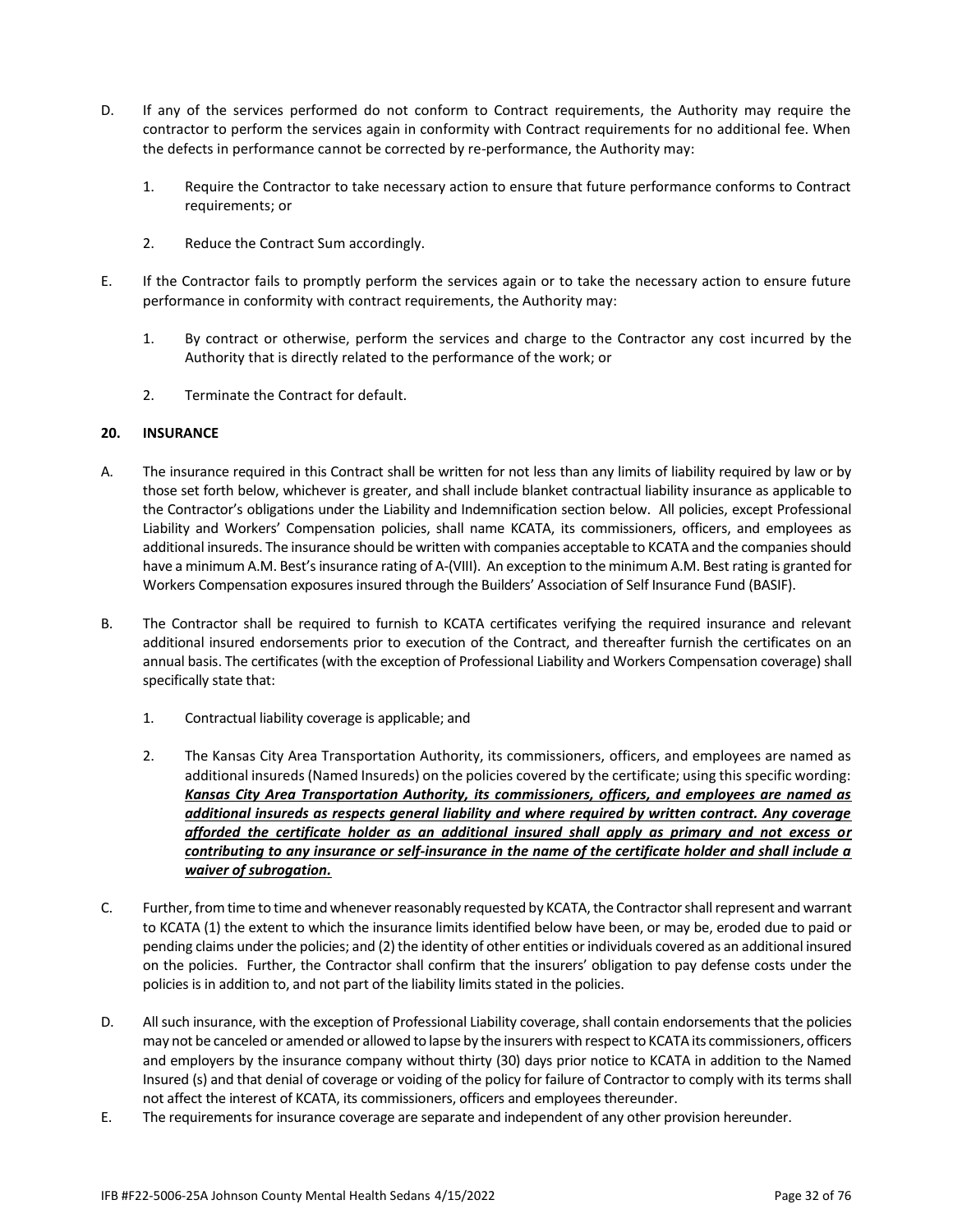#### 1. **Worker's Compensation**:

- a. State: Missouri and/or Kansas Statutory
- b. Employer's Liability: Bodily Injury by Accident -- \$500,000 Each Accident
	- Bodily Injury by Disease -- \$500,000 Each Employee Bodily Injury by Disease -- \$500,000 Policy Limit

The Contractor and any subcontractor shall maintain adequate workers' compensation insurance as required by law to cover all employees during performance of services, or during delivery, installation, assembly, or related services in conjunction with this Agreement.

## 2. **Commercial General Liability**:

Bodily Injury and Property Damage to include Products and Completed Operations:

\$1,000,000 Each Occurrence \$2,000,000 General Aggregate (per project) \$1,000,000 Personal and Advertising Injury \$50,000 Fire Damage \$5,000 Medical Expenses 2 Years (Completed Operations)

Contractor shall procure and maintain at all times during the term of the KCATA purchase order or the Contract commercial general liability insurance for liability arising out of the operations of the Contractor and any subcontractors. The policy(ies) shall include coverage for the Contractor's and subcontractors' products and completed operations for at least two (2) years following project completion, or as otherwise noted. The policy(ies) shall name as an additional insured, in connection with Contractor's activities, the KCATA, its commissioners, officers, and employees. The Contractor shall be responsible for all premiums associated with the requested policy(ies) and endorsements. The Insurer(s) shall agree that its policy(ies) is primary insurance and that it shall be liable for the full amount of any loss up to and including the total limit of liability without right of contribution from any other insurance or self-insurance KCATA may have.

## 3. **Auto Liability**:

Bodily Injury and Property Damage: \$1,000,000 Combined Single Limit

The policy(ies) shall include automobile liability coverage for all vehicles, licensed or unlicensed, on or off the KCATA premises, whether the vehicles are owned, hired or non-owned, covering use by or on behalf of the Contractor and any subcontractors during the performance of work under this Contract.

#### 4. **Umbrella or Excess Liability**

| Umbrella or Excess Liability Limit: | \$1,000,000 Each Occurrence         |
|-------------------------------------|-------------------------------------|
|                                     | \$1,000,000 Aggregate (per project) |

**Where applicable,** the Contractor shall obtain and keep in effect during the term of the contract, Umbrella or Excess Liability Insurance covering their liability over the limit for primary general liability, automobile liability, and employer's liability.

#### **21. LIABILITY AND INDEMNIFICATION**

A. **Contractor's Liability.** Contractor shall be liable for all damages to persons (including employees of Contractor) or property of any type that may occur as a result of any act or omission by Contractor, any subcontractors, or subsubcontractor, their respective agents or anyone directly employed by any of them or anyone.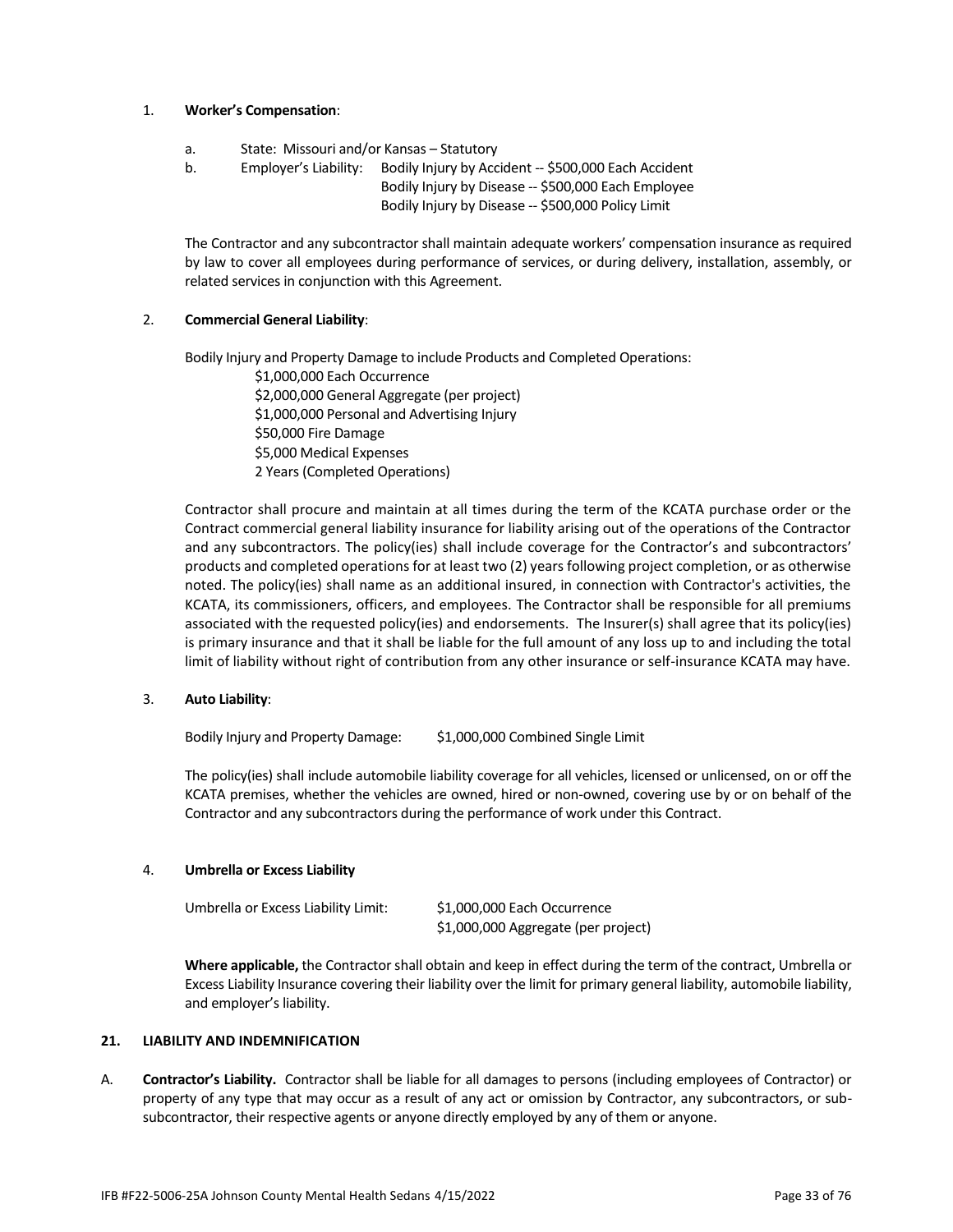B. **Subrogation.** Contractor, its agents, and any subcontractor hereby waive and relinquish any right of subrogation or claim against KCATA, its commissioners, senior leaders and employees arising out of the use of KCATA's premises (including any equipment) by any party in performance of this Agreement.

## C. **Indemnification.**

- 1. To the fullest extent permitted by law, Contractor agrees to and shall indemnify, defend and hold harmless KCATA, its Commissioners, officers and employees from and against any and all claims, losses, damages, causes of action, suits, liens and liability of every kind, (including all expenses of litigation, expert witness fees, court costs and attorney's fees whether or not suit be commenced) by or to any person or entity (collectively the "Liabilities") arising out of, caused by, or resulting from the acts or omissions of Contractor, subcontractors, or sub-subcontractors, their respective agents or anyone directly or indirectly employed by any of them in performing work under this Contract, regardless of whether or not such claim, damage, loss or expense is caused in part by a party indemnified hereunder, so long as such Liabilities are not caused by the sole negligence or willful misconduct of a party indemnified hereunder. Such obligation shall not be construed to negate, abridge, or otherwise reduce other rights or obligations of indemnity which would otherwise exist as to a party or person described in this paragraph. Contractor shall also indemnify, hold harmless and defend the KCATA for any contractor or subcontractor action, tort, or violation of federal or state law or city ordinance.
- 2. In claims against any person or entity indemnified under this section, by an employee or Contractor, or anyone directly or indirectly employed by any of them, the subcontractor or sub-subcontractor indemnification obligation shall not be limited by a limitation on the amount or type of damages, compensation or benefits payable by or for the Contractor, subcontractor, or sub-subcontractor under worker's compensation acts, disability benefit acts or other employee benefit acts. If any action at law or suit in equity is instituted by any third party against Contractor arising out of or resulting from the acts of Contractor in performing work under this Contract, Contractor shall promptly notify KCATA of such suit.
- 3. If any action at law or suit in equity is instituted by any third party against KCATA or its commissioners, officers or employees arising out of or resulting from the acts of Contractor, a subcontractor or subsubcontractor, their respective agents or anyone directly or indirectly employed by any of them in providing products, equipment or materials, or in performing work or services under this Contract, and if Contractor has failed to provide insurance coverage to KCATA against such action as required herein or otherwise refuses to defend such action, KCATA shall have the right to conduct and control, through counsel of its choosing, the defense of any third party claim, action or suit, and may compromise or settle the same, provided that KCATA shall give the Contractor advance notice of any proposed compromise or settlement. Under these circumstances, KCATA retains the right to recover all costs of defense from the Contractor.
- 4. KCATA shall permit Contractor to participate in the defense of any such action or suit through counsel chosen by the Contractor, provided that all fees and expenses of such counsel shall be borne by Contractor. If KCATA permits Contractor to undertake, conduct and control the conduct and settlement of such action or suit, Contractor shall not consent to any settlement that does not include as an unconditional term thereof the giving of a complete release from liability with respect to such action or suit to KCATA. Contractor shall promptly reimburse KCATA for the full amount of any damages, including fees and expenses of counsel for KCATA, incurred in connection with any such action.
- D. **Release of Liability.** Contractor, its officers, directors, employees, heirs, administrators, executors, agents and representatives and respective successors and assigns hereby fully release, remise, acquit and forever discharge the KCATA and its commissioners, officers, directors, attorneys, employees, agents, representatives and its respective successors and assigns from any and all actions, claims, causes of action, suits, rights, debts, liabilities, accounts, agreements, covenants, contracts, promises, warranties, judgments, executions, demands, damages, costs and expenses, whether known or unknown at this time, of any kind or nature, absolute or contingent, existing at law or in equity, on account of any matter relating to this contract, cause or thing whatsoever that has happened, developed or occurred before or after you sign and deliver this Contract to KCATA. This release will survive the termination of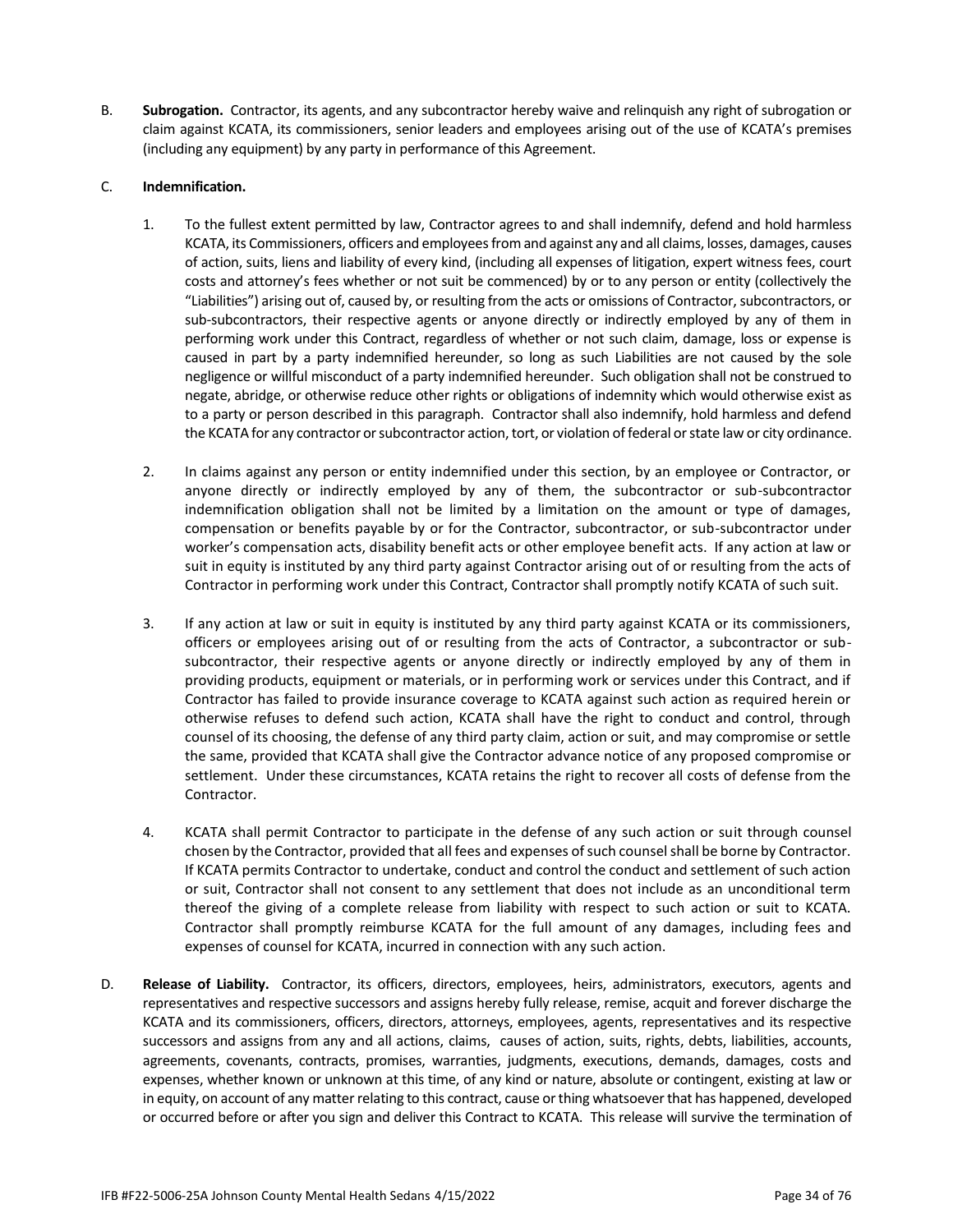this Contract.

#### **22. LICENSING, LAWS AND REGULATIONS**

- A. The Contractor shall, without additional expense to KCATA, be responsible for obtaining any necessary licenses and permits, and for complying with all federal, state, and municipal laws, codes, and regulations applicable to the providing of products, equipment or materials, or the performance of the Services, under this Contract.
- B. The Contractor shall comply with all applicable and current rules, regulations, and ordinances of any applicable federal, state, county or municipal governmental body or authority, including but not limited to those as set forth by the Environmental Protection Agency, the Missouri Department of Natural Resources, the Kansas Department of Health and Environmental, the FTA, the Department of Transportation, and the City of Kansas City, Missouri.

#### **23. NOTIFICATION AND COMMUNICATION**

- A. Communications regarding technical issues and activities of the project shall be exchanged with Russell Collins, KCATA's Buyer, at (816) 346-0235 or via e-mail a[t rcollins@kcata.org.](mailto:rcollins@kcata.org)
- B. Issues regarding the contract document, changes, amendments, etc. are the responsibility of KCATA's Procurement Department. All notices and communications on all matters regarding this Contract may be given by delivery or mailing the same postage prepaid, addressed to the following:

| If to KCATA:      | <b>Russell Collins, Buyer</b>             |
|-------------------|-------------------------------------------|
|                   | Kansas City Area Transportation Authority |
|                   | 1350 East 17th Street                     |
|                   | Kansas City, MO 64108                     |
|                   |                                           |
| If to Contractor: |                                           |

C. The Contractor shall notify KCATA immediately when a change in ownership has occurred or is certain to occur.

\_\_\_\_\_\_\_\_\_\_\_\_\_\_\_\_\_\_\_\_\_\_\_\_\_\_\_\_\_

D. The addresses to which notices may be made may be changed from time to time by notice mailed as described above. Any notice given by mail shall be deemed given on the day after that on which it is deposited in the United States Mail as provided above.

#### **24. PRIVACY ACT REQUIREMENTS**

- A. The Contractor agrees to comply with and assures the compliance of its employees and subcontractors with, the information restrictions and other applicable requirements of the Privacy Act of 1974, 5 U.S.C. § 552. Among other things, the Contractor agrees to obtain the express consent of the KCATA and/or the Federal Government before the Contractor or its employees operate a system of records on behalf of the KCATA or Federal Government.
- B. The Contractor understands that the requirements of the Privacy Act, including the civil and criminal penalties for violation of that Act, apply to all individuals involved, and that failure to comply with the terms of the Privacy Act may result in termination of the underlying Agreement.
- C. The Contractor agrees that strict privacy will be maintained in the collection, storage, use, transfer, access to and/or security of personnel information. Contractor agrees to protect such information, and to limit the use of the information to that required by the contract.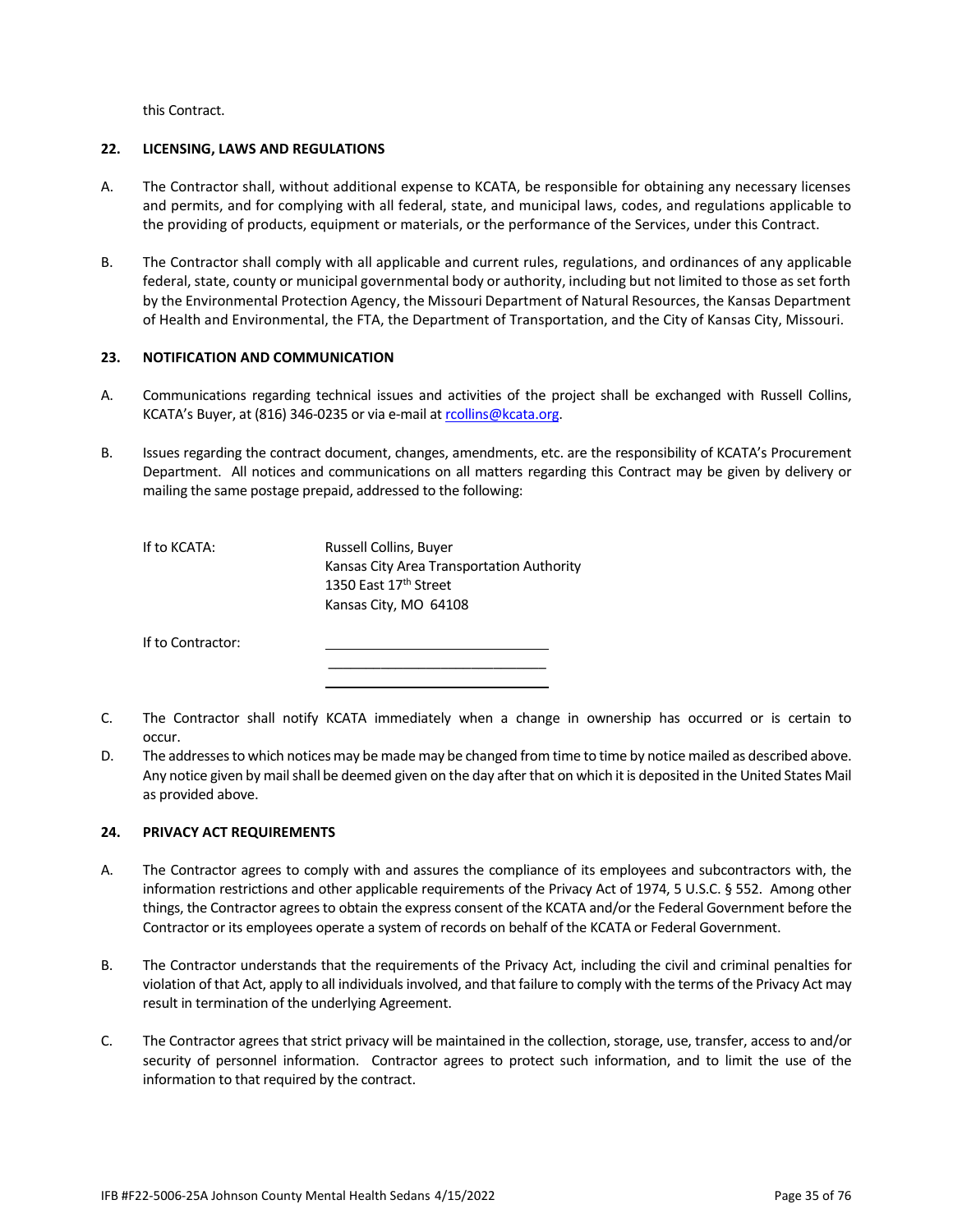D. Contractor shall be liable to each employee for loss of any private or personal information lost or left unsecure by Contractor. Contractor shall not have any personal employee information for any reason outside of this contract.

## **25. PROHIBITED INTERESTS**

- A. No board member, officer, employee or agent of KCATA or of a local public body who has participated or will participate in the selection, award, or administration of this Contract, nor any member of his or her immediate family, business partner or any organization which employs, or intends to employ any of the above during such period, shall have any interest, direct or indirect, in this Contract or the proceeds thereof, to any share or part of this Contract, or to any benefit arising there from. This shall not be construed to prevent any such person from owning stock in a publicly owned corporation.
- B. No member of, or delegates to, the Congress of the United States shall be admitted to any share or part of the Contract, or to any benefit arising there from. This shall not be construed to prevent any such person from owning stock in a publicly owned corporation.

#### **26. PROHIBITED WEAPONS AND MATERIALS**

- A. Missouri Revised Statutes, Section 571.107 (R.S.Mo §571.107) allows government units and businesses to prohibit persons holding a concealed carry endorsement from carrying concealed firearms on its premises. Accordingly, KCATA has adopted the following rules prohibiting weapons, whether concealed or not, and whether or not the individual carrying the weapon has an endorsement or permit to carry.
- B. No weapon, including firearms concealed or not, or other instrument intended for use as a weapon, or any object capable of inflicting serious bodily injury upon another person or property may be carried in or on any facility or property of KCATA, including vehicles of contractors parked on KCATA property or leased facilities, or vehicles used in transporting KCATA customers, even if a person has a permit to carry a concealed weapon, unless authorized in writing to do so by KCATA. For the purposes hereof, a weapon shall include, but not be limited to, a firearm, knife, sword, mace, or any instrument of any kind known as blackjack, billy club, club, sandbag, and metal knuckles.
- C. No explosives, flammable liquids, acids, fireworks, other highly combustible materials, radioactive materials, or biochemical materials may be carried on or in any KCATA property, facility, or vehicle, including vehicles of contractors parked on KCATA property or leased facilities, or vehicles used in transporting any KCATA customer, except as authorized in writing by KCATA.
- D. Any contractor, subcontractor, employee or agent thereof, who has a firearm or other weapon, including those used for recreational purposes, in his/her possession, including on his/her person, in a vehicle on an KCATA facility, in a vehicle carrying KCATA customers, or accessible such as in first aid kits, toolboxes, purses, lunch or carrying bags, etc., at any time while performing KCATA contracted services or on KCATA property, including parking lots, concealed or not, shall be immediately prohibited from performing any further KCATA work, even if the person has a permit to carry a concealed weapon.
- E. Any KCATA contractor, subcontractor, employee or agent thereof, while performing KCATA contracted services or on any KCATA property or facilities, who has in his/her possession, carries, transports, displays, uses, flourishes, or threatens another person with a weapon, radioactive material, biochemical material or other dangerous weapon, object or material, which has the capability of inflicting bodily injury, shall be immediately prohibited from performing any further KCATA work and reported to local law enforcement authorities.

## **27. RECORD RETENTION AND ACCESS**

A. The Contractor agrees that, during the course of this agreement and any extensions thereof, and for three years thereafter, it will maintain intact and readily accessible all data, documents, reports, records, contracts, and supporting materials relating to this Contract in accordance with 2 CFR § 200.33, 49 U.S.C. § 5325(g) and 49 CFR part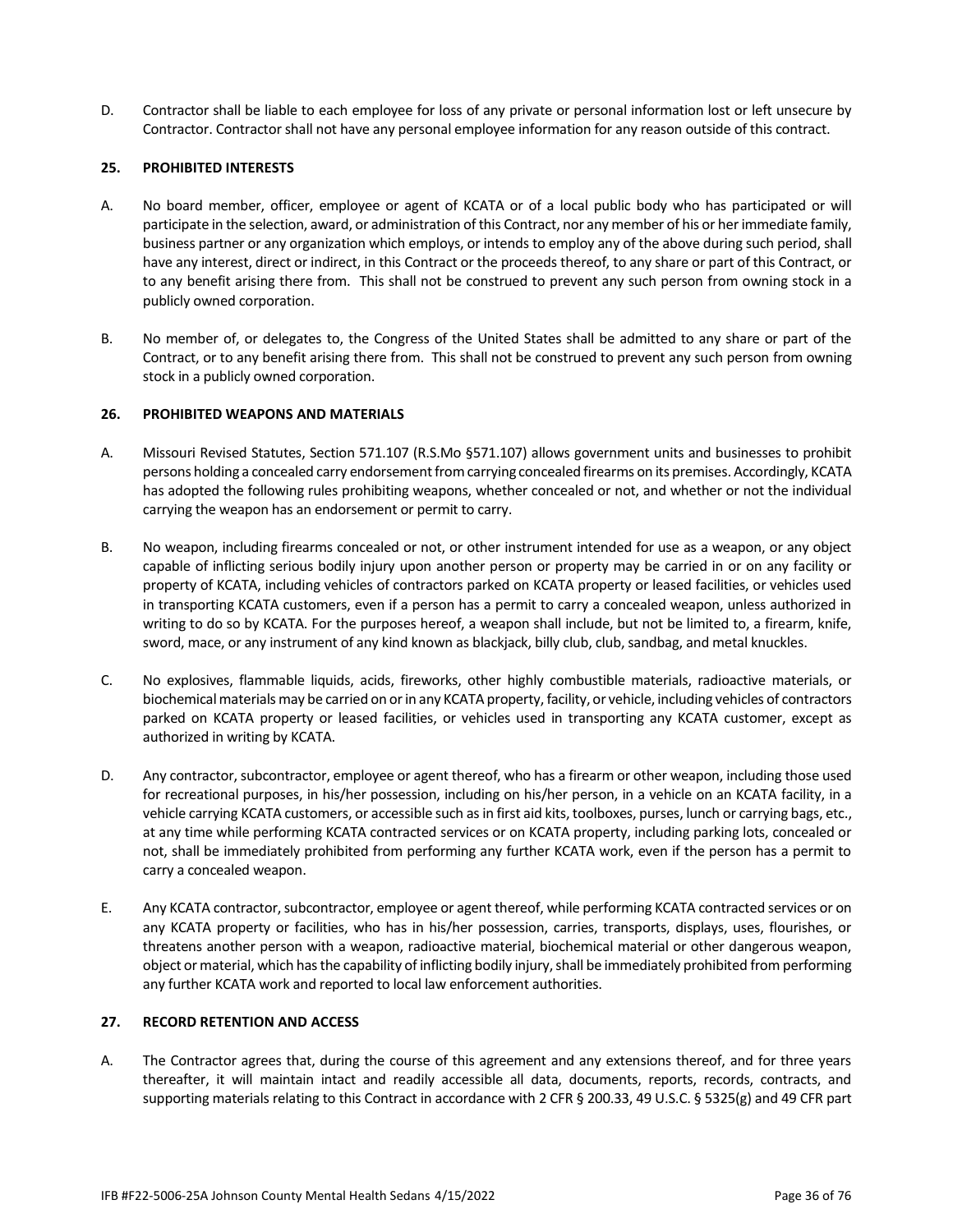633. In the event of litigation or settlement of claims arising from the performance of this Contract, the Contractor agrees to maintain same until such litigation, appeals, claims, or exceptions related thereto have been disposed of.

- B. The Contractor shall permit KCATA, the U.S. Secretary of Transportation, the Comptroller General of the United States, and, as applicable, any local municipality, to inspect all work, materials, construction sites, payrolls, and other data and records, and to audit the books, records, and accounts of the Contractor relating to its performance under this Contract.
- C. The Contractor agrees to permit any of the foregoing parties to reproduce by any means whatsoever or to copy excerpts and transcriptions as reasonably needed, and to include this clause in all subcontracts.

#### **28. REQUESTS FOR PAYMENT**

- A. Invoices requesting payment shall be submitted electronically to KCATA's dedicated Accounts Payable email at [payme@kcata.org.](mailto:payme@kcata.org) All invoices shall be numbered, dated, and contain full descriptive information of materials or services furnished. All invoices and correspondence shall reference KCATA's contract number and purchase order number. Separate invoices shall be submitted for each purchase order or work (task) order.
- B. Payment by KCATA will be made within the later of 1) 30 days after receipt of a proper invoice, or 2) 30 days after KCATA's acceptance of supplies delivered or services performed by the Contractor. On a final invoice where the payment amount is subject to contract settlement actions, acceptance shall be deemed to have occurred on the effective date of the contract settlement.
- C. All final invoices shall be submitted to KCATA within 90 days of project completion or contract termination. Invoices submitted more than 90 days after project completion or contract termination will not be valid and will not be paid. Contractor indemnifies and holds KCATA harmless for any suit filed for payment of invoices submitted after 90 days of project completion or contract termination.

#### D. **Subcontractor Payments.**

- 1. Prompt Payment. The Contractor shall establish procedures to ensure timely payment of amounts due pursuant to the terms of its subcontracts. The Contractor shall pay each DBE and non-DBE subcontractor for satisfactory performance of its contract, or any billable portion thereof, in accordance with the timing set forth in any applicable laws or no later than 30 days, whichever is less, from the date of the Contractor's receipt of payment from the Authority for work by that subcontractor.
- 2. Prompt Return of Retainage. If retainage is withheld from subcontractors, the Contractor is required to return any retainage payment to its DBE and non-DBE subcontractors in accordance with the timing set forth in any applicable laws or no later than 30 days, whichever is less, from the date of receipt of the retainage payment from the Authority related to the subcontractor's work. Any delay or postponement of payment from said time frame may occur only for good cause following written approval from KCATA.
- 3. The Contractor shall certify on each payment request to the Authority that payment has been or will be made to all subcontractors. Lien waivers may be required for the Contractor and its subcontractors. The Contractor shall notify KCATA on or before each payment request, of any situation in which scheduled subcontractor payments have not been made.
- 4. If a subcontractor alleges that the Contractor has failed to comply with this provision, the Contractor agrees to support any Authority investigation, and if deemed appropriate by the Authority, to consent to remedial measures to ensure that subcontractors are properly paid as set forth herein.
- 5. The Contractor agrees that the Authority may provide appropriate information to interested subcontractors who inquire about the status of Authority payments to the Contractor.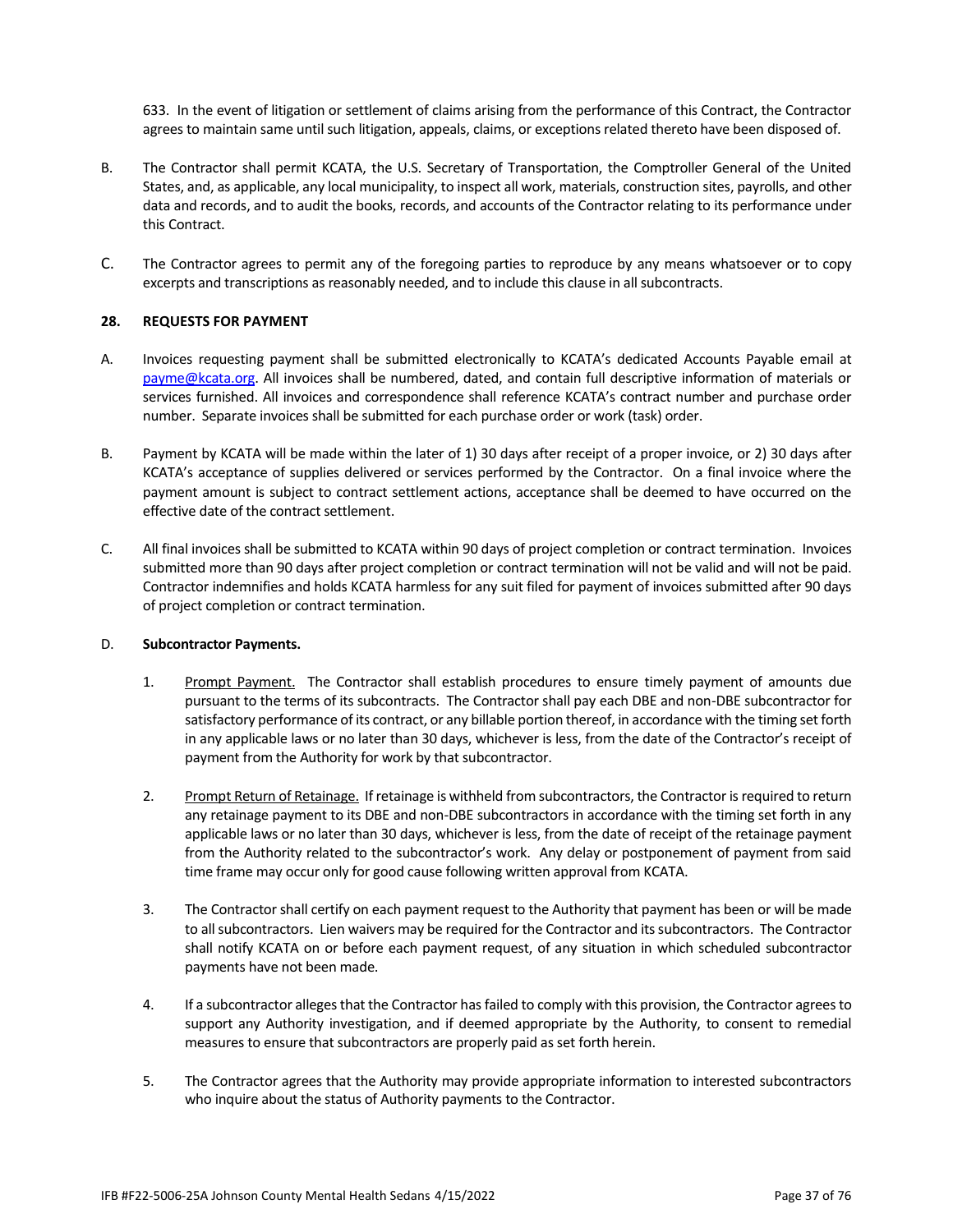6. Nothing in this provision is intended to create a contractual obligation between the Authority and any subcontractor or to alter or affect traditional concepts of privity of contract between all parties.

## **29. RIGHT TO OFFSET**

KCATA, without waiver or limitation of any rights, may deduct from any amounts due Contractor in connection with this Contract, or any other contract between Contractor and KCATA, any amounts owed by Contractor to KCATA, including amounts owed by Contractor pursuant to Contractor's obligation to indemnify KCATA against third party claims arising out of Contractor's performance of work under this Contract.

#### **30. SEAT BELT USE POLICY**

Contractor agrees to comply with terms of Executive Order No. 13043 and 13513, "Increasing Seat Belt Use in the United States;" 23 U.S.C. part 402; and U.S. DOT Order 3902.10. Contractor is encouraged to include those requirements in each subcontract awarded for work relating to this Agreement.

#### **31. SEVERABILITY**

If any clause or provision of this Contract is held to be invalid illegal or otherwise unenforceable by a court of competent jurisdiction, the remaining provisions of this Contract shall continue in full force and effect.

#### **32. SUBCONTRACTORS**

- A. **Subcontractor Approval.** None of the work or services covered by this Contract shall be subcontracted without the prior written approval of KCATA. The only subcontractors approved for this Contract, if any, are listed in an appendix to this Contract. Any substitutions or additions of subcontractors must have the prior written approval of KCATA as set forth herein.
- B. The Contractor is responsible for managing and directing the work of the Subcontractors and for all actions of subcontractors performing work under this Contract. Any contact from Subcontractors to KCATA shall be limited to KCATA's Director of Procurement.
- C. **DBE/SBE Subcontractor Employment.** See Disadvantaged Business Enterprise Provisions.
- D. **Subcontractor Payments.** See Requests for Payment Provisions.
- E. **Adequate Provision(s) in Subcontract(s).** Any subcontracts related to this Contract must contain adequate provisions to define a sound and complete agreement. In addition, all subcontracts shall contain contractual provisions or conditions that allow for:
	- 1. Administrative, contractual, or legal remedies in instances where subcontractors violate or breach contract terms, including sanctions and penalties as may be appropriate.
	- 2. Termination for cause and for convenience including the manner by which it will be affected and the basis for settlement.
	- 3. The following provisions if included in this Contract:

Acceptance of Material – No Release ADA Access Requirements Agreement in Entirety Assignment Bankruptcy Breach of Contract; Remedies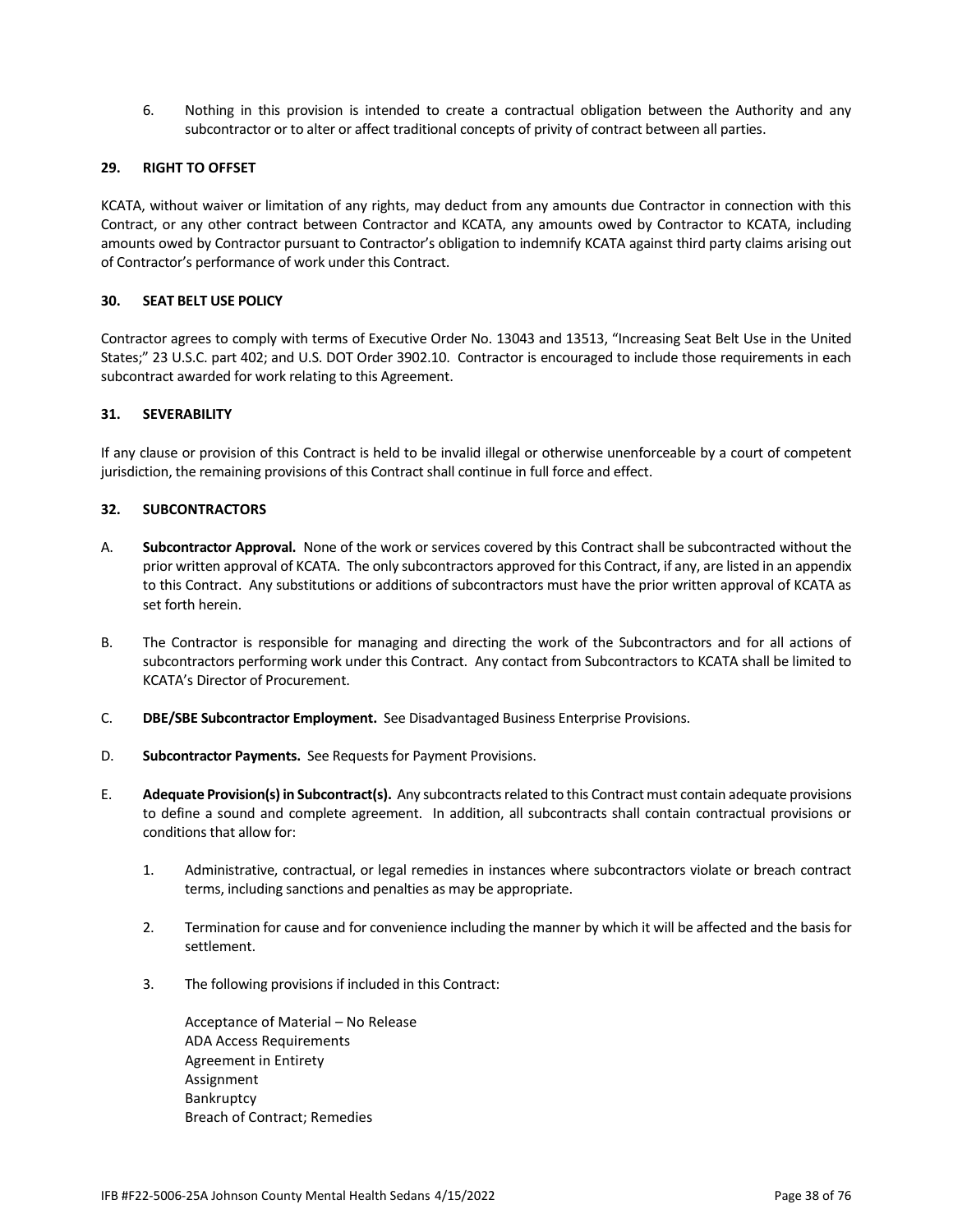Changes Changes to Federal Requirements Civil Rights Conflicts of Interest Contractor's Personnel Contractor's Responsibility Delivery Debarment and Suspension Disadvantaged Business Enterprise (DBE) Disclaimer of Federal Government Obligations or Liability Dispute Resolution Employee Eligibility Verification Employee Protections – General Environmental Regulations Federal Changes Federal Tax Liability and Convictions Force Majeure Fraud and False or Fraudulent Statements or Related Acts General Provisions Governing Law: Choice of Judicial Forum Headings Incorporation of FTA Terms Independent Contractor Inspection of Services Insurance Liability and Indemnification Licensing, Laws and Regulations Lobbying Notification and Communication Pre-Award & Post-Delivery Requirements Privacy Act Requirements Prohibited Interests Prohibited Weapons and Materials Record Retention and Access Requests for Payment Right to Offset Seat Belt Use Policy Severability Subcontractors Suspension of Work **Termination** Texting While Driving and Distracted Driving Unavoidable Delays Warranty Prohibition on Certain Telephone & Video Surveillance Equipment Buy America

- F. The Contractor will take such action with respect to any subcontractor as KCATA or the U.S. Department of Transportation may direct as means of enforcing such provisions of this contract.
- G. KCATA reserves the right to review the Contractor's written agreement with its subcontractors (DBE and non-DBE) to confirm that required federal contract clauses are included.
- H. KCATA may perform random audits and contact minority subcontractors to confirm the reported DBE participation.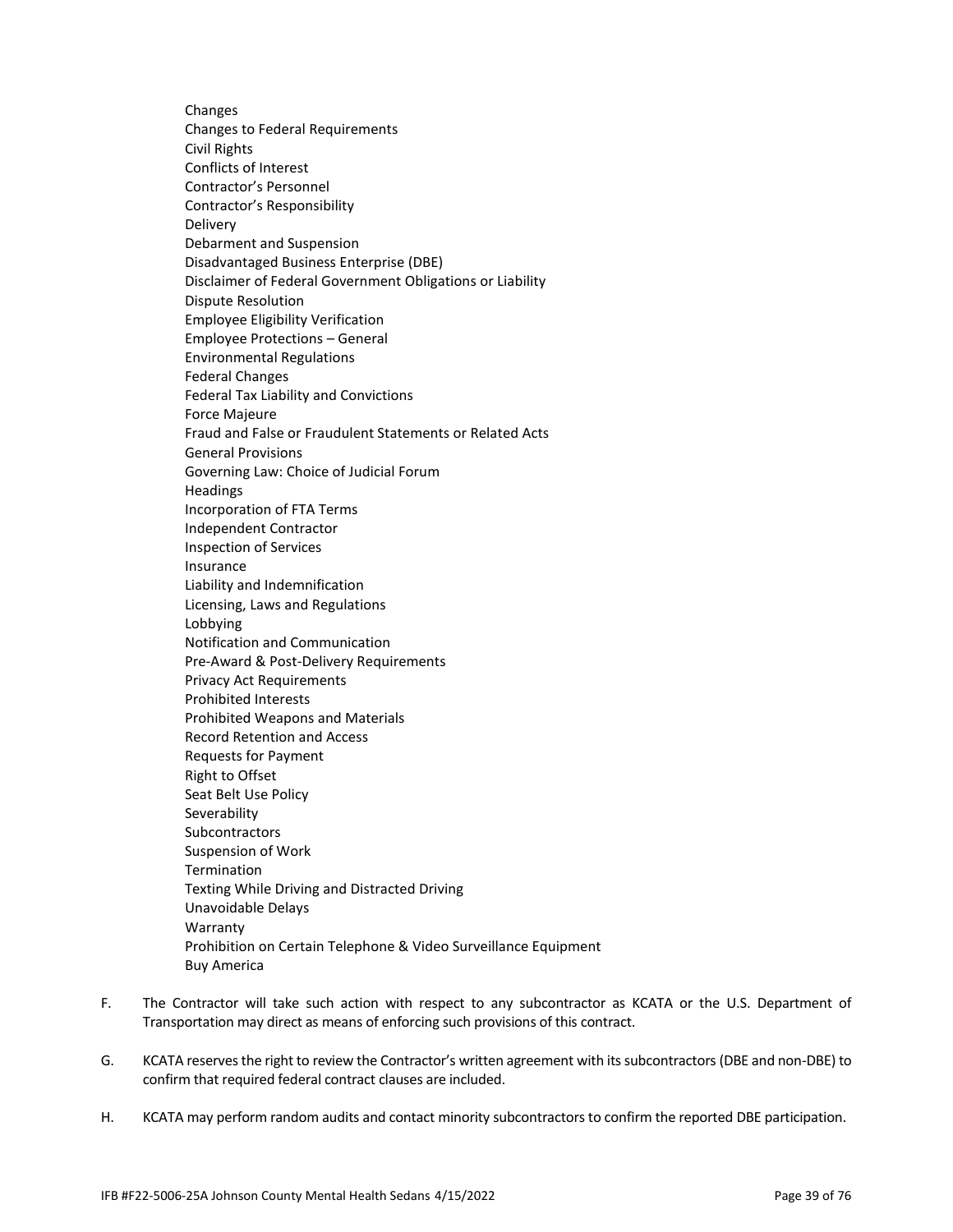#### **33. SUSPENSION OF WORK**

KCATA may order the Contractor, in writing, to suspend, delay, or interrupt all or any part of the work under this agreement for the period of time that KCATA determines appropriate for the convenience of KCATA.

#### **34. TERMINATION**

- A. **Termination for Convenience**. The KCATA may terminate this Contract, in whole or in part, at any time by written notice to the Contractor when it is in KCATA's best interest. The Contractor will only be paid the Contract price for supplies delivered and accepted, or work or services performed in accordance with the manner of performance set forth in the Contract.
- B. **Funding Contingency.** If this Contract is subject to financial assistance provided by the U.S. Department of Transportation, the Contractor agrees that withdrawal or termination of such financial assistance by the U.S. DOT may require KCATA to terminate the agreement.

#### C. **Termination for Default.**

- 1. If the Contractor does not deliver supplies in accordance with the contract delivery schedule or according to specifications, or if the Contract is for services, and the Contractor fails to perform in the manner called for in the Contract, or if the Contractor fails to comply with any other provisions of the Contract, KCATA may terminate this Contract for default. Termination shall be effected by serving a notice of termination on the Contractor setting forth the manner in which the Contractor is in default. The Contractor will only be paid the contract price for supplies delivered and accepted, or services performed in accordance with the manner of performance set forth cost of the Contract.
- 2. If the termination is for failure of the Contractor to fulfill the contract obligations, KCATA may complete the work by contract or otherwise and the Contractor shall be liable for any additional cost incurred by KCATA. If, after termination for failure to fulfill contract obligations, it is determined that the Contractor was not in default, KCATA, after setting up a new delivery or performance schedule, may allow the Contractor to continue work, or treat the termination as a termination for convenience.
- D. **Opportunity to Cure.** KCATA in its sole discretion may, in the case of a termination for breach or default, allow the Contractor an appropriately short period of time in which to cure the defect. In such case, the written notice of termination will state the time period in which cure is permitted and other appropriate conditions. If Contractor fails to remedy to KCATA's satisfaction the breach or default of any of the terms, covenants, or conditions of this Contract within the time period permitted, KCATA shall have the right to terminate the Contract without any further obligation to Contractor. Any such termination for default shall not in any way operate to preclude KCATA from also pursuing all available remedies legal and non-legal against Contractor and its sureties forsaid breach or default.
- E. **Waiver of Remedies for any Breach.** In the event that KCATA elects to waive its remedies for any breach by Contractor of any covenant, term or condition of this Agreement, such waiver by KCATA shall not limit KCATA's remedies for any succeeding breach of that or of any other term, covenant, or condition of this Agreement.
- F. **Property of KCATA**. Upon termination of this Contract for any reason, and if the Contractor has any property in its possession or under its control belonging to KCATA, the Contractor shall protect and preserve the property or pay KCATA full market value of the property, account for the same, and dispose of it in the manner KCATA directs. Upon termination of this Contract for any reason, the Contractor shall (1) immediately discontinue all services affected (unless the notice directs otherwise), and (2) deliver to KCATA's Project Manager all data, drawings, specifications, reports, estimates, summaries, and other information and materials accumulated in performing this Contract, whether completed or in process.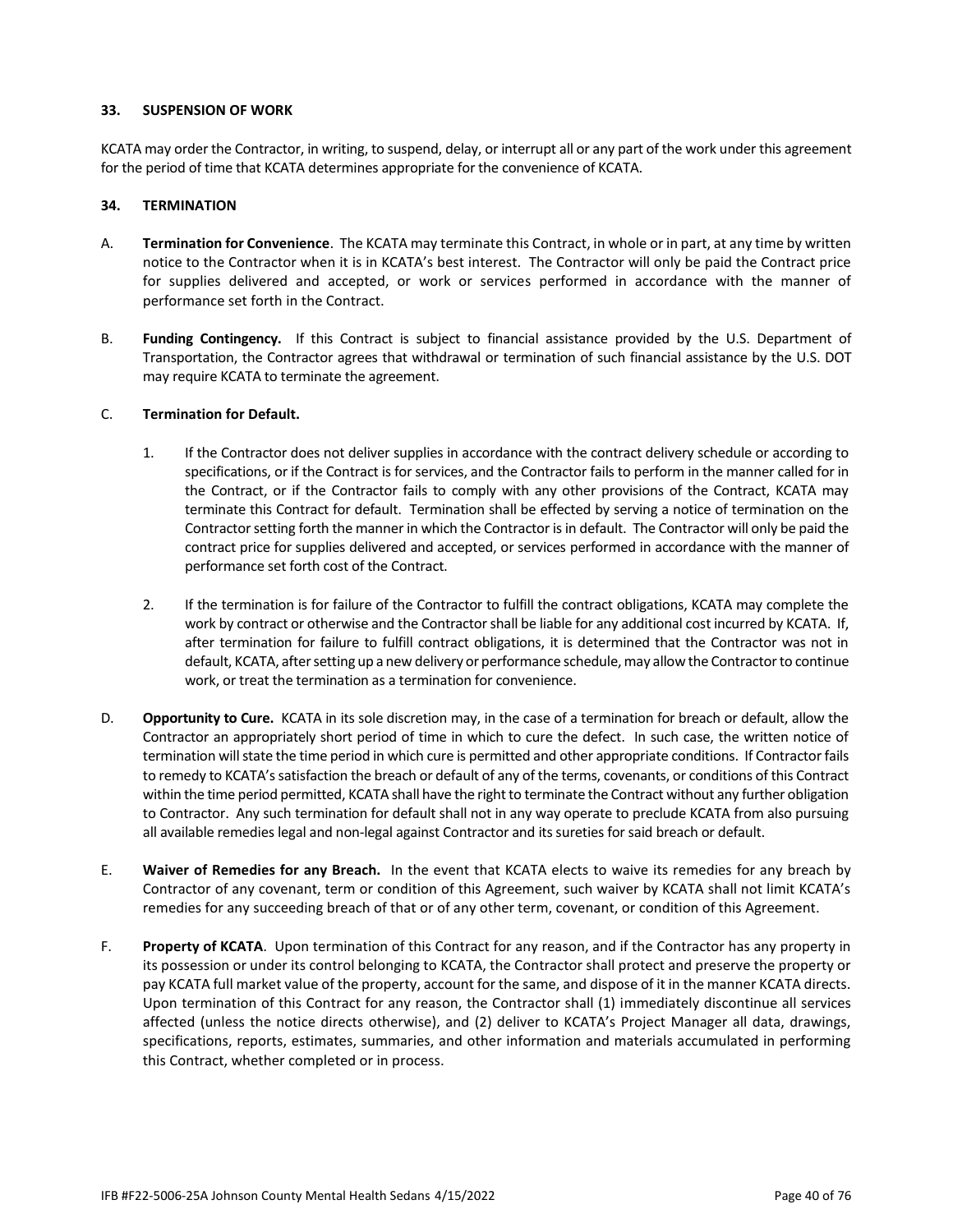#### **35. TEXTING WHILE DRIVING AND DISTRACTED DRIVING**

Consistent with Executive Order No. 13513, "Federal Leadership on Reducing Text Messaging While Driving," October 1, 2009, 23 U.S.C. Section 402 note, and U.S. DOT Order 3902.10, "Text Messaging While Driving," December 30, 2009, the Contractor agrees to promote policies and initiatives for its employees and other personnel that adopt and promote safety policies to decrease crashes by distracted drivers, including policies to ban text messaging while driving, and to encourage each subcontractor to do the same.

#### **36. UNAVOIDABLE DELAYS**

- A. A delay is unavoidable only if the delay was not reasonably expected to occur in connection with or during the Contractor's performance, and was not caused directly or substantially by acts, omissions, negligence, or mistakes of the Contractor, the Contractor's suppliers, or their agents, and was substantial and in fact caused the Contractor to miss delivery dates, and could not adequately have been guarded against by contractual or legal means.
- B. **Notification of Delays.** The Contractor shall notify the Director of Procurement as soon as the Contractor has, or should have, knowledge that an event has occurred which will cause an unavoidable delay. Within five (5) days, the Contractor shall confirm such notice in writing, furnishing as much as detail as is available.
- C. **Request for Extension.** The Contractor agrees to supply, as soon as such data is available, any reasonable proof that is required by the Director of Procurement to make a decision on any request for extension. The Director of Procurement shall examine the request and any documents supplied by the Contractor and shall determine if the Contractor is entitled to an extension and the duration of such extension. The Director of Procurement shall notify the Contractor of its decision in writing.
- D. It is expressly understood and agreed that the Contractor shall not be entitled to damages or compensation and shall not be reimbursed for losses on account of delays resulting from any cause underthis provision, except to the extent the Contractor's delay was attributable to KCATA's non-performance of its duties herein.

#### **37. WARRANTY**

- A. The Contractor agrees that equipment, materials, or services furnished under this Agreement, shall be covered by the most favorable warranties the Contractor gives to any customer of such equipment, materials, or services and that the rights and remedies provided herein are in addition to and do not limit any rights afforded to KCATA by any other clause in this Contract.
- B. The Contractor warrants to KCATA, that all products, equipment, and materials furnished under this Contract will be of highest quality and new unless otherwise specified by KCATA, free from faults and defects in workmanship or materials, merchantable, suitable for its intended purpose and in conformance with the Contract. All work not so conforming to these standards shall be considered defective. If required by KCATA, the Contractor shall furnish satisfactory evidence as to the kind and quality of products, equipment, and materials. Further, at a minimum, all such products, equipment or materials must be merchantable, comply with all applicable specifications and laws and be suitable for its intended purposes. The workmanship must be the best obtainable in the various trades.
- C. The work must be of safe, substantial, and durable construction in all respects. The Contractor hereby guarantees the work against defective materials or faulty workmanship for a minimum period of one (1) year after final payment by KCATA and shall replace or repair any defective products, equipment or materials or faulty workmanship during the period of the guarantee at no cost to KCATA.

Upon final acceptance by KCATA of all work to be performed by the Contractor, KCATA shall so notify the Contractor in writing. The date of final acceptance shall commence the warranty period.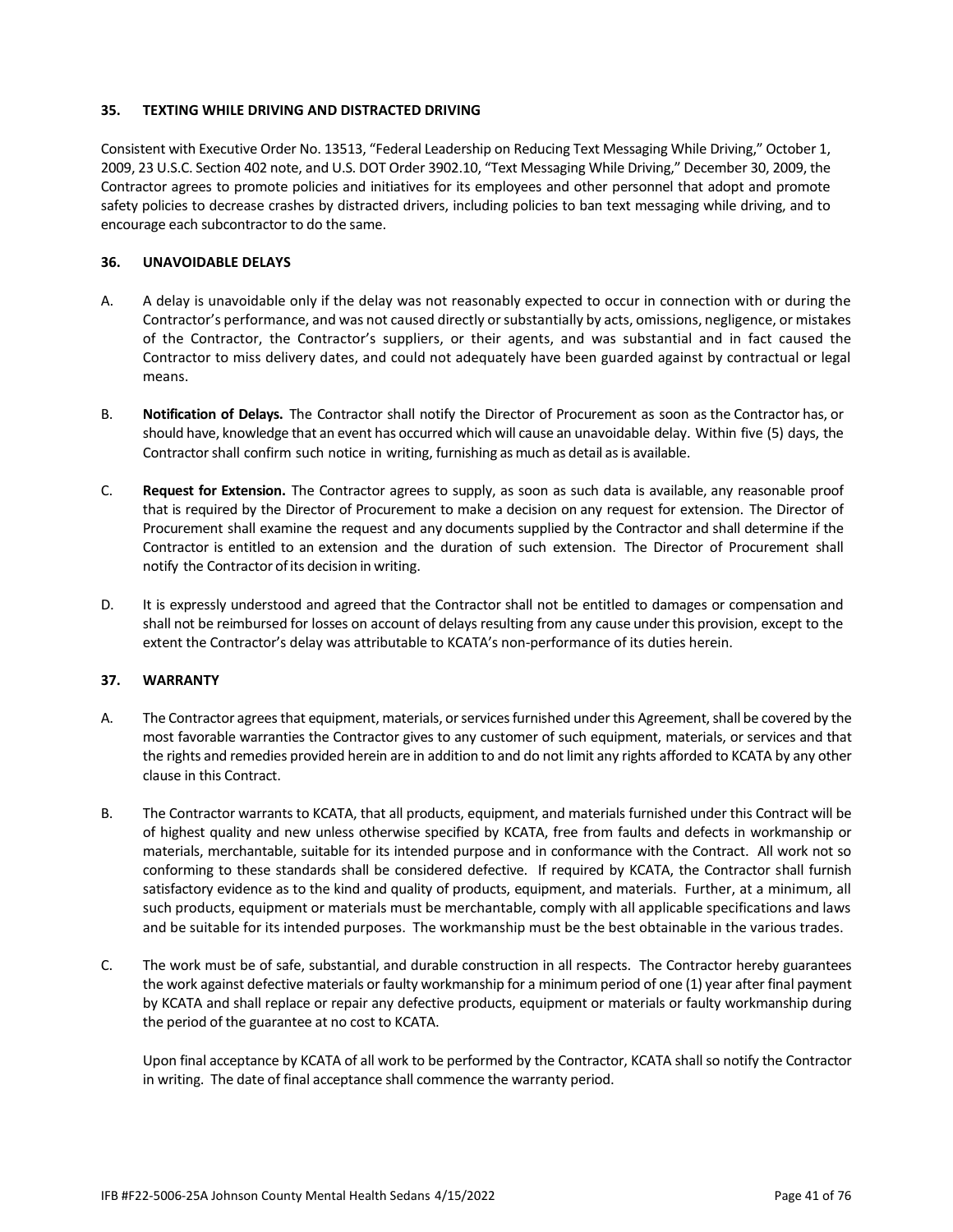#### **38. FTA REQUIRED CLAUSES**

A. **Changes to Federal Requirements.** Contractor shall at all times be aware and comply with all applicable Federal Transit Administration regulations, policies, procedures, and directives, including without limitation, those listed directly or by reference in the Agreement between the Authority and FTA (FTA MA (28) dated February 9, 2021), as they may be amended or promulgated from time to time during the term of this Contract. Contractors' failure to so comply shall constitute a material breach of this Contract. Contractor agrees to include this clause in all subcontracts at any tier. It is further agreed that the clause shall not be modified, except to identify the subcontractors who will be subject to its provisions.

#### B. **Debarment and Suspension Certification.**

- 1. The Contractor shall comply and facilitate compliance with U.S. DOT regulations "Nonprocurement Suspension and Debarment," 2 C.F.R. Part 1200, which adopts and supplements the U.S. Office of Management and Budget &U.S. OMB) "Guidelines to Agencies on Governmentwide Debarment and Suspension (Nonprocurement)," 2 C.F.R. part 180.
- 2. The Contractor, its principals, and any affiliates, shall certify that it is not included in the "U.S. General Services Administration's List of Parties Excluded from Federal Procurement or Non-procurement Programs," as defined at 49 CFR Part 29, Subpart C.
- 3. The Contractor agrees to refrain from awarding any subcontract of any amount (at any tier) to a debarred or suspended subcontractor, and to obtain a similar certification from any subcontractor (at any tier) seeking a contract exceeding \$25,000.
- 4. The Contractor agrees to provide KCATA a copy of each conditioned debarment or suspension certification provided by a prospective subcontractor at any tier, and to refrain from awarding a subcontract with any party that has submitted a conditioned debarment or suspension certification until FTA approval is obtained.

## C. **Disadvantaged Business Enterprise (DBE).**

- 1. It is the policy of KCATA and the United States Department of Transportation (USDOT) that Disadvantaged Business Enterprises (DBE's), as defined herein and in the Federal regulations published as 49 CFR Part 26, shall have an equal opportunity to participate in in DOT-assisted contracts. It is also the policy of KCATA to:
	- a. Ensure nondiscrimination in the award and administration of DOT-assisted contracts;
	- b. Create a level playing field on which DBE's can compete fairly for DOT-assisted contracts;
	- c. Ensure that the DBE program is narrowly tailored in accordance with applicable law;
	- d. Ensure that only firms that fully meet 49 CFR Part 26 eligibility are permitted to participate as DBE's;
	- e. Help remove barriers to the participation of DBE's in DOT assisted contracts;
	- f. To promote the use of DBE's in all types of federally assisted contracts and procurement activities; and
	- g. Assist in the development of firms that can compete successfully in the marketplace outside the DBE program.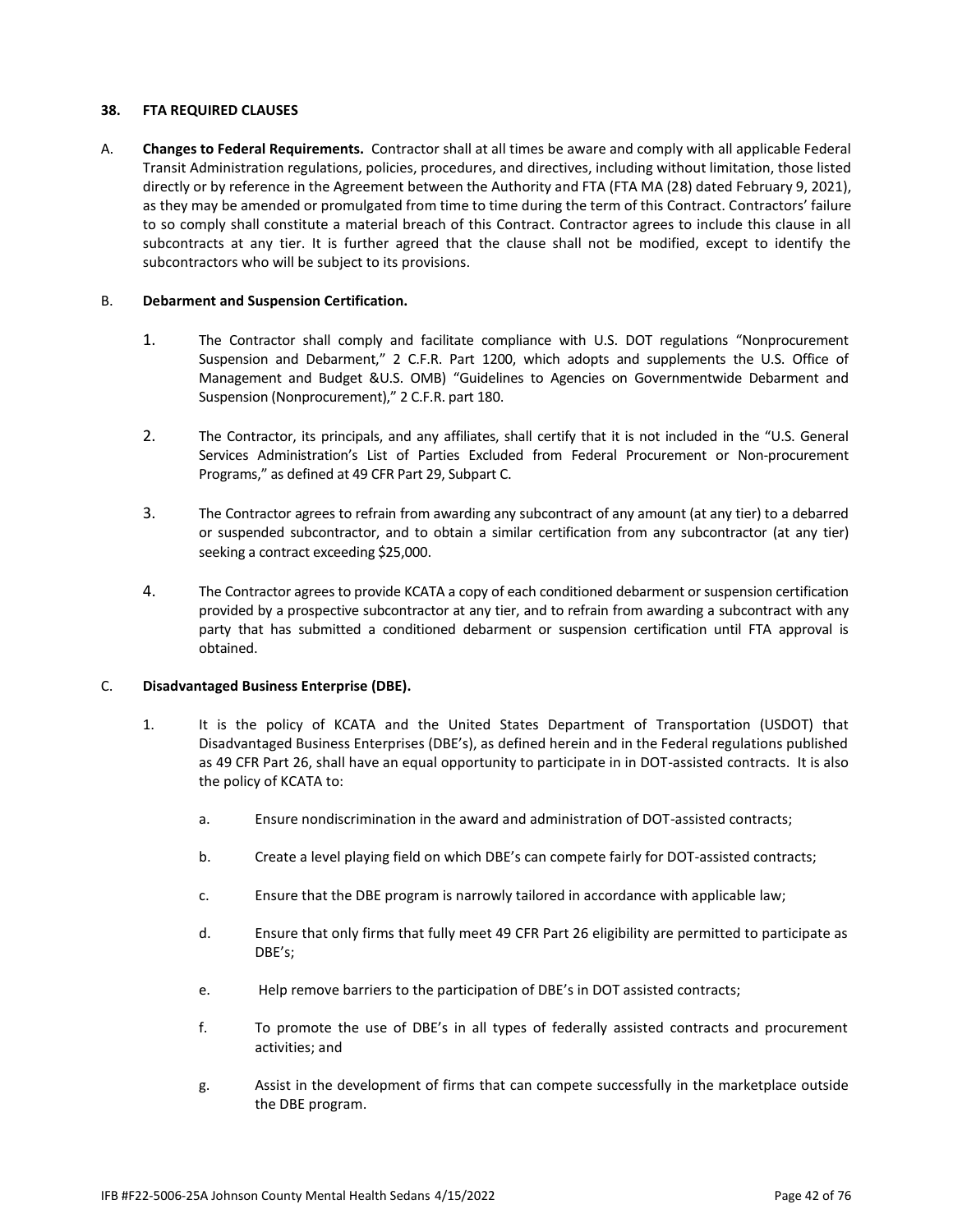- 2. This Contract is subject to the requirements of Title 49, Code of Federal Regulations, Part 26, Participation by Disadvantaged Business Enterprises in Department of Transportation Financial Assistance Programs. The national goal for participation of Disadvantaged Business Enterprises (DBE's) is 10 percent. *KCATA's overall goal for DBE participation is 23.3 percent.* **There is no DBE commitment established for this procurement.**
- 3. The Contractor shall not discriminate on the basis of race, color national origin, or sex in the performance of this Contract. The Contractor shall carry out applicable requirements of 49 CFR. Part 26 in the award and administration of this DOT-assisted contract. Failure by the Contractor to carry out these requirements is a material breach of this Contract, which may result in the termination of this Contract or such other remedy as KCATA deems appropriate. Each subcontract the Contractor signs with a subcontractor must include the assurance in this paragraph (see 49 C.F.R. 26.13(b)).
- 4. The Contractor may not substitute, remove, or terminate a DBE subcontractor without KCATA's prior written consent. Written consent of termination may only be given if the Contractor has demonstrated good cause. Before submitting its request to terminate or substitute a DBE subcontractor, the Prime Contractor must give notice in writing to the DBE subcontractor, with a copy to KCATA, of its intent to request to terminate and/or substitute, and the reason for the request. The Contractor must give the DBE five days to respond to the Contractor's notice and advise KCATA and the Contractor of the reasons, if any, why it objects to the proposed termination of its subcontract and why KCATA should not approve the Contractor's action. If required in a particular case as a matter of public necessity (e.g., safety), the response period may be shortened.
	- a. Good Cause. Good cause includes the following circumstances:
		- 1) The listed DBE subcontractor fails or refuses to execute a written contract; or
		- 2) The listed DBE subcontractor fails or refuses to perform the work to its normal industry standards. Provided, however, that the good cause does not exist if the failure or refusal of the DBE subcontractor to perform its work on the subcontract results from the bad faith or discriminatory action of the Prime Contractor; or
		- 3) The listed DBE subcontractor fails or refuses to meet the Prime Contractor's reasonable, nondiscriminatory bond requirements; or
		- 4) The listed DBE subcontractor becomes bankrupt, insolvent, or exhibits credit unworthiness; or
		- 5) The listed DBE subcontractor is ineligible to work on public works projects because of suspension and debarment proceedings pursuant to 2 CFR Parts 180, 215 and 1200 or applicable state law; or
		- 6) The DBE subcontractor is not a responsible contractor; or
		- 7) The listed DBE subcontractor voluntarily withdraws from the project and provides the Prime Contractor written notice of its withdrawal;
		- 8) The listed DBE is ineligible to receive DBE credit for the type of work required;
		- 9) A DBE owner dies or becomes disabled with the result that the listed DBE contractor is unable to complete its work on the contract;
		- 10) Other documented good cause that compels KCATA to terminate the DBE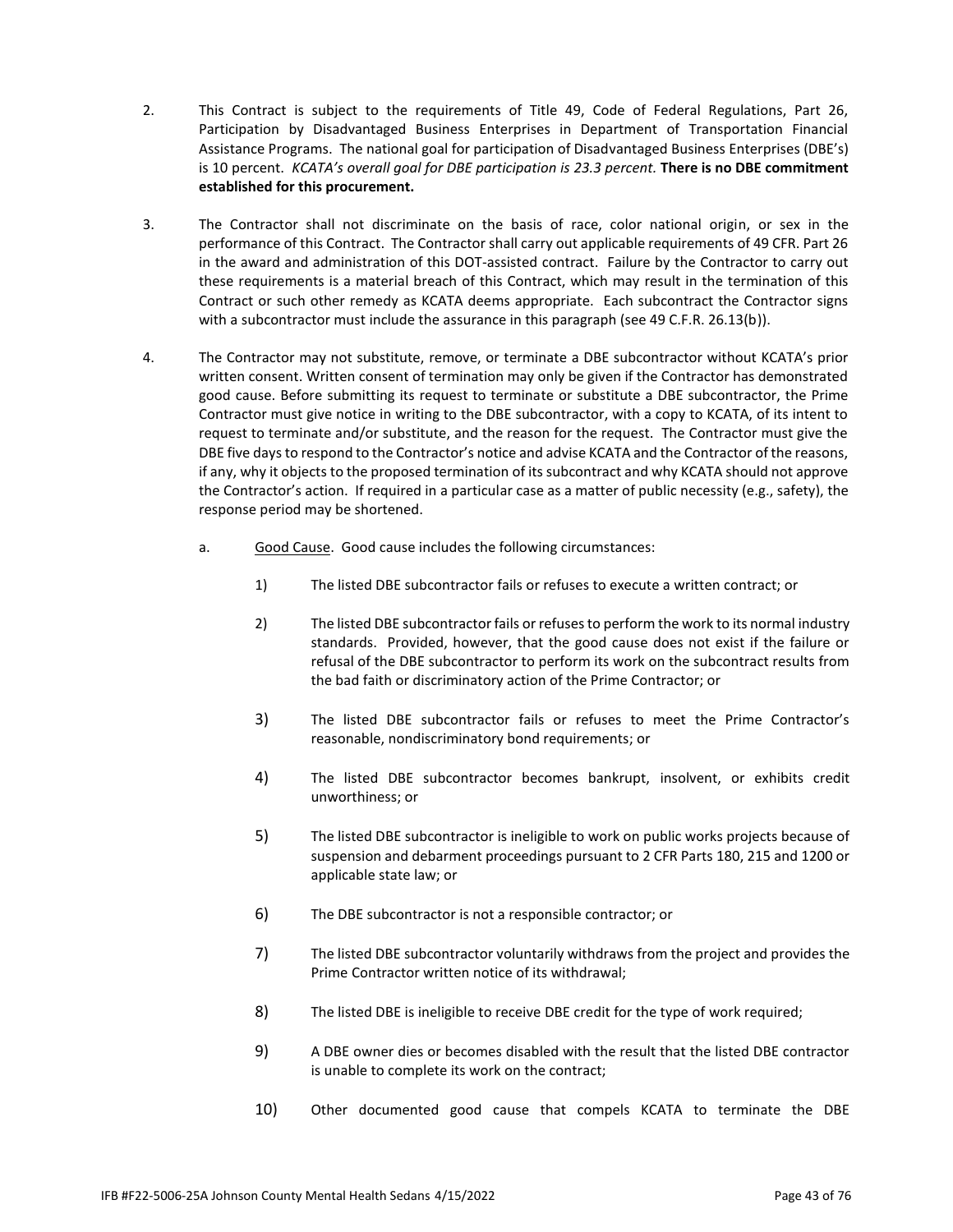subcontractor. Provided the good cause does not exist if the Prime contractor seeks to terminate a DBE it relied upon to obtain the contract so that the Prime Contractor can self-perform the work for which the DBE contractor was engaged or so that the Prime Contractor can substitute another DBE or non-DBE contractor.

- b. Before submitting its request to terminate or substitute a DBE subcontractor, the Prime Contractor must give notice in writing to the DBE subcontractor, with a copy to KCATA, of its intent to request to terminate and/or substitute, and the reason for the request. The Prime Contractor must give the DBE five days to respond to the Prime Contractor's notice and advise the KCATA and the Contractor of the reasons, if any, why it objects to the proposed termination of its subcontract and why KCATA should not approve the Prime Contractor's action. If required in a particular case as a matter of public necessity (e.g., safety), the response period may be shortened.
- D. **Disclaimer of Federal Government Obligation or Liability.** The Contractor, and any subcontractors acknowledge and agree that, notwithstanding any concurrence by the Federal Government in or approval of the solicitation or award of this contract, absent the express written consent by the Federal Government, the Federal Government is not a party to this contract and shall not be subject to any obligations or liabilities to the Contractor, or any other party (whether or not a party to this Contract) pertaining to any matter resulting from this Contract. It is further agreed that the clause shall be included in each subcontract and shall not be modified, except to identify the subcontractor who will be subject to its provision.

#### E. **Employee Protections.**

- A. Construction Employee Protections.
	- a. Davis-Bacon and Copeland Anti-Kickback Standards Acts.
		- 1) The Contractor agrees to comply and assures compliance with the requirements of 40 U.S.C. 3141-3144 and 3146-3148, *et seq.* and Section 1 of 18 U.S.C § 874, and Section 2 of 40 U.S.C. 3145, as amended and implementing U.S. Department of Labor regulations, "Labor Standards Provisions Applicable to Contracts Covering Federally Financed and Assisted Construction (also Labor Standards Provisions Applicable to Non-Construction Contracts Subject to the Contract Work Hours and Safety Standards Act," 29 C.F.R. Part 5.
		- 2) Contractor shall comply with all rulings and interpretations of the Davis-Bacon and Related Acts contained in 29 CFR Parts 1, 3, and 5 which are incorporated by reference in this Contract.
		- 3) The Contractor agrees to pay wages to laborers and mechanics performing Contract work at a rate not less than the minimum wages specified in a wage determination issued by the U.S. Secretary of Labor and not less often than once a week, and without subsequent deduction or rebate on any account (except such payroll deductions as are permitted by regulations issued by the Secretary of Labor under the Copeland Act (29 C.F.R. Part 3)). The Contractor agrees to place a copy of the current prevailing wage determination issued by the U.S. DOL in each solicitation for subcontractor work under this project and agrees to refrain from awarding any affected contracts until the subcontractor agrees to the required wage determination.
		- 4) The KCATA shall upon its own action or upon written request of an authorized representative of the Department of Labor withhold or cause to be withheld from the contractor under this Contract or any other Federal contract with the same prime contractor, or any other federally-assisted contract subject to Davis-Bacon prevailing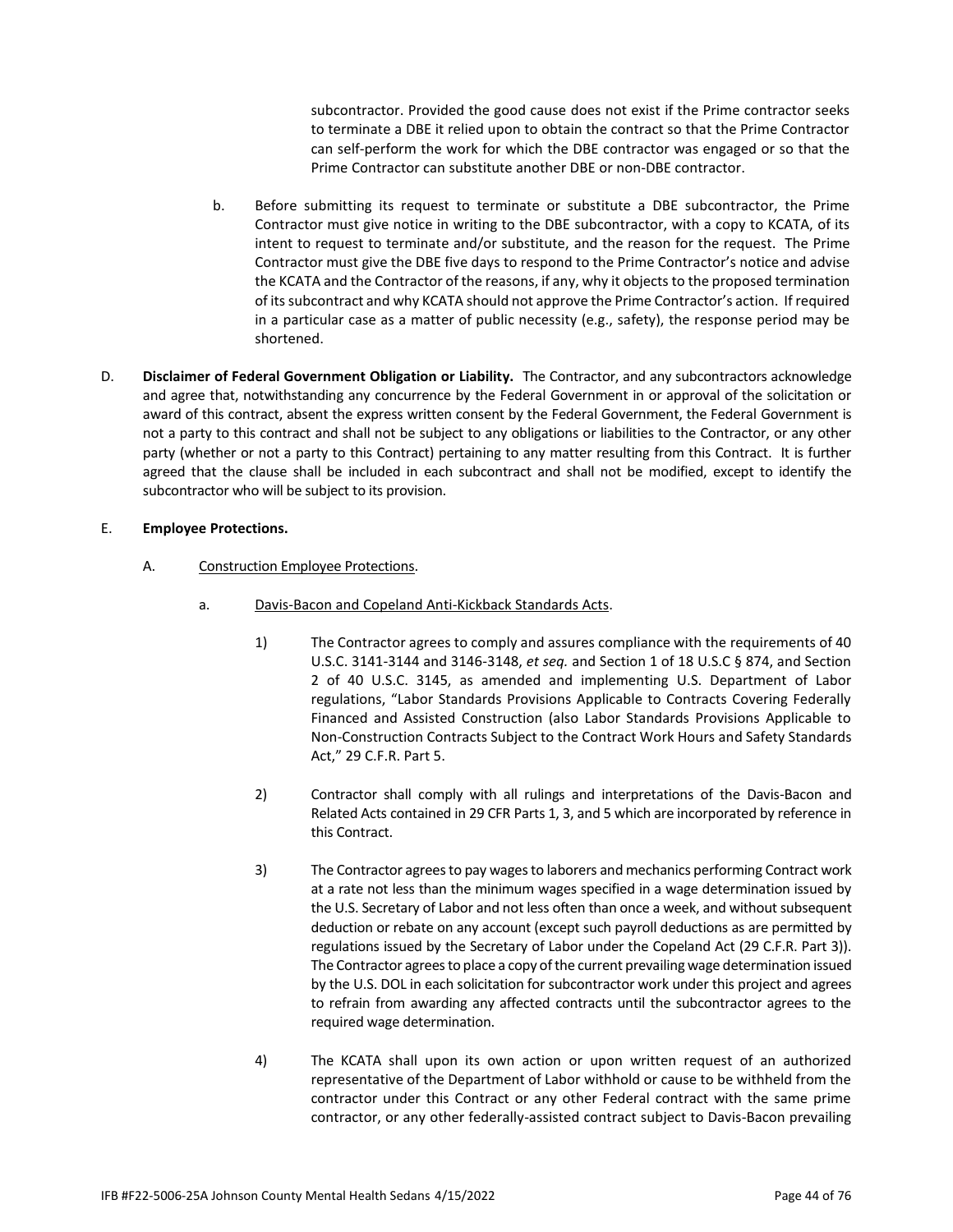wage requirements, which is held by the same prime contractor, so much of the accrued payments or advances as may be considered necessary to pay laborers and mechanics, including apprentices, trainees, and helpers, employed by the contractor or any subcontractor the full amount of wages required by the contract. In the event of failure to pay any laborer or mechanic, including any apprentice, trainee, or helper, employed or working on the site of the work (or under the United States Housing Act of 1937 or under the Housing Act of 1949 in the construction or development of the project), all or part of the wages required by the contract, the KCATA may, after written notice to the contractor, sponsor, applicant, or owner, take such action as may be necessary to cause the suspension of any further payment, advance, or guarantee of funds until such violations have ceased.

- 5) Payrolls and basic records relating thereto shall be maintained by the contractor during the course of the work and preserved for a period of three years thereafter for all laborers and mechanics working at the site of the work. The payrolls submitted shall set out accurately and completely all of the information required to be maintained under Section 5.5(a)(3)(i) of the Regulations, 29 C.F.R. Part 5. The prime Contractor is responsible for the submission of copies of payrolls by all subcontractors.
- 6) Contractors employing apprentices or trainees under approved programs shall maintain written evidence of the registration of apprenticeship programs and certification of trainee programs, the registration of the apprentices and trainees, and the ratios and wage rates prescribed in the applicable programs.
	- a) Apprentices. Apprentices will be permitted to work at less than the predetermined rate for the work they performed when they are employed pursuant to and individually registered in a bona fide apprenticeship program registered with the U.S. Department of Labor, Employment and Training Administration, Bureau of Apprenticeship and Training, or with a state apprenticeship agency recognized by the Bureau, or if a person is employed in his or her first 90 days of probationary employment as an apprentice in such an apprenticeship program, who is not individually registered in the program, but who has been certified by the Bureau of Apprenticeship and Training or a state apprenticeship agency (where appropriate) to be eligible for probationary employment as an apprentice.
	- b) Trainees. Except as provided in 29 CFR 5.16, trainees will not be permitted to work at less than the predetermined rate for the work performed unless they are employed pursuant to and individually registered in a program which has received prior approval, evidenced by formal certification by the U.S. Department of Labor, Employment and Training Administration. The ratio of trainees to journeymen on the job site shall not be greater than permitted under the plan approved by the Employment and Training Administration. Every trainee must be paid at not less than the rate specified in the approved program for the trainee's level of progress, expressed as a percentage of the journeyman hourly rate specified in the applicable wage determination.
- 7) The Contractor must submit a copy of all payrolls each week to KCATA's project manager. The copy is to be accompanied by a statement signed by the Contractor indicating that the payrolls are correct and complete, and that the wage rates contained therein are not less than those determined by the Secretary of Labor. Upon completion of the Contract, the Contractor is to submit to KCATA's project manager, a certificate concerning wages and classifications for laborers and mechanics.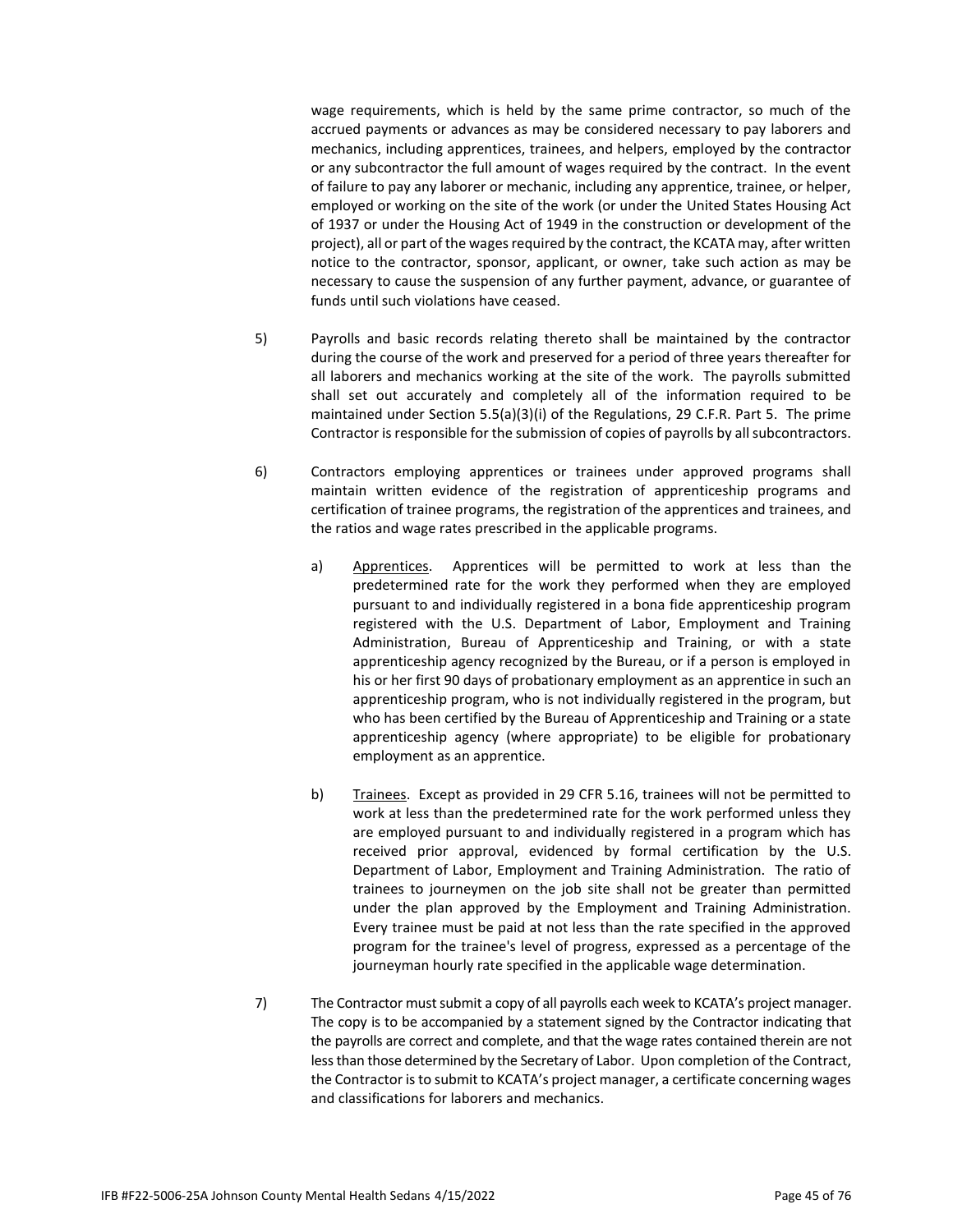- 8) Subcontracts. The Contractor or subcontractor shall insert in any subcontracts the clauses contained in 29 CFR 5.5(a)(1) through (10) and such other clauses as the Federal Transit Administration may by appropriate instructions require, and also a clause requiring the subcontractors to include these clauses in any lower tier subcontracts. The prime Contractor shall be responsible for the compliance by any subcontractor or lower tier subcontractor with all the contract clauses in 29 CFR 5.5.
- 9) Contract Termination: Debarment. A breach of the clauses in 29 CFR 5.5 may be grounds for termination of the Contract, and for debarment as a contractor and a subcontractor as provided in 29 CFR 5.12.
- 10) Disputes concerning labor standards. Disputes arising out of the labor standards provisions of this Contract shall not be subject to the general Disputes clause of this Contract. Such disputes shall be resolved in accordance with the procedures of the Department of Labor set forth in 29 CFR parts 5, 6, and 7. Disputes within the meaning of this clause include disputes between the Contractor (or any of its subcontractors) and the contracting agency, the U.S. Department of Labor, or the employees or their representatives.
- 11) Certification of Eligibility. By entering into this Contract, the Contractor certifies that neither it (nor he or she) nor any person or firm who has an interest in the Contractor's firm is a person or firm ineligible to be awarded Government contracts by virtue of section 3(a) of the Davis-Bacon Act or 29 CFR 5.12(a)(1).
- 12) No part of this Contract shall be subcontracted to any person or firm ineligible for award of a Government contract by virtue of section 3(a) of the Davis-Bacon Act or 29 CFR  $5.12(a)(1)$ . The penalty for making false statements is prescribed in the U.S. Criminal Code, 18 U.S.C. 1001.
- b. Veterans Employment Preference. Contractors working on a federally funded capital project shall give a hiring preference, to the extent practicable, to veterans (as defined in 5 U.S.C. § 2018) who have the requisite skills and abilities to perform the construction work required under the contract. This subsection shall not be understood, construed, or enforced in any manner that would require an employer to give preference to any veteran over any equally qualified applicant who is a member of any racial or ethnic minority, female, an individual with a disability, or former employee.
- c. Special Equal Employment Opportunity (EEO) Provision for Construction Contracts. During the performance of this Contract, Contractor agrees as follows:
	- 1) Contractor will not discriminate against any employee or applicant for employment because of race, color, religion, sex, sexual orientation, gender identity, or national origin. Contractor will take affirmative action to ensure that applicants are employed, and that employees are treated during employment without regard to their race, color, religion, sex, sexual orientation, gender identity, or national origin. Such action shall include, but not be limited to the following: Employment, upgrading, demotion, or transfer; recruitment or recruitment advertising; layoff or termination; rates of pay or other forms of compensation; and selection for training, including apprenticeship. Contractor agrees to post in conspicuous places, available to employees and applicants for employment, notices to be provided setting forth the provisions of this nondiscrimination clause.
	- 2) Contractor will, in all solicitations or advertisements for employees placed by or on behalf of the contractor, state that all qualified applicants will receive consideration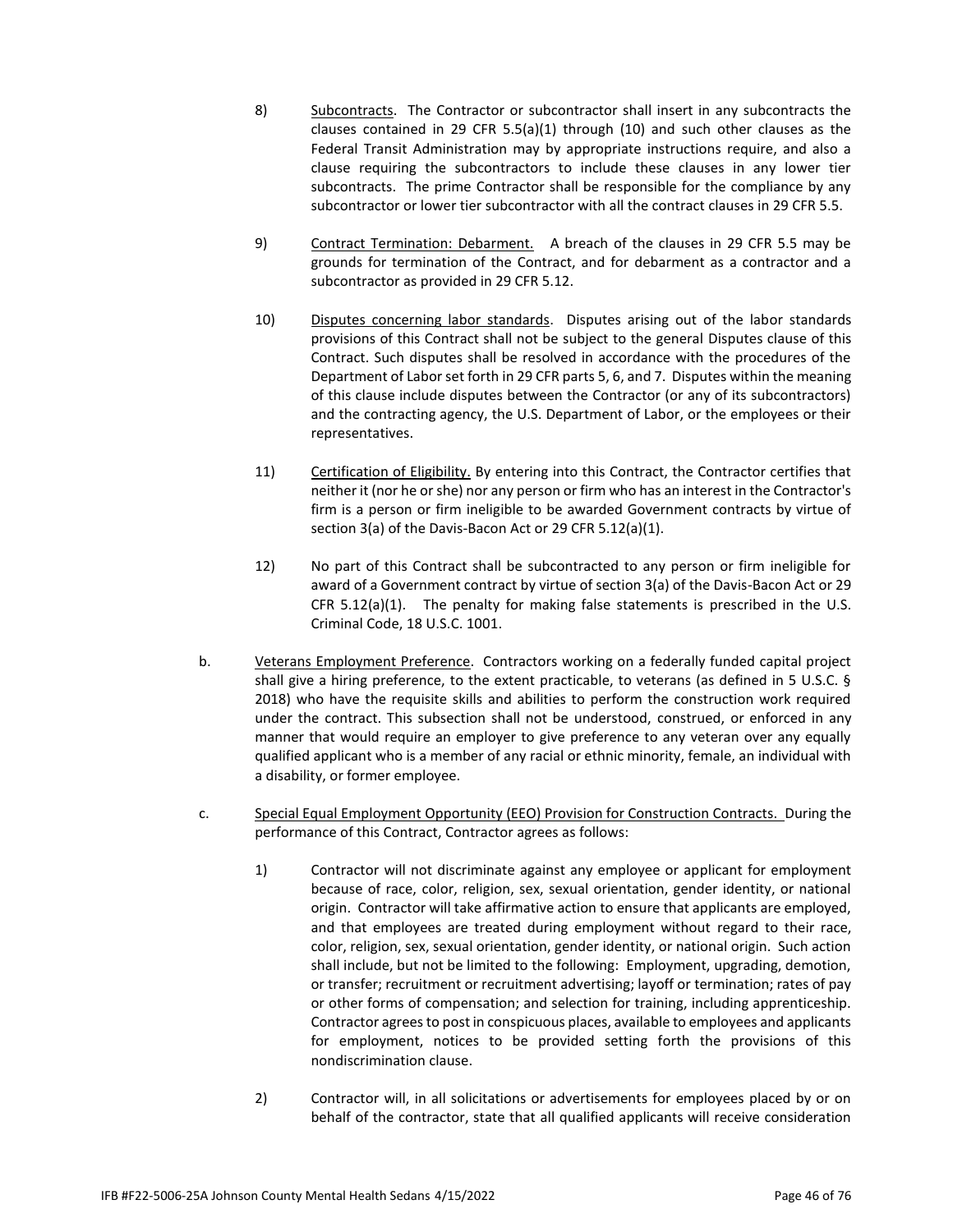for employment without regard to race, color, religion, sex, sexual orientation, gender identity, or national origin.

- 3) Contractor will not discharge or in any other manner discriminate against any employee or applicant for employment because such employee or applicant has inquired about, discussed, or disclosed the compensation of the employee or applicant or another employee or applicant. This provision shall not apply to instances in which an employee who has access to the compensation information of other employees or applicants as a part of such employee's essential job functions discloses the compensation of such other employees or applicants to individuals who do not otherwise have access to such information, unless such disclosure is in response to a formal complaint or charge, in furtherance of an investigation, proceeding, hearing, or action, including an investigation conducted by the employer, or is consistent with the contractor's legal duty to furnish information.
- 4) Contractor will send to each labor union or representative of workers with which he has a collective bargaining agreement or other contract or understanding, a notice to be provided advising the said labor union or workers' representatives of the contractor's commitments under this section and shall post copies of the notice in conspicuous places available to employees and applicants for employment.
- 5) Contractor will comply with all provisions of Executive Order 11246 of September 24, 1965, and of the rules, regulations, and relevant orders of the Secretary of Labor.
- 6) Contractor will furnish all information and reports required by Executive Order 11246 of September 24, 1965, and by rules, regulations, and orders of the Secretary of Labor, or pursuant thereto, and will permit access to his books, records, and accounts by the administering agency and the Secretary of Labor for purposes of investigation to ascertain compliance with such rules, regulations, and orders.
- 7) In the event of Contractor's noncompliance with the nondiscrimination clauses of this Contract or with any of the said rules, regulations, or orders, this Contract may be canceled, terminated, or suspended in whole or in part and Contractor may be declared ineligible for further Government contracts or federally assisted construction contracts in accordance with procedures authorized in Executive Order 11246 of September 24, 1965, and such other sanctions may be imposed and remedies invoked as provided in Executive Order 11246 of September 24, 1965, or by rule, regulation, or order of the Secretary of Labor, or as otherwise provided by law.
- 8) Contractor will include the portion of the sentence immediately preceding paragraph (1) and the provisions of paragraphs a through g in every subcontract or purchase order unless exempted by rules, regulations, or orders of the Secretary of Labor issued pursuant to section 204 of Executive Order 11246 of September 24, 1965, so that such provisions will be binding upon each subcontractor or vendor. Contractor will take such action with respect to any subcontract or purchase order as the administering agency may direct as a means of enforcing such provisions, including sanctions for noncompliance: provided, however, that in the event Contractor becomes involved in, or is threatened with, litigation with a subcontractor or vendor as a result of such direction by the administering agency, Contractor may request the United States to enter into such litigation to protect the interests of the United States.
- B. Employee Protections General.
	- 1. Contract Work Hours and Safety Standards Act.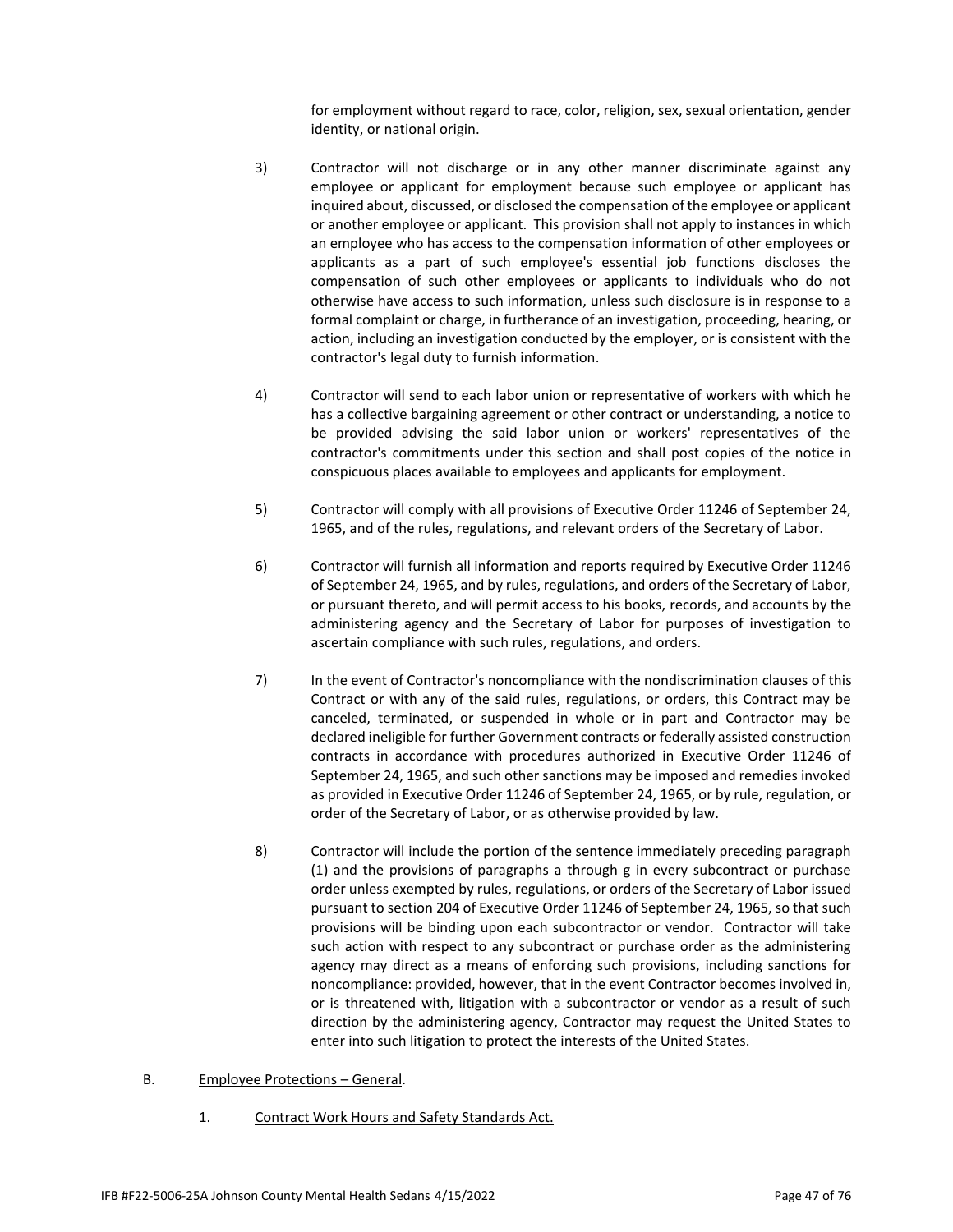- 1) Overtime Requirements. No Contractor or subcontractor contracting for any part of the Contract work which may require or involve the employment of laborers or mechanics shall require or permit any such laborer or mechanic in any workweek in which he or she is employed on such work to work in excess of forty hours in such workweek unless such laborer or mechanic receives compensation at a rate not less than one and one-half times the basic rate of pay for all hours worked in excess of forty hours in such workweek. (40 U.S.C. § 3701-3708 *et seq* and supplemented by Department of Labor (DOL) Regulations 29 CFR part 5)
- 2) Violation; Liability for Unpaid Wages; Liquidated Damages. In the event of any violation of the clause set forth in Paragraph 1 of this section the Contractor and any subcontractor responsible therefore shall be liable for the unpaid wages. In addition, such Contractor and subcontractor shall be liable to the United States for liquidated damages. Such liquidated damages shall be computed with respect to each individual laborer or mechanic, including watchmen and guards, employed in violation of the clause set forth in Paragraph 1 of this section, in the sum of \$10 for each calendar day on which such individual was required or permitted to work in excess of the standard work week of forty hours without payment of the overtime wages required by the clause set forth in Paragraph 1 of this section.
- 3) Withholding for Unpaid Wages and Liquidated Damages. The KCATA shall upon its own action or upon written request of an authorized representative of the Department of Labor withhold or cause to be withheld, from any moneys payable on account of work performed by the Contractor or subcontractor under any such contract or any other Federal contract with the same prime Contractor, or any other federally-assisted contract subject to the Contract Work Hours and Safety Standards Act, which is held by the same prime Contractor, such sums as may be determined to be necessary to satisfy any liabilities of such Contractor or subcontractor for unpaid wages and liquidated damages as provided in the clause set forth in Paragraph 2 of this section.
- 4) Safety Standards. No Contractor or subcontractor contracting for any part of the contract work which may require or involve the employment of laborers or mechanics shall require or permit any such laborer or mechanic to work in surroundings or under conditions that are unsanitary, hazardous, or dangerous as prohibited by the safety requirements of section 107 of the Contract Work Hours and Safety Standards Act, 40 U.S.C. § 3704, and its implementing U.S. Department of Labor regulations, "Safety and Health Regulations for Construction," 29 CFR Part 1926.
- 5) Subcontracts. The Contractor or subcontractor shall insert in any subcontracts the clauses set forth in Paragraphs 1 through 5 of this section and also a clause requiring the subcontractors to include these clauses in any lower tier subcontracts. The Contractor shall be responsible for compliance by any subcontractor or lower tier subcontractor with the clauses set forth in Paragraphs 1 through 4 of this section.

## F. **Environmental Regulations.**

1. Clean Air. The Contractor agrees to comply with all applicable standards, orders, or regulations issued pursuant to the Clean Air Act, as amended, 42 U.S.C. §7401-7671q *et seq.* The Contractor agrees to report, and to require each subcontractor at every tier receiving more than \$100,000 from this Contract to report any violation of these requirements resulting from any project implementation activity to KCATA. KCATA will in turn, report each violation as required to assure notification to FTA and the appropriate U.S. EPA Regional Office.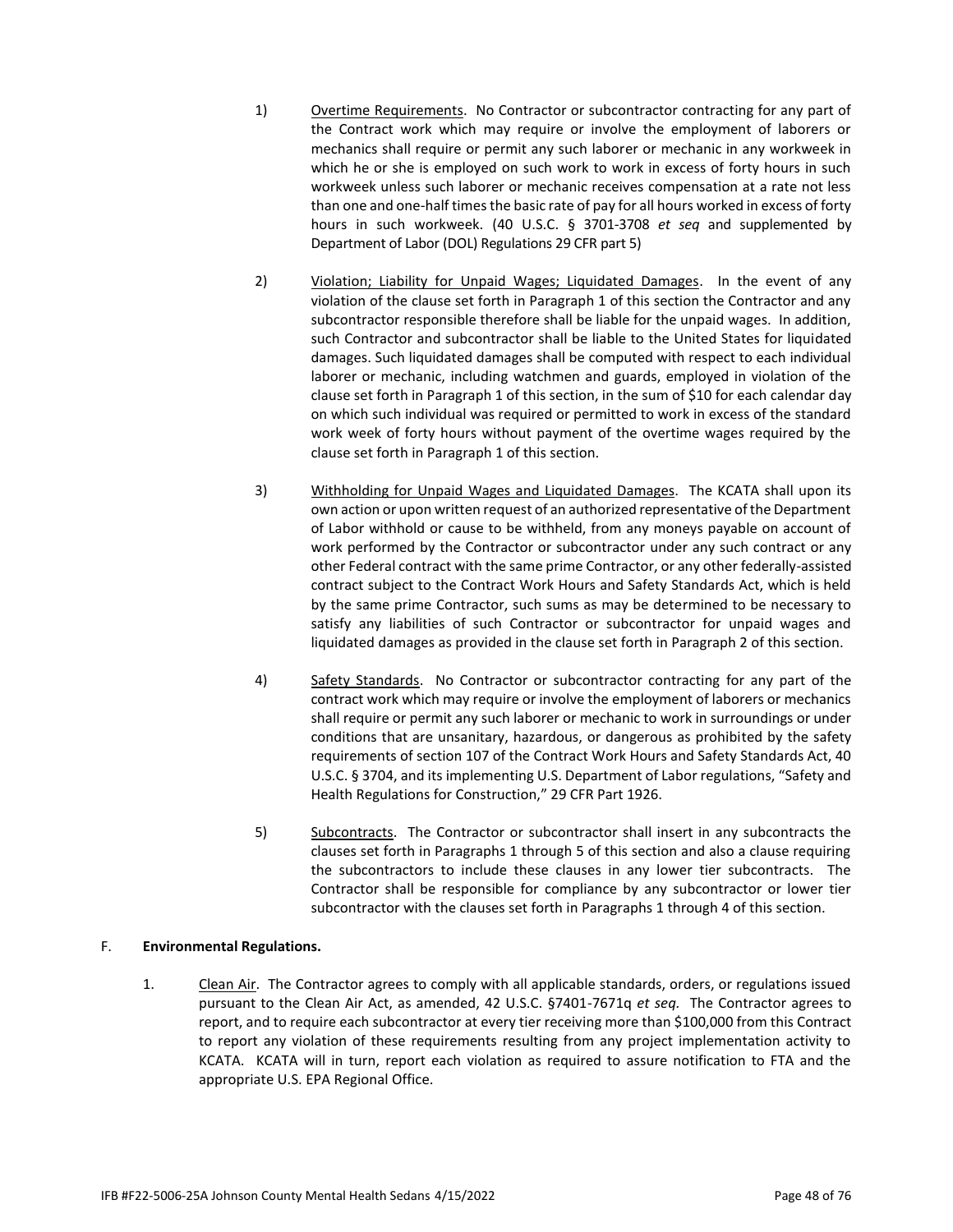- 2. Clean Water. The Contractor agrees to comply with all applicable standards, orders, or regulations issued pursuant to the Federal Water Pollution Control Act, as amended, 33 U.S.C. § 1251-1388 *et seq*. The Contractor agrees to report and require each subcontractor at every tier receiving more than \$100,000 from this Contract to report, any violation of these requirements resulting from any project implementation activity to KCATA. The Contractor understands that KCATA will in turn, report each violation as required to assure notification to FTA and the appropriate U.S. EPA Regional Office
- 3. Energy Conservation. The Contractor agrees to comply with mandatory standards and policies relating to energy efficiency, which are contained in the state energy conservation plan issued in compliance with the Energy Policy and Conservation Act. The Contractor agrees to include the requirements of this clause in all subcontracts under this Contract.
	- 4. Recovered Materials/Recycled Products. To the extent practicable and economically feasible, the Contractor agrees to provide a competitive preference for products and services that conserve natural resources and protect the environment and are energy efficient. Examples of such products may include, but are not limited to, products described in U.S. Environmental Protection Agency guidelines at 40 CFR Part 247, which implements Section 6002 of the Resource Conservation and Recovery Act, as amended (42 U.S.C. 6962), and Executive Order 12873. The Contractor also agrees to include these requirements in each subcontract at every tier receiving more than \$10,000.

## G**. Federal Tax Liability and Recent Felony Convictions**

- 1. Pursuant to 48 CFR Parts 1, 4, 9, 12 and 52 the Contractor affirmatively represents and certifies that it, nor any of its directors, officers, principals, or agents:
	- a. are delinquent in paying any federal tax liability;
	- b. have not been convicted of any felony criminal violation under any Federal law within the preceding 24 months; or
	- c. have not more than 90 days prior to certification been notified of any unpaid federal tax assessment for which the liability remains unsatisfied.
- 2. The Contractor agrees to include these requirements (Section XX.1.) in all subcontracts at all tiers, regardless of value, and to obtain the same certification and disclosure from all subcontractors (at all tiers).

## H. **Fraud and False or Fraudulent Statements or Related Acts.**

- 1. The Contractor acknowledges that the provisions of the Program Fraud Civil Remedies Act of 1986, as amended, 31 U.S.C. § 3801 *et seq*. and U.S DOT regulations, "Program Fraud Civil Remedies," 49 CFR Part 31, apply to its actions pertaining to the Project. Upon execution of the Contract, the Contractor certifies and affirms the truthfulness and accuracy of any statement it has made, it makes, or may make pertaining to the project covered under this Contract. In addition to other penalties that may be applicable, the Contractor further acknowledges that if it makes a false, fictitious, or fraudulent claim, statement, submission, or certification, the Federal Government reserves the right to impose the penalties of the Program Fraud Civil Remedies Act of 1986 on the Contractor to the extent the Federal Government deems appropriate.
- 2. The Contractor also acknowledges that if it makes, or causes to be made, a false, fictitious, or fraudulent claim, statement, submission, or certification to the Federal Government in connection with this Contract, the Government reserves the right to impose on the Contractor the penalties of 18 U.S.C. § 1001 and 49 U.S.C. § 5307(n)(1), to the extent the Federal Government deems appropriate.
- 3. The Contractor agrees to include these clauses in each subcontract, and it is further agreed that the clauses shall not be modified, except to identify the subcontractor who will be subject to the provisions.
- I. **Incorporation of Federal Transit Administration Terms.** The provisions in this Contract include certain standard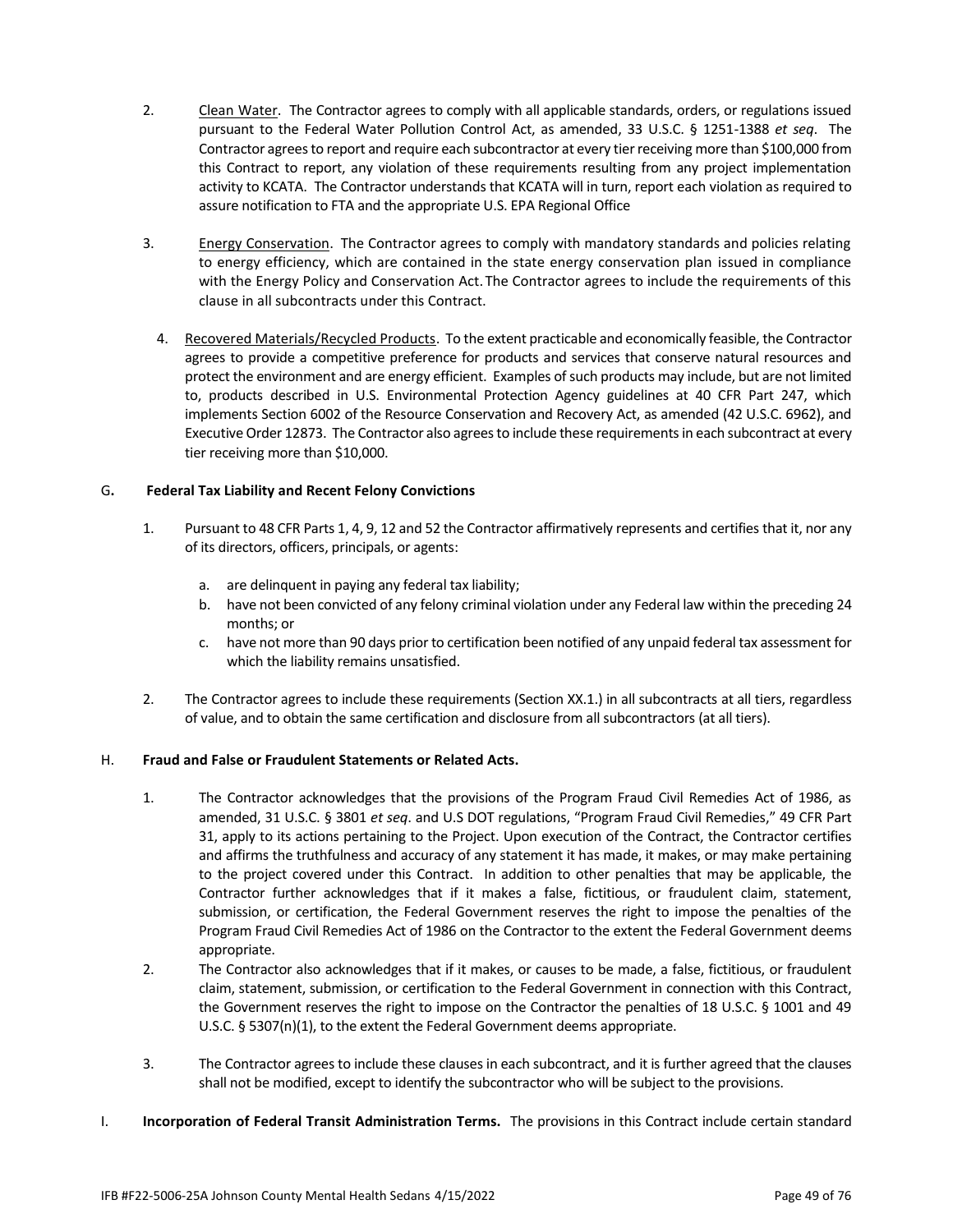terms and conditions required by the U.S. Department of Transportation (DOT), whether or not expressly set forth. All contractual provisions required by DOT, as set forth in FTA Circular 4220.1F or any revision thereto, are hereby incorporated by reference. Anything to the contrary herein notwithstanding, all FTA mandated terms shall be deemed to control in the event of a conflict with other provisions contained in the Contract. Contractor shall not perform any act, fail to perform any act, or refuse to comply with any KCATA requests that would cause KCATA to be in violation of the FTA terms and conditions. The Contractor agrees to include this clause in all subcontracts at any tier. It is further agreed that the clause shall not be modified, except to identify the subcontractors who will be subject to the provision.

## J. **Lobbying Restrictions.**

- 1. The Contractor is bound by its certification contained in its offer to the Authority regarding the use of federal or non-federal funds to influence or attempt to influence any federal officer or employee regarding the award, execution, continuation, or any similar action of any federal grant or other activities as defined in 31 U.S.C. 1352, as amended; 2 C.F.R. § 200.450, 2 C.F.R. part 200 appendix II (J) and 49 CFR Part 20, to the extent consistent with 31 U.S.C. § 13532, as amended. The Contractor agrees to comply with this requirement throughout the term of the Contract.
- 2. The Contractor agrees to include these requirements in all subcontracts at all tiers exceeding \$100,000 and to obtain the same certification and disclosure from all subcontractors (at all tiers).
- K. **Prohibition of Certain Telecommunications and Video Surveillance Equipment.** Contractor represents that it is and will be compliant at all times with 2 CFR § 200.216 and will not provide telecommunications and/or video surveillance services or equipment to the KCATA in the performance of any contract, subcontract or other contractual instrument resulting from a solicitation or RFP that have been manufactured by a supplier (including any subsidiary or affiliate of those entities) that is considered prohibited or not approved under this regulation. This statute is not limited to entities that use end-products produced by those companies; and also covers the use of any equipment, system, or services that uses covered telecommunications equipment or services as a substantial or essential component of any system, or as critical technology as part of any system.

#### L. **United States Product and Service Preference.**

- 1. Buy America
	- a. The Contractor agrees to comply with 49 U.S.C. §5323(j), and 49 CFR. Part 661, which provide that federal funds may not be obligated unless steel, iron, and manufactured products used in FTAfunded projects are produced in the United States, unless a waiver has been granted by FTA or the product is subject to a general waiver. General waivers are listed in 49 CFR 661.7 and include final assembly in the United States for 15 passenger vans and 15 passenger wagons produced by Chrysler Corporation, microcomputer equipment & software. Separate requirements for rolling stock are set out at 5323(j)(2)(C) and 49 CFR Part 661.11. Rolling stock not subject to a general waiver must be manufactured in the United States and have a 70 percent domestic content.
	- b. The Contractor further agrees to include these requirements in all subcontracts exceeding \$150,000.

Contractor's Initials \_\_\_\_\_\_\_\_\_\_\_\_\_\_\_\_\_\_\_\_\_\_\_\_ KCATA's Initials \_\_\_\_\_\_\_\_\_\_\_\_\_\_\_\_\_\_\_\_\_\_\_\_\_\_

KCATA's Initials \_\_\_\_\_\_\_\_\_\_\_\_\_\_\_\_\_\_\_\_\_\_\_\_\_\_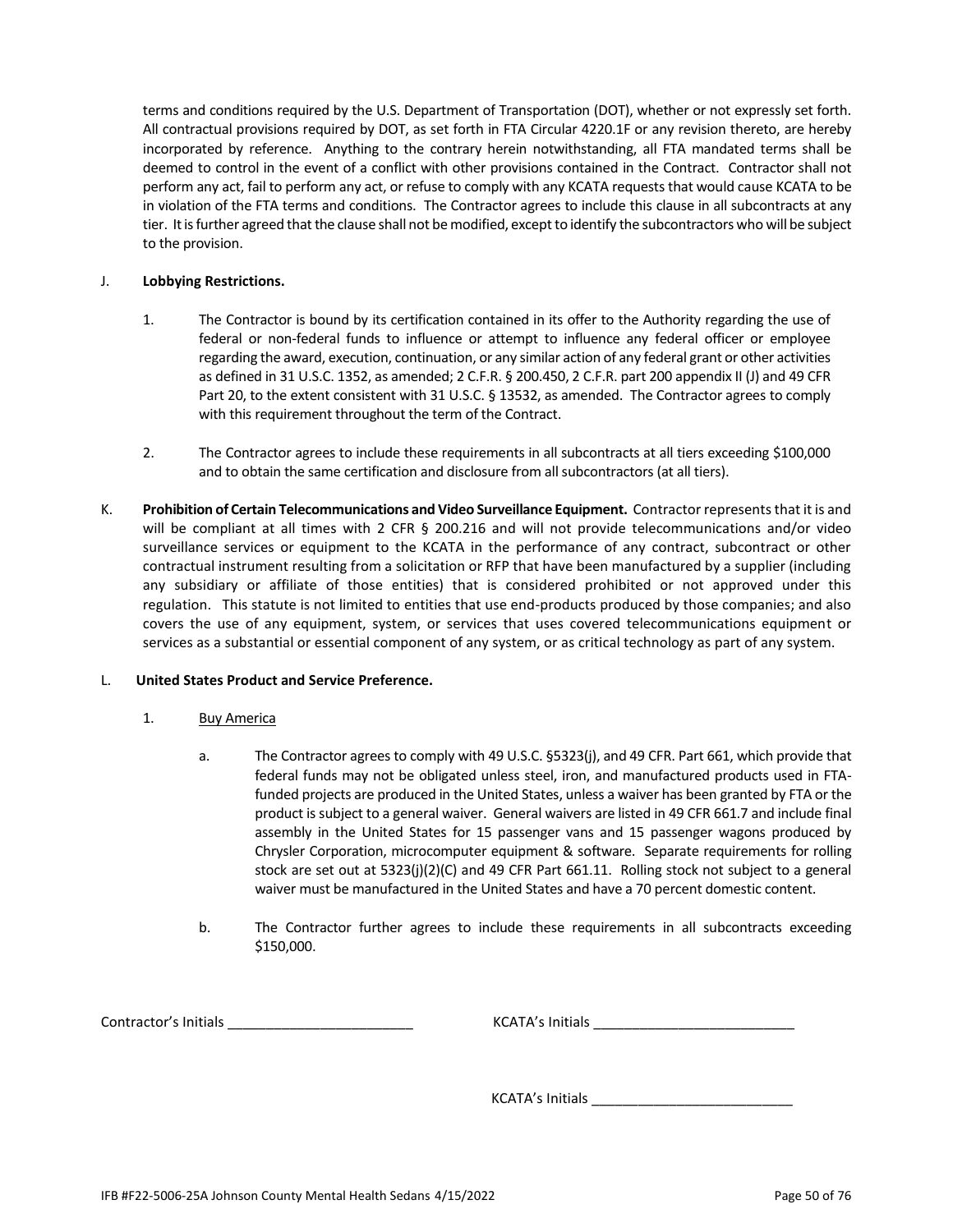## **ATTACHMENT B CHECK LIST OF REQUIRED DOCUMENTS**

The following forms are required to be submitted as part of your Bid. Your Bid may be considered non-responsive if you fail to submit the required documents for Prime and all sub-consultants at the closing date/time. The electronic copy of these forms can be obtained by going to: [http://www.kcata.org/about\\_kcata/entries/vendor forms](http://www.kcata.org/about_kcata/entries/vendor%20forms)

- Attachment C Bid Response Form
- Attachment D References
- Attachment E Schedule of Participation by Contractor & Subcontractors
- Attachment F Contractor Utilization/Request for Waiver
- Attachment G Letter of Intent to Subcontract with DBE (if utilizing DBE subcontractors or suppliers)
- Attachment H Affidavit of Civil Rights (Completed for Prime and Subcontractors)
- Attachment I-2 KCATA Workforce Analysis/EEO-1 Report
- Attachment J-1 Affidavit of Primary Participants Regarding Employee Eligibility Verification
- Attachment J-2 Affidavit of Lower-Tier Participants Regarding Employee Eligibility Verification (for subcontractors)
- Attachment K-1 Certification of Primary Participant Regarding Debarment, Suspension, and Other Responsibility Matters (Prime Contractor)
- Attachment K-2 Certification of Lower-Tier Participant Regarding Debarment, Suspension, and Other Responsibility Matters (Prime Contractor)
- Attachment L-1 Certification of Primary Participants Regarding Restrictions on Lobbying (Prime)
- Attachment L-2 Certification of Lower-Tier Participants Regarding Restrictions on Lobbying (Subs)
- Attachment M-1 Certification of Primary Participant Regarding Federal Tax Liability and Conviction (Prime)
- Attachment M-2 Certification of Lower-tier Participant Regarding Federal Tax Liability/Conviction (Sub)
- Attachment N Buy America Certification
- Receipt of Addenda Form (if addendum issued as part of this IFB)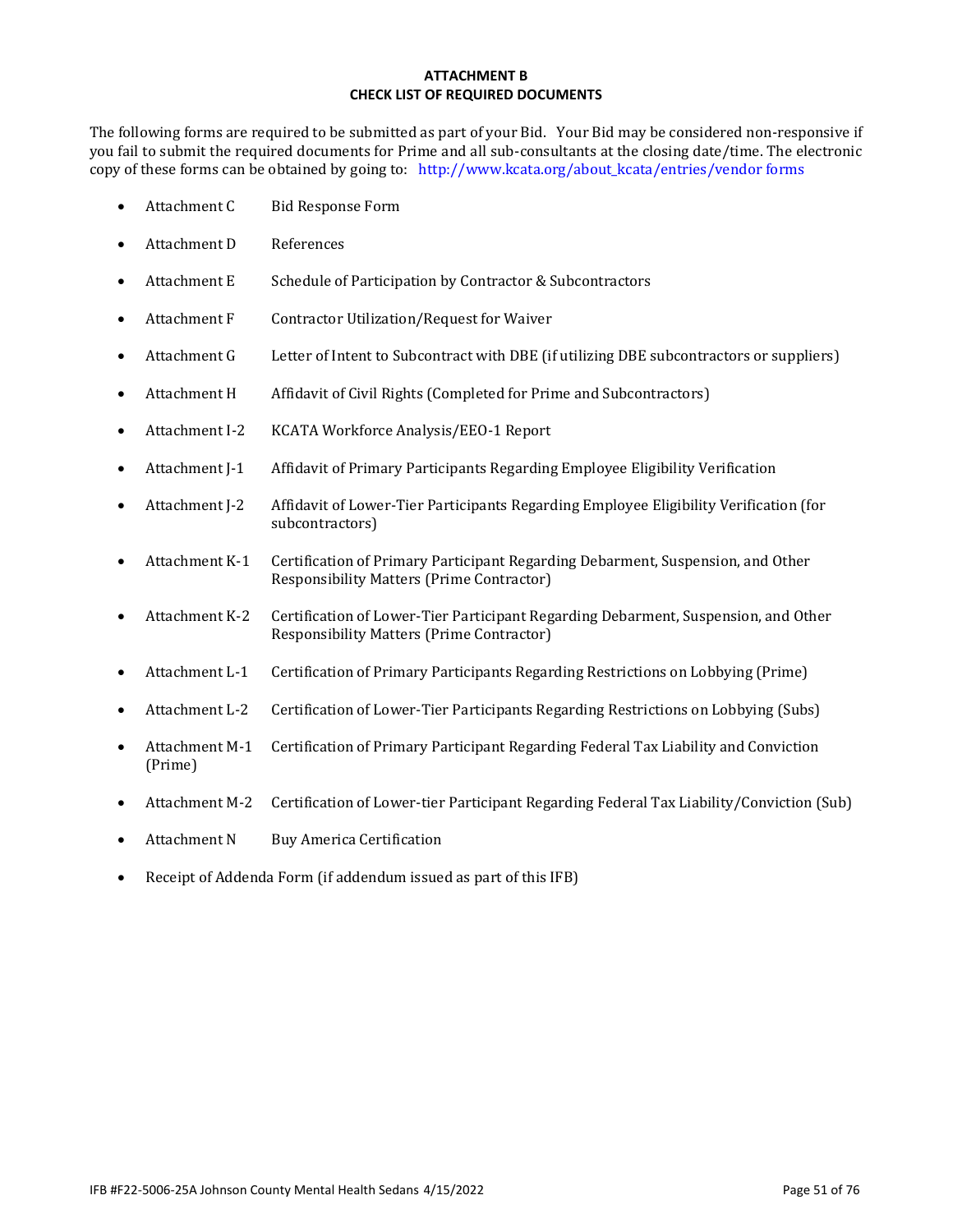## **ATTACHMENT C QUOTATION RESPONSE FORM**

| Quotation Number: F22-5006-25A |                                              |                 | Date Issued: April 15, 2022 |
|--------------------------------|----------------------------------------------|-----------------|-----------------------------|
| For:                           | FOUR (4) JOHNSON COUNTY MENTAL HEALTH SEDANS |                 |                             |
| Company Name:                  |                                              | Date Submitted: |                             |

The bidder shall complete the following pricing table(s) and provide firm, fixed pricing necessary to meet the requirements of the RFQ and comply with the Specifications detailed in Section 2, "Specifications/Scope of Work." Any deviations from these specifications shall be pre-approved, in writing, by KCATA.

The bid price shall include, as applicable, all items of labor, materials, tools, equipment, transportation, and other costs necessary to complete the manufacture, delivery, assembly, installation, and drawings, if required, of the materials or services required in this procurement.

Bids shall be submitted on the Bid Response Form provided. **Bids submitted on any other form may be considered nonresponsive and therefore may be rejected.** The authorized person signing the bid shall initial any erasures, corrections or other changes appearing on the Bid Response Form. *No written comments, modifications or interlineations to the Bid Response Form will be accepted.*

## **PRICING TABLE 1**

| <b>ITEM</b><br>NO. | <b>DESCRIPTION/COMMENTS</b>                                                                         | <b>QTY</b>         | <b>UNIT OF</b><br><b>MEASURE</b> | <b>UNIT PRICE</b> |
|--------------------|-----------------------------------------------------------------------------------------------------|--------------------|----------------------------------|-------------------|
| 1.                 | Johnson County Mental Health Sedans (White).<br>Vendor to include pamphlet, spec sheet with<br>bid. | 4                  | EA                               |                   |
|                    |                                                                                                     | <b>GRAND TOTAL</b> |                                  |                   |

**Anticipated Delivery Time After Receipt of Order \_\_\_\_\_\_\_\_\_\_\_\_\_\_\_\_\_\_\_\_\_\_\_\_\_\_\_\_\_\_\_\_\_\_\_\_\_\_\_\_\_**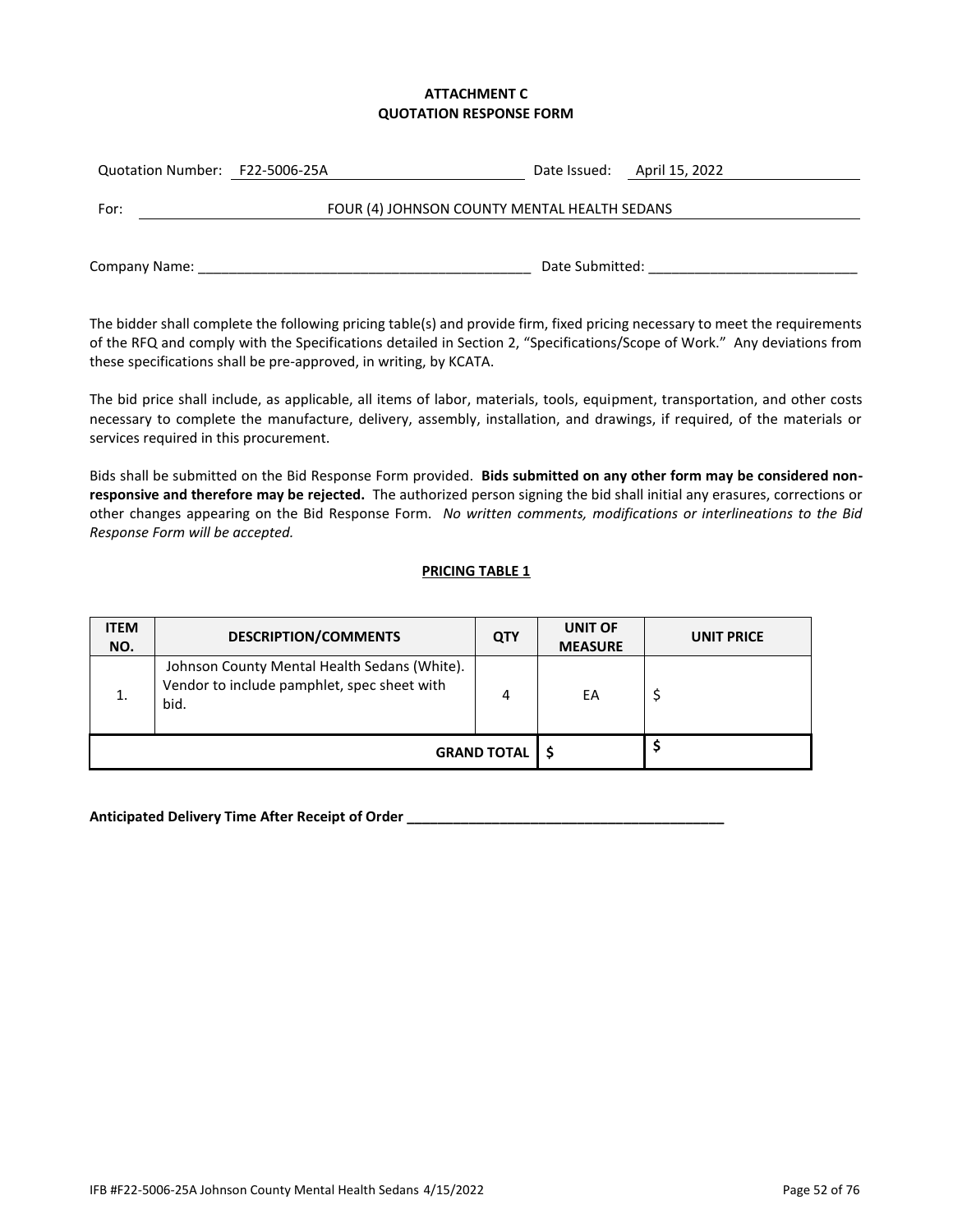#### **ATTACHMENT C (CONTINUED) QUOTATION RESPONSE FORM**

The undersigned, acting as an authorized agent or officer for the Bidder, does hereby agree to the following:

- 1. The offer submitted is complete and accurate, including all forms required for submission in accordance with the terms and conditions listed in this Request for Quotation (RFQ) and any subsequent Addenda. The Bidder shall immediately notify the KCATA in the event of any change.
- 2. The quantities specified are based upon the best available estimates and do not determine the actual amount the Authority shall order during the contract period. The quantities are subject to change. Payments will be based on actual quantities order based on the unit rates quoted.
- 3. The undersigned agrees to furnish and deliver the items or perform services as described herein for the consideration stated in accordance with the terms and conditions listed in the KCATA RFQ. The rights and obligations of the parties to any resultant purchase order/contract shall be subject to and governed by this document and any documents attached or incorporated herein by reference.

| Company Name (Type / Print)  | Date        |
|------------------------------|-------------|
|                              |             |
| Address / City / State / Zip |             |
|                              |             |
| X                            |             |
| Authorized Signature         | Title       |
|                              |             |
| Name (Type / Print)          |             |
|                              |             |
| Telephone #                  | Facsimile # |
|                              |             |
|                              |             |
| E-mail Address               |             |

IFB #F22-5006-25A Johnson County Mental Health Sedans 4/15/2022 **Page 53** of 76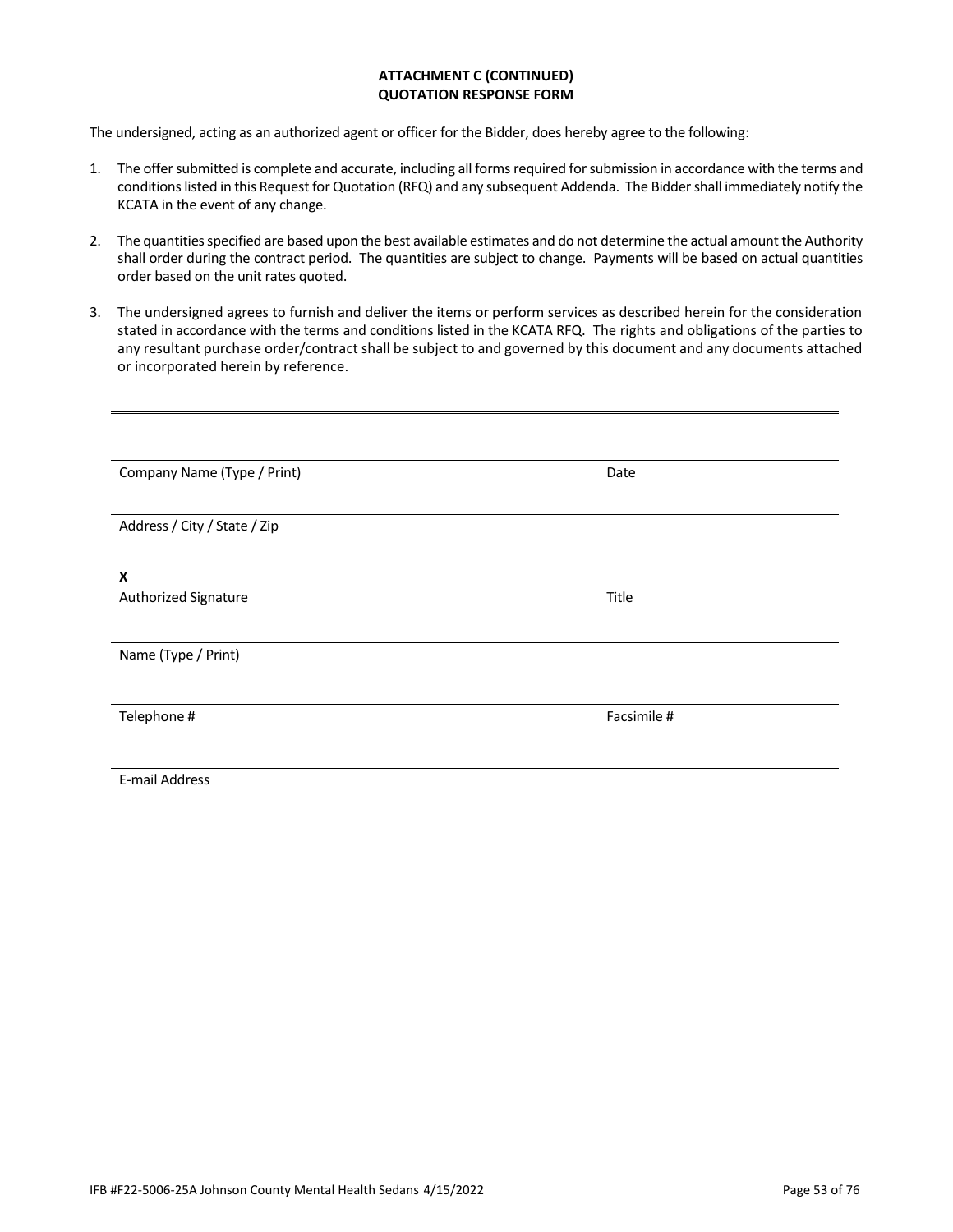## **ATTACHMENT D REFERENCES IFB #F22-5006-25A**

| Work accomplished by Contractor which best illustrates current qualification relevant to this project: |
|--------------------------------------------------------------------------------------------------------|
|--------------------------------------------------------------------------------------------------------|

| Job Description:        |                                                            |    |
|-------------------------|------------------------------------------------------------|----|
| <b>Contract Amount:</b> |                                                            |    |
| Time to Complete Job:   |                                                            |    |
| Owner & Location:       |                                                            |    |
| <b>Contact Name:</b>    | Telephone No.:                                             |    |
| E-mail Address:         | <b>Contract Date:</b>                                      | to |
|                         |                                                            |    |
| Job Description:        |                                                            |    |
| <b>Contract Amount:</b> |                                                            |    |
| Time to Complete Job:   |                                                            |    |
| Owner & Location:       |                                                            |    |
| <b>Contact Name:</b>    | Telephone No.:                                             |    |
| E-mail Address:         | <b>Contract Date:</b>                                      | to |
|                         |                                                            |    |
| Job Description:        |                                                            |    |
| <b>Contract Amount:</b> |                                                            |    |
| Time to Complete Job:   |                                                            |    |
| Owner & Location:       |                                                            |    |
| <b>Contact Name:</b>    | Telephone No.:                                             |    |
| E-mail Address:         | Contract Date:                                             | to |
|                         |                                                            |    |
| Job Description:        |                                                            |    |
| <b>Contract Amount:</b> |                                                            |    |
| Time to Complete Job:   | <u> 1989 - John Stein, Amerikaansk politiker (</u> † 1920) |    |
| Owner & Location:       |                                                            |    |
| <b>Contact Name:</b>    | Telephone No.:                                             |    |
| E-mail Address:         | <b>Contract Date:</b>                                      | to |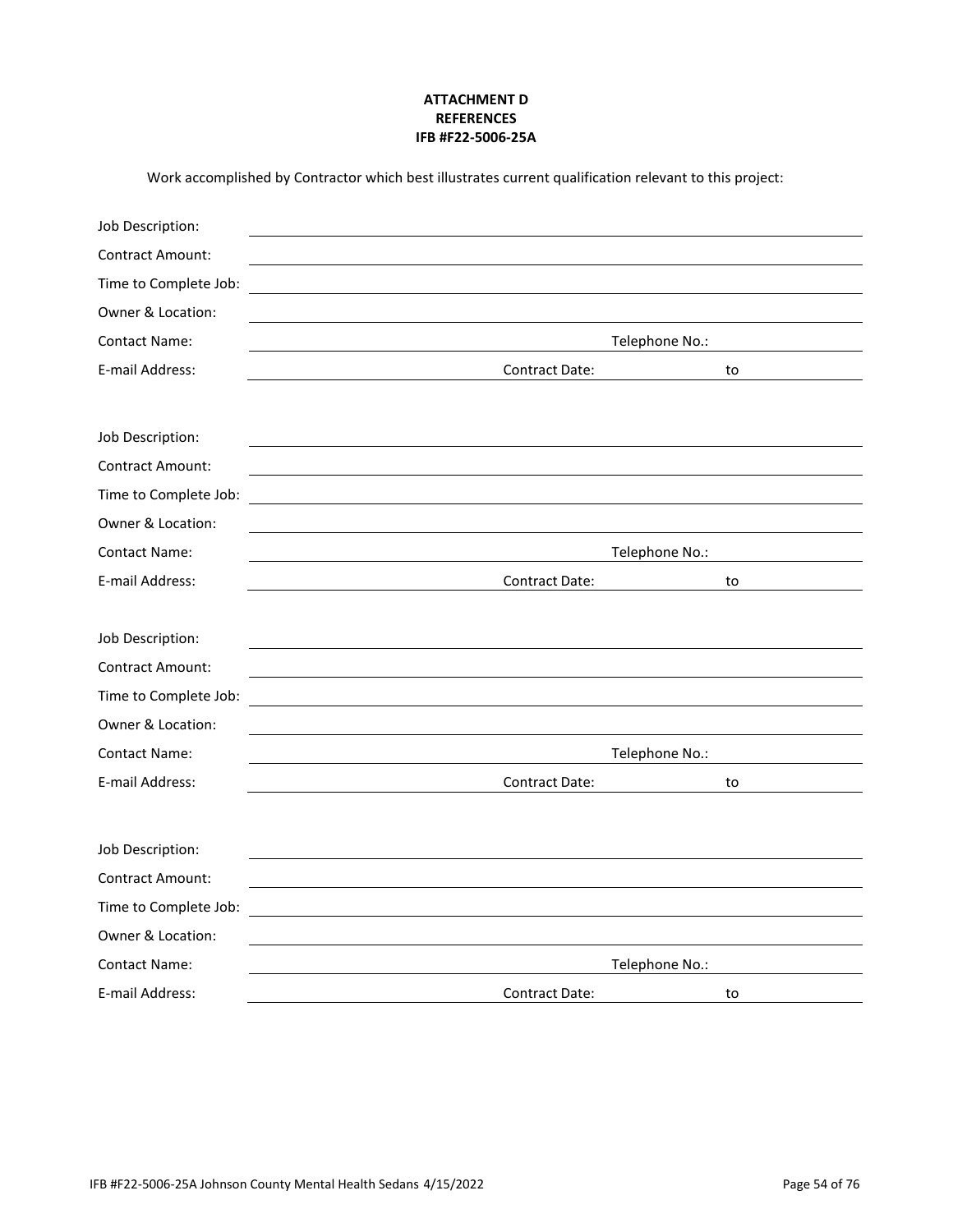## **ATTACHMENT E SCHEDULE OF PARTICIPATION BY CONTRACTOR & SUBCONTRACTORS**

**Project # \_\_\_\_\_\_\_\_\_\_\_\_\_\_\_\_\_\_\_ Description: \_\_\_\_\_\_\_\_\_\_\_\_\_\_\_\_\_\_\_\_\_\_\_\_\_\_\_\_ Date: \_\_\_\_\_\_\_\_\_\_\_\_\_\_** 

*Form must be submitted for each prospective offeror and submitted with proposal* 

| <b>PRIME CONTRACTOR</b>                                               |                          |                                 |                      |                        |                        |  |  |  |  |  |  |  |
|-----------------------------------------------------------------------|--------------------------|---------------------------------|----------------------|------------------------|------------------------|--|--|--|--|--|--|--|
| Name and Address                                                      | Telephone No.<br>Fax No. | Type of Work<br>To Be Performed | Value of<br>Work     | DBE %<br>Participation |                        |  |  |  |  |  |  |  |
|                                                                       |                          |                                 |                      | \$                     | %                      |  |  |  |  |  |  |  |
| PARTICIPATION BY SUBCONTRACTOR(S) AND MAJOR SUPPLIERS - DBE & NON-DBE |                          |                                 |                      |                        |                        |  |  |  |  |  |  |  |
| Name and Address                                                      | Telephone No.<br>Fax No. | Type of Work<br>To Be Performed | <b>NAICS</b><br>Code | Value of<br>Work       | DBE %<br>Participation |  |  |  |  |  |  |  |
|                                                                       |                          |                                 |                      | \$                     | $\%$                   |  |  |  |  |  |  |  |
|                                                                       |                          |                                 |                      | \$                     | %                      |  |  |  |  |  |  |  |
|                                                                       |                          |                                 |                      | \$                     | $\%$                   |  |  |  |  |  |  |  |
|                                                                       |                          |                                 |                      | \$                     | $\%$                   |  |  |  |  |  |  |  |

|                       | TOTAL VALUE OF WORK                                                                                 |       |                                                                                                                                                                                                                               |   |
|-----------------------|-----------------------------------------------------------------------------------------------------|-------|-------------------------------------------------------------------------------------------------------------------------------------------------------------------------------------------------------------------------------|---|
|                       | TOTAL CONTRACT VALUE OF WORK<br>(FROM BID FORM)                                                     |       |                                                                                                                                                                                                                               |   |
|                       | TOTAL DBE PARTICIPATION                                                                             |       |                                                                                                                                                                                                                               |   |
|                       | TOTAL PERCENTAGE OF DBE PARTICIPATION                                                               |       |                                                                                                                                                                                                                               | % |
| <b>THIS SCHEDULE.</b> | THE UNDERSIGNED WILL ENTER INTO A FORMAL AGREEMENT WITH THE SUBCONTRACTOR(S) FOR THE WORK LISTED ON |       |                                                                                                                                                                                                                               |   |
|                       |                                                                                                     |       | Date Part and the Contract of the Contract of the Contract of the Contract of the Contract of the Contract of the Contract of the Contract of the Contract of the Contract of the Contract of the Contract of the Contract of |   |
|                       | Authorized Signature Management and Authorized Signature                                            | Title | the control of the control of the control of the control of the control of the control of                                                                                                                                     |   |

Name (Type/Print) \_\_\_\_\_\_\_\_\_\_\_\_\_\_\_\_\_\_\_\_\_\_\_\_\_\_\_\_\_\_\_\_ Telephone #/Fax # \_\_\_\_\_\_\_\_\_\_\_\_\_\_\_\_\_\_\_\_\_\_\_\_\_\_\_\_\_\_\_\_\_\_\_\_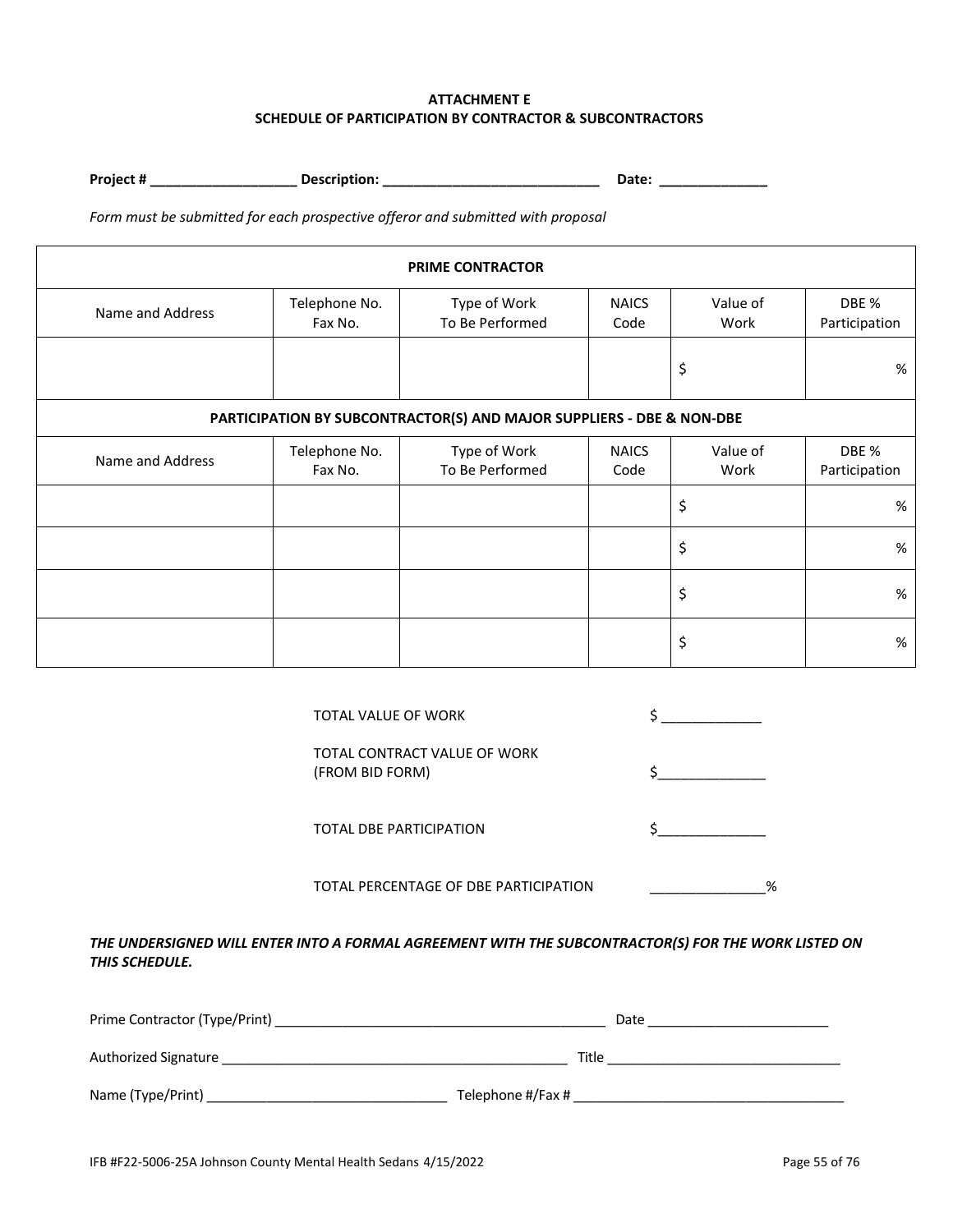# **ATTACHMENT F CONTRACTOR UTILIZATION PLAN/REQUEST FOR WAIVER**

|    |    | Project Number ____________________ |                                                                                                                                                                                                                                                                                                                                                                                                                                                                                                                                                                                                                |                       |  |
|----|----|-------------------------------------|----------------------------------------------------------------------------------------------------------------------------------------------------------------------------------------------------------------------------------------------------------------------------------------------------------------------------------------------------------------------------------------------------------------------------------------------------------------------------------------------------------------------------------------------------------------------------------------------------------------|-----------------------|--|
|    |    |                                     |                                                                                                                                                                                                                                                                                                                                                                                                                                                                                                                                                                                                                |                       |  |
|    |    | <b>Prime Contractor</b>             |                                                                                                                                                                                                                                                                                                                                                                                                                                                                                                                                                                                                                |                       |  |
|    |    |                                     |                                                                                                                                                                                                                                                                                                                                                                                                                                                                                                                                                                                                                |                       |  |
|    |    |                                     |                                                                                                                                                                                                                                                                                                                                                                                                                                                                                                                                                                                                                |                       |  |
|    |    |                                     | d lawful age and upon my oath state as follows:                                                                                                                                                                                                                                                                                                                                                                                                                                                                                                                                                                |                       |  |
|    |    |                                     | 1. This Affidavit is made for the purpose of complying with the provisions of the Disadvantaged Business Enterprise<br>(DBE) submittal requirements on the above project and the DBE Program and is given on behalf of the<br>Bidder/Proposer listed below. It sets out the Bidder/Proposer's commitment to utilize DBE contractors on the project.                                                                                                                                                                                                                                                            |                       |  |
| 2. |    |                                     | The project goal for DBE Participation is _________ %. Bidder/Proposer assures that it will utilize a minimum of the<br>following percentages of DBE participation in the above project:                                                                                                                                                                                                                                                                                                                                                                                                                       |                       |  |
|    |    |                                     | BIDDER/PROPOSER DBE PARTICIPATION COMMITMENT: ________ %                                                                                                                                                                                                                                                                                                                                                                                                                                                                                                                                                       |                       |  |
| 3. |    |                                     | The following are the DBE subcontractors whose utilization Bidder/Proposer warrants will meet or exceed the above-<br>listed Bidder/Proposer Participation. Bidder/Proposer warrants that it will utilize the DBE subcontractors to provide<br>the goods/services described in the applicable Letter(s) of Intent to Subcontract, (copies of which shall collectively be<br>deemed incorporated herein). All firms must currently be certified with the Missouri Regional Certification<br>Committee (MRCC) under 49 CFR Part 26. List additional DBEs, if any, on an additional page and attach to this form. |                       |  |
|    | a. |                                     |                                                                                                                                                                                                                                                                                                                                                                                                                                                                                                                                                                                                                |                       |  |
|    |    |                                     |                                                                                                                                                                                                                                                                                                                                                                                                                                                                                                                                                                                                                |                       |  |
|    |    |                                     |                                                                                                                                                                                                                                                                                                                                                                                                                                                                                                                                                                                                                |                       |  |
|    |    |                                     | Taxpayer ID No. 2008. 2009. 2010. 2010. 2010. 2010. 2010. 2010. 2010. 2010. 2010. 2010. 2010. 2010. 2010. 2010                                                                                                                                                                                                                                                                                                                                                                                                                                                                                                 |                       |  |
|    | b. | Address                             |                                                                                                                                                                                                                                                                                                                                                                                                                                                                                                                                                                                                                |                       |  |
|    |    |                                     |                                                                                                                                                                                                                                                                                                                                                                                                                                                                                                                                                                                                                |                       |  |
|    |    |                                     |                                                                                                                                                                                                                                                                                                                                                                                                                                                                                                                                                                                                                |                       |  |
|    | c. |                                     |                                                                                                                                                                                                                                                                                                                                                                                                                                                                                                                                                                                                                |                       |  |
|    |    |                                     |                                                                                                                                                                                                                                                                                                                                                                                                                                                                                                                                                                                                                |                       |  |
|    |    |                                     |                                                                                                                                                                                                                                                                                                                                                                                                                                                                                                                                                                                                                |                       |  |
|    |    |                                     | TOTAL DBE \$ AMOUNT ON PROJECT:                                                                                                                                                                                                                                                                                                                                                                                                                                                                                                                                                                                | $\sharp$ and $\sharp$ |  |
|    |    |                                     | <b>TOTAL DBE % COMMITTED TO PROJECT:</b>                                                                                                                                                                                                                                                                                                                                                                                                                                                                                                                                                                       | %                     |  |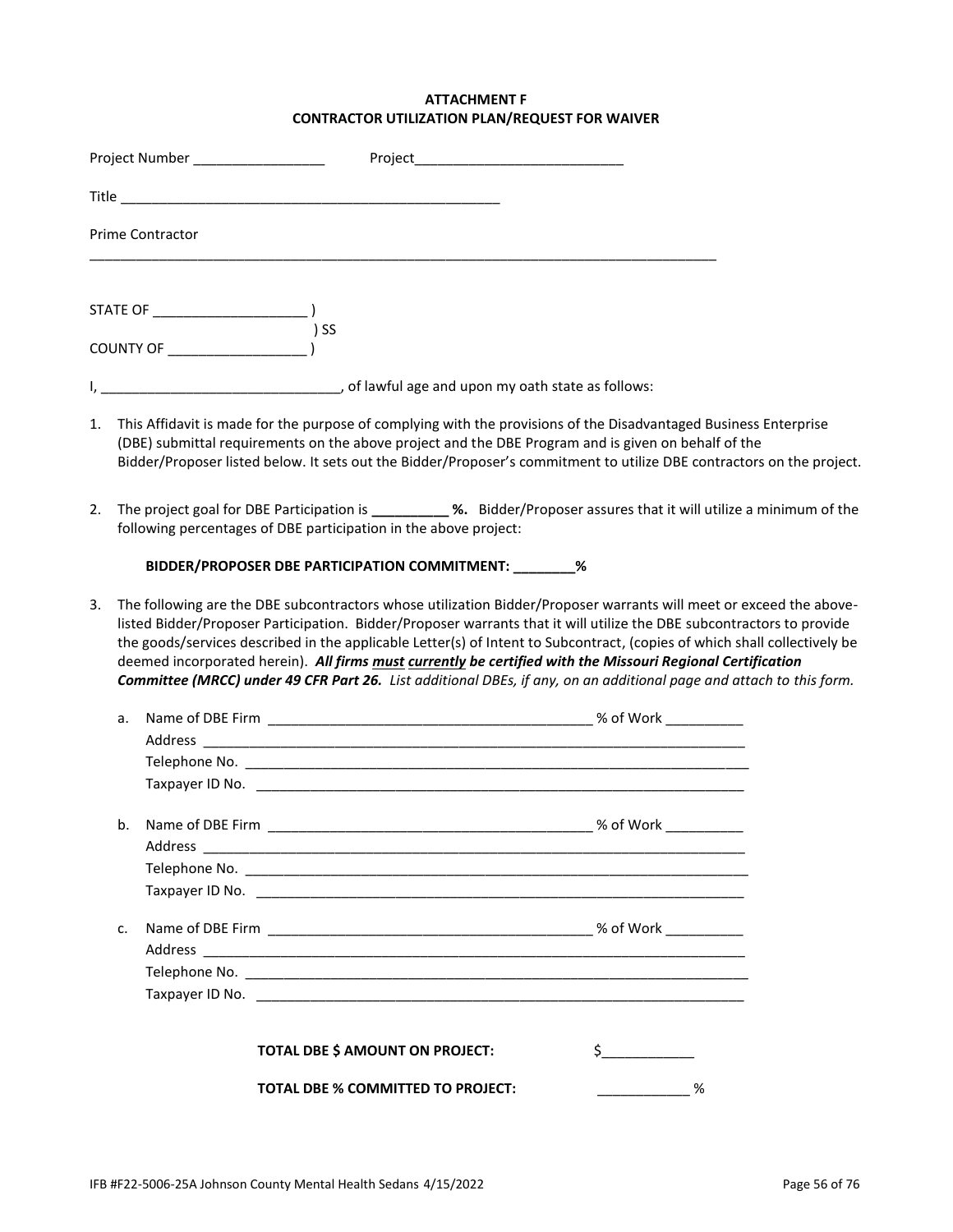#### **ATTACHMENT F (Continued)**

- 4. Bidder/Proposer acknowledges that the monetary amount to be paid each listed DBE for their work, and which is approved herein, is an amount corresponding to the percentage of the total contract amount allocable to each listed DBE as calculated in the **Schedule of Participation by Contractor and Subcontractors** form. Bidder/Proposer further acknowledges that this amount may be higher than the subcontract amount listed therein as change orders and/or amendments changing the total contract amount may correspondingly increase the amount of compensation due a DBE for purposes of meeting or exceeding the Bidder/Proposer participation commitment.
- 5. Bidder/Proposer acknowledges that it is responsible for considering the effect that any change orders and/or amendments changing the total contract amount may have on its ability to meet or exceed the Bidder/Proposer participation. Bidder/Proposer further acknowledges that it is responsible for submitting a **Request for Modification or Substitution** form if it will be unable to meet or exceed the Bidder/Proposer participation set forth herein.
- 6. If Bidder/Proposer has not achieved the DBE commitment set for this Project, Bidder/Proposer hereby requests a waiver of the DBE commitment that Bidder/Proposer has failed to achieve.
- 7. Bidder/Proposer will present documentation of its good faith efforts, a narrative summary detailing its efforts and the reasons its efforts were unsuccessful when requested by KCATA.
- 8. I hereby certify that I am authorized to sign this Affidavit on behalf of the Bidder/Proposer named below and who shall abide by the terms set forth herein:

|         | <u> 1990 - Johann Stoff, amerikan berkelajar perangan berkelajar perangan berkelajar perangan perangan berkelajar</u> |
|---------|-----------------------------------------------------------------------------------------------------------------------|
|         |                                                                                                                       |
|         |                                                                                                                       |
|         |                                                                                                                       |
|         | (Signature)                                                                                                           |
|         |                                                                                                                       |
|         |                                                                                                                       |
|         | (Attach corporate seal if applicable)                                                                                 |
| NOTARY: |                                                                                                                       |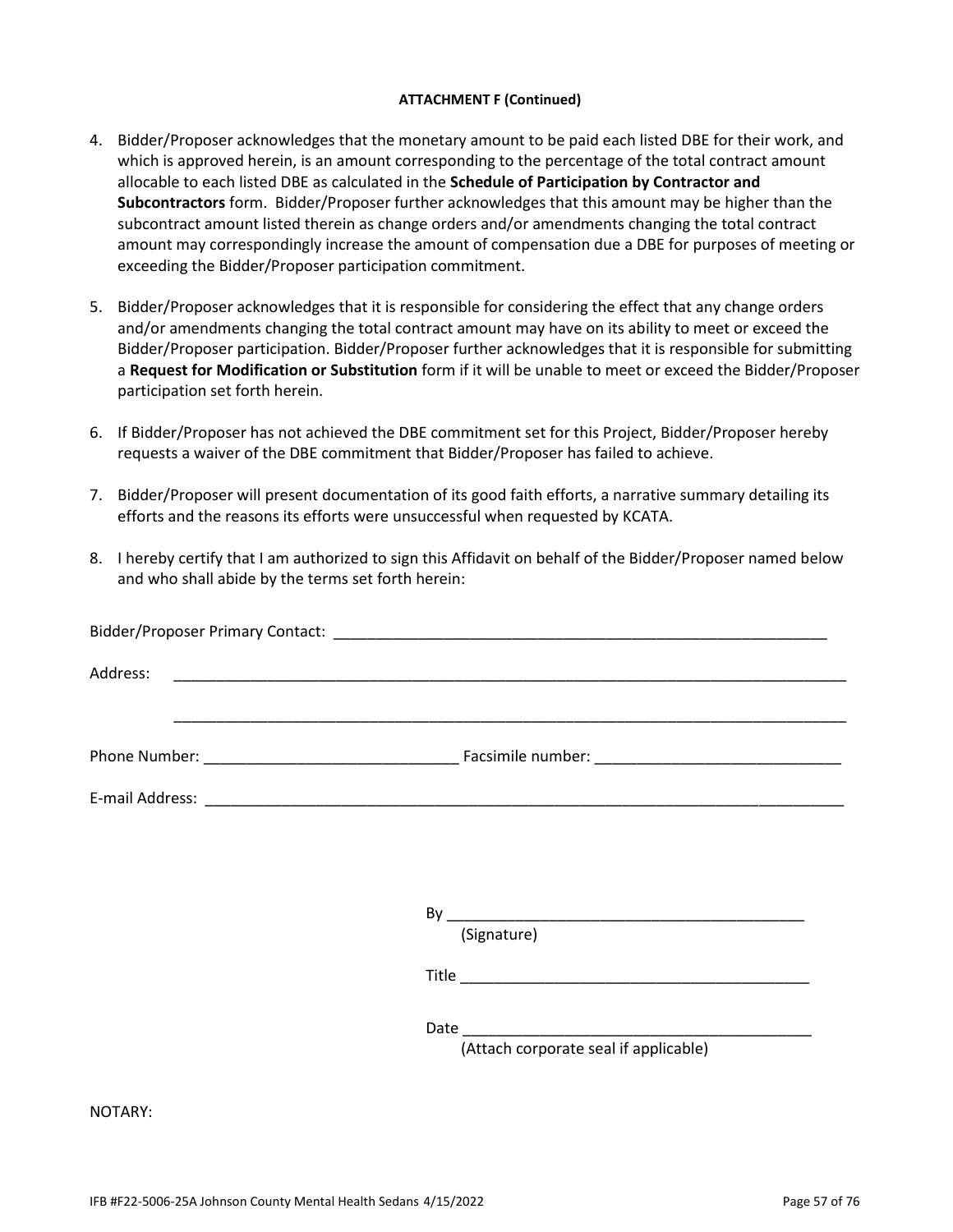Subscribed and sworn to before me this \_\_\_\_\_\_ day of \_\_\_\_\_\_\_\_\_\_\_\_\_\_\_\_\_\_\_\_, 20\_\_. My Commission Expires: \_\_\_\_\_\_\_\_\_\_\_\_\_\_\_\_\_\_

Notary Public (Seal)

\_\_\_\_\_\_\_\_\_\_\_\_\_\_\_\_\_\_\_\_\_\_\_\_\_\_\_\_\_\_\_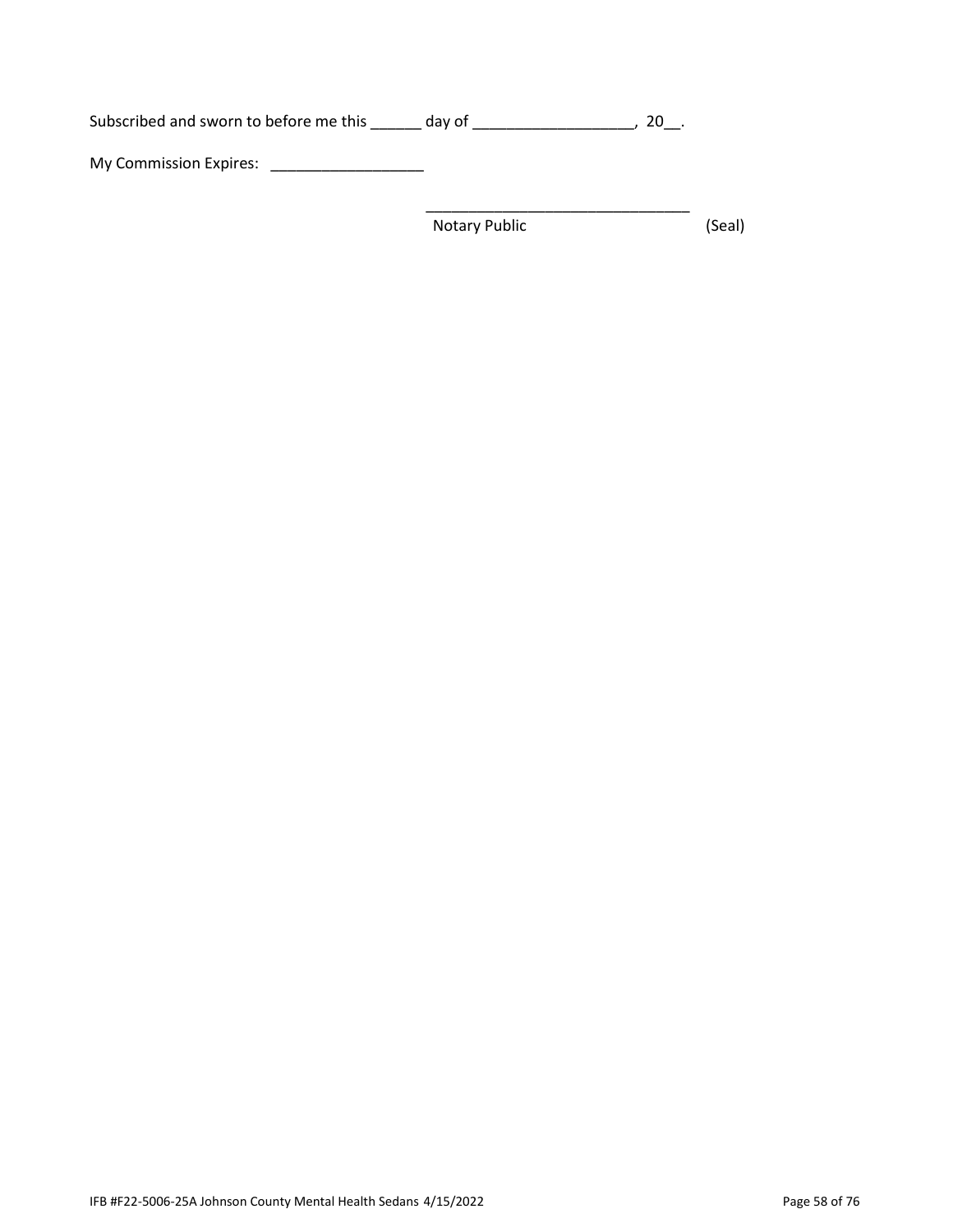# **ATTACHMENT G LETTER OF INTENT TO SUBCONTRACT** *(To be completed for Each DBE Subcontractor on Project)*

| provide the following goods/services in connection with the above-referenced contract:                                                                                                                                                                                                                            |
|-------------------------------------------------------------------------------------------------------------------------------------------------------------------------------------------------------------------------------------------------------------------------------------------------------------------|
| (Insert a brief narrative describing the goods/services to be provided. Broad categorizations (e.g.,<br>"electrical," "plumbing," etc.) or the listing of the NAICS Codes in which DBE Subcontractor is certified are<br>insufficient and may result in this Letter of Intent to Subcontract not being accepted.) |
| <u> 1990 - Jan James James James James James James James James James James James James James James James James</u>                                                                                                                                                                                                |
|                                                                                                                                                                                                                                                                                                                   |

DBE Subcontractor is currently certified with the Missouri Regional Certification Committee (MRCC) to perform in the capacities indicated herein. Prime Contractor agrees to utilize DBE Subcontractor in the capacities indicated herein, and DBE Subcontractor agrees to work on the above-referenced contract in the capacities indicated herein, contingent upon award of the contract to Prime Contractor.

| Signature: Prime Contractor |      | Signature: DBE Subcontractor |      |  |  |  |  |
|-----------------------------|------|------------------------------|------|--|--|--|--|
| <b>Print Name</b>           |      | <b>Print Name</b>            |      |  |  |  |  |
| <b>Title</b>                | Date | Title                        | Date |  |  |  |  |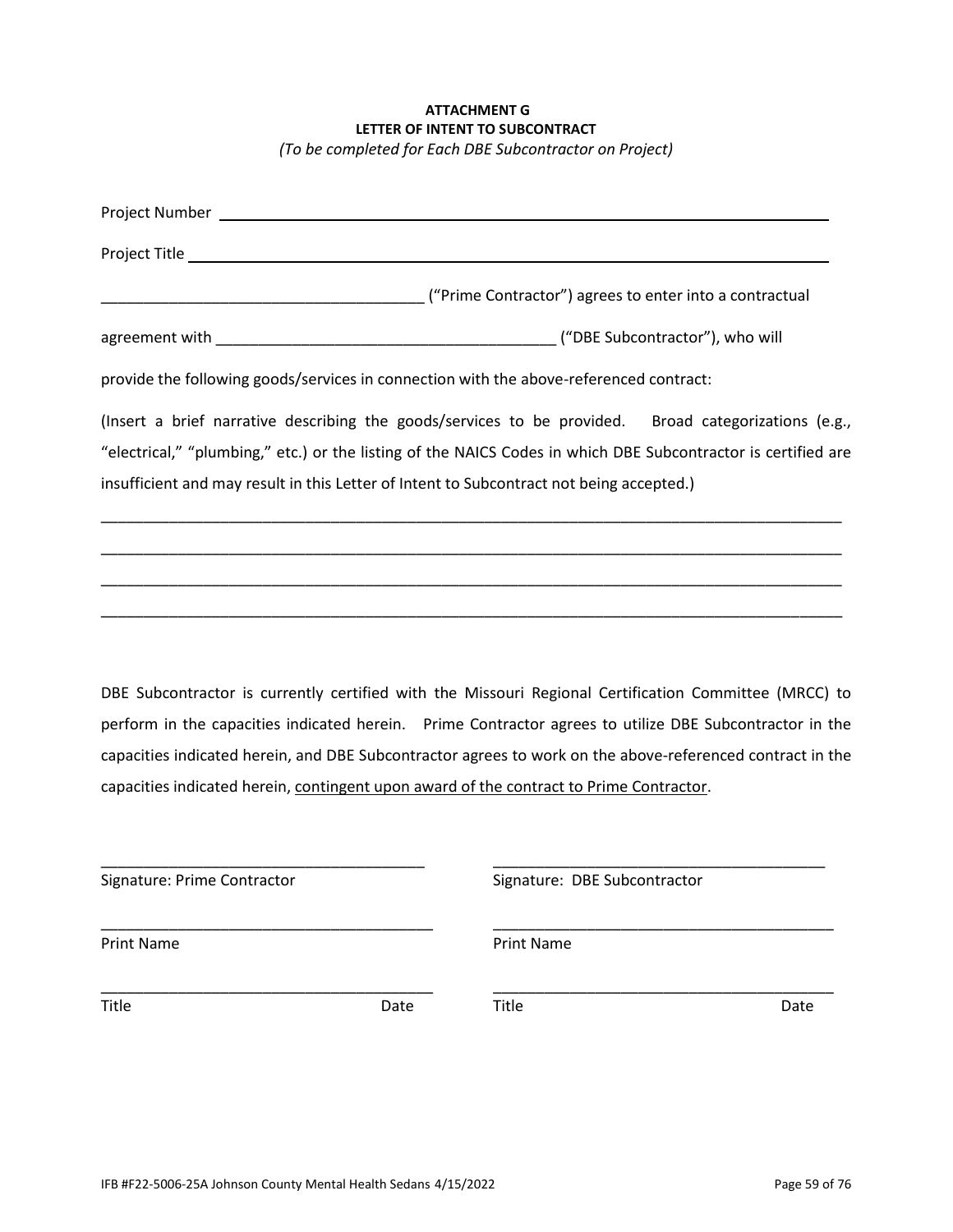## **ATTACHMENT H AFFIDAVIT OF CIVIL RIGHTS COMPLIANCE**

STATE OF \_\_\_\_\_\_\_\_\_\_\_\_\_\_\_\_\_\_\_\_\_

COUNTY OF \_\_\_\_\_\_\_\_\_\_\_\_\_\_\_\_\_\_\_

On this \_\_\_\_\_ day of \_\_\_\_\_\_\_\_\_\_\_\_\_\_\_\_\_\_, 20\_\_\_, before me appeared \_\_\_\_\_\_\_\_\_\_\_\_\_\_\_\_\_\_\_\_\_\_, personally known by me or otherwise proven to be the person whose name is subscribed on this affidavit and who, being duly sworn, stated as follows: I am the  $\qquad \qquad$  (title) of  $\qquad \qquad$  (business entity) and I am duly authorized, directed or empowered to act with full authority on behalf of the business entity in making this affidavit.

I hereby swear or affirm that the business entity complies with the following:

- A. **Nondiscrimination**. In accordance with Title VI of the Civil Rights Act, as amended, 42 U.S.C. § 2000d, section 303 of the Age Discrimination Act of 1975, as amended, 42 U.S.C. § 6102, section 202 of the Americans with Disabilities Act of 1990, 42 U.S. C. § 12132, and Federal transit law at 49 U.S.C. § 5332, the Contractor agrees that it will not discriminate against any employee or applicant for employment because of race, color, creed, age, sex, sexual orientation, gender identity, national origin or disability. In addition, the Contractor agrees to comply with applicable Federal implementing regulations and other implementing regulations that the Federal Transit Administration (FTA) may issue.
- B. **Equal Employment Opportunity.** The following equal employment opportunity requirements apply to this Contract:
	- 1. Race, Color, Creed, National Origin or Sex. In accordance with Title VII of the Civil Rights Act, as amended, 42. U.S.C. §2000e, *et seq*., and Federal transit laws at 49 U.S.C. §5332, the Contractor agrees to comply with all applicable equal opportunity requirements of the U.S. Department of Labor (U.S. DOL) regulations, "Office of Federal Contract Compliance Programs, Equal Employment Opportunity, Department of Labor" 41 C.F.R. Parts 60 et seq., (which implement Executive Order No. 11246, "Equal Employment Opportunity," as amended by Executive Order No. 11375, "Amending Executive Order 11246 Relating to Equal Employment Opportunity," 42 U.S.C. 2000e note), and with any applicable Federal statutes, executive orders, regulations, and Federal policies that may in the future affect construction activities undertaken in the course of the Contract. The Contractor agrees to take affirmative action to ensure that applicants are employed, and that employees are treated during employment without regard to their race, color, creed, age, sex, sexual orientation, gender identity or national origin. Such action shall include, but not be limited to, the following: employment, upgrading, demotion or transfer, recruitment or recruitment advertising, layoff, or termination; rates of pay or other forms of compensation; and selection for training, including apprenticeship. In addition, the Contractor agrees to comply with any implementing requirements FTA may issue.
	- 2. Age. In accordance with the Age Discrimination in Employment Act, 29 U.S.C. §§ 621-634, U.S. Equal Employment Opportunity Commissioner (U.S.EEOC) regulations, "Age Discrimination in Employment Act," 29 C.F.R. part 1625, the Age Discrimination Act of 1975, as amended, 42 U.S.C. § 6101 *et seq*., and U. S. Department of Health and Human Services regulations, "Nondiscrimination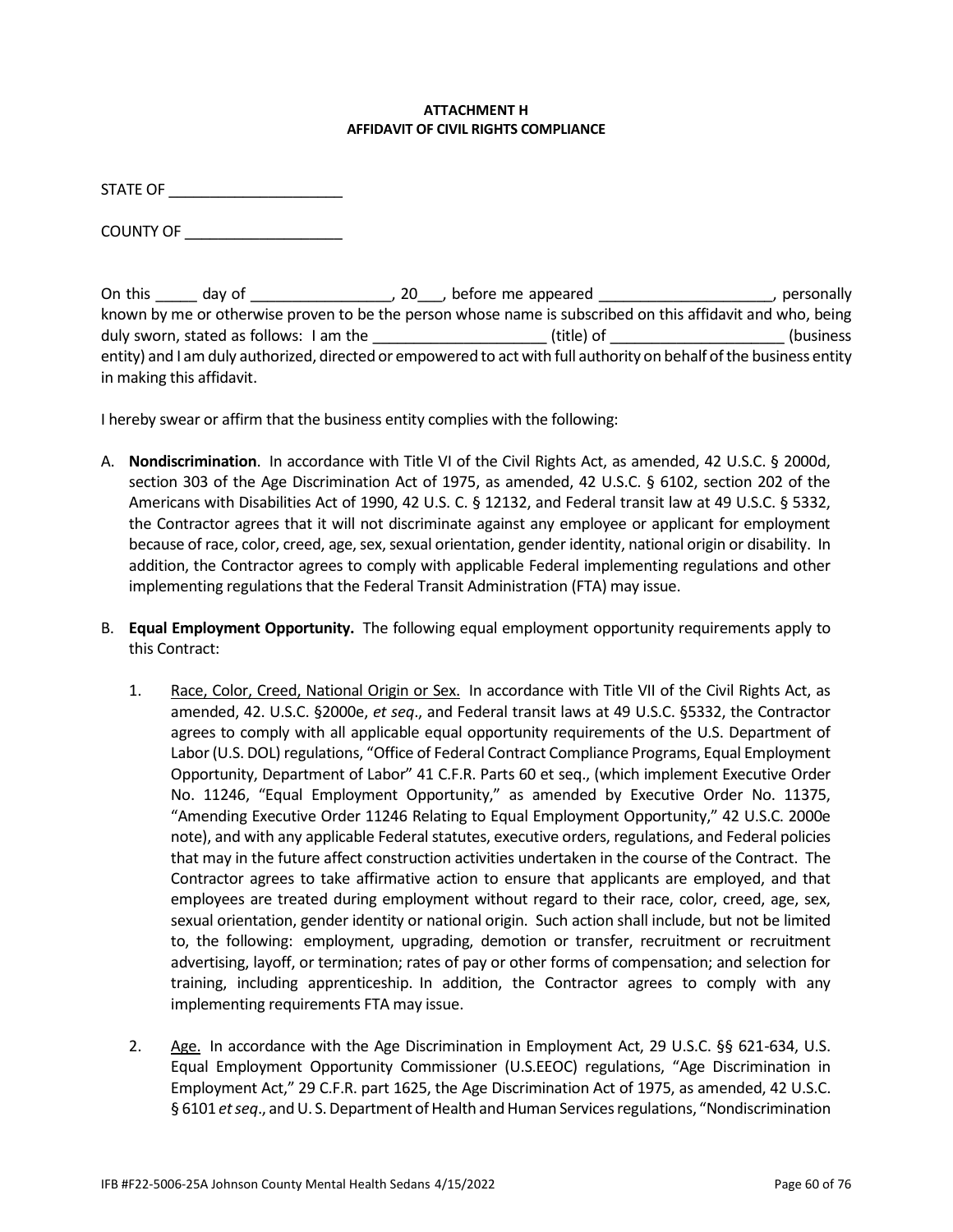on the Basis of Age in Programs or Activities Receiving Federal Financial Assistance," 45 C.F. R. part 90, and Federal transit law at 49 U.S.C. §5332, the Contractor agrees to refrain from discrimination against present and prospective employees for reason of age. In addition, the Contractor agrees to comply with any implementing requirements FTA may issue.

3. Disabilities. In accordance with section 504 of the Rehabilitation Act of 1973, as amended, 29 U.S.C. § 794, the Americans with Disabilities Act of 1990, as amended, 42 U.S.C. §12102 *et seq.,* the Architectural Barriers Act of 1968, as amended, 42 U.S.C. § 4151 *et eq.,* and the Federal transit law at 49 U.S.C. § 5332, the Contractor agrees that it will not discriminate against individuals on the basis of disability. In addition, the Contractor agrees to comply with any implementing requirements FTA may issue.

Affiant's Signature Date

\_\_\_\_\_\_\_\_\_\_\_\_\_\_\_\_\_\_\_\_\_\_\_\_\_\_\_\_\_\_\_\_\_\_\_\_\_\_\_\_\_\_\_\_\_\_\_\_\_

Subscribed and sworn to me before this \_\_\_\_\_\_\_\_ day of \_\_\_\_\_\_\_\_\_\_, 20\_\_\_.

Notary Public Signature **Date** Date

My Commission expires: \_\_\_\_\_\_\_\_\_\_\_\_\_\_\_\_\_\_\_\_\_\_\_\_\_\_\_\_

\_\_\_\_\_\_\_\_\_\_\_\_\_\_\_\_\_\_\_\_\_\_\_\_\_\_\_\_\_\_\_\_\_\_\_\_\_\_\_\_\_\_\_\_\_\_\_\_\_\_\_\_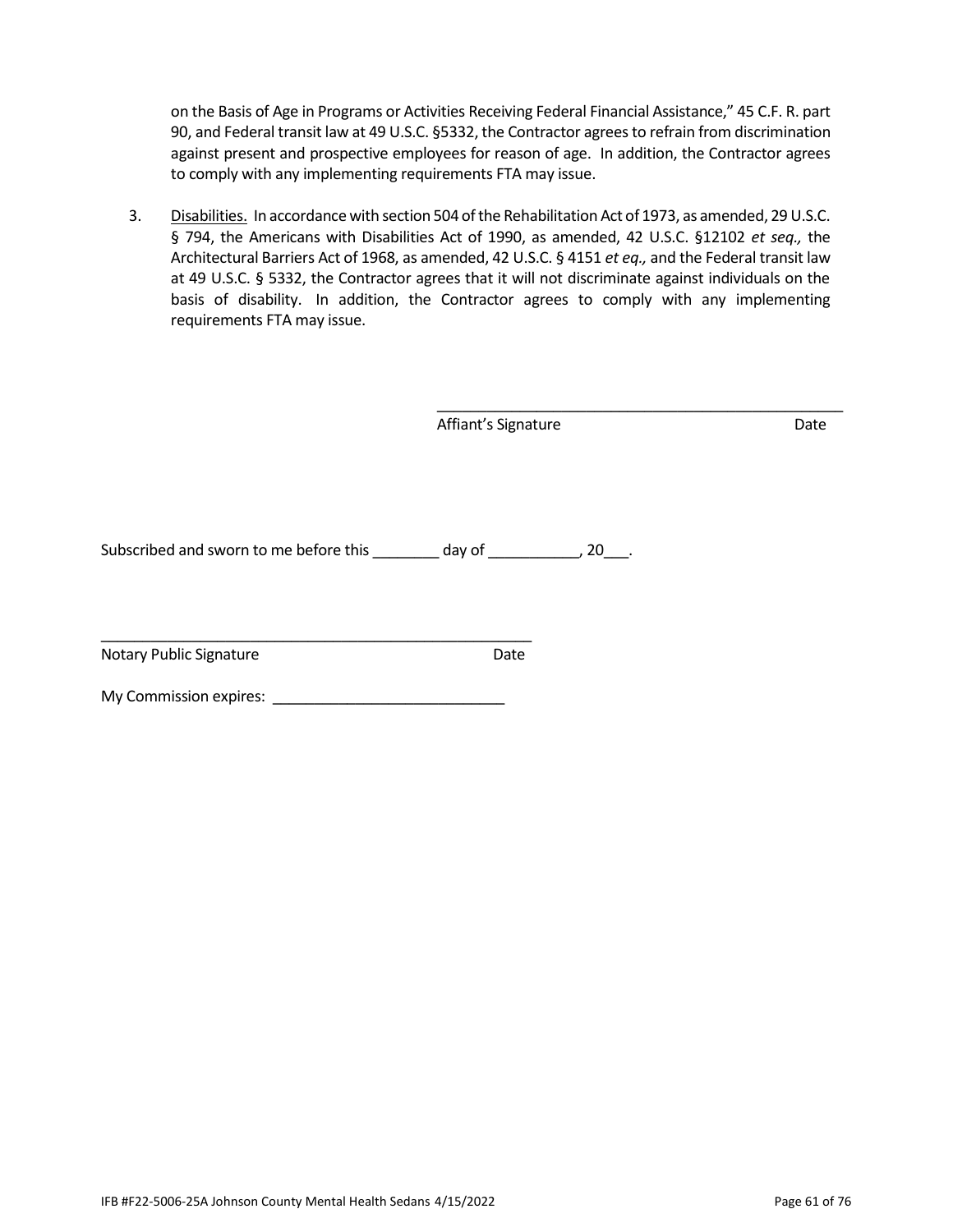## **ATTACHMENT I-1 GUIDELINES FOR COMPLETING KCATA WORKFORCE ANALYSIS/EEO-1 REPORT**

Contractor shall apply the following definitions to the categories in the attached Workforce Analysis/EEO-1 Report form. Contractors must submit the Workforce/Analysis form to be considered for contract award. The form is also required for all subcontractors.

# **A. RACIAL/ETHNIC**

- 1. **White** (not of Hispanic origin): All persons having origins in any of the original peoples of Europe, North Africa, or the Middle East.
- 2. **Black** (not of Hispanic origin): All persons having origins in any of the Black racial groups of Africa.
- 3. **Hispanic**: All persons of Mexican, Puerto Rican, Cuban, Central or South American origin, regardless of race.
- 4. **ASIAN or PACIFIC ISLANDER**: All persons having origins in any of the original peoples of the Far East, Southeast Asia, the Indian Subcontinent, or the Pacific Islands. This area includes, for example, China, Japan, Korea, the Philippine Islands, and Samoa.
- 5. **AMERICAN INDIAN or ALASKAN NATIVE**: All persons having origins in any of the original peoples of North America, and who maintain cultural identification through tribal affiliation or community recognition.

# **B. JOB CATEGORIES**

- 1. **OFFICIALS and MANAGERS**: Includes chief executive officers, presidents, vice-presidents, directors, and kindred workers.
- 2. **Professionals**: Includes attorneys, accountants, and kindred workers.
- 3. **Technicians**: Includes computer programmers and operators, drafters, surveyors, highway technicians, inspectors, and kindred workers.
- 4. **Sales Workers**: Includes contract sales representatives, purchasing agents, customer relations representatives and kindred workers.
- 5. **OFFICE and CLERICAL**: Includes secretaries, bookkeepers, clerk typists, payroll clerks, accounts payable clerks, receptionists, switchboard operators and kindred workers.
- 6. **Craft Workers** (skilled): Includes mechanics and repairers, electricians, carpenters, plumbers, and kindred workers.
- 7. **Operatives** (semi-skilled): Includes bricklayers, plaster attendants, welders, truck drivers and kindred workers.
- 8. **Laborers** (unskilled): Includes laborers performing lifting, digging, mixing, loading, and pulling operations and kindred workers.
- 9. **Service Workers**: Includes janitors, elevator operators, watchmen, chauffeurs, attendants, and kindred workers.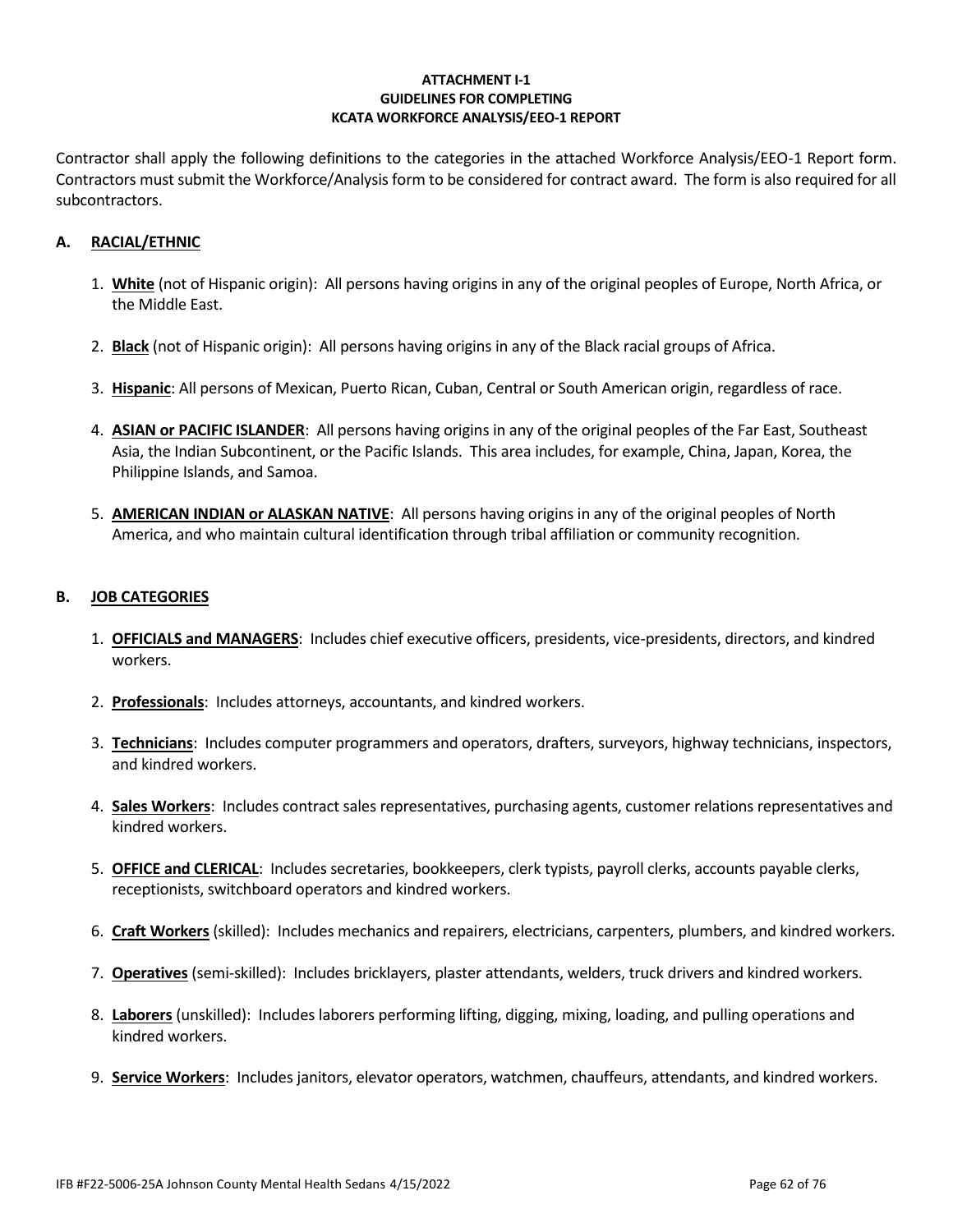#### **ATTACHMENT I-2 --- KCATA WORK FORCE ANALYSIS/EEO-1 REPORT**

*Report all permanent, temporary, or part-time employees including apprentices and on-the-job trainees. Enter the appropriate figures on all lines and in all columns. All blank spaces will be considered zero. This form is also required for subcontractors and major suppliers on a project.* 

|                                                                              | Number of Employees (Report employees in only one category) |                    |              |                                                                             |                                                                                                                       |              |                                                                         |                         |              |                                                                      |                                                                                                                 |               |                                                                         |                                          |                              |
|------------------------------------------------------------------------------|-------------------------------------------------------------|--------------------|--------------|-----------------------------------------------------------------------------|-----------------------------------------------------------------------------------------------------------------------|--------------|-------------------------------------------------------------------------|-------------------------|--------------|----------------------------------------------------------------------|-----------------------------------------------------------------------------------------------------------------|---------------|-------------------------------------------------------------------------|------------------------------------------|------------------------------|
|                                                                              |                                                             |                    |              |                                                                             |                                                                                                                       |              |                                                                         | <b>Race/Ethnicity</b>   |              |                                                                      |                                                                                                                 |               |                                                                         |                                          |                              |
|                                                                              |                                                             | <b>Hispanic or</b> |              | <b>Not Hispanic or Latino</b>                                               |                                                                                                                       |              |                                                                         |                         |              |                                                                      |                                                                                                                 |               |                                                                         |                                          |                              |
|                                                                              |                                                             | Latino             |              |                                                                             |                                                                                                                       | <b>Male</b>  |                                                                         |                         |              |                                                                      |                                                                                                                 | <b>Female</b> |                                                                         |                                          |                              |
| Job<br><b>Categories</b>                                                     | <b>Male</b>                                                 | Femal<br>e         | White        | <b>Black</b><br><b>or</b><br><b>Africa</b><br>$\mathsf{n}$<br>Ameri<br>-can | <b>Nativ</b><br>e<br><b>Hawa</b><br>iian<br>or<br><b>Other</b><br><b>Pacifi</b><br>$\mathbf c$<br><b>Island</b><br>er | <b>Asian</b> | Ameri<br>can<br>India<br>n or<br><b>Alask</b><br>a<br><b>Nativ</b><br>e | Two or<br>more<br>races | White        | <b>Black</b><br>or<br><b>Africa</b><br>$\mathsf{n}$<br>Ameri<br>-can | <b>Nativ</b><br>e<br>Hawa<br>iian<br>or<br><b>Other</b><br><b>Pacifi</b><br>$\mathbf{C}$<br><b>Island</b><br>er | <b>Asian</b>  | Ameri<br>can<br>India<br>n or<br><b>Alask</b><br>a<br><b>Nativ</b><br>e | <b>Two</b><br><b>or</b><br>more<br>races | <b>Total</b><br>Col<br>$A-N$ |
|                                                                              | $\mathbf{A}$                                                | $\mathbf B$        | $\mathbf{C}$ | D                                                                           | $\mathsf E$                                                                                                           | F.           | G                                                                       | H                       | $\mathbf{I}$ | J                                                                    | $\mathsf{K}$                                                                                                    | L             | M                                                                       | $\mathsf{N}$                             | $\mathbf{o}$                 |
| <b>Executive/Senior-</b><br>Level<br><b>Officials and</b><br><b>Managers</b> |                                                             |                    |              |                                                                             |                                                                                                                       |              |                                                                         |                         |              |                                                                      |                                                                                                                 |               |                                                                         |                                          |                              |
| First/Mid-Level<br><b>Officials and</b><br><b>Managers</b>                   |                                                             |                    |              |                                                                             |                                                                                                                       |              |                                                                         |                         |              |                                                                      |                                                                                                                 |               |                                                                         |                                          |                              |
| <b>Professionals</b>                                                         |                                                             |                    |              |                                                                             |                                                                                                                       |              |                                                                         |                         |              |                                                                      |                                                                                                                 |               |                                                                         |                                          |                              |
| <b>Technicians</b>                                                           |                                                             |                    |              |                                                                             |                                                                                                                       |              |                                                                         |                         |              |                                                                      |                                                                                                                 |               |                                                                         |                                          |                              |
| <b>Sales Workers</b>                                                         |                                                             |                    |              |                                                                             |                                                                                                                       |              |                                                                         |                         |              |                                                                      |                                                                                                                 |               |                                                                         |                                          |                              |
| Administrative                                                               |                                                             |                    |              |                                                                             |                                                                                                                       |              |                                                                         |                         |              |                                                                      |                                                                                                                 |               |                                                                         |                                          |                              |
| <b>Support Workers</b>                                                       |                                                             |                    |              |                                                                             |                                                                                                                       |              |                                                                         |                         |              |                                                                      |                                                                                                                 |               |                                                                         |                                          |                              |
| <b>Craft Workers</b>                                                         |                                                             |                    |              |                                                                             |                                                                                                                       |              |                                                                         |                         |              |                                                                      |                                                                                                                 |               |                                                                         |                                          |                              |
| <b>Operatives</b>                                                            |                                                             |                    |              |                                                                             |                                                                                                                       |              |                                                                         |                         |              |                                                                      |                                                                                                                 |               |                                                                         |                                          |                              |
| <b>Laborers and Helpers</b>                                                  |                                                             |                    |              |                                                                             |                                                                                                                       |              |                                                                         |                         |              |                                                                      |                                                                                                                 |               |                                                                         |                                          |                              |
| <b>Service Workers</b>                                                       |                                                             |                    |              |                                                                             |                                                                                                                       |              |                                                                         |                         |              |                                                                      |                                                                                                                 |               |                                                                         |                                          |                              |
| <b>TOTAL</b>                                                                 |                                                             |                    |              |                                                                             |                                                                                                                       |              |                                                                         |                         |              |                                                                      |                                                                                                                 |               |                                                                         |                                          |                              |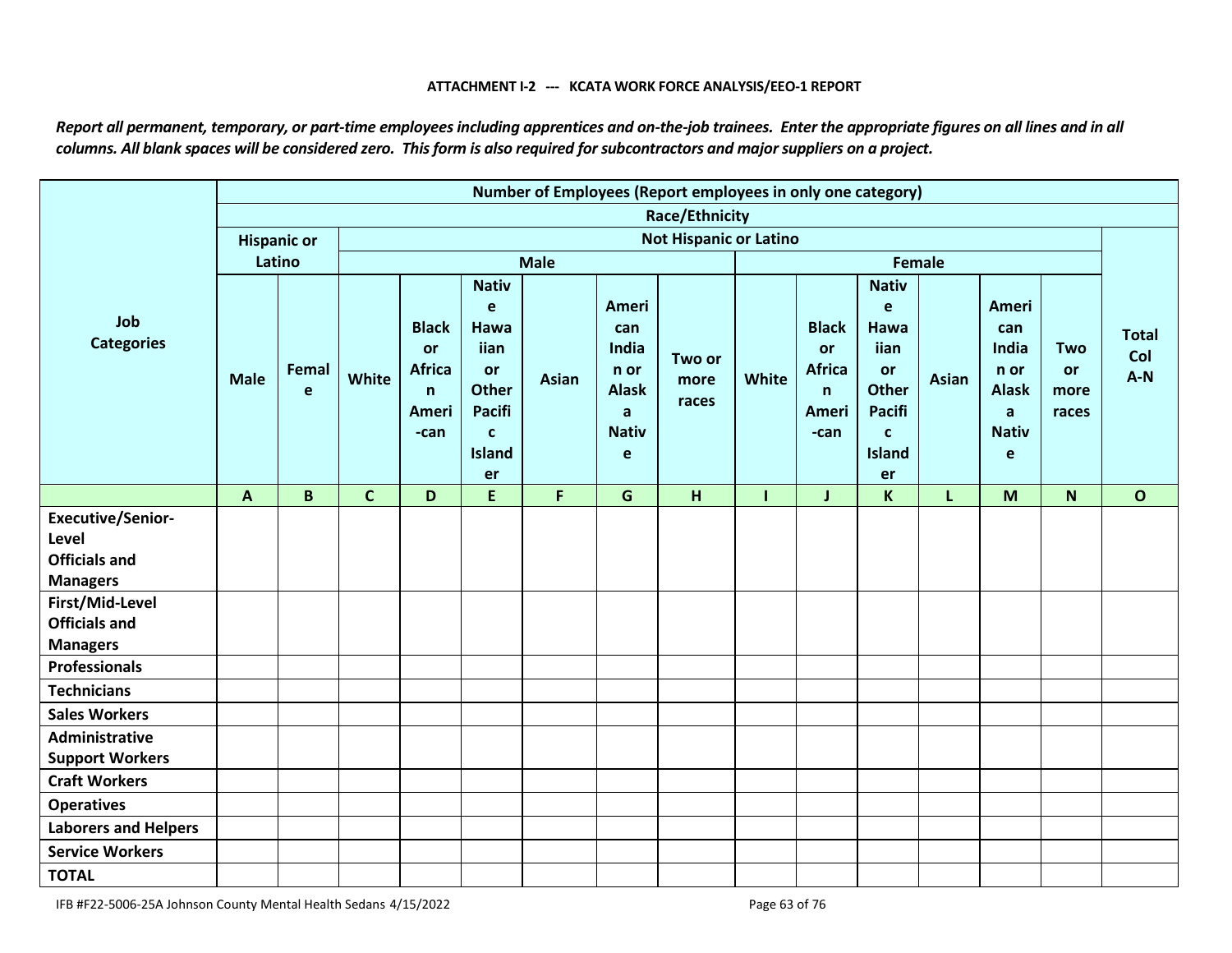| <b>PREVIOUS YEAR</b><br><b>TOTAL</b> |               |                           |  |                             |                  |                       |       |  |  |
|--------------------------------------|---------------|---------------------------|--|-----------------------------|------------------|-----------------------|-------|--|--|
| <b>TYPE OF BUSINESS</b>              | Manufacturing | Wholesale<br>Construction |  | Regular<br>Dealer           | Selling<br>Agent | Service Establishment | Other |  |  |
|                                      |               |                           |  |                             |                  |                       |       |  |  |
| Signature of Certifying Official     |               |                           |  | <b>Company Name</b>         |                  |                       |       |  |  |
| <b>Printed Name and Title</b>        |               |                           |  | Address/City/State/Zip Code |                  |                       |       |  |  |
| Date Submitted                       |               |                           |  | Telephone Number/Fax Number |                  |                       |       |  |  |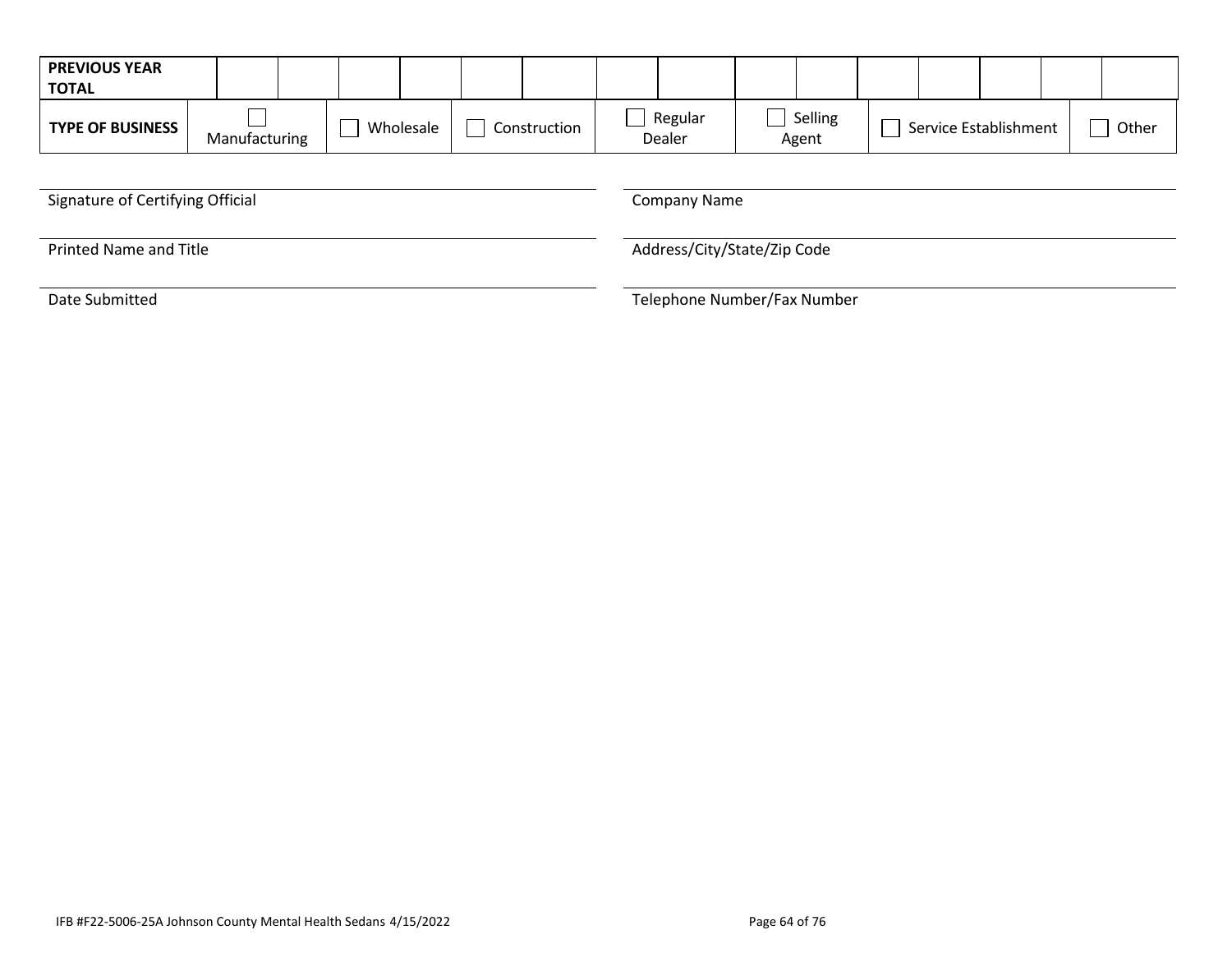## **ATTACHMENT J-1 AFFIDAVIT OF PRIMARY PARTICIPANTS COMPLIANCE WITH SECTION 285.500 RSMO, ET SEQ. REGARDING EMPLOYEE ELIGIBILITY VERIFICATION**

STATE OF \_\_\_\_\_\_\_\_\_\_\_\_\_\_\_\_\_\_\_\_\_\_\_\_\_

COUNTY OF \_\_\_\_\_\_\_\_\_\_\_\_\_\_\_\_\_\_\_\_\_\_\_

On this \_\_\_\_\_\_\_\_\_ day of \_\_\_\_\_\_\_\_\_\_\_\_\_\_\_\_\_, 20 \_\_\_\_\_\_, before me appeared \_\_\_\_\_\_\_\_\_\_\_\_\_\_\_\_\_\_\_\_\_\_\_\_\_\_\_\_\_\_\_\_\_\_\_\_\_\_\_, personally known by me or otherwise proven to be the person whose name is subscribed on this affidavit and who, being duly sworn, stated as follows: I am the \_\_\_\_\_\_\_\_\_\_\_\_\_\_\_\_\_\_\_\_\_\_\_ (title) of \_\_\_\_\_\_\_\_\_\_\_\_\_\_\_\_\_\_\_\_\_\_\_\_\_\_\_\_\_ (business entity) and I am duly authorized, directed or empowered to act with full authority on behalf of the business entity in making this affidavit.

I hereby swear or affirm that the business entity does not knowingly employ any person in connection with the contracted services who does not have the legal right or authorization under federal law to work in the United States as defined in 8 U.S.C. §1324a(h)(3).

I hereby additionally swear or affirm that the business entity is enrolled in an electronic verification of work program operated by the United States Department of Homeland Security (E-Verify) or an equivalent federal work authorization program operated by the United States Department of Homeland Security to verify information of newly hired employees, under the Immigration Reform and Control Act of 1986, and that the business entity will participate in said program with respect to any person hired to perform any work in connection with the contracted services.

I have attached hereto documentation sufficient to establish the business entity's enrollment and participation in the required electronic verification of work program. I shall require that the language of this affidavit be included in the award documents for all sub-contracts exceeding \$5,000.00 at all tiers and that all subcontractors at all tiers shall affirm and provide documentation accordingly.

> \_\_\_\_\_\_\_\_\_\_\_\_\_\_\_\_\_\_\_\_\_\_\_\_\_\_\_\_\_\_\_\_\_ Affiant's signature

Subscribed and sworn to before me this \_\_\_\_\_\_\_\_\_ day of \_\_\_\_\_\_\_\_\_\_\_\_\_\_\_\_\_, 20\_\_\_\_

Notary Public

My Commission expires: \_\_\_\_\_\_\_\_\_\_\_\_\_\_\_\_\_\_\_\_\_\_\_\_\_\_

\_\_\_\_\_\_\_\_\_\_\_\_\_\_\_\_\_\_\_\_\_\_\_\_\_\_\_\_\_\_\_\_\_\_\_\_\_\_\_\_

*NOTE: An example of acceptable documentation is the E-Verify Memorandum of Understanding (MOU) – a valid,*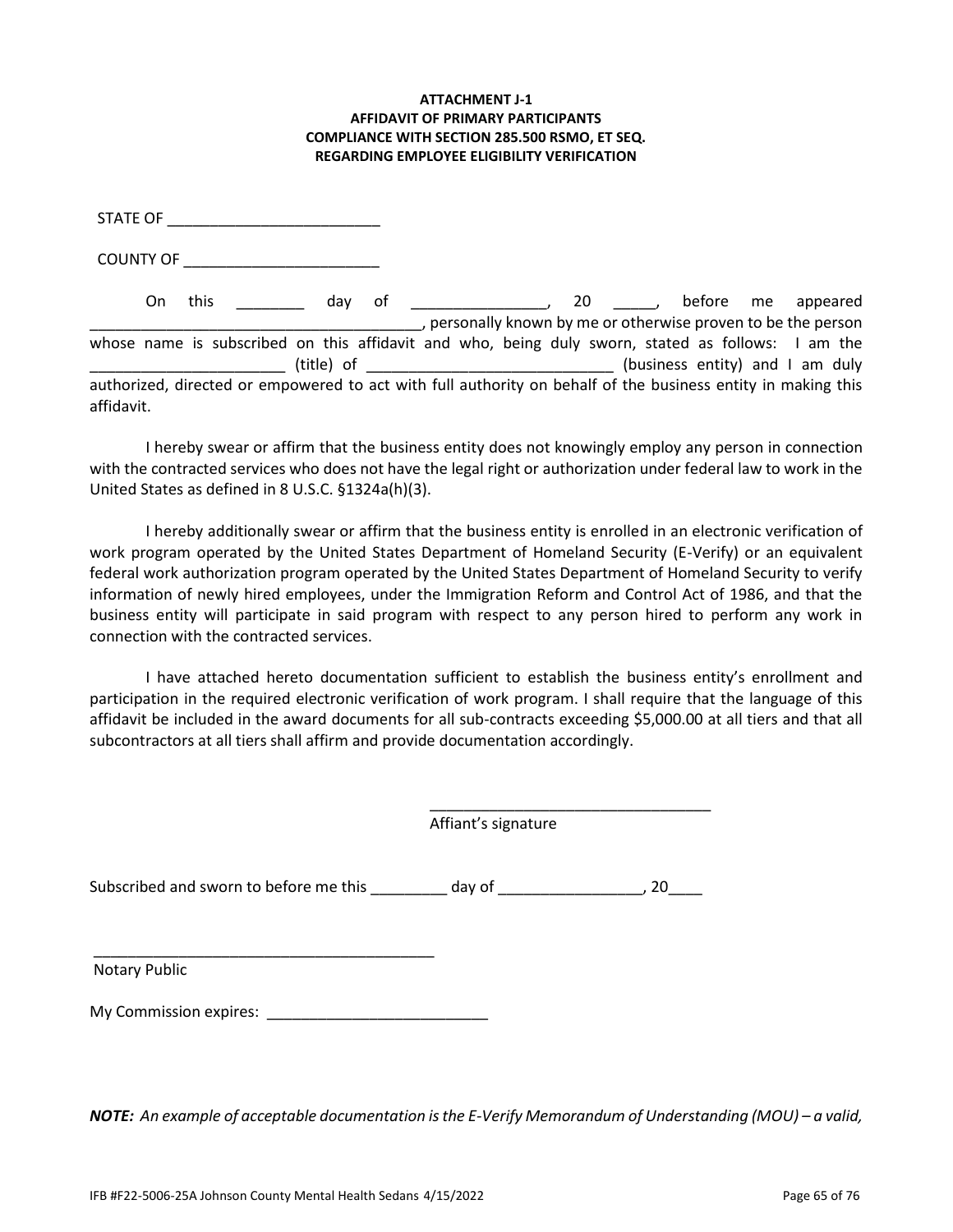*completed copy of the first page identifying the business entity and a valid copy of the signature page completed and signed by the business entity, the Social Security Administration, and the Department of Homeland Security. Firms may register a[t https://www.e-verify.gov/](https://www.e-verify.gov/)*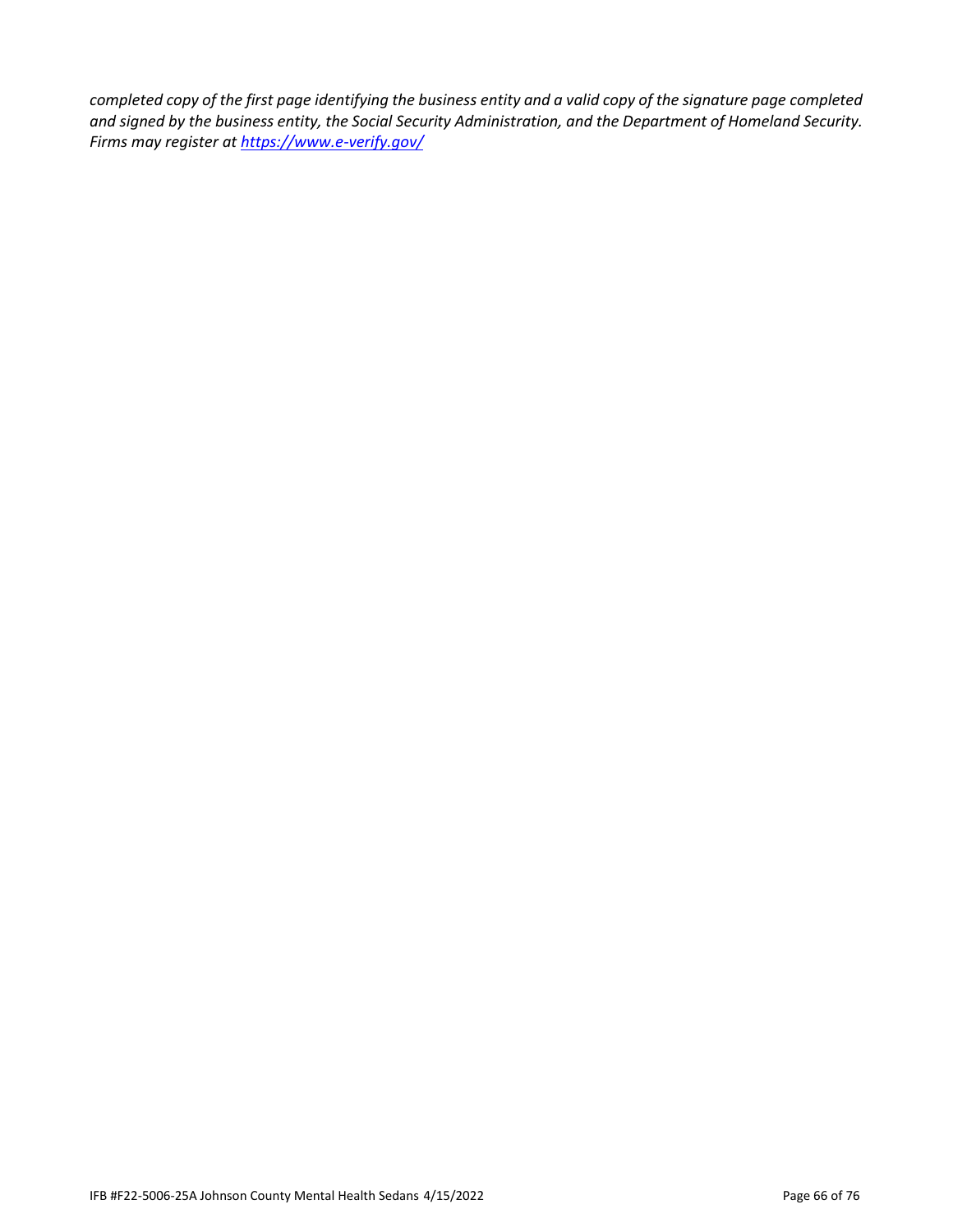## **ATTACHMENT J-2 AFFIDAVIT OF LOWER-TIER PARTICIPANT COMPLIANCE WITH SECTION 285.500 RSMO, ET SEQ. REGARDING EMPLOYEE ELIGIBILITY VERIFICATION**

STATE OF \_\_\_\_\_\_\_\_\_\_\_\_\_\_\_\_\_\_\_\_\_\_\_\_\_

COUNTY OF \_\_\_\_\_\_\_\_\_\_\_\_\_\_\_\_\_\_\_\_\_\_\_

On this \_\_\_\_\_\_\_\_\_ day of \_\_\_\_\_\_\_\_\_\_\_\_\_\_\_\_\_\_\_\_, 20 \_\_\_\_\_\_, before me appeared \_\_\_\_\_\_\_\_\_\_\_\_\_\_\_\_\_\_\_\_\_\_\_\_\_\_\_\_\_\_\_\_\_\_\_\_\_\_\_, personally known by me or otherwise proven to be the person whose name is subscribed on this affidavit and who, being duly sworn, stated as follows: I am the \_\_\_\_\_\_\_\_\_\_\_\_\_\_\_\_\_\_\_\_\_\_\_ (title) of \_\_\_\_\_\_\_\_\_\_\_\_\_\_\_\_\_\_\_\_\_\_\_\_\_\_\_\_\_ (business entity) and I am duly authorized, directed or empowered to act with full authority on behalf of the business entity in making this affidavit.

I hereby swear or affirm that the business entity does not knowingly employ any person in connection with the contracted services who does not have the legal right or authorization under federal law to work in the United States as defined in 8 U.S.C. §1324a(h)(3).

I hereby additionally swear or affirm that the business entity is enrolled in an electronic verification of work program operated by the United States Department of Homeland Security (E-Verify) or an equivalent federal work authorization program operated by the United States Department of Homeland Security to verify information of newly hired employees, under the Immigration Reform and Control Act of 1986, and that the business entity will participate in said program with respect to any person hired to perform any work in connection with the contracted services.

I have attached hereto documentation sufficient to establish the business entity's enrollment and participation in the required electronic verification of work program. I shall require that the language of this affidavit be included in the award documents for all sub-contracts exceeding \$5,000.00 at all tiers and that all subcontractors at all tiers shall affirm and provide documentation accordingly.

> \_\_\_\_\_\_\_\_\_\_\_\_\_\_\_\_\_\_\_\_\_\_\_\_\_\_\_\_\_\_\_\_\_ Affiant's signature

Subscribed and sworn to before me this \_\_\_\_\_\_\_\_\_ day of \_\_\_\_\_\_\_\_\_\_\_\_\_\_\_\_\_, 20\_\_\_\_

Notary Public

My Commission expires: \_\_\_\_\_\_\_\_\_\_\_\_\_\_\_\_\_\_\_\_\_\_\_

\_\_\_\_\_\_\_\_\_\_\_\_\_\_\_\_\_\_\_\_\_\_\_\_\_\_\_\_\_\_\_\_\_\_\_\_\_\_\_\_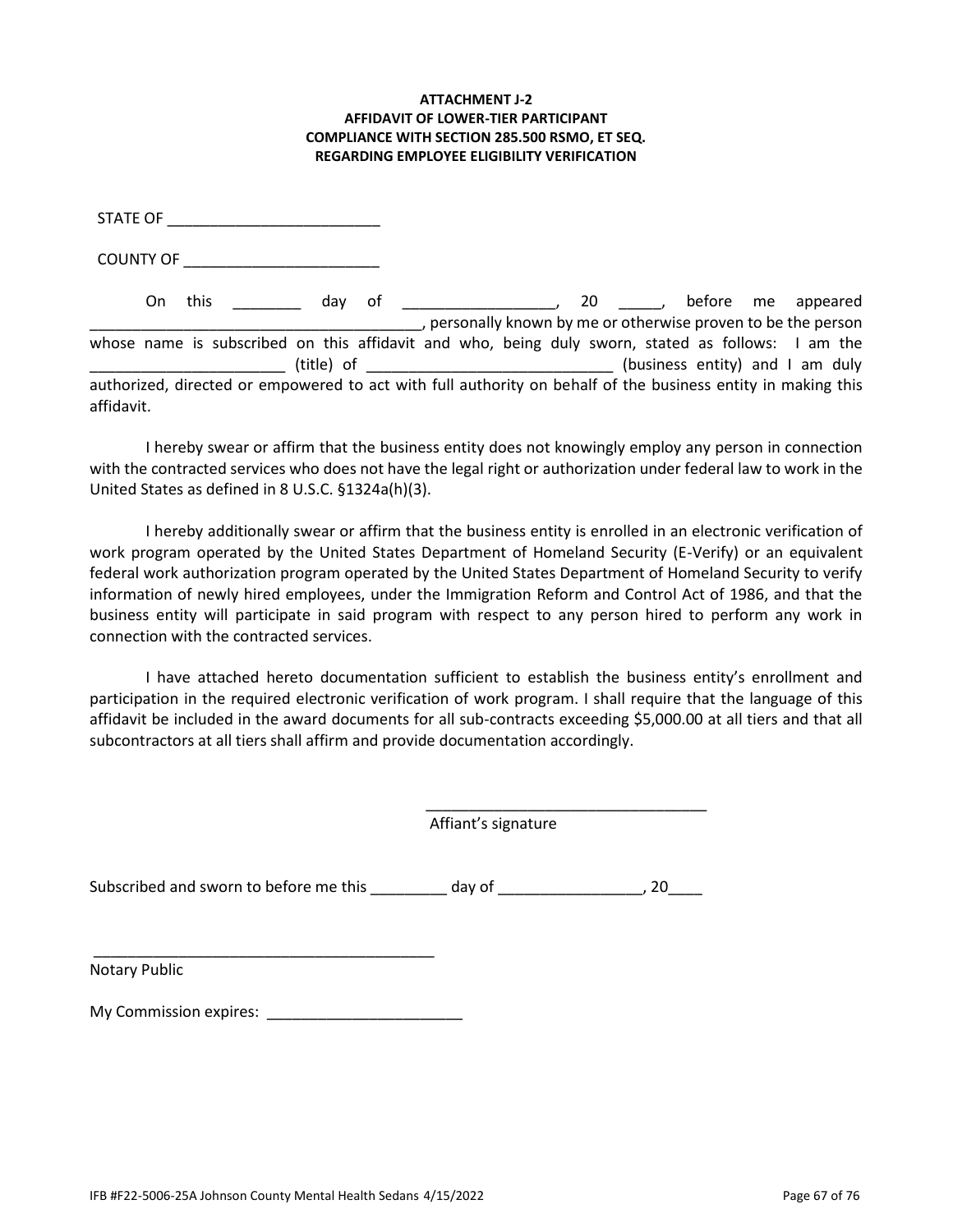*NOTE: An example of acceptable documentation is the E-Verify Memorandum of Understanding (MOU) - a valid, completed copy of the first page identifying the business entity and a valid copy of the signature page completed and signed by the business entity, the Social Security Administration, and the Department of Homeland Security. Firms may register a[t https://www.e-verify.gov/](https://www.e-verify.gov/)*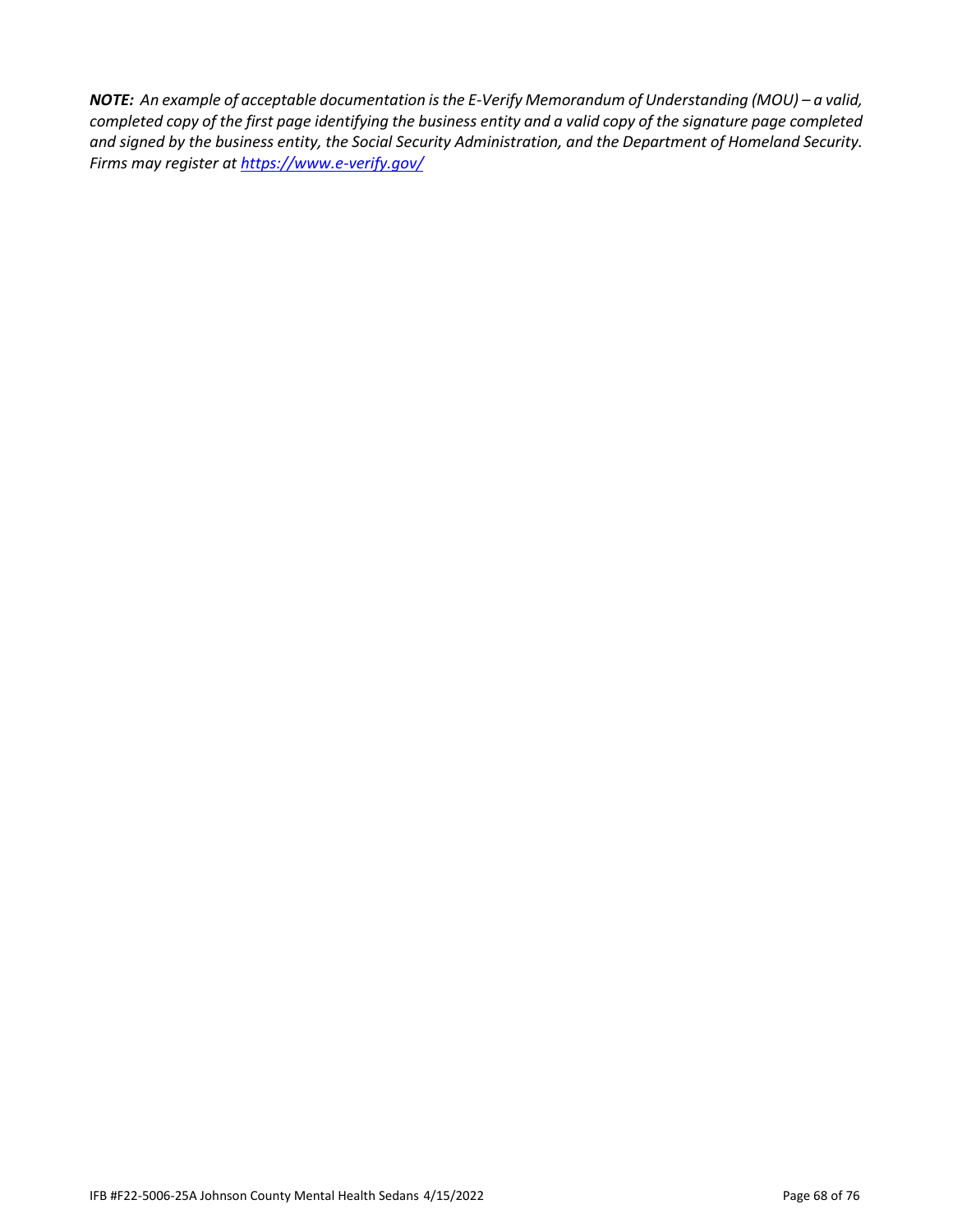## **ATTACHMENT K-1 CERTIFICATION OF PRIMARY PARTICIPANT REGARDING DEBARMENT, SUSPENSION, AND OTHER RESPONSIBILITY MATTERS**

The Primary Participant (applicant for an FTA grant or cooperative agreement, or potential Contractor for a major thirdparty contract), certifies to the best of its knowledge and belief, that it and its principals:

- 1. Are not presently debarred, suspended, proposed for debarment, declared ineligible, or voluntarily excluded from covered transactions by any Federal department or agency;
- 2. Have not within a three-year period preceding this bid, been convicted of or had a civil judgment rendered against them for commission of fraud or a criminal offense in connection with obtaining, attempting to obtain, or performing a public (Federal, State or local) transaction or contract under a public transaction; violation of Federal or State antitrust statutes or commission of embezzlement, theft, forgery, bribery, falsification or destruction of records, making false statements, or receiving stolen property;
- 3. Are not presently indicted for or otherwise criminally or civilly charged by a governmental entity (Federal, State, or local) with commission of any of the offenses enumerated in paragraph (2) of this certification; and
- 4. Have not within a three-year period preceding this application/bid had one or more public transactions (Federal, State, or local) terminated for cause or default.

If the primary participant (applicant for FTA grant, or cooperative agreement, or potential third-party Contractor) is unable to certify to any of the statements in this certification, the participant shall attach an explanation to this certification.

THE PRIMARY PARTICIPANT (APPLICANT FOR AN FTA GRANT OR COOPERATIVE AGREEMENT, OR POTENTIAL CONTRACTOR FOR A MAJOR THIRD-PARTY CONTRACT), CERTIFIES OR AFFIRMS THE TRUTHFULNESS AND ACCURACY OF THE CONTENTS OF THE STATEMENTS SUBMITTED ON OR WITH THIS CERTIFICATION AND UNDERSTANDS THAT THE PROVISIONS OF 2 CFR PART 1200; 2 CFR PART 180; AND 49 CFR PART 29, SUPBART C ARE APPLICABLE THERETO.

Signature and Title of Authorized Official

Date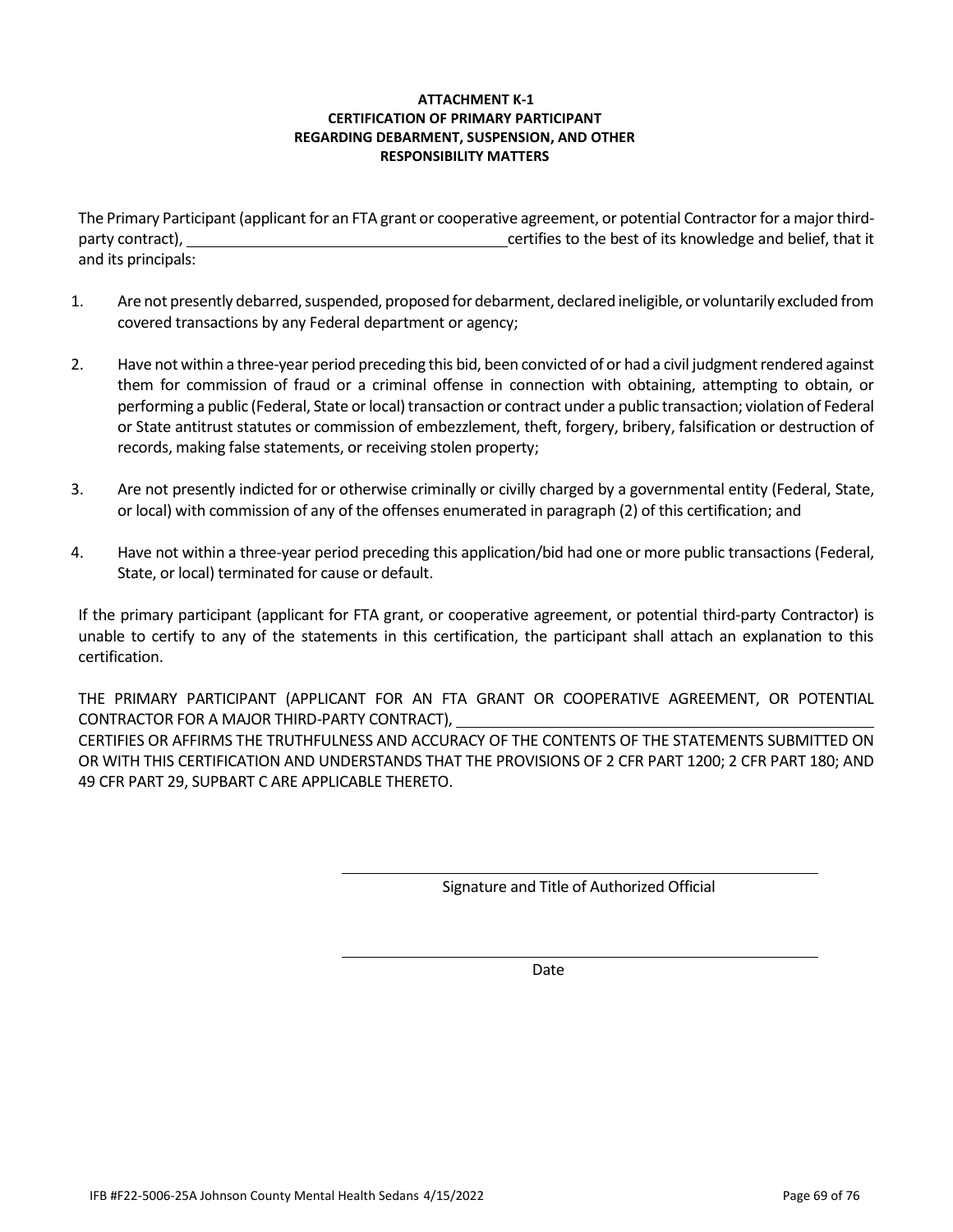## **ATTACHMENT K-2 CERTIFICATION OF LOWER-TIER PARTICIPANTS REGARDING DEBARMENT, SUSPENSION, AND OTHER INELIGIBILITY AND VOLUNTARY EXCLUSION**

The Lower Tier Participant (potential sub-grantee or sub-recipient under an FTA project, potential third-party Contractor, or potential subcontractor under a major third party contract)

, certifies, by submission of this bid, that neither it nor its principals are presently debarred, suspended, proposed for debarment, declared ineligible, or voluntarily excluded from participation in this transaction by any Federal department or agency.

If the Lower Tier Participant (potential sub-grantee or sub-recipient under an FTA project, potential third-party Contractor, or potential subcontractor under a major third-party contract) is unable to certify to any of the statements in this certification, such participant shall attach an explanation to this bid.

THE LOWER-TIER PARTICIPANT (POTENTIAL SUB-GRANTEE OR SUB-RECIPIENT UNDER AN FTA PROJECT, POTENTIAL THIRD PARTY CONTRACTOR, OR POTENTIAL SUBCONTRACTOR UNDER A MAJOR THIRD-PARTY CONTRACT),

, CERTIFIES OR AFFIRMS THE TRUTHFULNESS AND ACCURACY OF THE CONTENTS OF THE STATEMENTS SUBMITTED ON OR WITH THIS CERTIFICATION AND UNDERSTANDS THAT THE PROVISIONS OF 2 CFR PART 1200; 2 CFR PART 180; AND 49 CFR PART 29, SUPBART C ARE APPLICABLE THERETO.

Signature and Title of Authorized Official

Date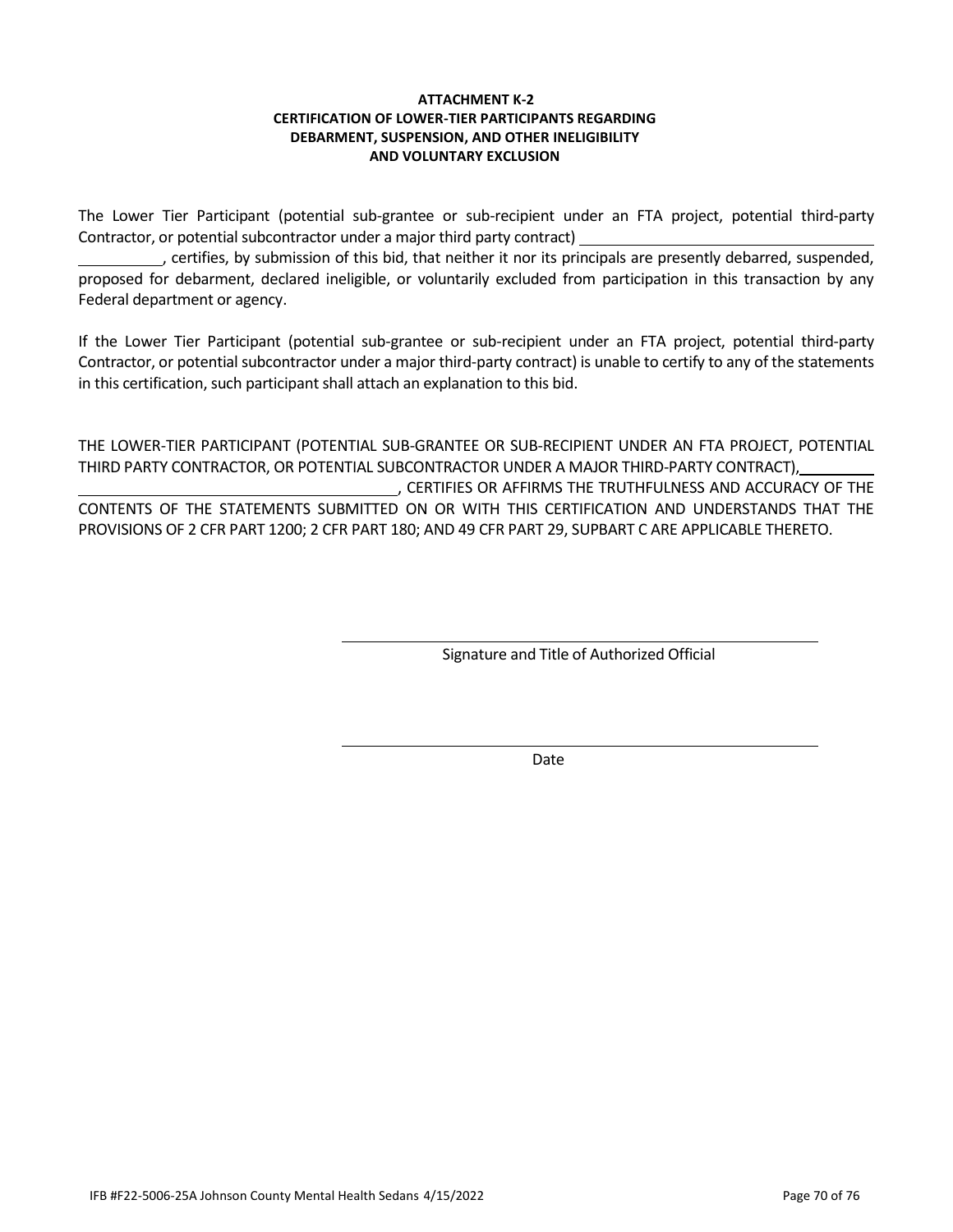## **ATTACHMENT L-1 CERTIFICATION OF PRIMARY PARTICIPANTS REGARDING RESTRICTIONS ON LOBBYING**

|                                                          | (Name and Title of Grantee Official or Potential Contractor for a |
|----------------------------------------------------------|-------------------------------------------------------------------|
| Major Third-Party Contract), hereby certify on behalf of |                                                                   |
| (Name of Grantee or Potential Contractor) that:          |                                                                   |

- 1. No Federal appropriated funds have been paid or will be paid, by or on behalf of the undersigned, to any person for influencing or attempting to influence an officer or employee of any agency, a Member of Congress, an officer or employee of Congress, or an employee of a Member of Congress in connection with the awarding of any Federal contract, the making of any Federal grant, the making of any Federal loan, the entering into of any cooperative agreement, and the extension, continuation, renewal, amendment, or modification of any Federal contract, grant, loan, or cooperative agreement.
- 2. If any funds other than Federal appropriated funds have been paid or will be paid to any person for influencing or attempting to influence an officer or employee of any agency, a Member of Congress, an officer or employee of Congress, or an employee of a Member of Congress in connection with this Federal contract, grant, loan, or cooperative agreement, the undersigned shall complete and submit Standard Form LLL, "Disclosure Form to Report Lobbying," in accordance with its instructions.
- 3. The undersigned shall require that the language of this certification be included in the award documents for all sub-awards at all tiers (including subcontracts, sub-grants, and contracts under grants, loans, and cooperative agreements) and that all sub-recipients shall certify and disclose accordingly.

This certification is a material representation of fact upon which reliance is placed when this transaction was made or entered into. Submission of this certification is a prerequisite for making or entering into this transaction imposed by 31 U.S.C. 1352, 2 CFR § 200.450, 2 CFR Part 200 Appendix II (J) and 49 CFR Part 20. Any person who fails to file the required certification shall be subject to a civil penalty of not less than \$10,000 and not more than \$100,000 for each such failure.

Executed this day of 20

By

Signature of Authorized Official

Title of Authorized Official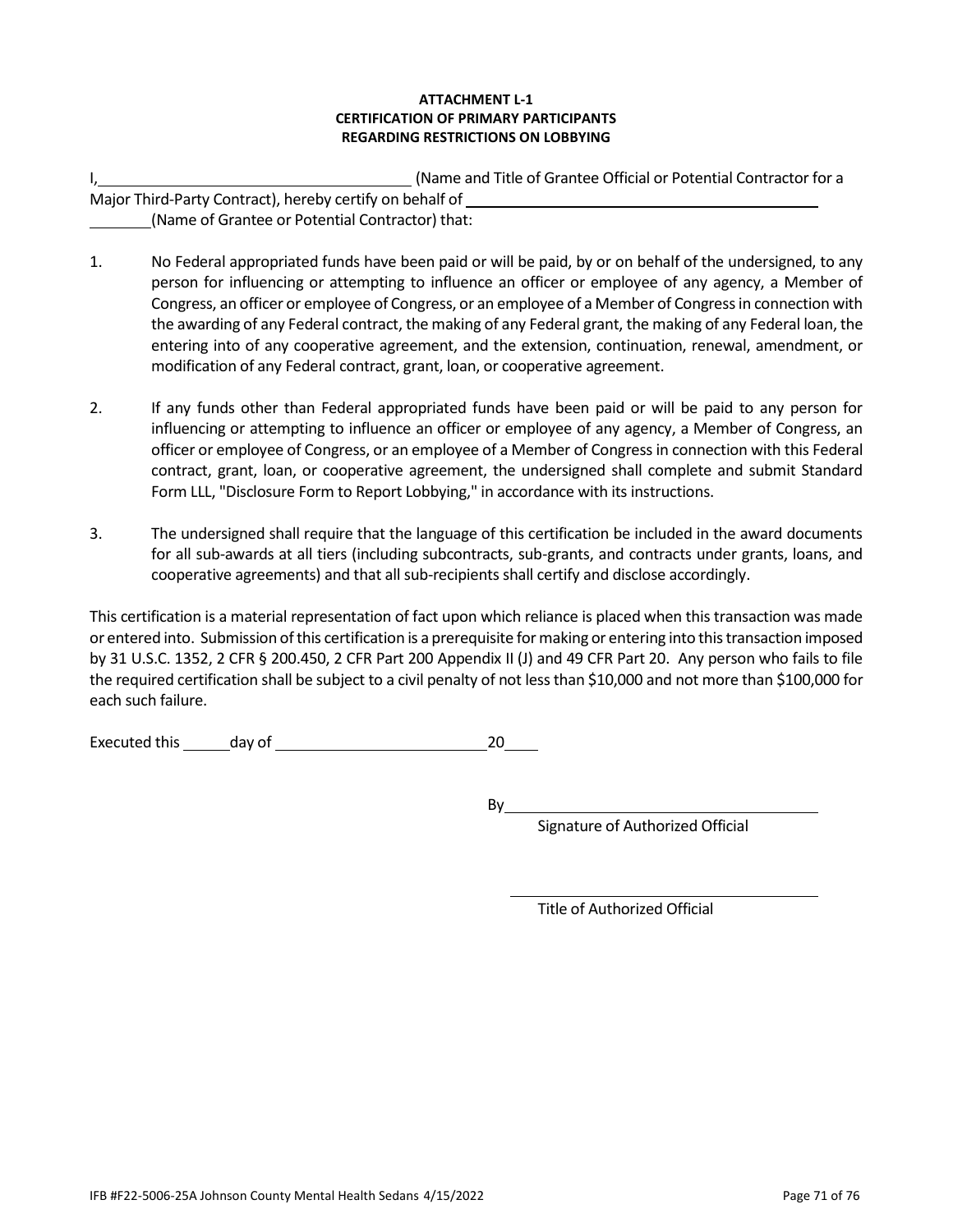## **ATTACHMENT L-2 CERTIFICATION OF LOWER-TIER PARTICIPANTS REGARDING RESTRICTIONS ON LOBBYING**

|                                                                                |  |  |  |  |  |  |  | (Name and Title of Grantee Official or Potential |  |
|--------------------------------------------------------------------------------|--|--|--|--|--|--|--|--------------------------------------------------|--|
| Subcontractor under a Major Third-Party Contract), hereby certify on behalf of |  |  |  |  |  |  |  |                                                  |  |
| (Name of Grantee or Potential Subcontractor) that:                             |  |  |  |  |  |  |  |                                                  |  |

- 1. No Federal appropriated funds have been paid or will be paid, by or on behalf of the undersigned, to any person for influencing or attempting to influence an officer or employee of any agency, a Member of Congress, an officer or employee of Congress, or an employee of a Member of Congress in connection with the awarding of any Federal contract, the making of any Federal grant, the making of any Federal loan, the entering into of any cooperative agreement, and the extension, continuation, renewal, amendment, or modification of any Federal contract, grant, loan, or cooperative agreement.
- 2. If any funds other than Federal appropriated funds have been paid or will be paid to any person for influencing or attempting to influence an officer or employee of any agency, a Member of Congress, an officer or employee of Congress, or an employee of a Member of Congress in connection with this Federal contract, grant, loan, or cooperative agreement, the undersigned shall complete and submit Standard Form LLL, "Disclosure Form to Report Lobbying," in accordance with its instructions.
- 3. The undersigned shall require that the language of this certification be included in the award documents for all sub-awards at all tiers (including subcontracts, sub-grants, and contracts under grants, loans, and cooperative agreements) and that all sub-recipients shall certify and disclose accordingly.

This certification is a material representation of fact upon which reliance is placed when this transaction was made or entered into. Submission of this certification is a prerequisite for making or entering into this transaction imposed by 31 U.S.C. 1352, 2 CFR § 200.450, 2 CFR Part 200 Appendix II (J) and 49 CFR Part 20. Any person who fails to file the required certification shall be subject to a civil penalty of not less than \$10,000 and not more than \$100,000 for each such failure.

Executed this day of the control of the control of the control of the control of the control of the control of the control of the control of the control of the control of the control of the control of the control of the co

 $By$ 

Signature of Authorized Official

Title of Authorized Official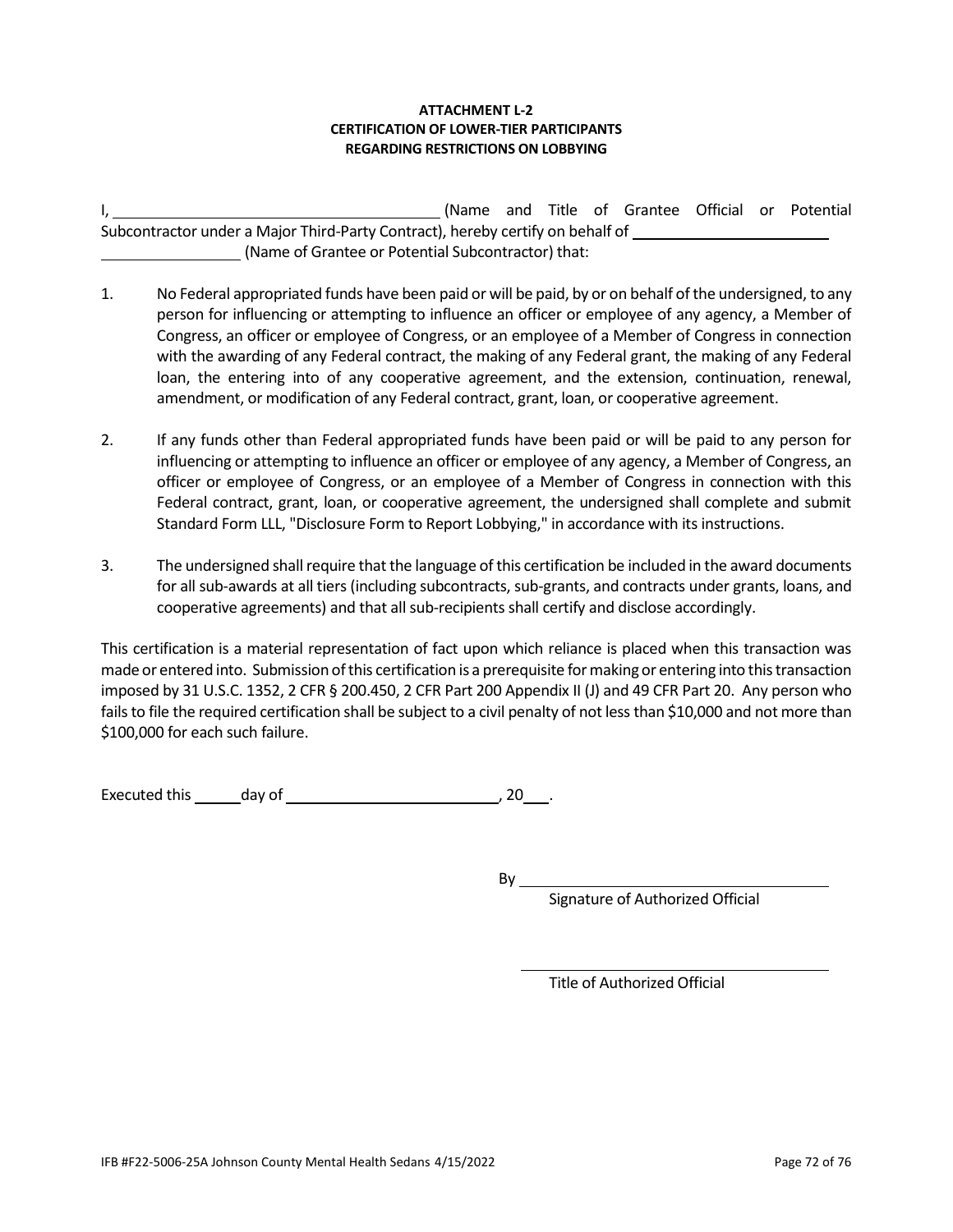### **ATTACHMENT M-1**

# **KANSAS CITY AREA TRANSPORTATION AUTHORITY CERTIFICATION OF PRIMARY PARTICIPANT REGARDING FEDERAL TAX LIABILITY AND RECENT FELONY CONVICTIONS**

The Primary Participant (name of applicant for an FTA grant or cooperative agreement, or potential Contractor for a major third-party contract), and the second term of the best of its knowledge and certifies to the best of its knowledge and belief, that it and its officers, directors, principals. and agents:

- 1. Do not have any unpaid Federal tax liability that has been assessed, for which all judicial and administrative remedies have been exhausted or have lapsed, and if there is a federal tax liability that it is being paid in a timely manner pursuant to an agreement with the authority responsible for collecting the tax liability;
- 2. Was not convicted of the felony criminal violation under any Federal law within the preceding 24 months; and
- 3. Have not more than 90 days prior to certification been notified of any unpaid federal tax assessment for which the liability remains unsatisfied.

If the primary participant (applicant for FTA grant, or cooperative agreement, or potential third-party Contractor) is unable to certify to any of the statements in this certification, the participant shall attach an explanation to this certification.

The Contractor agrees to include these requirements in all subcontracts at all tiers, regardless of value, and to obtain the same certification and disclosure from all subcontractors (at all tiers).

THE PRIMARY PARTICIPANT (APPLICANT FOR AN FTA GRANT OR COOPERATIVE AGREEMENT, OR POTENTIAL CONTRACTOR FOR A MAJOR THIRD-PARTY CONTRACT),

CERTIFIES OR AFFIRMS THE TRUTHFULNESS AND ACCURACY OF THE CONTENTS OF THE STATEMENTS SUBMITTED ON OR WITH THIS CERTIFICATION AND UNDERSTANDS THAT THE PROVISIONS OF 48 CFR PARTS 1, 22 AND 52 ARE APPLICABLE THERETO.

Signature and Title of Authorized Official

Date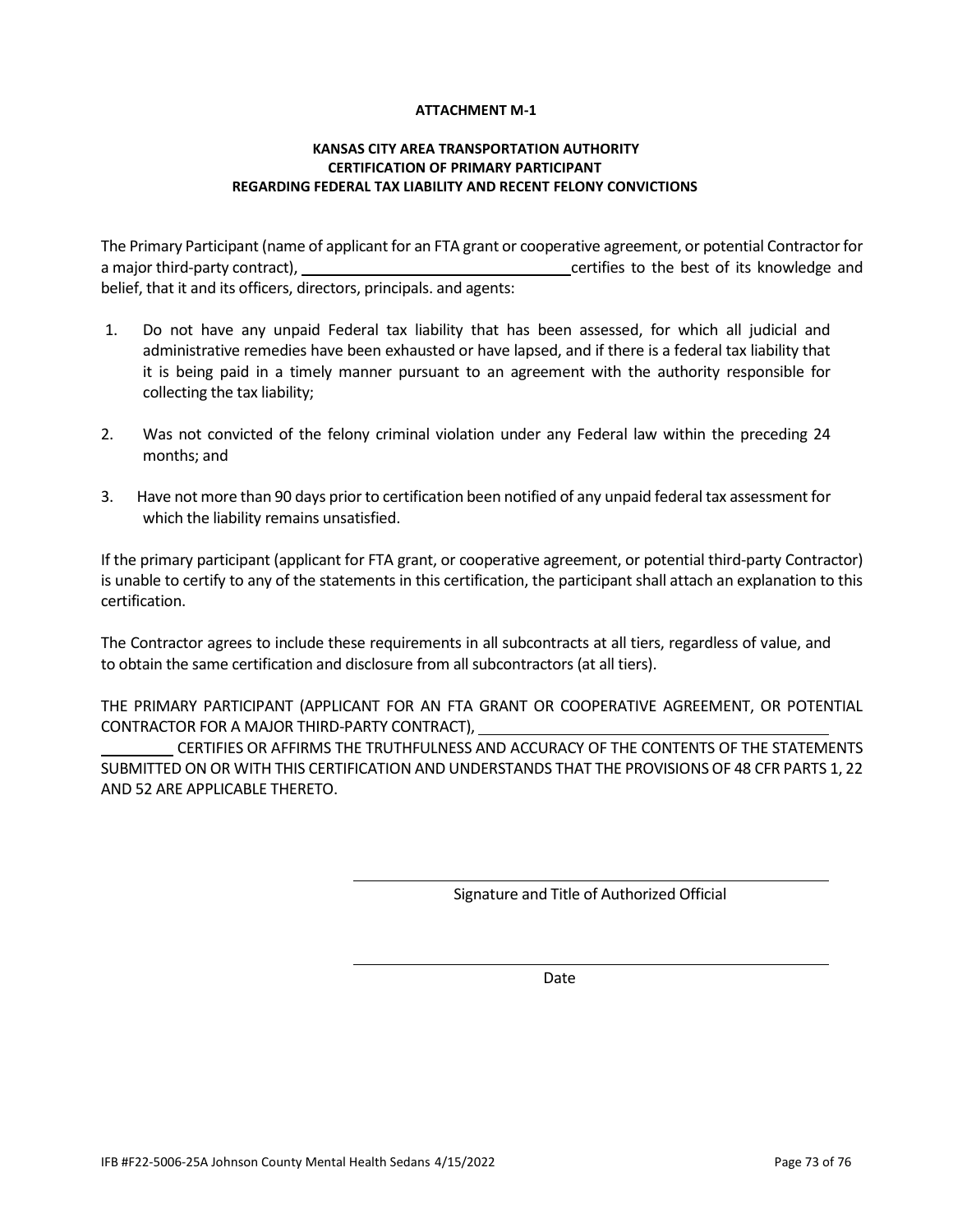### **ATTACHMENT M-2**

## **KANSAS CITY AREA TRANSPORTATION AUTHORITY CERTIFICATION OF LOWER-TIER PARTICIPANT REGARDING FEDERAL TAX LIABILITY AND RECENT FELONY CONVICTIONS**

The Lower-Tier Participant (name of applicant for an FTA grant or cooperative agreement, or potential Subcontractor for a major third-party contract), example the contract of its contract of its subcontraction of its knowledge and belief, that it and its officers, directors, principals. and agents:

- 1. Do not have any unpaid Federal tax liability that has been assessed, for which all judicial and administrative remedies have been exhausted or have lapsed, and if there is a federal tax liability that it is being paid in a timely manner pursuant to an agreement with the authority responsible for collecting the tax liability;
- 2. Was not convicted of the felony criminal violation under any Federal law within the preceding twentyfour (24) months; and
- 3. Have not more than ninety (90) days prior to certification been notified of any unpaid federal tax assessment for which the liability remains unsatisfied.

If the Lower-Tier Participant (applicant for FTA grant, or cooperative agreement, or potential third-party Subcontractor) is unable to certify to any of the statements in this certification, the participant shall attach an explanation to this certification.

THE LOWER-TIER PARTICIPANT (APPLICANT FOR AN FTA GRANT OR COOPERATIVE AGREEMENT, OR POTENTIAL SUBCONTRACTOR FOR A MAJOR THIRD-PARTY CONTRACT),

CERTIFIES OR AFFIRMS THE TRUTHFULNESS AND ACCURACY OF THE CONTENTS OF THE STATEMENTS SUBMITTED ON OR WITH THIS CERTIFICATION AND UNDERSTANDS THAT THE PROVISIONS OF 48 CFR PARTS 1, 22 AND 52 ARE APPLICABLE THERETO.

Signature and Title of Authorized Official

Date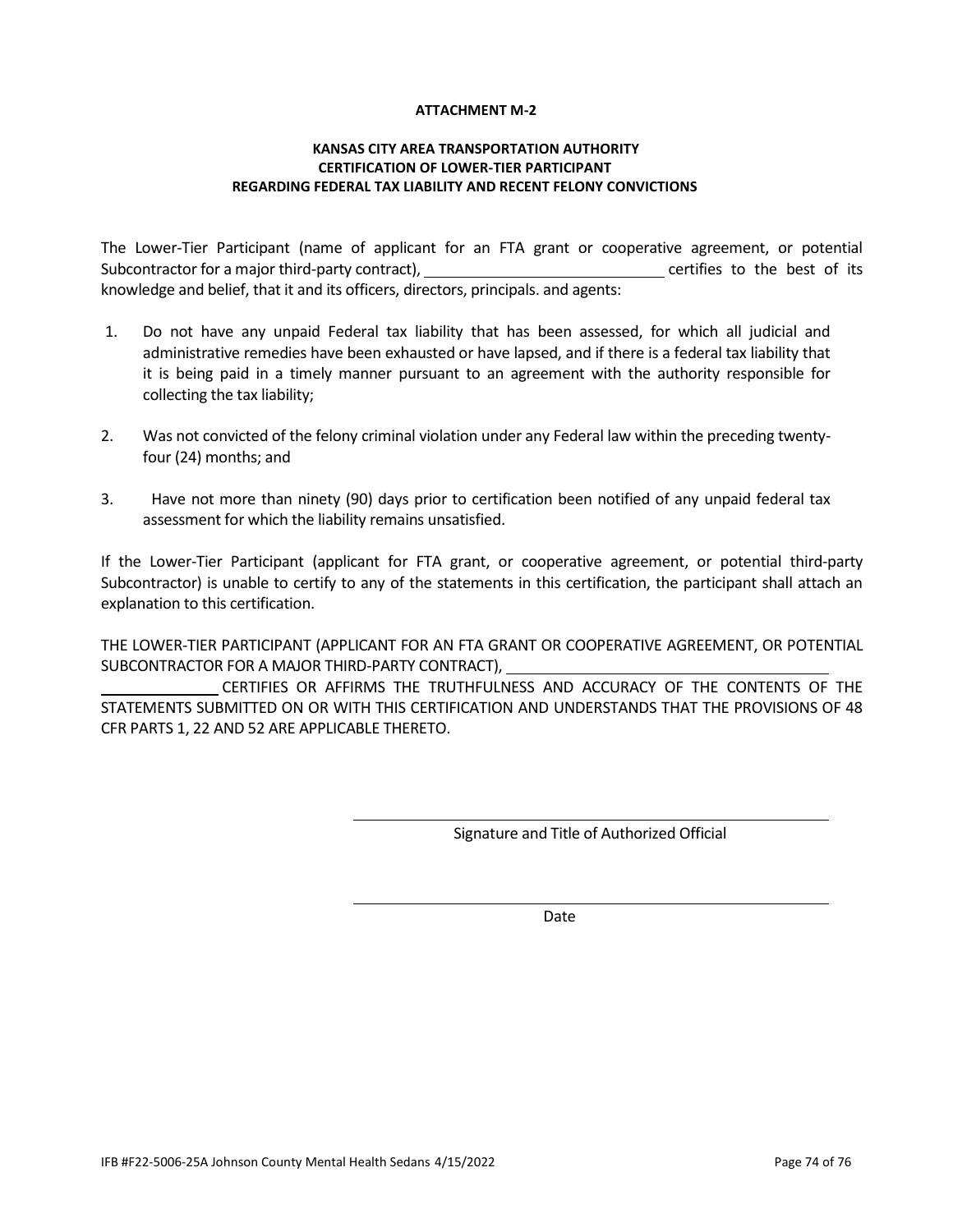# **ATTACHMENT N BUY AMERICA CERTIFICATION FORM**

#### **For Buses, Rolling Stock and Associated Equipment**

# **Certificate of Compliance with Buy America Rolling Stock Requirements**

The bidder or offeror hereby certifies that it will comply with the requirements of 49 U.S.C. 5323(j) and the applicable regulations of 49 CFR 661.11.

Title: \_\_\_\_\_\_\_\_\_\_\_\_\_\_\_\_\_\_\_\_\_\_\_\_\_\_\_\_\_\_\_\_\_\_\_

# Certificate of Non-Compliance with Buy America Rolling Stock Requirements

The bidder or offeror hereby certifies that it cannot comply with the requirements of 49 U.S.C. Section 5323(j), but may qualify for an exception to the requirements consistent with 49 U.S.C. 5323(j) (2) (C) and the applicable regulations in 49 CFR 661.7.

| Date: |
|-------|
|-------|

Signature: \_\_\_\_\_\_\_\_\_\_\_\_\_\_\_\_\_\_\_\_\_\_\_\_\_\_\_\_\_\_\_

Name: \_\_\_\_\_\_\_\_\_\_\_\_\_\_\_\_\_\_\_\_\_\_\_\_\_\_\_\_\_\_\_\_\_\_

Title: \_\_\_\_\_\_\_\_\_\_\_\_\_\_\_\_\_\_\_\_\_\_\_\_\_\_\_\_\_\_\_\_\_\_\_